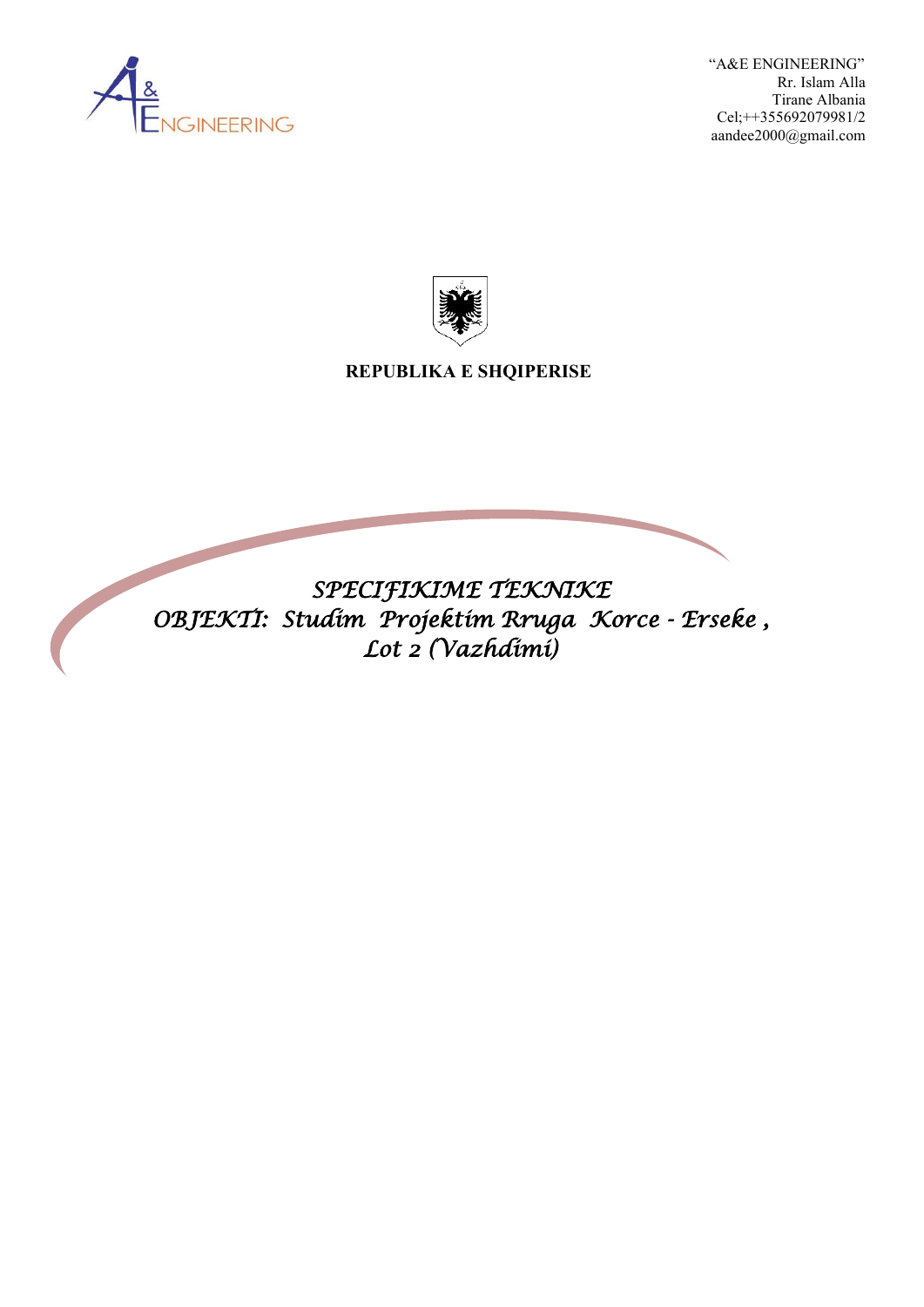

#### $\boldsymbol{A}$ . **METODA E ZBATIMIT TE PUNIMEVE.**

#### **TABELA E PERMBAJTJES**

| BETONI PER PUTHITJET, LIDHJET E KENDEVE, PJESET SPECIALE, PARAPETI, ETJ |  |
|-------------------------------------------------------------------------|--|
|                                                                         |  |
|                                                                         |  |
|                                                                         |  |
|                                                                         |  |
|                                                                         |  |
|                                                                         |  |
|                                                                         |  |
|                                                                         |  |
|                                                                         |  |
|                                                                         |  |
|                                                                         |  |
|                                                                         |  |
|                                                                         |  |
|                                                                         |  |
|                                                                         |  |
|                                                                         |  |
|                                                                         |  |
| HIDROIZOLIMI I KURBAVE TE TUNELEVE ARTIFICIALE DHE STRUKTURAVE TE TJERA |  |
|                                                                         |  |
|                                                                         |  |
|                                                                         |  |
|                                                                         |  |
|                                                                         |  |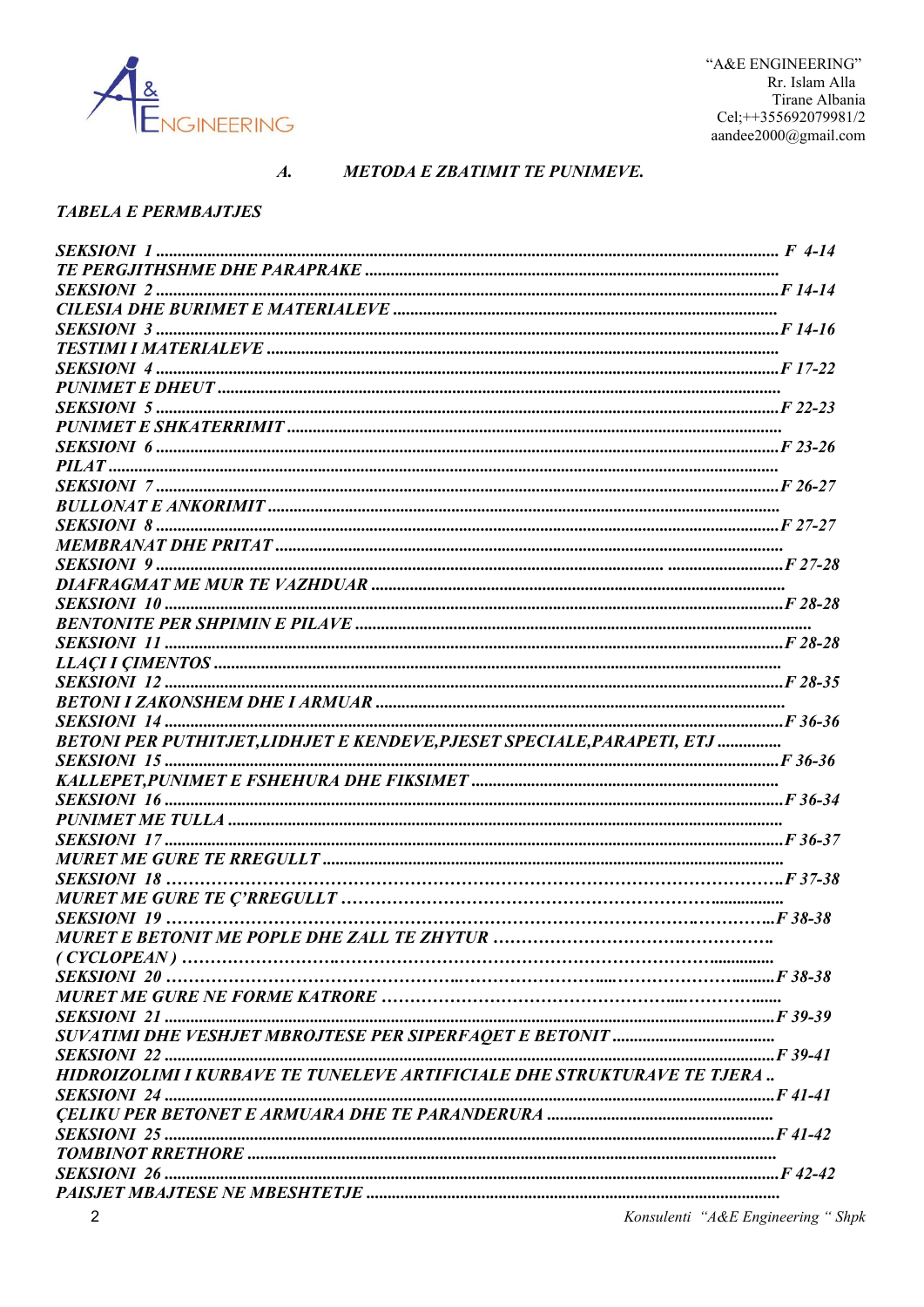

"A&E ENGINEERING" Rr. Islam Alla Tirane Albania Cel;++355692079981/2 aandee $2000$ @gmail.com

| SIEVE DESIGNATION GRADING REQUIREMENT: KALUESHMERIA % BY WEIGHT           |  |
|---------------------------------------------------------------------------|--|
|                                                                           |  |
|                                                                           |  |
|                                                                           |  |
| <b>BLUARJA E SHTRESAVE TE ASFALTOBETONIT ME MAKINERI TE PERSHTATSHME </b> |  |
|                                                                           |  |
|                                                                           |  |
| KANALET E SKARPATAVE, MBESHTETESET, KANALET ANESORE DHE DEVIJIMET         |  |
|                                                                           |  |
|                                                                           |  |
|                                                                           |  |
|                                                                           |  |
|                                                                           |  |
|                                                                           |  |
|                                                                           |  |
|                                                                           |  |
|                                                                           |  |
|                                                                           |  |
|                                                                           |  |
|                                                                           |  |
|                                                                           |  |
|                                                                           |  |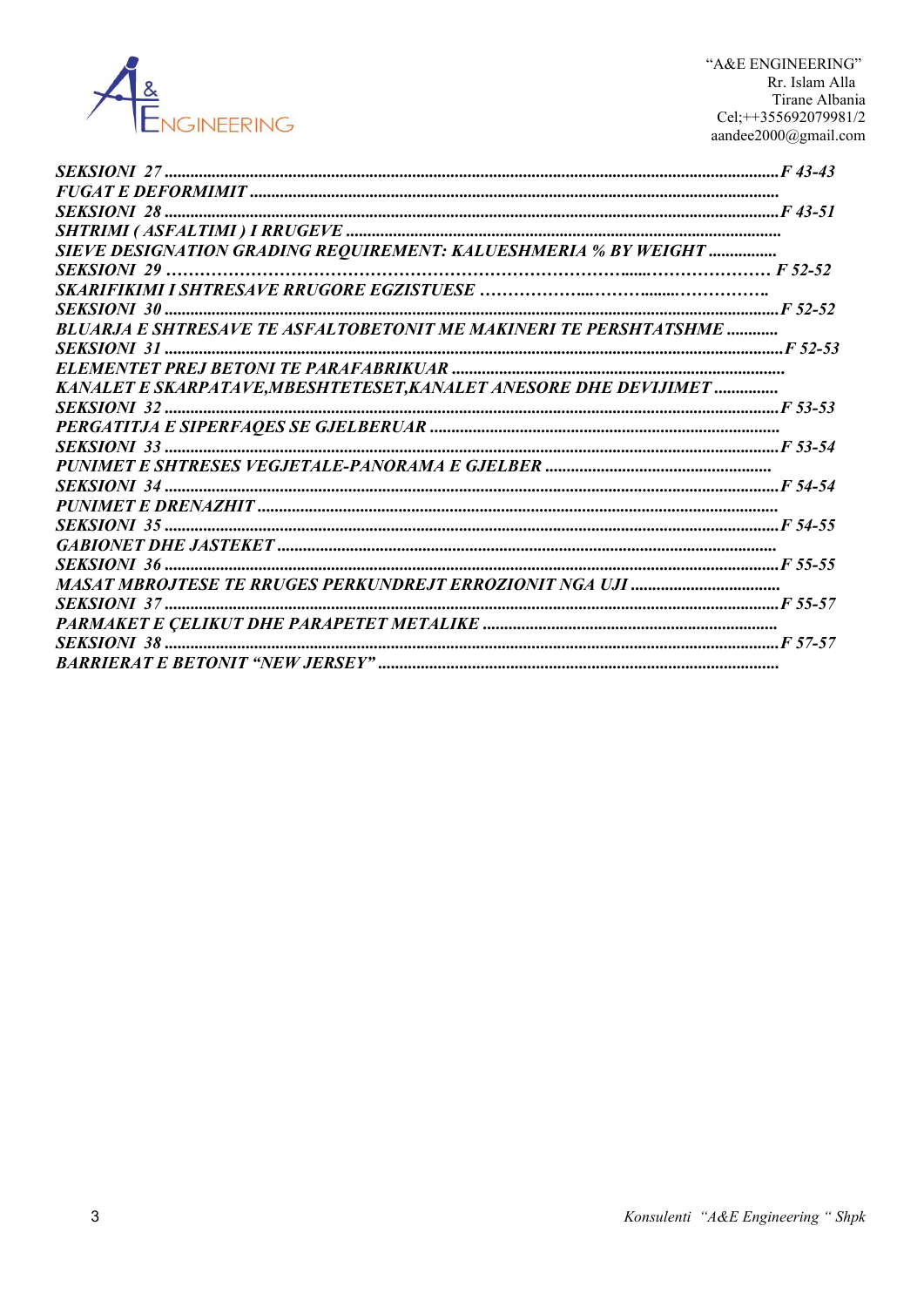

### *A- METODAT E ZBATIMIT TE PUNIMEVE*

### *SEKSIONI 1*

### *TE PERGJITHSHME DHE PARAPRAKE*

### *1.01 Paraprake*

*Kushtet e Kontrates, Vizatimet e Projektit dhe preventive ( Tabela e Volumeve ) do te lexohen ne lidhje me keto Specifikime dhe çeshtjet te cilave u referohen, çeshtjet qe tregohen apo pershkruhen ne secilen prej tyre nuk perseriten detyrimisht ne te treja rastet.*

*Ne rast mosperputhjesh ne lidhje me te njejten çeshtje midis ketyre Dokumentave, rendi mbizoterues do te jete si me poshte:*

- *Oferta*
- *Kushtet e Kontrates*
- *Specifikimet e Veçanta.*
- *Specifikimet e Pergjithshme.*
- *Vizatime Projekti.*
- *Preventivi ( Tabela e Volumeve ).*

#### *1.02 Objektivi i Punimeve.*

*Punimet ndahen:*

#### *1.03 Referencat.*

*Standartet e references jane ato te Ministrise Te Puneve Publike , Standartet e vendeve te tjera EEC dhe ato te Shteteve te Bashkuara (BBS, AFNOR, ASTM, AASHTO etj) konsiderohen si ekuivalente.*

*Sidoqofte Kontraktori per standartet qe ka nder mend te perdore duhet me pare te bjere dakord me Supervizorin perpara fillimit te punimeve.*

### *1.04 Klauzola qe nuk aplikohen.*

*Çfaredo Klauzole e Specifikimeve qe lidhet me punime apo materiale qe nuk kerkohen ne Preventiv (Tabela e Volumeve) do te konsiderohet e paaplikueshme.*

#### *1.05 Kushtet sizmike.*

*Megjithese te gjitha strukturat jane hartuar per kushte sizmike. Kontraktori do te njihet vete me kushtet sizmike te zones nga ku kalon rruga dhe do te marre parasysh ndikimin ne çmim per t'i pershtatur punime me Kodin Sizmik te vendit.*

#### *1.06 Informacion ne lidhje me gropat e proves.*

*Informacioni ne lidhje me pozicionin e shpimit dhe gropat per prove te Kantierit dhe pershkrimi i dherave dhe materialeve te ndryshme jepet te vizatimet e projektit. Kontraktori mendohet se e ka marre dhe vleresuar informacionin gjate pergatitjes se ofertes se tij, si edhe ka bere prova te tjera qe ai i ka menduar si te nevojshme. Asnje kerkese per kompensim (ankese) per pagese shtese nuk do te merret parasysh nga Kontraktori mbi argumentin qe informacioni ka qene i pamjaftueshem, jo i sakte apo qe te nxjerr ne perfundime te gabuara.*

#### *1.07 Furnizimi me uje.*

*Perpara se te dorezoje oferten, Kontraktori do te beje nje investigim nese ka uje te mjaftueshem per qellimin e Punimeve te tij dhe do te konsultohet dhe do te rregulloje me autoritetet perkatese, si dhe do te marre parasysh te gjitha aspektet ligjore. Kontraktori do te jete plotesisht pergjegjes per furnizimin e sasise se mjaftueshme te ujit te cilesise se specifikuar gjate gjithe kohes se Kontrates. Kostot e furnizimit me uje do te merren si te mbuluara ne çmimet dhe perqindjet e Kontrates.* 

### *1.08 Kushtet atmosferike dhe permbytjet.*

*Do te merret si e mireqene qe Kontraktori gjate pergatitjes se ofertes se tij do te kete marre parasysh te gjitha kushtet e mundshme atmosferike dhe rastet e permbytjeve ne kohen e perfundimit si dhe gjate Punimeve Permanente dhe te Perkohshme.*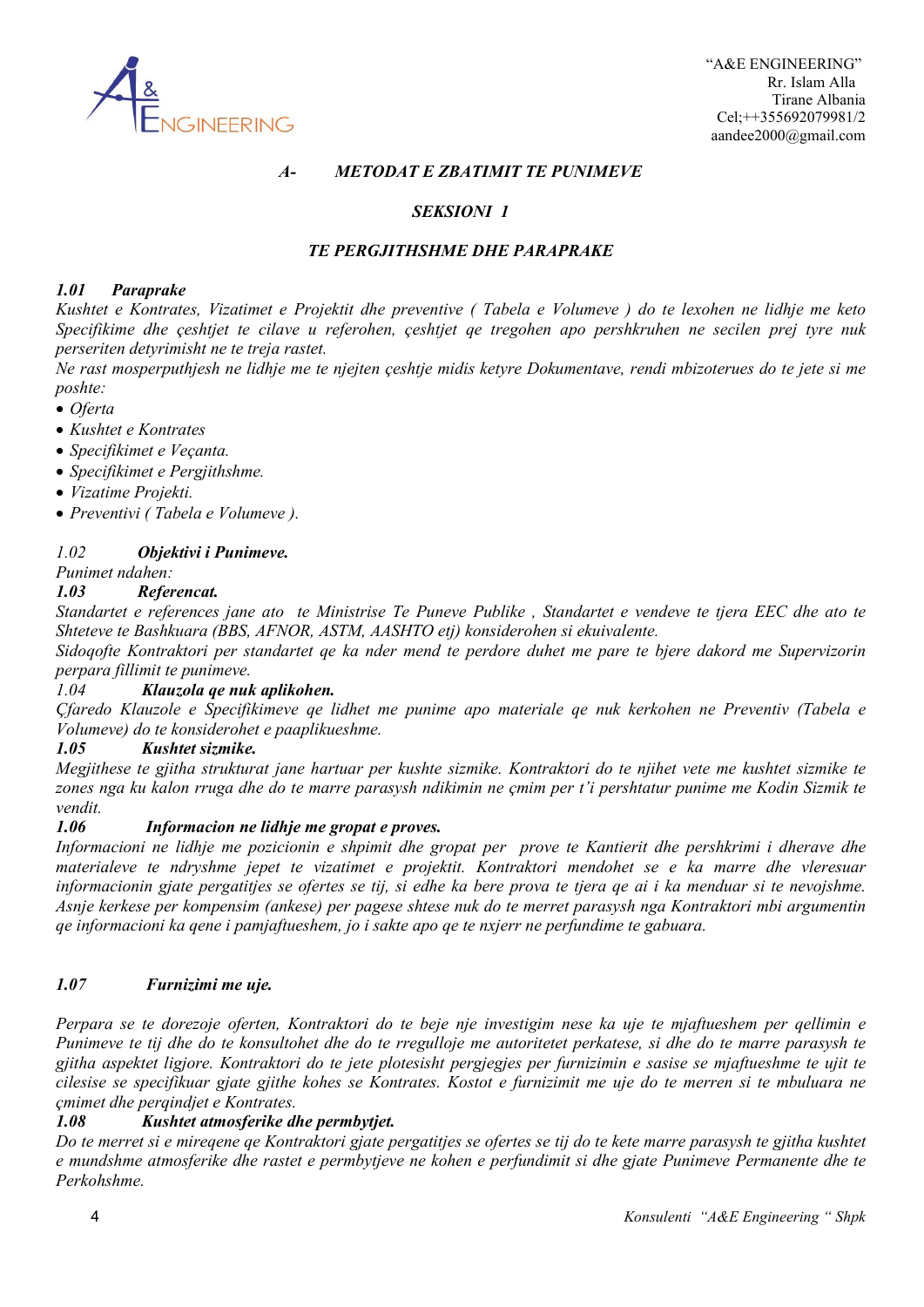

*Kontraktorit nuk i takon asnje pagese shtese si pasoje e ndodhjes, vazhdimesise apo efektit te ererave te forta, bores, acarit, shirave dhe permbytjeve, temperaturave apo lageshtires apo si pasoje e kushteve te tjera metereologjike apo hidrologjike.*

### *1.09 Vizatimet e kontrates.*

*Vizatimet e Kontrates paraqiten ne Vellimin te ketyre Dokumentave te Tenderit. Ketu nuk do te aplikohet asnje vizatim qe lidhet me struktura standarte/tip apo me punime tipike ku nje pjese e se ciles apo e tera nuk kerkohet nga Preventivi (tabela e volumeve) apo qe eshte pjese e Kushteve te Pergjitshme.*

### *1.11 Piketimi*

*Piketimi do te behet ne perputhje me Vizatimet e projektit apo sipas instruksioneve te Supervizorit. Megjithate, Kontraktori do te pergjigjet per kryerjen e studimit fillestar mbi gjurmen egzistuese dhe do te pergatise vizatimet e projektit te detajuar te ndertimit, dhe te detajeve te propozuara te ndertimit per aprovim te Supervizori*

### *1.12 Kuotat*

*Kuotat e treguara ne Vizatimet e projektit lidhen me piketat te perhershme te rruges* 

### *1.13 Programi i Punimeve dhe Punimeve te Perkohshme.*

*1. Duke iu referuar Kontrates, programi i punimeve te Kontraktorit duhet te permbaje detajet e meposhtme:*

- *Radha e punimeve.*
- *Ecurine e planifikuar (grafiku i punes).*
- *Kapacitetet dhe llojet e impjanteve te propozuara.*
- *Detajet e metodave qe do te perdoren.*
- *Detajet e punimeve te perkohshme.*
- *Te dhenat e detajuara mbi fuqine punetore, te kualifikuar ose jo.*

*2. Punimet do te zbatohen ne menyre te tille qe te sigurojne perfundimin e njepasnjeshem dhe te plote te zerave te punes. Radha e zbatimit te Punimeve do te varet nga ndryshimet e mundshme, te justifikuara, qe do te behen nga Supervizori.*

*3. Kontrakori do t'i jape Supervizorit per aprovim vizatimet e projektit ku tregohet planimetria (gjurma), si edhe nje ide te pergjithshme te Punimeve te Perkohshme qe ai propozon te realizoje per qellimin e Kontrates duke perfshire, por pa u kufizuar ne:* 

- *Kantieri, duke perfshire akomodimin e stafit dhe fuqise punetore dhe stafin e Supervizorit, ne rast se kerkohet.*
- *Zyrat.*
- *Ofiçinat.*
- *Magazinat.*
- *Impianti i thyerjes se inerteve dhe impianti i prodhimit te asfalto betonit etj, ne rast se ka.*
- *Impianti i prodhimit te betonit dhe impianti i parafabrikimit, ne rast se ka.*

*Kontraktori nuk do te paguhet veç per kostot e mobilizimit dhe çmobilizimit, primet per garancite bankare, sigurimet, duke perfshire dhe sigurimin e paleve te treta, shtesat, fitimet apo çfaredo lloj kostoje apo tarfie tjeter, apo per punime qe lidhen me sa me siper, me perjashtim te rasteve kur çmimet per njesi per to jane percaktuar ne menyre specifike tek Preventivi (tabela e volumeve) apo jane identifikuar shprehimisht ne Kontrate per t'u paguar.*

*4. Kontraktori do ta perfshije pagesen e Punimeve te Perkohshme ne çmimet e tij, me perjashtim te zerave te Preventivit (tabela e volumeve).*

*Ne rast se per çfaredo arsye, Supervizori kerkon sherbime dhe mirembajtjen e zyres, laboratorit, mjeteve dhe paisjeve te komunikimit te tij per nje periudhe me te gjate nga ajo qe eshte parashikuar ne kohen e kontrates, Kontraktori do t'i kerkohet te beje kete gje. Pagesat per sherbime dhe mirembajtje te tille do te vendosen me Supervizorin dhe do te aprovohen nha Punedhenesi.*

### *1.14 Kantieri, ofiçinat, magazinat, zyrat etj. e Kontraktorit.*

*Kontraktori do te ndertoje, ruaje dhe mirembaje nje kantier per punetoret e tij se bashku me ofiçinat, magazinat, zyrat, kushte higjenike dhe paisjet e ndihmes se shpejte.*

*Kantieri i ndertimit dhe ndertesat e tjera do te aprovohen nga Supervizori. Akomodimi, mensa do te jene ne perputhje me shkallen e Kontrates.*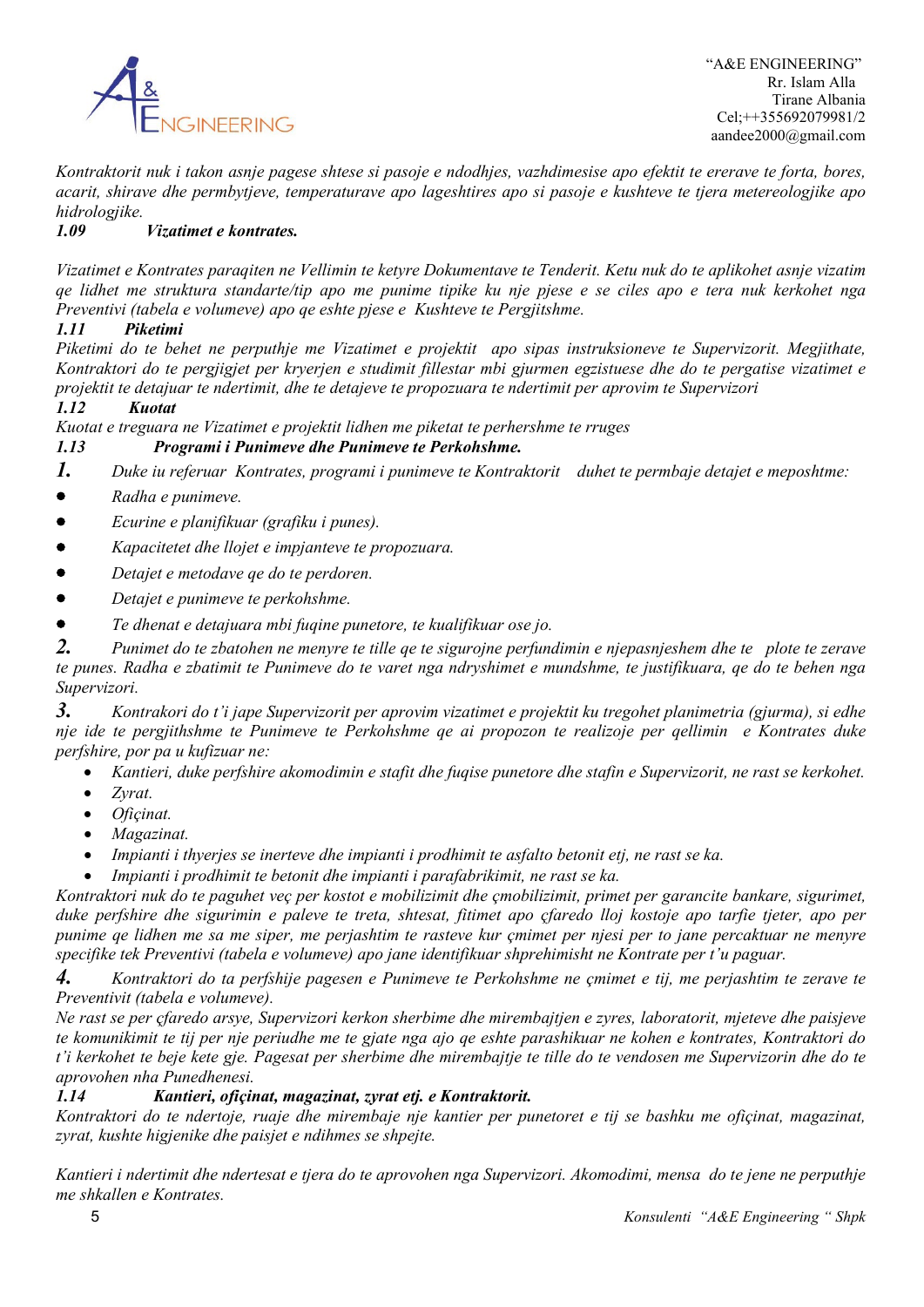

*Kantieri dhe ndertesat e tjera do te mbahen ne kushte te mira higjenike. Me perfundimin e Kontrates, e gjitha ndertesat e siguruara nga kontrakori do te hiqen po nga Kontraktori pa asnje kosto shtese per Punedhenesin dhe Kantieri do te lihet i paster dhe ne rregull. Çdo pjese e kampit apo ndertesave qe kerkohet nga Punedhenesi do t'i jepet Punedhenesit me nje kosto qe do te negociohet nga palet.*

### *1.15 Banjat.*

*Gjate gjithe periudhes se ndertimit, Kontraktori do t'u siguroje punetoreve te tij banja te mjaftueshme te cilat do t'i mirembaje dhe pastroje. Kontraktori do te sigurohet qe punetoret te mbajne paster kantierin dhe t'i perdorin mire banjat.*

### *1.16 Kantieri.*

*Me perjashtim te rasteve kur ne Vizatimet e projektit specifikohet ndryshe, Kantieri siç percaktohet ne nen-klauzolen (f) (vii) te Klauzoles 1 te Kushteve te Pergjithshme ka kuptimin e nje trualli privat apo publike te caktuar qe sipas opinionit te Supervizorit eshte i nevojshem apo praktik per zbatimin e punimeve. Kontraktori nuk do ta perdore per qellime te tjera nga ato te kontrates.*

*Kontraktori, kur urdherohet, do te siguroje fotografite dhe do te rregjistroje per aprovimin e Supervizorit kushtet dhe kuotat e siperfaqeve te kantierit menjehere perpara se te futet atje per qellime ndertimi.*

### *1.17 Kantieri per nevoja shtese.*

*Ne rast se Kontraktori do te perdore rruge te perkohshme apo akomodim shtese sipas Kushteve te Pergjithshme apo çdo siperfaqeje per hedhjen dhe vendosjen e materialeve shtese, ai duhet te kete pelqimin me shkrim te Pronarit dhe Zoteruesit apo te Autoritetit qe ka ne pronesi token e cila do te perdoret per qellimet e mesiperme. Ne te njejten kohe ai do t'i paraqese me shkrim Pronarit, Zoteruesit apo Autoritetit kushtet e ketyre siperfaqeve perpara se ai t'i perdorte.*

*Sipas Kushteve te Pergjithshme, Kontraktori do t'i lejoje Punedhenesit dhe Supervizorit, si edhe çdo personi te autorizuar prej tyre te perdore per qellimin e Kontrates çfaredo rruge te perkohshme apo akomodim shtese te Kontraktorit. Per perdorimin e sa me siper Punedhenesit nuk do t'i duhet te beje asnje kosto ekstra.*

*Ne rast se Kontraktori duke perdorur rruget e perkohshme te daljes apo akomodimet shtese qe atij i jane siguruar nga Punedhenesi per qellimin e kesaj Kontrate, toka ku ndodhet kjo rruge e perkohshme daljeje apo ky akomodim shtese do te konsiderohet si pjese e Kantierit.*

### *1.18 Toka ne dispozicion.*

*Toka ne dispozicion falas te Kontraktorit do te jete ajo zone qe zihet nga vija e kalimit te rruges, kufizimit dhe drenazhet anesore si edhe çdo zone tjeter qe eshte perkohesisht e zene nga Punimet e Perhershme.*

### *1.19 Toka, Kompensimi dhe pagesat qe i takojne me te drejte kontraktorit.*

*Punedhenesi do te siguroje te gjithe token qe do te perdoret apo do te zihet ne menyre te perhershme nga Punimet. Punedhenesi do te siguroje ne pergjithesi gjithe pjesen tjeter te tokes qe mund te kerkohet nga Kontraktori per ndertimin e Punimeve, duke perfshire edhe Punimet e Perkohshme. Por ne kete rast do te kerkohet miratimi i Supervizorit perpara se Kontraktorit te hyje ne ate toke.* 

### *1.20 Te dhenat per Kuotat.*

*Ne Kantier do te vendoset nje pikete e perkohshme nga Supervizori dhe ajo do t'i dorezohet Kontraktorit. Kontraktori me pergjegjesine e tij do te sigurohet qe Punimet te ndertohen ne lidhje me kete te dhene.*

#### *1.21 Shenjat dhe kuotat do te caktohen si bazat e matjes.*

*Kontraktori do te pergjigjet per piketimin e aksit te rruges dhe per caktimin e gjurmes fillestare dhe kuotave te rruges. Kontraktori do te vendose piketa te perkohshme ne intervale pergjate rruges te cilat nuk do t'i kalojne 200 metrat, si edhe do t'i jape Supervizorit tabelen e kuotave te tyre.*

*Konraktori do te caktoje aksin dhe kuoten e rruges, si edhe pjesen e siperme ne germim dhe fundin e mbushjes ne intervale te tilla qe nuk duhet te kalojne 50 metra apo intervale te tilla me te shkurtra ne kthesa horizontale dhe verikale sipas kerkeses.*

*Perpara fillimit te punimeve apo te nje pjese te tyre, Kontraktori dhe Supervizori se bashku do te kontrollojne dhe masin kuotat e vendit ku do te kryhen Punimet dhe do te bien dakort mbi te gjitha veçorite mbi te cilat do te bazohen ne matjen e Punimeve. Keto rilevime topografike do te rregjistrohen dhe firmosen nga Supervizori dhe Kontraktori dhe do te jene baza e matjes per çertefikata e Supervizorit. Ne rast se keto rilevime topografike dhe aranxhime nuk firmosen nga Kontraktori, matjet topografike te firmosura nga Supervizori do te jene perfundimtare dhe te detyrueshme per Kontraktorin. Keto rilevime topografike do te jene ne dy kopje, nje kopje per Kontraktorin dhe nje kopje per Supervizorin.*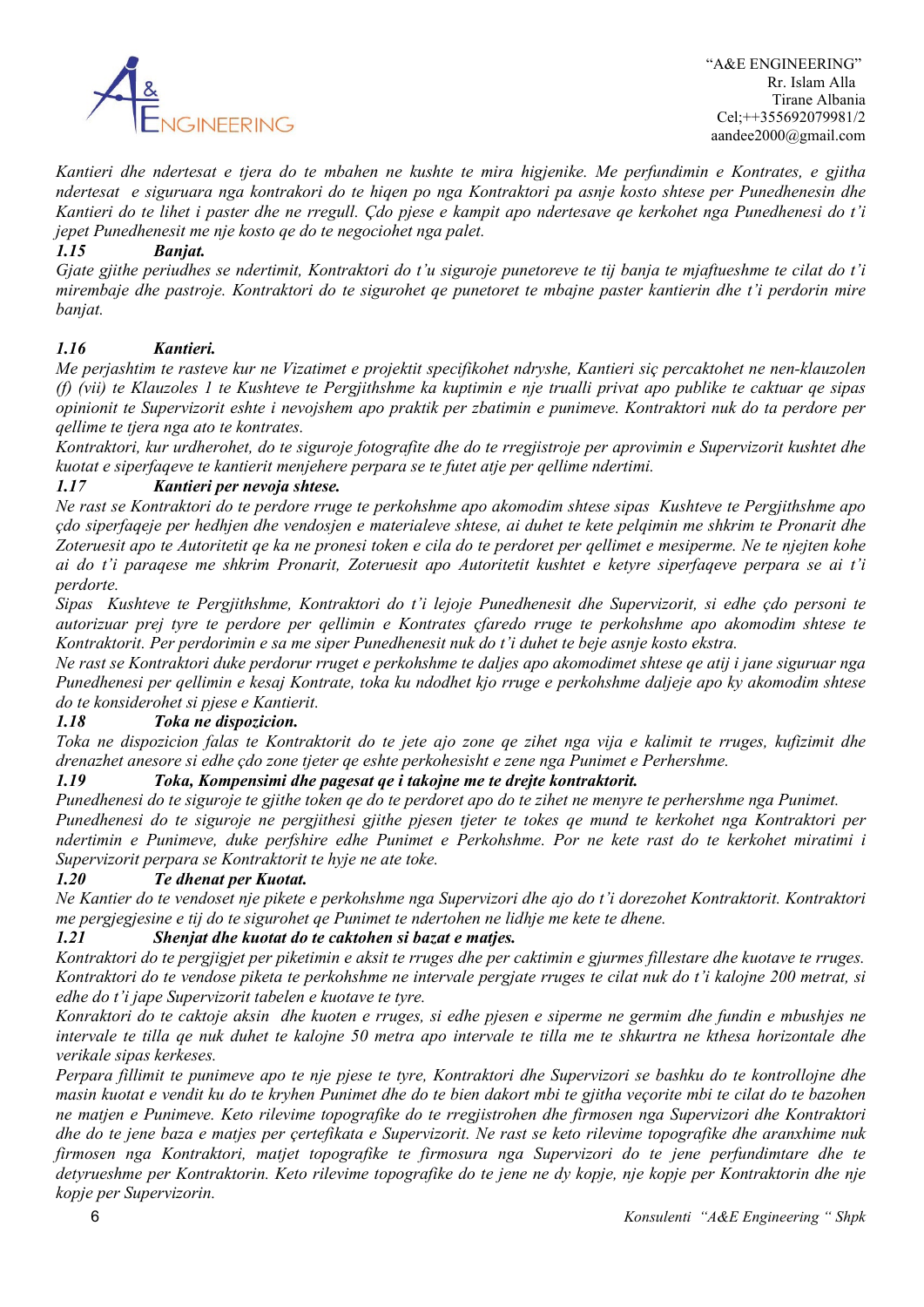

### *1.22 Dimensionet dhe kuotat.*

*Kontraktori duhet te verifikoje ne Kantier dimensioned, distancat, kendet, dhe ngritjet (mbushje) qe tregohen ne Vizatimet e projektit si edhe çdo veçanti tjeter qe eshte pjese e Kontrates. Ne rast se zbulohet ndonje mosperputhje midis vlerave te dhena ne Vizatimet e projektit dhe atyre te Kantierit te cilat mund te ndikojne ne ndonje pjese te Punimeve, Kontraktori duhet te njoftoje Supervizorin ne kohen e duhur per t'i dhene Supervizorit mundesi te aprovoje Vizatimet e projektit te Kontraktorit ku tregohen vlerat dhe sasite shtese perpara fillimit te punimeve.*

### *1.23 Ruajtja e shenjave topografike.*

*Kontraktori duhet te gjeje dhe aty ku eshte e mundur te ruaje apo edhe t'i rivendose te gjitha shenjat topografike. Ne ato raste kur shenjat topografike do te shkaterrohen, Kontraktori do t'i referoje ato me saktesi ne shenjat topografike te perhershme prej betoni perpara fillimit te punimeve. Te gjitha keto do te behen me shpenzimet Kontraktorit.*

*Gjate progresit te Punimeve, Kontraktori nuk do te heqe, demtoje, ndryshoje apo shkaterroje ne asnje rast çdo rilevim topografik te rrjetit shteteror. Nese Kontraktori mendon se do te kete nderhyrje ne rrjetin topografik shteteror me Punimet e tij, ai do te njoftoje Supervizorin I cili ne rast se e sheh te nevojshme do te marre masat per heqjen dhe zevendesimin.*

### *1.24 Tipi i terrenit dhe Kushtet e Punes.*

*Kontraktori duhet te pershtatet me kushtet e pergjithshme te Kantierit te Punimeve dhe te ndertimit atje, me formen e shtratit te lumit dhe brigjeve, rrjedhjet e lumit, siperfaqen e terrenit dhe llojin e materialeve qe do te germohen, mundesine e renies nga terreni i bute ne terren te keq dhe materialet e thyera dhe renien e shkembinjve gjate Punimeve, mundesine e vershimeve te permbytjeve, shkarjeve te tokes. Ne preventiv do te parashikohen disa vlera dhe çmime njesi rezerve per te mbuluar keto raste.*

*Drenazhimi i tokes natyrale ne afersi te vendit ku kryhen punime dheu, dhe ne pergjithesi punimet e drenazhimit do te behen perpara te gjitha punimeve te tjera.*

### *1.25 Vizatimet e punes.*

*Perpara se te fillojne Punimet apo çdo pjese e tyre, Kontraktori duhet te pergatise dhe te dorezoje per aprovimin e Supervizorit kopjet ( ne rastin me te pare ) te çfaredo Vizatimi Pune te detajuar qe mund te kerkohet per ate pjese te punes dhe ne te njejten kohe t'i terheqe vemendjen Supervizorit per diferencat qe mund te egzistojne midis tyre dhe Vizatimeve te projektit sipas Kontrates. Supervizori, pasi Kontraktori te kete bere ndryshimet qe mund t'i kerkoje ai, duhet te rregjistroje ne kopjet e ndryshuara aprovimin e tij dhe do t'i ktheje nje kopje Kontraktorit qe do te zhvilloje punimet sipas ketyre ndryshimeve te aprovuara. Kontraktori do t'i jape Supervizorit kater kopje te tjera te Vizatimeve te aprovuara te Punes. Perveç kesaj, duhet te dorezohen edhe Vizatimet e Punes (do te ndiqet e njejta proçedure qe pershkruhet me siper) ne lidhje me çdo pune qe propozohet te kryhet nga nen-kontraktoret. Aprovimi nga Supervizori i te gjitha Vizatimeve apo pjeseve te tyre nuk e çliron Kontraktorin nga pergjegjesia e kryerjes se punimeve.*

### *1.26 Vizatimet e Planimetrive dhe Profilave.*

*Kontraktori do t'i paraqese per aprovim Supervizorit te gjitha vizatimet e detajuara te planimetrive dhe profilave te seksioneve te rruges ne te cilat ai do te punoje. Keto vizatime duhet te tregojne kuoten e tokes natyrale dhe kuoten sipas projektit te aksit te rruges, mbingritjen e aneve te rrugeve, te dhenat ne lidhje me gjurmen ne planin vertikal dhe horizontal dhe te gjitha detajet e tjera qe mund te kerkohen nga Supervizori.*

*Kuota terthore e rruges, ne perputhje me kushtet e tjera te vendit ku ajo kalon, duhet te minimizoje volumin e levizjeve te dheut (mbushje/germim).*

#### *1.27 Ndryshimi i Vizatimeve te Projektit.*

*Ne te gjitha rastet kur per vizatimet specifikohet apo kerkohet te dorezohen nga Kontraktori per aprovimin e Supervizorit, çdo ndryshim ne keto Vizatime qe mund te kerkohet nga Supervizori do te behet nga Kontraktori pa asnje kosto shtese.*

### *1.28 Paraqitja e Vizatimeve te Punimeve te Paparashikuara.*

*Kontraktori duhet t'i paraqese Supervizorit per aprovim, Vizatimet e plota te Punimeve te Paparashikuara qe kerkohen per kryerjen e Punimeve, se bashku me llogaritjet qe lidhen me qendrueshmerine dhe devijimet e pritshme te tyre.*

*Vizatimet duhet te tregojne metoden e propozuar per realizimin e zerave te ndryshem te Punimeve te Paparashikuara dhe aplikimin e tyre ne kryerjen e Punimeve te Perhershme.*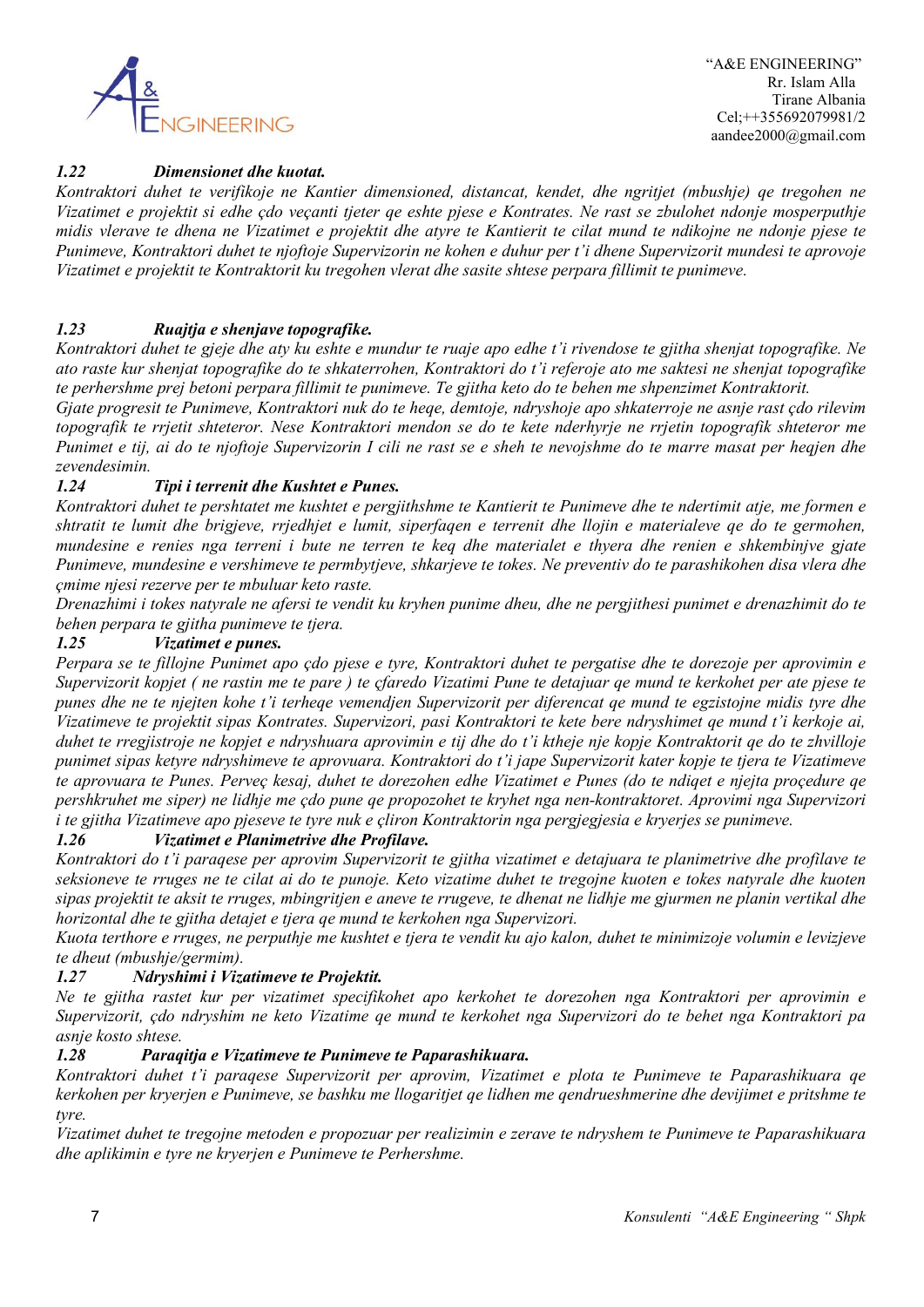

*Te gjitha Punimet e Paparashikuara duhet te projektohen sakte dhe te ndertohen, mire per te mbajtur ngarkesat per te cilat jane llogaritur. Te gjtha Vizatimet dhe llogaritjet qe lidhen me to do t'i jepen Supervizorit ne kohe per t'i studjuar me kujdes dhe per te perfshire modifikimet qe mund te kerkoje Supervizori.*

*Pavaresisht nga aprovimi apo modifikimet qe do te behen nga Supervizori per çdo vizatim te paraqitur per çfaredo Punimi te Paparashikuar, Ndarjet ne Faza etj., Kontraktori do te jete plotesisht pergjegjes deri ne realizimin e ketyre Punimeve, per efiçencen, sigurine dhe mirembajtjen e tyre, si edhe per te gjitha detyrimet dhe rreziqet qe lidhen me Punimet e Specifikuara apo te nenkuptuara ne Kontrate. Kontraktori duhet t'i ruaje ne te njejten gjendje sa me siper, edhe ne rast aksidenti apo prishjeje qe mund te shkaktoje demtim apo plagosje, ai do te pergjigjet vete sipas dispozitave te Kushteve te Kontrates qe mund te aplikohen ne raste te demtimeve apo plagosjeve te tilla.*

*Dy Kopje te secilit prej Vizatimeve do t'i dorezohen Supervizorit menjehere dhe ai do te rregjistroje ne keto kopje, te cilat jane ndryshuar dhe modifikuar sipas kerkeses, aprovimin e tij dhe do t'i ktheje nje kopje Kontraktorit i cili pastaj mund te vazhdoje ne perputhje me to. Kontraktori do t'i jape Supervizorit kater kopje te tjera te Vizatimeve te aprovuara.* 

*Kostoja e plotesimit te te gjitha kerkesave te kesaj Klauzole do te perballohet nga Kontraktori.*

### *1.29 Sherbimet ekzistuese (Utilitetet).*

*Kontraktori do te njihet me pozicionin e te gjitha sherbimeve ekzistuese, si kanalet kullese, linjat dhe shtyllat telefonike dhe ato te elektrikut, linjat e ujesjellesit, tubat etj., perpara se te filloje punimet per germimin, mbushjen apo ndonje pune tjeter qe mund te ndikoje ne sherbimet ekzistuese.*

*Kontraktori do te pergjigjet per aranxhimin e heqjes apo spostimit te ketyre sherbimeve ne lidhje me dhe sipas specifikimeve te Autoriteteve perkatese, pas marreveshjes me Supervizorin dhe kur kerkohet nga Punimet.*

*Heqja apo ndryshimi i sherbimeve ekzistuese do te jete e programuar me kohe dhe duhet te jete e hartuar ne avance per te marre aprovimin me shkrim te Autoriteteve perkatese perpara fillimit te punimeve.*

*Ne ato vende ku puna behet ne afersi te linjave ajrore te tensionit te larte, Kontraktori eshte pergjegjes per t'u siguruar qe te gjthe personat qe punojne ne keto zona te jene te instruktuar qe afersia relative e vinçave apo mjeteve te tjera metalike me keto linja shkaktojne lidhje te shkurter elektrike dhe tokezimi.*

*Kontraktori do te jete pergjegjes per demtime ne punimet apo sherbimet ekzistuese dhe do t'i kompensoje Punedhenesit çfaredo kerkese te tij per kompensim ne kete drejtim.*

*Kujdes i veçante duhet bere per rimbushjen per kompaktimin e tokes nen tuba, kabllo etj. dhe per te mos mbuluar matesat e ekspozuar te ujit dhe saraçineskat.*

*Kostot e ketyre punimeve qe nuk perfshihen ne preventiv si nje artikull i veçante apo qe nuk paraqiten ne vizatimet e projektit jane te perfshire ne fondin Rezerve.*

### *1.30 Njoftim per operacionet e Punes.*

*Kontraktori do te njoftoje me shkrim ne menyre te plote dhe komplete Supervizorin per te gjitha veprimtarite qe ai do te ushtroje. Ky njoftim duhet te behet me kohe peer t'i dhene mundesi Supervizorit te beje aranxhimet e duhura qe ai mund t'i konsideroje si te nevojshme per inspektim apo per çfaredo qellimi tjeter. Kontraktori nuk do te filloje asnje veprimtari te rendesishme pa marre aprovimin me shkrim te Supervizorit.*

### *1.31 Matjet e perbashketa.*

*Kur Kontraktorit i duhet te kryeje çfaredolloj Punimi apo te siguroje materiale te ndryshme qe kane lidhje me Kontraten, ai duhet si fillim te kete marre nje urdher me shkrim nga supervizori dhe do te marre menjehere masat per matjen e ketij Punimi apo te volumit te materialeve se bashku me Supervizorin. Ne rast se keto matje nuk behen se bashku dhe nuk jane te dokumentuara dhe te rena dakort gjate kohes qe zhvillohen Punimet, matjet e Kontraktorit nuk do te njihen me vone nga Supervizori.*

### *1.32 Fotografite.*

*Kontraktori me shpenzimet e tij duhet t'i paraqese Supeervizorit negativet dhe tre kopje te stampuara te ecurise se punimeve te marra ne intervale nje-dy mujore, me permasa jo me pak se 180 mm me 120 mm te atyre pjeseve te Punimeve, ne progres dhe te perfunduara siçmund t'i kerkoje Supervizori. Fotografite do te jene prone e Punedhenesit dhe asnje kopje e negativave nuk do t'i jepet asnje personi apo personave pa aprovimin e Punedhenesit apo Supervizorit. Kontraktori do te siguroje albumet e fotografive dhe mbajtese per varjen/montimin e fotografive.*

### *1.33 Gardhet e Perkohshme, Mbushja e Gropave dhe Kanaleve.*

*Kontraktori do te marre te tera masat parandaluese dhe do te siguroje gardhe te perkohshme per mbrojtjen e publikut nga aksidentet qe mund te shkaktohen nga germimet, grumbuj dheu apo materjale te tjera, apo gure qe lidhen me punimet.*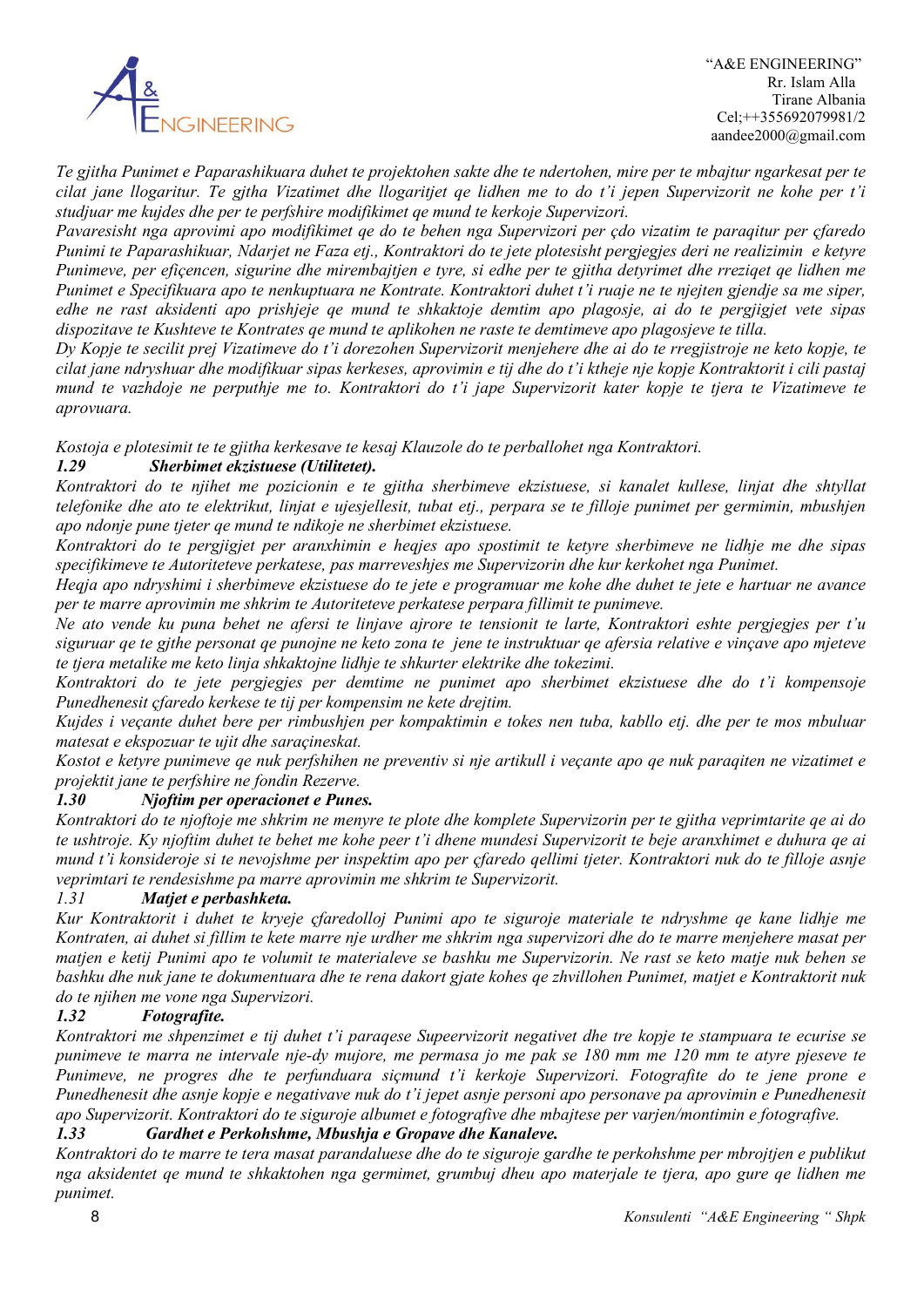

*Kontraktorri me shpenzimeet e tij, menjehere pas perfundimit te çdo pjese te punes, do te mbushe te gjitha gropat dhe kanalet, si edhe do te niveloje te gjitha grumbujt e dheut qe jane germuar apo jane krijuar gjate Punimeve. Kontraktori eshte pergjegjes dhe do te paguaje te gjitha kostot, tarifat, demet dhe shpenzimet qe jane krijuar gjate ndonje aksidenti nga gropat dhe kanalet qe jane germuar dhe janee lene te pambrojtura apo nga materialet e lena apo te vendosura ne gjendje te pambrojtur apo te papershtatshme.*

### *1.34 Hyrja ne kantierin e ndertimit.*

*Perpara fillimit te çdo pjese te Punimeve, Kontraktori do te ndertojee rruge te perkohshme hyrjeje, duke perfshire edhe devijime te perkohshme dhe ura ne pjesen e kantierit te ndertimit ku zhvillohen ato punime. Te gjitha keto do te behen me aprovimin e Supervizorit. Kontraktori do t'i mirembaje rruget e perkohshme te hyrjes ne kushte te pershtatshme per kalimin e sigurt dhe te lehte te impjanteve dhe paisjeve derisa te mos kekohen me per qellimet e Kontrates.*

*Kontraktori do te rregjistroje, duke marre aprovimin e Supervizorit, gjendjen e siperfaqeve te çdo toke private apo publike te kultivuar ku kalon rruga per ne kantierin e ndertimit dhe do t'i mbaje keto siperfaqe te pastra dhe normale brenda arsyes gjate zhvillimit te punimeve.*

#### *1.35 Shperthimi i Eksploziveve.*

*Per perdorimin dhe shperthimin e lendeve plasese, Kontraktori do te punesoje vetem persona me eksperience ne shperthimin e lendeve eksplozive dhe keta persona duhet te kene nje liçence per ushtrimin e ketij profesioni. Blerja, transporti, magazinimi dhe perdorimi i lendeve plasese duhet te kryhet ne perputhje me Rregullat me te fundit per Shperthimin e Lendeve Plasese te nxjerra nga Qeveria Shqiptare.*

*Kontraktori do t'i perdore eksplozivet per shperthime qe lidhen me Punimet vetem ne ate kohe dhe ne ato vende, si edhe ne menyren e aprovuar nga Supervizori. Por marrja e ketij aprovimi nuk e çliron Kontraktorin nga pergjegjesia ne rast plagosjeje, humbjeje apo demtimi te personave, per raste demtimi ne pune dhe strukturat e tjera, ne rruge, si edhe per vende dhe gjera, apo plagosje dhe demtim te kafsheve apo pronave si pasoje e shperthimit te ketij eksplozivi. Kontraktori do te mbaje pergjegjesi te plote per çfaredolloj aksidenti qe mund te ndodhe duke e çliruar Punedhenesin nga çdo lloj pergjegjesie. Kontraktori do te pergjigjet per pagimin e te gjitha kompensimeve qe mund te lindin si rezultat.*

*Ne raste kur si pasoje e shperthimit mund te demtohen, aksidentohen, humbin apo plagosen njerez, kafshe, punime, prona, vende dhe gjera, Supervizori ka fuqine te rregulloje apo ndaloje shperthimin dhe ne rast se keto nuk merren parasysh nga Kontraktor.*

*Kontraktori mbetet personi i vetem pergjegjes dhe Punedhenesi nuk ka asnje pergjegjesi.*

#### *1.36 Gardhet dhe Portat.*

*Kontraktori do te pergjigjet per rastet kur duhen levizur apo ndryshuar gardhet dhe portat ekzistuese per zbatimin e duhur te punimeve. Kontraktori me shpenzimet e tij do te ngreje gardhe dhe dhe porta te perkohshme dhe ne rast se nevojitet do te siguroje edhe roje qe te mos hyjne bagetite ne kantier.Nuk do te kete pagese te veçante per gardhimet dhe portat e perkohshme, si edhe per rojet.*

### *1.37 Ditari i Kantierit.*

*Ne rastet kur specifikohet apo me urdher te Supervizorit, Kontraktori do te marre edhe testoje ekzemplare te materialeve dhe ujit ne dhe perreth germimeve. Kontraktori do te rregjistroje per dite pozicionin dhe masen e detajuar te germimeve te çdo lloji shtrese dheu dhe uji nentokesor etj. perpara ndertimit te Punimeve dhe te ekzemplareve te marre dhe rezultatet e provave te ketyre materialeve dhe ujit.*

*Shenimet dhe prrovat e materialit do te pergatiten ne nje forme qe do te aprovohet nga Supervizori dhe do t'i dergohen atij ne dublikate sapo te jete e mundur nje gje e tille ne menyre qe Supervizori te jape aprovimin per to perpara se te fillojne punimet.*

#### *1.38 Rreshqitjet e Tokes.*

*Heqja e materialeve ne shkarje, rreshqitje dhe sasia e shkembinjve te germuar mbi parashikimin e projektit pertej vijave apo nen kuotat e paraqitura tek vizatimet apo qe kerkohen nga Supervizori nuk do te paguhen, vetem ne ato raste kur sipas mendimit te Supervizorit ngjarjet qe kane ndodhur kane qene jashte kontrollit te Kontraktorit dhe nuk do te kishin qene parandaluar dot edhe po qe se do te ishte treguar kujdesi i duhur. Ne ato raste kur behen pagesa per heqjen e ketyre materialeve, kjo pagese do te behet me çmimin njesi te caktuar te preventivit duke marrre parasysh kushtet dhe gjendjen e materialit ne kohen qe eshte bere heqja dhe pa marre parasysh kushtet dhe gjendjen e tij perpara rreshqitjes.*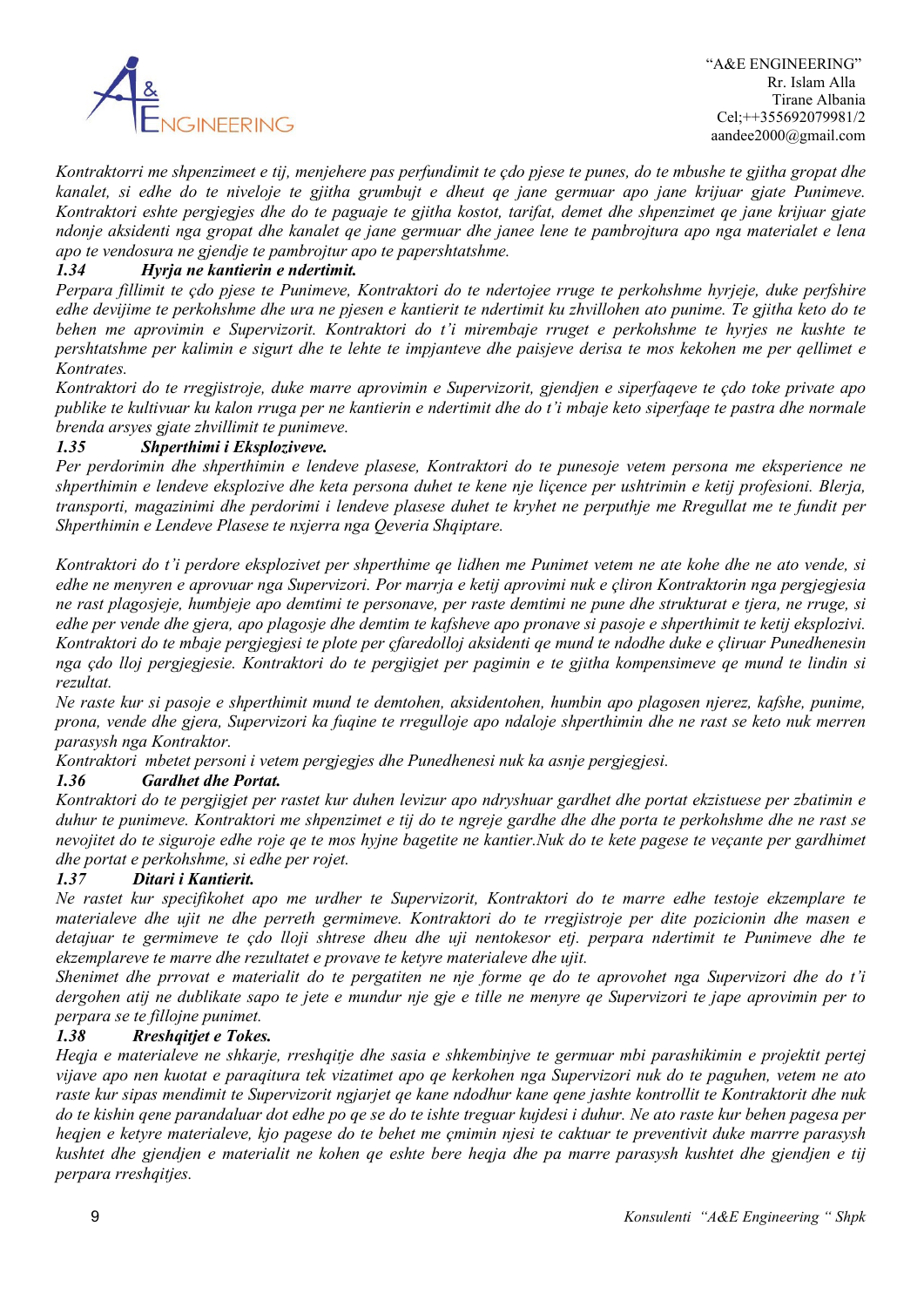

*Kontraktori do t'i paraqese Supervizorit per aprovim metodat e stabilizimit te çdo tipi rreshqitjesh perpara fillimit te punimeve.*

*1.39 Marreveshja per Metodat e Matjes te Kuotave.Kontraktori dhe Supervizori do te bien dakort mbi metoden e matjes te kuotave fillestare.*

### *1.40 Kryerja e Punimeve jo ne Prani te Ujit.*

*Me perjashtim te rasteve kur specifikohet ndryshe ne Kontrate, te gjitha Punimet do te kryhen ne mungesen e prezences se plote te ujit dhe nuk do te lejohet te depertohen nga uji qe mund te vije nga çfardolloj burimi.*

#### *1.41 Kontrolli i Trafikut.*

### *(1) Programi per kalimin e trafikut.*

*Pas lidhjes se kontrates, Kontraktori do t'i paraqese Supervizorit nje Program te detajuar per Menaxhimin e Trafikut. Ky program do te aprovohet nga Supervizori perpara se Kontraktori te filloje punimet. Midis te tjerave programi duhet te tregoje metodat e mbrojtjes se publikut dhe te jape detaje te oreve te funksionimit, vendndodhjes, llojeve dhe numrave te mjeteve te sigurise se trafikut, barrikadave, shenjave dhe dritave te paralajmerimit, sinjalizuesit, dritat e trafikut etj. Programi per Menaxhimin e Trafikut do te jete ne perputhje dhe plotesues i Programit te Punimeve te paraqitur ne 1.13.*

*Ne pergatitjen e ketij Programi te Menaxhimit te Trafikut, Kontraktori duhet te marre parasysh sa me poshte:*

• *Kontraktori do te zhvilloje veprimtarine e tij ne menyre te tille qe te mos bllokoje me shume gjatesi rruge apo sasi pune nga ç'mund te realizoje, duke marre parasysh mire te drejtat dhe konveniencen e publikut.*

• *Ne rast se Kontraktori propozon mbylljen e rruges, ai do te siguroje nje rruge alternative per kalimin e trafikut, e cila duhet te aprovohet nga Supervizori.*

• *Programit te aprovuar te Manaxhimit te Trafikut nuk do t'i behet asnje ndryshim pa marre me pare lejen me shkrim te Supervizorit. Kontraktori do t'i jape Supervizorit 14 dite kohe per te shqyrtuar çdo kerkese per rishikimin e Programit per Manaxhimin e Trafikut.*

• *Programi per Manaxhimin e Trafikut do te jete ne te gjitha aspektet ne perputhje me kerkesat e Specifikimeve te Veçanta.* 

### *(2) Kalimi dhe Kontrolli i Trafikut.*

*Kontrata ka per qellim qe trafiku publik te kaloje pergjate/nga ato rruge ku do te zhvillohen Punimet gjate gjithe kohes se ndertimit dhe ne tegjithe kushtet atmosferike. Per kete qellim, Kontraktorit i kerkohet ta rregulloje punen e tij ne gjysmen e gjeresise se rruges, duke siguruar nje korsi se paku 3.35 metra gjeresi ne rrugen ekzistuese. Kontraktori do te vendose sinjalizues kompetente per te kontrolluar dhe rregulluar qarkullimin e trafikut ne nje korsi/me nje kalim.*

*Frekuenca dhe zgjatja e vonesave te trafikut vetem ne nje korsi gjate Punimeve duhet mbajtur ne minimum. Ne asnje rast ato nuk duhet te jene me pak se 5 minuta. Çdo metode pune qe kerkon mbylljen e plote te rrugeve per me shume se 10 minuta duhet te njoftohet 48 ore me para dhe per te duhet te bihet dakort me Supervizorin, i cili mund te refuzoje mbylljen e kesaj rruge per shkak se nuk eshte njoftuar ne kohe.*

*Kontraktori duhet te beje kujdes kur e kalon trafikun permes Punimeve te tij qe te gjtha germimet dhe gjera te tjera me rrezik te mbrohen siç duhet me bariera dhe te ndriçohen gjate nates.*

### *(3) Devijimet*

### *a. Te pergjithshme.*

*Ne ato raste kur Kontraktori eshte i mendimit qe do te ishte me mire qe trafiku te mos kalonte permes Punimeve te tij, Kontraktori me aprovimin e paraprak te Supervizorit do t'i lejohet te ndertoje dhe mirembaje devijime, me kusht qe keto devijime te jene te kalueshme ne trafik gjate gjithe kohes ne perputhje me dispozitat e paragrafit (5) me poshte. Gjatesia e devijimeve duhet te jete gjatesia me e shkurter praktike duke marre parasysh pjerresine dhe pengesat dhe do te quhet si e rene dakort midis Supervizorit dhe Kontraktorit.*

### *b. Gjeresite, Pjerresite dhe Sistemi i Drenazhimit.*

*Per devijimin ne nje rruge kryesore ekzistuese, gjeresia e vijes se kalimit te rruge se perkohshme do te jete sa gjeresia e vijes ekzistuese te kalimit apo 6 metra, cilado prej tyre te jete me e vogel.*

*Per devijimin ne nje rruge sekondare publike apo ne nje rruge private, gjeresia e vijes se kalimit te rruges se perkohshme do te jete e njejte me vijen e kalimit ekzistues apo ndonje gjeresi te tille me te vogel siç do te percaktohet nga Drejtoria e Rrugeve apo me aprovimin e pronarit, si edhe pasi te merret aprovimi i Supervizorit.*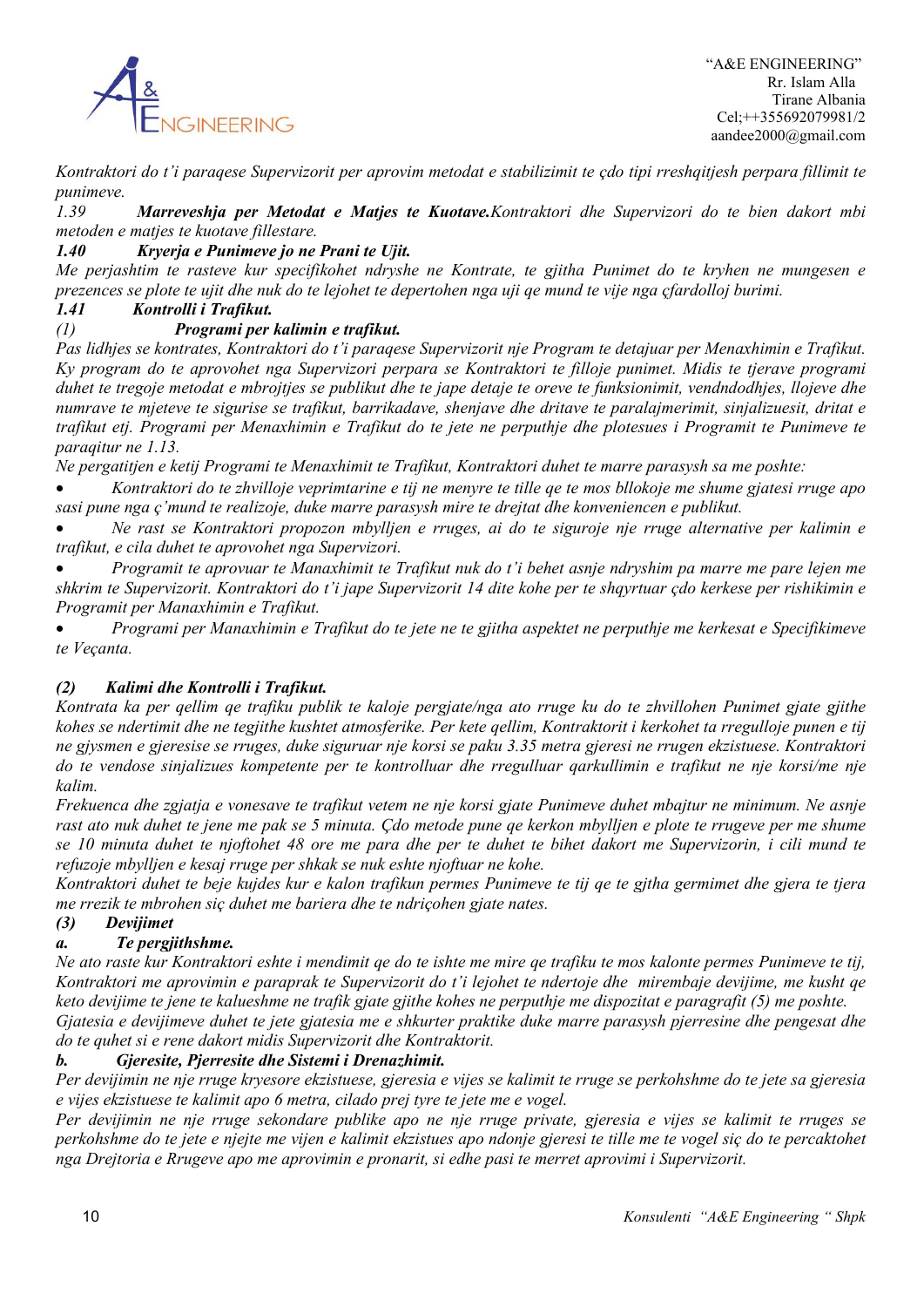

*Ne ato raste kur per mendimin e Kontraktorit eshte e pamundur te sigurohet nje devijim me dy korsi, do te sigurohet nje vije kalimi me nje korsi jome pak se 3.5 metra te gjere per kontrollin e trafikut dhe vendet e kalimit, me aprovimin e Supervizorit.*

*Pjesa anesore e rruges devijuese do te pastrohet dhe do te mbahet e paster per nje gjeresi se paku 1.5 metra pertej anes se vijes se kalimit dhe per çfaredo gjeresi tjeter per te cilen do te bihet dakort me Supervizorin.Pjerresia e çdo devijimi nuk duhet te jete me shume se 10%, me perjashtim te rasteve kur eshte marre aprovimi i shprehur i Supervizorit dhe kalimi nga nje pjerresi ne tjetren duhet te behet me kthesa te buta vertikale, per te cilin duhet te jape aprovimin Supervizori.*

*Kanalet anesore dhe tombinot e perkohshme te nje madhesie dhe kapaciteti te pershtatshem do te sigurohen pergjate rruges dhe ne rrugen e perkohshme. Per kete duhet te jape pelqimin Supervizoi.*

### *c. Mirembajtja e Shtresave.*

*Shtresat e te gjitha devijimeve duhet te mirembahen, te jene pa karrexhata dhe gropa dhe duhen lagur sipas rastit. (4) Perdorimi i Rruge Dytesore dhe Private si Devijim.*

*Ne ato raste kur Supervizori eshte dakort qe Kontraktori duhet te perdore nje rruge dytesore apo private si devijim, Kontraktori do te jete plotesisht pergjegjes per negocimin dhe marrjen e pelqimit paraprak te Autoritetit Lokal apo te pronarit respektivisht, do te paguaje te gjitha kostot per mireembajtje shtese ose ne rast se eshte e nevojshme do ta mirembaje vete rrugen dytesore per periudhen qe ajo perdoret si devijim dhe pastaj do ta riktheje ate ne kushtet te kenaqshme per Autoritetin Lokal ose do te kompensoje Autoritetin Lokal apo pronarin per çdo demtim si rezultat i perdorimit te rruges si devijim.*

*Standarti i kesaj rruge dytesore apo private kur perdoret si devijim duhet qe se paku te jete ne perputhje me paragrafin (3) me siper per rruget e perkohshme dhe ne rast se shihet e nevojshme Kontraktori me shpenzimet e tij do ta permiresoje rrugen per ta sjelle ate ne standartin qe kishte perpara se te perdorej si devijim dhe do ta mirembaje ate ne ate standart gjate kohes qe perdoret si devijim.*

*Gjatesia e devijimit nuk duhet te jete shume e madhe dhe duhet te mbahet aq e shkurter sa eshte praktikisht e mundshme.*

#### *(5) Asistenca per Publikun*

*Kontraktori do te pergjigjet per mirembajtjen e sigurte dhe drejtimin e trafikut permes apo perreth çdo pjese te Punimeve te tij te perfshira ne Kontrate, ne konveniencen me te mundshme praktike pergjate 24 oreve te çdo dite.*

*Kontraktori do t'i siguroje publikut te gjithe asistencen e mundshme gjate kalimit te rrugeve te rrugeve qe mirembahen nga Kontraktori, si edhe gjate kalimit ne rruge dytesore, private apo te perkohshme ne rastet kur ato perdoren si devijime apo gjate kalimit permes Punimeve te Kontraktorit.*

*Ne te gjitha rastet kur punimet e Kontraktorit krijojne kushte qe paraqesin rrezik per trafikun apo publikun, Kontraktori do te siguroje, ndertoje dhe mirembaje gardhe, barrikada dhe do te vendose sinjale, apo sherbime te tjera qe do te nevojiten per parandalimin e aksidenteve, demtimeve apo plagosjen e publikut.*

*Kontraktori do te siguroje rojet dhe sinjalizuesit qe nevojiten per te paralajmeruar ne lidhje me kushte qe mund te paraqesin rrezik per trafikun apo publikun, si edhe do t'i siguroje asistence çdo makine qe mund te kete veshtiresi gjate kalimit permes Punimeve te tij apo permes çdo devijimi apo rruge qe eshte pjese e kontrates se Kontraktorit dhe ne ato raste qe nevojitet do te siguroje makinen terheqese, krahun e punes dhe litarin per terheqjen e makines.*

*Ne rast se Kontraktori tregohet neglizhent ne vendosjen e shenjave parandaluese apo ne marrjen e masave mbrojtese, si*ç *permendet me siper, Supervizori mund te terheqe vemendjen per ekzistencen e ketij rreziku dhe çdo mase e per paralajmerim apo mbrojtje do te merret dhe vendoset nga Kontraktori me shpenzimet e tij. Ne rast se Supervizori zbulon se masat mbrojtese apo shenjat paralajmeruese kane qene te pamjaftueshme apo te vendosura jo siç duhet, ky veprim nga ana e Supervizorit nuk e çliron Kontrakorin nga pergjegjesia per sigurine publike apo nga detyrimi per te siguruar dhe paguar per keto mjete.*

### *(6) Shenjat dhe Barierat.*

*Kontraktori eshte pergjegjes per sigurimin, ndertimin dhe mirembajtjen si dhe heqjen te gjitha shenjave dhe pengesave qe nevojiten per sigurine dhe konveniencen e kalimit te trafikut jo vetem ne rrugen ekzistuese qe do te rindertohet apo rregullohet, ne rruget e perkohshme dhe ne rruget ekzistuese lidhese, por edhe ne te gjitha rruget dytesore dhe private jashte kantierit te Punimeve te cilat perdoren si devijime.*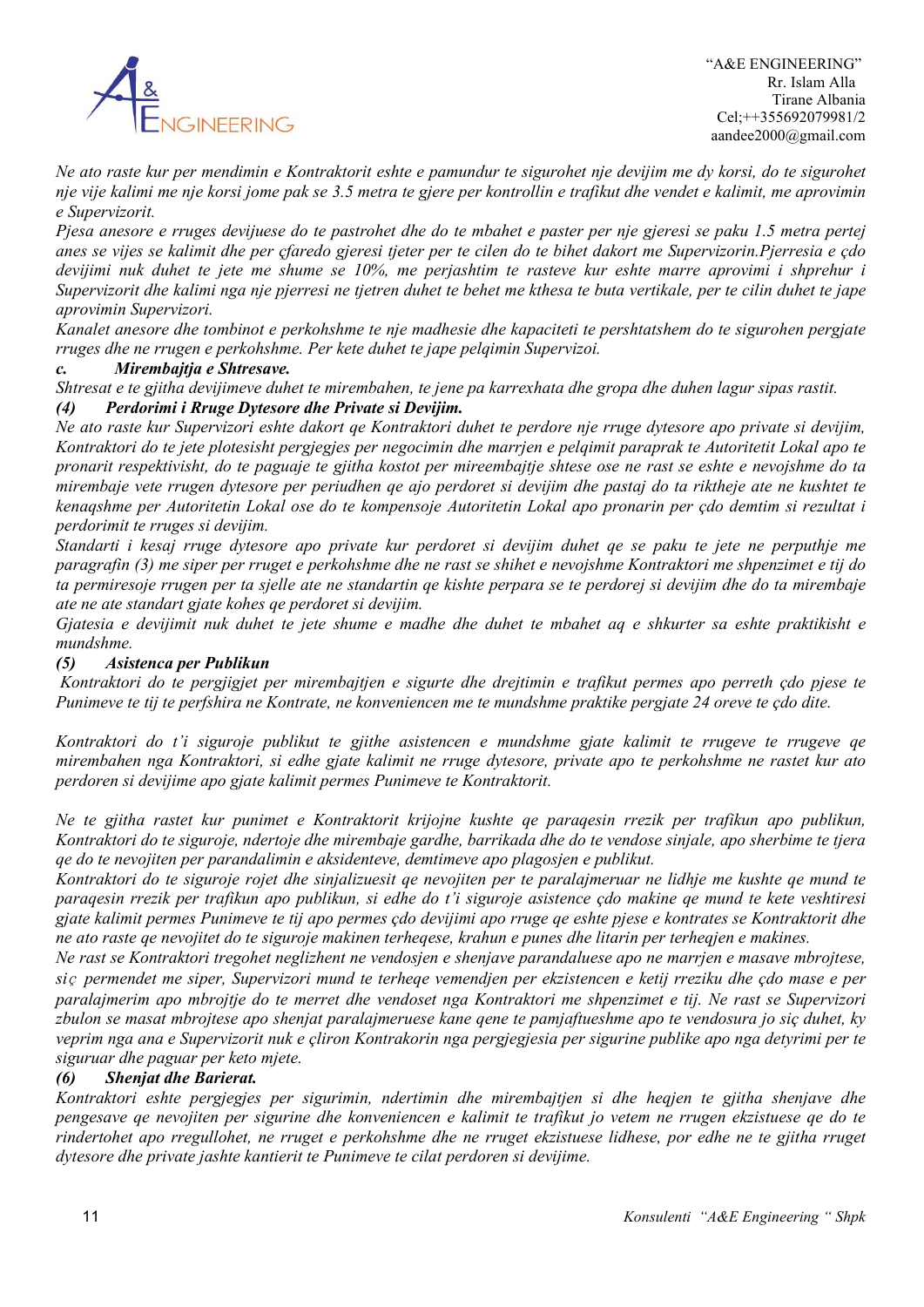

*"Shenja Drejtimi" te perkohshme do ngrihet perpara çdo kryqezimi rruge dhe nje "Shenje Drejtimi" do ngrihet ne kryqezimin e rruges se devijimit dhe rrugeve te tjera dytesore ku mund te ndodhe qe si pasoje e trafikut te devijuar te ngaterrohet rruga dhe dhe atje do te ngrihen tabela te tilla ku te shkruhet "Devijim" rruge me shigjete.*

*Perveç masave te mesiperme, çdo rrezik tjeter si ure e ngushte, rrjedhje, kuote terthore, koder e pjerret, kthese e forte etj. qe mund te jene pjese e devijimit do te shenohen nga Kontraktori me tabelen e duhur, ne rast se tabela ekzistuese eshte e pamjaftueshme, apo mund edhe te mos kete shenje fare. Te gjitha kthesat e forta dhe te gjitha vendet ku bankina e rruges eshte me e larte se 1.2 metra mbi token natyrale do te shenohen piketa te lyera me boje.*

### *(7) Sigurimet.*

*Kontraktori duhet t'i kushtoje vemendje te veçante Klauzoles 22 "Deme Ndaj Personave dhe Prones" dhe Klauzoles 23 "Sigurimi i Paleve te Treta" te Kushteve te Kontrates dhe do t'i paguaje si demshperblim Punedhenesit te gjitha humbjet dhe kerkesat per kompensim ne rast plagosjeje apo demtimi ndaj personit dhe pronave, qe mund te ndodhin si pasoje e kalimit te trafikut, qofte permes Punimeve apo ne devijimete ngritura si pjese e kontrates apo ne rruget ekzistuese publike apo ne rruget private te perdorura si devijim.*

### *(8) Gjobat ne Rastet kur Kontraktori nuk Vepron ne Perputhje me Specifikimet.*

*Ne rast se Supervizori nuk eshte i kenaqur me kontraktorin persa i perket permbushjes se Specifikimeve nga ana e ketij te fundit dhe pasi Supervizori e ka njoftuar ne kohen e duhur Kontraktorin dhe n.q.s. Kontraktori edhe ne kete rast nuk arrin te veproje ne peerputhje me dispozitat e Specifikimeve, atehere Supervizori do te zbrese nga pagesat qe i takojne Kontraktorit te gjitha shpenzimet e arsyeshme qe ka bere Punedhenesi si rezultat i faktit qe Kontraktori nuk ka arritur te veproje siç duhet ne perputhje me dispozitat e Specifikimeve.*

### *(9) Pagesat.*

*Pagesa per masat per mirembajtjen e trafikut, devijimet e rrugeve dhe mirembajtjen e rruges gjate punimeve do te paguhet , brenda cmimit te kontrates*

#### *1.42 Cilesia e Materialeve dhe Krahut te Punes.*

*Te gjitha materialet e perfshira ne Punimet e Perhershme do te jene ne perputhje me kluzolat perkatese te ketyre Specifikimeve. Po keshtu edhe krahu i punes duhet te jete ne perputhje me Specifikimet dhe te gjithe duhet te kene aprovimin e Supervizorit.*

#### *1.43 Aprovimi i Furnizuesve te Materialeve dhe Mallrave.*

*Perpara se Kontraktori te hyje ne nje nen-kontrate per furnizimin e materialeve apo mallrave, ai duhet te kete per kete qellim aprovimin me shkrim te Supervizorit per Furnizuesin nga i cili Kontraktori propozon te marre mallrat apo materialet. Ne rast se Supervizori ne çfaredo momenti eshte i pakenaqur me keto mallra apo materiale apo me metodat apo operacionet qe kryhen ne punimet apo vendin ku zhvillon biznesin Furnizuesi, Supervizori ka fuqine te anulloje aprovimin me shkrim qe ka bere vete me pare per kete Furnizues dhe ka te drejten te propozoje furnitore te tjere per furnizimin e atyre mallrave apo materialeve. Kontraktori atehere do t'i marre ato mallra apo materiale nga ata furnitore dhe eshte vete pergjegjes per pagesen e kostove shtese te tyre.*

#### *1.44 Ekzemplaret/Kampionet.*

*Perveç dispozitave te veçanta te perfshira ketu per zgjedhjen per prove dhe testimin e materialeve, Kontraktori do t'i dorezoje Supervizorit, sipas kerkeses se tij, ekzemplare te ketyre materialeve apo mallrave te cilat Kontraktori propozon te perdore apo vere ne pune peer Punimet e tij. Keto ekzemplare, ne rast se aprovohen, do te mbahen nga Supervizori dhe asnje lloj tjeter materiali apo malli i ndryshem nga ai qe i eshte dorezuar Supervizorit nuk do te perdoret per Punimet e Perhershme, vetem ne ate rast se per keto ekzemplare Kontraktori ka aprovimin me shkrim te Supervizorit. Pavaresisht nga aprovimi i Supervizorit, vete Kontraktori eshte plotesisht pergjegjes per cilesine e materialeve dhe te mallrave te furnizuara. Supervizori mund te mos pranoje çfaredo materiali apo malli qe ne mendimin e tij eshte i nje cilesie me te dobet nga ajo e ekzemplarit qe ka aprovuar me pare dhe Kontraktori do t'i heqe menjehere ato materiale apo mallra nga kantieri dhe do te siguroje mallra dhe materiale te tjera qe do te gjejne aprovimin e Supervizorit me shpenzimet e tij (Kontraktorit).*

*Kostoja e furnizimit te ketyre ekzemplareve dhe i sjelljes se tyre ne vendin e inspektimit apo te testimit do te jete brenda çmimit dhe perqindjeve te tenderuara.*

*Ne ato raste kur eshte specifikuar marka e prodhuesit, prodhimi i nje prodhuesi tjeter do te pranohet vetem me kusht qe sipas mendimit te Supervizorit ky produkt eshte ne te gjitha aspektet i nje cilesie te njejte apo me te larte.*

#### *1.45 Testet/Provat.*

*Supervizori mund te ekzaminoje dhe mund te kerkoje teestimin e çdo materiali apo malli qe kerkohet te perdoret per gjate Punimeve.*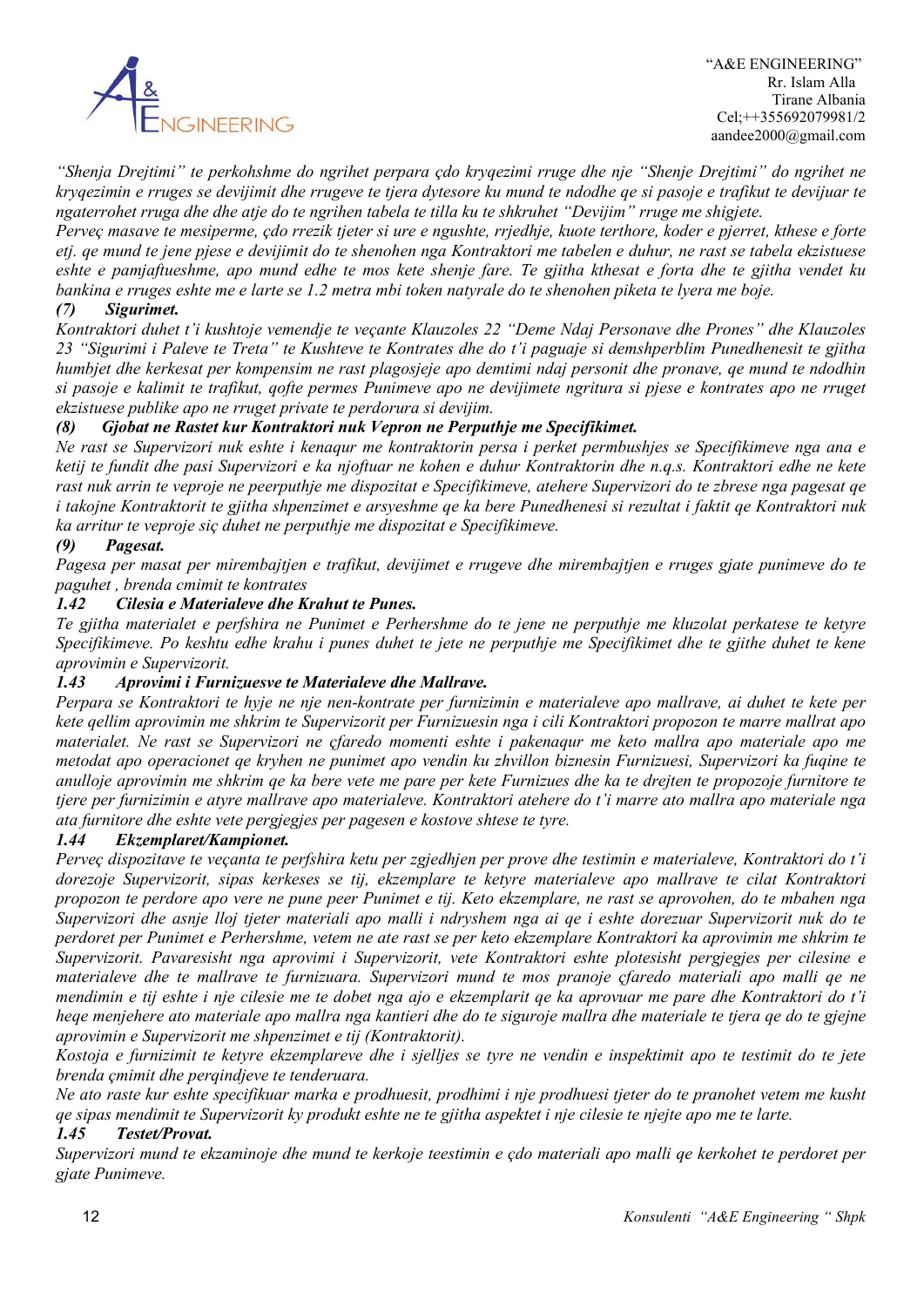

*Kontraktori do t'i siguroje Supervizorit te gjitha lehtesite, asistencen, krahun e punes dhe paisjet qe nevojiten per ekzaminimin, testimin, peshimin apo analizimin e te gjithe ketyre materialeve apo mallrave.*

*Kontrakori do te pergatise dhe siguroje testimin e materialeve dhe mallrave me kerkesen e Supervizorit.*

*Pavaresisht nga testet qe mund te jene bere jashte Kantierit, Supervizori ka te drejte te beje prova te tjera te metejshme te çfaredo materiali apo malli ne Kantier, si edhe ka te drejten te mos pranoje ato materiale dhe mallra qe nuk e kalojne proven ne Kantier.*

*Kostoja e plote e te gjitha lehtesive, krahut te punes dhe paisjeve qe kerkohen ne lidhje me provat qe do te behen ne Kantier do te konsiderohen si te perfshira ne perqindjet dhe çmimet e ofertes.*

*Programi i Kontraktorit duhet te siguroje kohen e duhur per testimin e materialeve. Nuk do te pranohet asnje ankese (kerkese per kompensim) per vonesa apo kosto shtese si pasoje e sa me siper.*

### *1.46 Çertefikatat e Proves.*

*Ne rast se Supervizori nuk i ka inspektuar Çertefikat e materialeve apo mallrave ne vendin e prodhimit te tyre, Kontraktori do te marre Çertefikatat e Proves nga Furnitori te atyre mallrave dhe do t'ia dergoje ato Supervizorit. Keto çertefikata vertetojne qe materialet dhe mallrat per te cilat behet fjale jane provuar ne perputhje me kerkesat e Specifikimeve dhe do te japin rezultatet e te gjitha provave te kryera.*

*Kontraktori do te siguroje paisjet/mjetet e pershtatshme per identifikimin e materialeve dhe mallrave qe do te dorezohen ne Kantier me Çertefikatat koresponduese.*

*Te gjitha kostot qe kane dale ne perputhje me kete Klauzole do te konsiderohen si te perfshira ne çmimet dhe perqindjet e ofertes.*

*Kostoja e inspektimeve eventuale te Supervizorit ne vendin e prodhimit konsiderohet si e mbuluar ne Shumen e Punimeve te Paparashikuara.*

*Te gjitha materialet e furnizuar per perdorim gjate Punimeve duhet te jene brenda tolerancave te specifikuara, ne cilesine e ekzemplareve te aprovuar qe do te mbahen ne zyren e Supervizorit deri ne perfundimin e Kontrates.*

### *1.47 Mbrojtja e Materialeve nga Kushtet atmosferike.*

*Te gjitha materialet do te magazinohen ne Kantier ne nje menyre te miratuar nga Supervizori. Kontraktori duhet te mbroje me kujdes nga kushtet atmosferike te gjitha Punimet dhe materialet qe mund te ndikohen si pasoje e tyre. 1.48 Raportimi i Aksidenteve apo Ngjarjeve te Pazakonta.*

*Pavaresisht nga dorezimi i raporteve te rregullta mujore mbi ecurine e punimeve, Kontraktori do t'i raportoje Supervizorit menjehere dhe me shkrim, gjithçka ne lidhje me aksidentet apo ngjarje te pazakonta apo te papritura ne Kantier, pavaresisht ne ndikojne apo jo ne ecurrine e Punes, duke permendur gjithashtu edhe hapat qe ai ka ndeermarre apo qe po merr ne lidhje me kete çeshtje.* 

#### *1.49 Punime te Tjera.*

*Gjate jetes se kontrates, Punedhenesi mund te shkaktoje kryerjen e Punimeve te tjera si instalimin e sherbimeve permes apo ngjitur me Kantierin.*

*Kontraktori gjate gjithe kohes do te veproje ne perputhje me kerkesat e Kushteve te Pergjithshme te Kontrates ne lidhje me keto dhe me Punime te tjera te paperfshira ne Kontrate dhe do t'i lejoje aksesin permes Kantierit te Punimeve sipas miratimit te Supervizorit per çdo Kontraktor tjeter apo punetorre qe mund te jene duke punuar ne apo prane Kantierit.*

#### *1.50 Lidhjet me Zyrtaret Qeveritare dhe ata te Policise.*

*Kontraktori do te mbaje lidhje te ngushta me zyrtare te Policise dhe Qeverise ne lidhje me kontrollin e trafikut dhe çeshtje te tjera, si edhe do t'u siguroje atyre per zbatimin e detyres te gjithe asistencen dhe lehtesite sipas kerkeses se tyre.*

### *1.51 Regulloret e Ndertimit.*

*Te gjitha ndertesat e ngritura nga Kontraktori ne Kantier dhe Planimetria e ndertesave dhe Kantiereve duhet te jete ne perputhje me ligjet shqiptare ne fuqi.*

### *1.52 Pune e Kryer jo-mire.*

*Çdo pune qe nuk perputhet me Specifikimet e Punes nuk do te merret parasysh/do te hidhet poshte. Kontraktori me shpenzimet e tij do te korrigjoje te gjitha defektet sipas urdherit te Supervizorit.*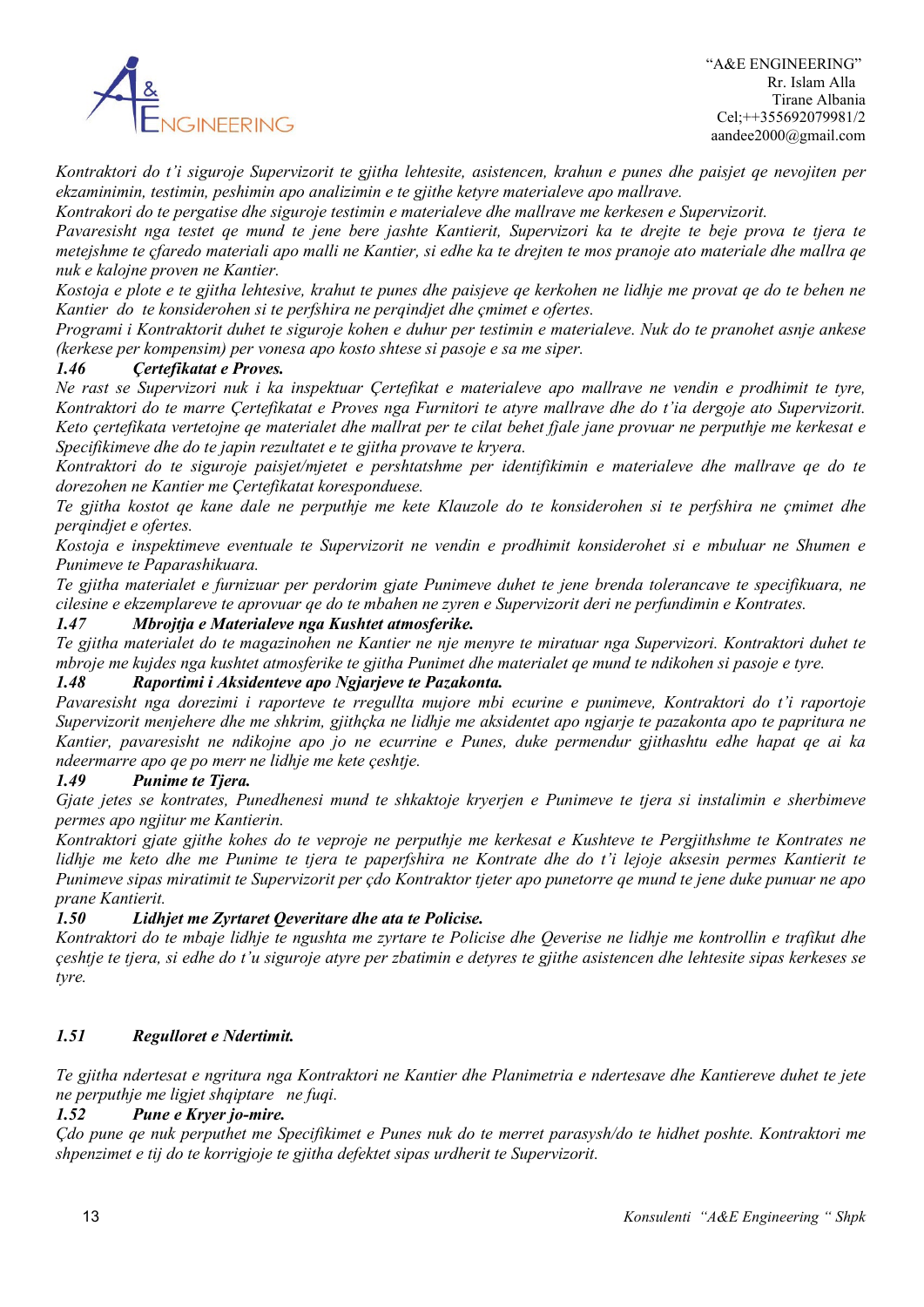

 "A&E ENGINEERING" Rr. Islam Alla Tirane Albania Cel;++355692079981/2 aandee2000@gmail.com

### *1.53 Tabelat Lajmeruese.*

*Kontraktori do te siguroje dhe vendose nje Tabele ne dy hyrjet kryesore te Kantierit dhe ne zyrat e Kantierit, kur kjo kerkohet nga Supervizori. Kjo tabele, me brendashkrimet e duhura, do te perfshije titullin e e Projektit, emrin e Punedhenesit, emrin e Institucionit Financues, emrin e Supervizorit dhe emrin e Kontraktorit.*

*Tabela me permasa 2.00x2.50 metra duhet te miratohet me pare nga Supervizori dhe pastaj te varet.*

*Nuk do te kete pagese te veçante per sigurimin dhe vendosjen e te treja tabelave lajmeruese, duke qene se kostoja e tyre eshte perfshire ne Preventiv nga Kontraktori.*

#### *1.54 Urdheri me Shkrim.*

*"Urdher me Shkrim" do te thote çdo document apo leter e firmosur nga Supervizoi dhe e derguar me poste apo qe i jepet Kontraktorit dhe ku Kontraktorit i jepen instruksione, udhezime apo drejtime ne lidhje me Kontraten.*

*Pavaresisht ne perdoren fjalet: miratuar, drejtuar, autorizuar, keerkuar, lejuar, urdheruar, treguar perfshire edhe emra, folje, mbiemra dhe ndajfolje te se njejtes rendesi, do te kuptohet qe shprehim miratimin, drejtimin, udhezimin, autorizimin, kerkesen, lejen, urdherin, instruksionin etj. te Supervizorit.*

#### *1.55 Provat Paraprake.*

*Perpara fillimit te punimeve, Kontraktori do te verifikoje pershtatshmerine dhe stabilitetin e bazes dhe nenbazes ekzistuese permes:*

• *Provave te defleksionit çdo 25 metra ne anen e djathte dhe te majte te rruges. Kontraktori do te perdore traun Benkelman nen 13 ton peshe aksiale.*

• *Gropat e provave çdo 500 metra. Do te merren ekzemplare te çdo shtrese te ndryshme per t'u provuar (analiza e sitave, kufijte, Proktori, CBR, permbajtja e lageshtise natyrore).*

#### *SEKSIONI 2*

### *CILESIA DHE BURIMET E MATERIALEVE*

#### *2.01 Karakteristikat e Materialeve.*

*Materialet qe do te perdoren gjate punimeve duhet t'i permabahen standarteve dhe rregullave nderkombetare per materialet e punimeve civile.*

*Ne rast se nuk ka kerkesa specifike materialet duhet te jene te cilesise me te mire qe ekziston ne treg dhe qe perdoren per qellimet e caktuar.*

*Megjithate, materialet duhet te aprovohen nga Supervizori perpara se te vihen ne perdorim.*

#### *2.02 Burimet e Materialeve.*

*Materialet do te sigurohen nga ato burime ose fabrika qe konsiderohen te pershtatshme nga Kontraktori, duke u siguruar se zbatohen rregullat e mesiperme.*

*Ne rast se Supervizori refuzon materialet si te papershtatshme per perdorim, atehere, Kontraktori duhet t'i zevendesoje ato me materiale te tjera qe i korespondojne karakteristikave te deshiruara, materialet e refuzuara duhet te hiqen nga vendi i ndertimit nen kujdesin dhe me shpenzimet e Kontraktorit.*

*Megjithe aprovimin e materialeve nga Supervizori, Kontraktori mbetet pergjegjes i plote i punes se specialisteve si edhe te vete materialeve.* 

#### *SEKSIONI 3*

#### *TESTIMI I MATERIALEVE*

### *3.01 Te Pergjithshme.*

#### *(1) Çertefikata e Cilesise.*

*Ne menyre qe t'i jepet autorizimi per perdorimin e materialeve te ndryshme (inerte te thyera, perzierje asfaltike, perzierje betonesh, bariera sigurie, çimento, gelqere hidraulike, hekur etj.) sipas ketyre Specifikimeve Teknike, Kontraktori duhet te paraqese Supervizorit, perpara perdorimit, Çertefikatat perkatese te Cilesise per çdo kategori pune, çertefikate kjo e nxjerre nga nje Laborator ose Furnizues i autorizuar.*

*Çertefikatat duhet te permbajne gjithe informacionin ne lidhje me burimin dhe identifikimin e materialeve te veçanta ose perberjen e tyre, fabriken ose vendin e prodhimit, si edhe rezultatet e testeve laboratorike per t'u siguruar mbi vlerat karakteristike te kerkuara nga kategori te ndryshme pune ose furnizimi ne lidhje me proporcionet apo kompozimet e propozuara.*

*Çertefikatat e nxjerra si per materiale te prodhuara direkt ashtu edhe per ato te marra nga impiante, kavot, fabrika (dhe pse te paleve te treta), do te jene te vlefshme per dy vjet.*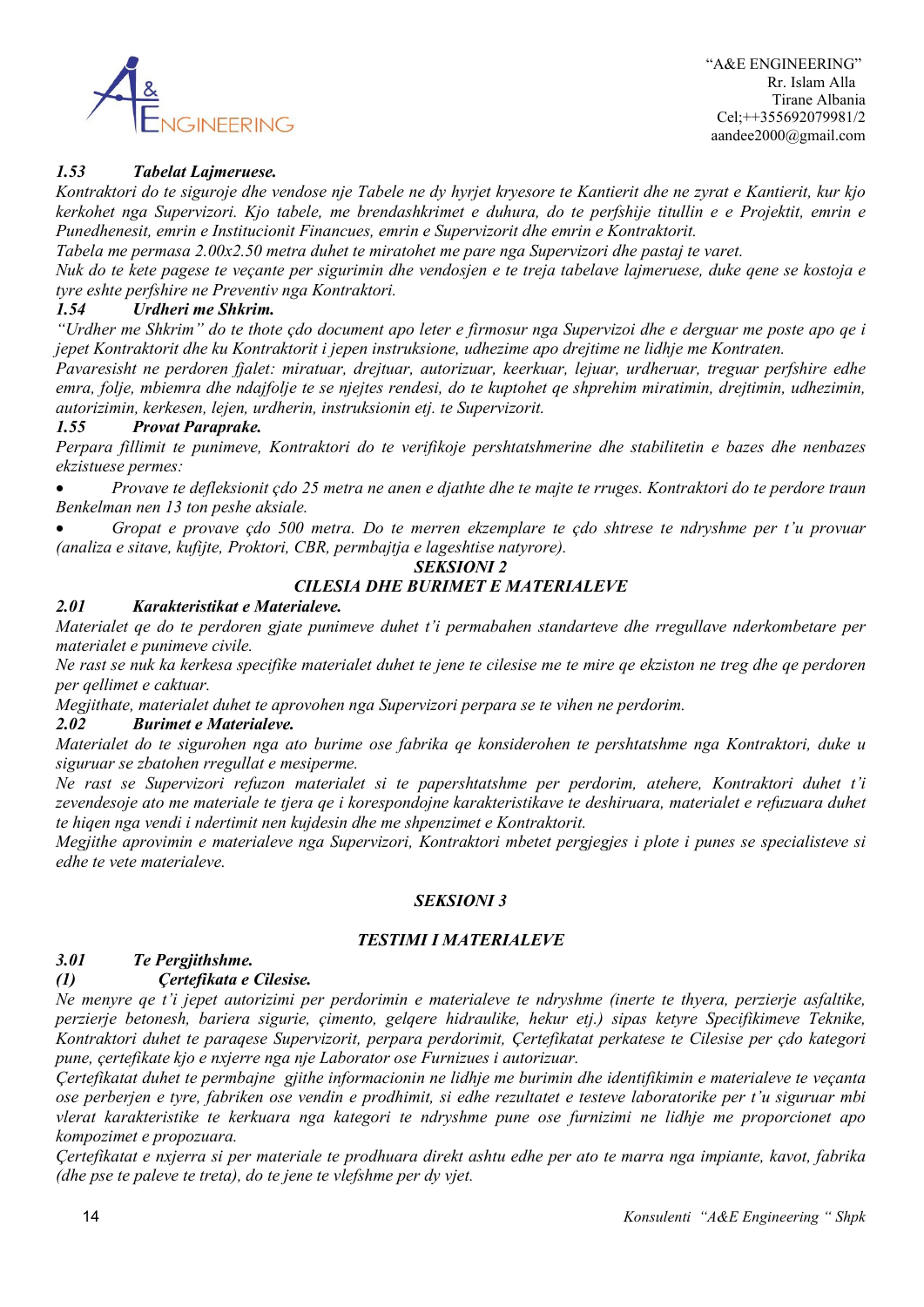

*Çertefikatat duhet megjithate te rinovohen ne rastet kur jane te paplota ose kur ndodh ndonje ndryshim ne karakteristikat e materialeve, te perzierjeve ose impianteve prodhuese.*

#### *(2) Testet Paraprake.*

*Perpara nisjes se punimeve qe perfshijne perdorimin e materialeve ne sasi me te madhe se:*

*1.000 m3 per inertet dhe perzierje asfalti.*

 *500 m3 per perzierje betoni.*

 *50 ton per çimento dhe gelqere.*

*Supervizori, pas ekzaminimit te çertefikatave te cilesise te nxjerra nga Kontraktori, do te kerkoje teste te metejshme laboratorike te cilat do te kryhen me shpenzimet e Kontraktorit.*

*Ne rast se rezultatet e ketyre testeve do te ndryshojne nga ato te çertefikatave, do te merren masa per ndryshimet e nevojshme ne cilesi dhe ne sasi per komponente te veçante, dhe nxjerrja e nje çrtefikate te cilesise.*

*Per te gjitha vonesat ne nisjen e punimeve si pasoje e mosperputhjeve te mesiperme dhe qe shkaktojne gjitthashtu nje vonese ne kohen e Kontrates, do te aplikohet nje gjobe sipas Pjeses "Fillimi i Punimeve dhe Vonesat" te Kushteve te Pergjithshme te Kontrates.*

### *(3) Teste Kontrolli Gjate Ndertimit.*

*Kontraktori eshte i detyruar te paraqese gjate gjithe kohes dhe periodikisht, per furnizimin me materiale te perorimit te vazhdueeshem, teste dhe analiza te materialeve qe do te perdoren, duke mbuluar te gjitha kostot e mbledhjes dhe dergimit te kampioneve ne laboratorin e kantierit ose laboratore te tjera te autorizuara.*

*Kampionet do te grumbullohen ne marreveshje nga te dyja palet.*

*Do te konsiderohen si te vlefshme nga te dy palet vetem rezultatet e nxjerra nga laboratoret e siper permendur. Te gjitha referencat ne lidhje me specifikimet e tanishme do te behen ekskluzivisht vetem per rezultatet e lartpermendura. Tabelat 3.1 dhe 3.2 tregojne frekuencen e sugjeruar te teesteve kontroll mbi mateerialet dhe punimet.*

*Vetem Supervizori mund te ndryshoje, me urdher me shkrim, frekuencen dhe llojin e testeve gjate kryerjes se punimeve, sipas nevojave te punimeve.*

#### *Tabela 3.1*

#### *Frekuencat e sugjeruara per testimin e materialeve.*

| <b>Testi</b>                                  | Standartet e Referuara | Frekuencat (*)         |
|-----------------------------------------------|------------------------|------------------------|
| <b>Mbushjet</b>                               |                        |                        |
| Analiza Granulometrike                        | CNR 23-1971            | $2000 m^3$             |
| Indeksi i Plasticitetit                       | AASHTO T 89 dhe 90     | $2000 \; \mathrm{m}^3$ |
| Proktor CBR                                   |                        | $2000 \; \mathrm{m}^3$ |
| Lidhjet Densitet-Lageshti                     | CBR 69-1978            | $2000 \; \mathrm{m}^3$ |
| Baza dhe Nen-baza me Material te Thyer        |                        |                        |
| Masa e Materialit me te Holle se 0.075 mm     | CNR 75-1980            | $1000 \; \mathrm{m}^3$ |
| Analiza Granulometrike                        | <b>AASHTO T 27</b>     | $1000 \; \text{m}^3$   |
| <b>Proktor CBR</b>                            |                        | $1000 \; \mathrm{m}^3$ |
| Ekuivalenti i Reres                           | CBR 27-1972            | $500 \; m^3$           |
| Testi i Ferkimit Los Angelos                  | <b>AASHTO T 96</b>     | 5000 $m^3$             |
| Lidhja Densitet-Lageshti                      | CBR 69-1978            | $2000 \; \mathrm{m}^3$ |
| Perzierjet e Asfaltit dhe Betonit.            |                        |                        |
| Analiza Granulometrike                        | <b>AASHTO T 27</b>     | $500 \; m^3$           |
| Analiza Granulometrike e Filerit.             | <b>AASHTO T 37</b>     | $500 \; m^3$           |
| Ekuivalenti i Reres                           | CRN 27-1972            | $500 \; m^3$           |
| Testi i Ferkimit Los Angelos                  | <b>AASHTO T 96</b>     | $2500 \; \mathrm{m}^3$ |
| Testi Marshall                                | CNR 30-1973            | Prodhim i Perditshem   |
| Veshja dhe Zhveshja e Perzierjeve Bitumoinoze | CNR 138-1987           | Prodhim i Perditshem   |
| Penetracioni dhe Pikezbutja e Bitumit         | AASHTO T 49            | Çdo Dalje Nga Impianti |

*Frekuencat e testimit mund te modifikohen nga Supervizori me nje kosto ekstra.*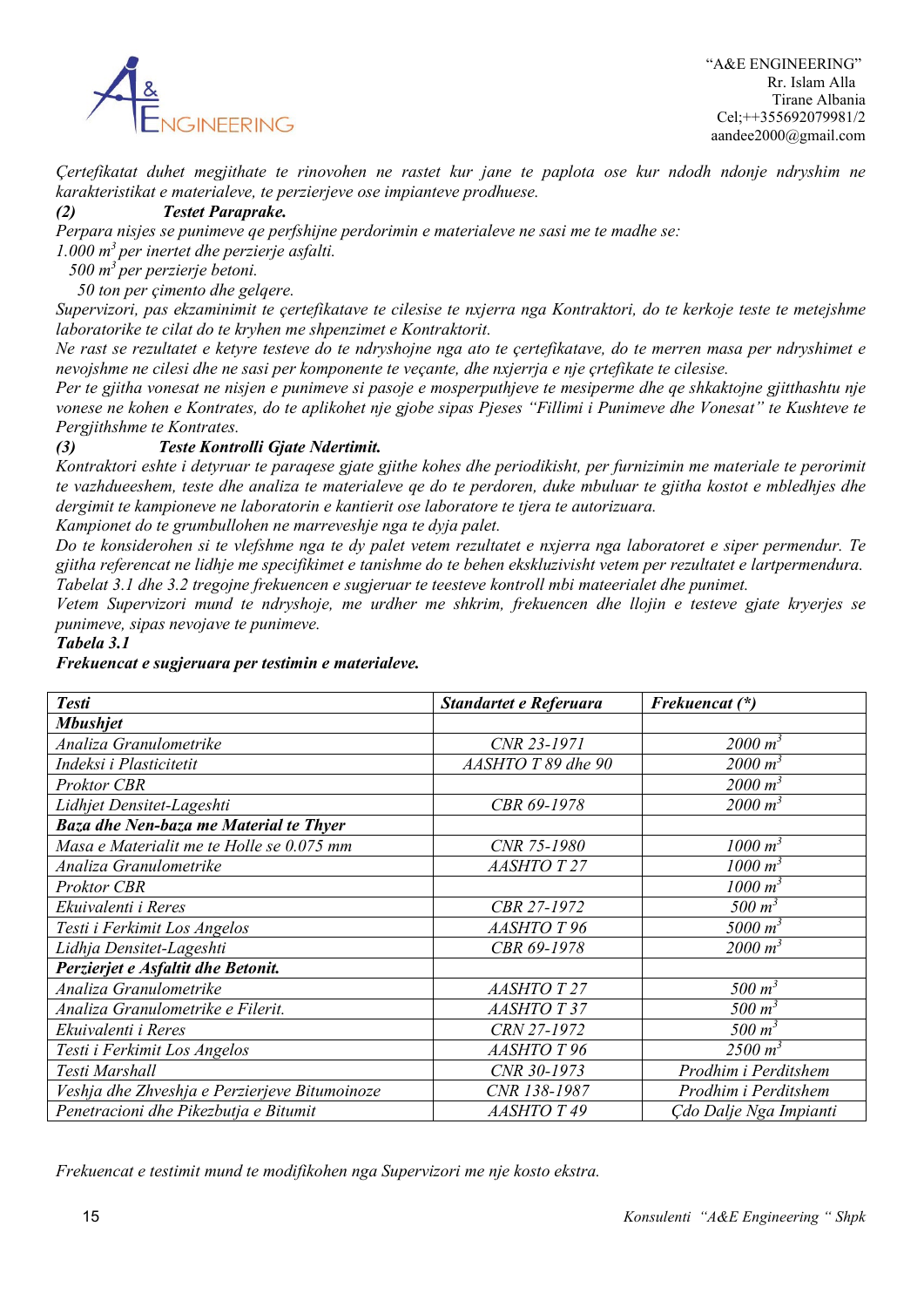

 "A&E ENGINEERING" Rr. Islam Alla Tirane Albania Cel;++355692079981/2 aandee2000@gmail.com

### *Tabela 3.2 Frekuencat e Sugjeruara Per Testimin e Kontrollit Te Punimeve.*

| Punimi                             | <b>Testi</b>                                     | <b>Standarti Referues</b> | Frekuenca (*)                          | <b>Kerkesat Minimale</b>                      |
|------------------------------------|--------------------------------------------------|---------------------------|----------------------------------------|-----------------------------------------------|
| Shtresat Mbushese<br>dhe Bazamenti | Densiteti i<br>Dherave ne Vend                   | CNR 22-1972               | $1000 m^3$                             | 90 % mod.<br>AASHTO i<br>Densitetit $\geq$ 20 |
|                                    | Ngarkesa Pllake                                  | CNR 46-1972               |                                        | $N/mm^2$                                      |
| Nen-Shtresa                        | Densiteti i<br>Dherave ne Vend                   | CNR 22-1972               | 500 m <sup>3</sup>                     | 95 % mod.<br><b>AASHTO</b> Densitet           |
|                                    | Modulimi i<br>deformimit                         | CNR 46-1972               | $1000 m^3$                             | $\geq$ 50 Nmm <sup>2</sup>                    |
| Nen-Baza                           | Densiteti i<br>Dherave ne Vend                   | CNR 22-1972               | 500 m <sup>3</sup>                     | 95 % mod.<br><b>AASHTO</b> Densitet           |
|                                    | Modulimi i<br>Deformimit                         | CNR 46-1972               | 1000 m <sup>3</sup>                    | $\geq$ 80 Nmm <sup>2</sup>                    |
| Baza                               | Densiteti i<br>Dherave ne Vend                   | CNR 22-1972               | 500 m <sup>3</sup>                     | 98 % mod.<br><b>AASHTO</b> Densitet           |
|                                    | Modulimi i<br>Deformimit                         | CNR 46-1972               | 500 $m^3$                              | $\geq$ 150 N/mm <sup>2</sup>                  |
| Baza Asfalt                        | Percaktimi i<br>Permbajtjes<br><b>Bituminoze</b> | CNR 38-1973               | $1000 m^3$                             | $\geq$ 3.5 wt i agg                           |
| Shtresa Binder                     | Si me Siper                                      | Si me Siper               | 1000 m <sup>3</sup>                    | $\geq$ 4.0 wt i agg                           |
| <b>Shtresa</b><br>Asfaltobeton     | Si me Siper                                      | Si me Siper               | $1000 m^3$                             | $\geq$ 4.5 wt i agg                           |
| Baza Asfalt                        | Densiteti ne Vend                                | CNR 40-1973               | 500 $m3$                               | $\geq 97\%$                                   |
| Shtresa Binder                     | Si me Siper                                      | Si me Siper               | 500 m <sup>3</sup>                     | $\geq$ 98 %                                   |
| <b>Shtresa</b><br>Asfaltobeton     | Si me Siper                                      | Si me Siper               | 500 m <sup>3</sup>                     | $\geq$ 98 %                                   |
| <b>Beton</b> per Tip               | Kompresim<br>karakteristik<br>Fortesi RCK        | UNI 6132-72               | $100 \text{ m}^3$ ose çdo<br>Strukture | Çdo Tip i<br>Specifikuar                      |
|                                    | Test Slump                                       | UNI 7163-79               | Specifikime                            | Specifikime                                   |
| <b>Beton Arme</b>                  | Rrjedhshmeria e<br>Perzierjeve                   | Marsh Koni                | Specifikime                            | Specifikime                                   |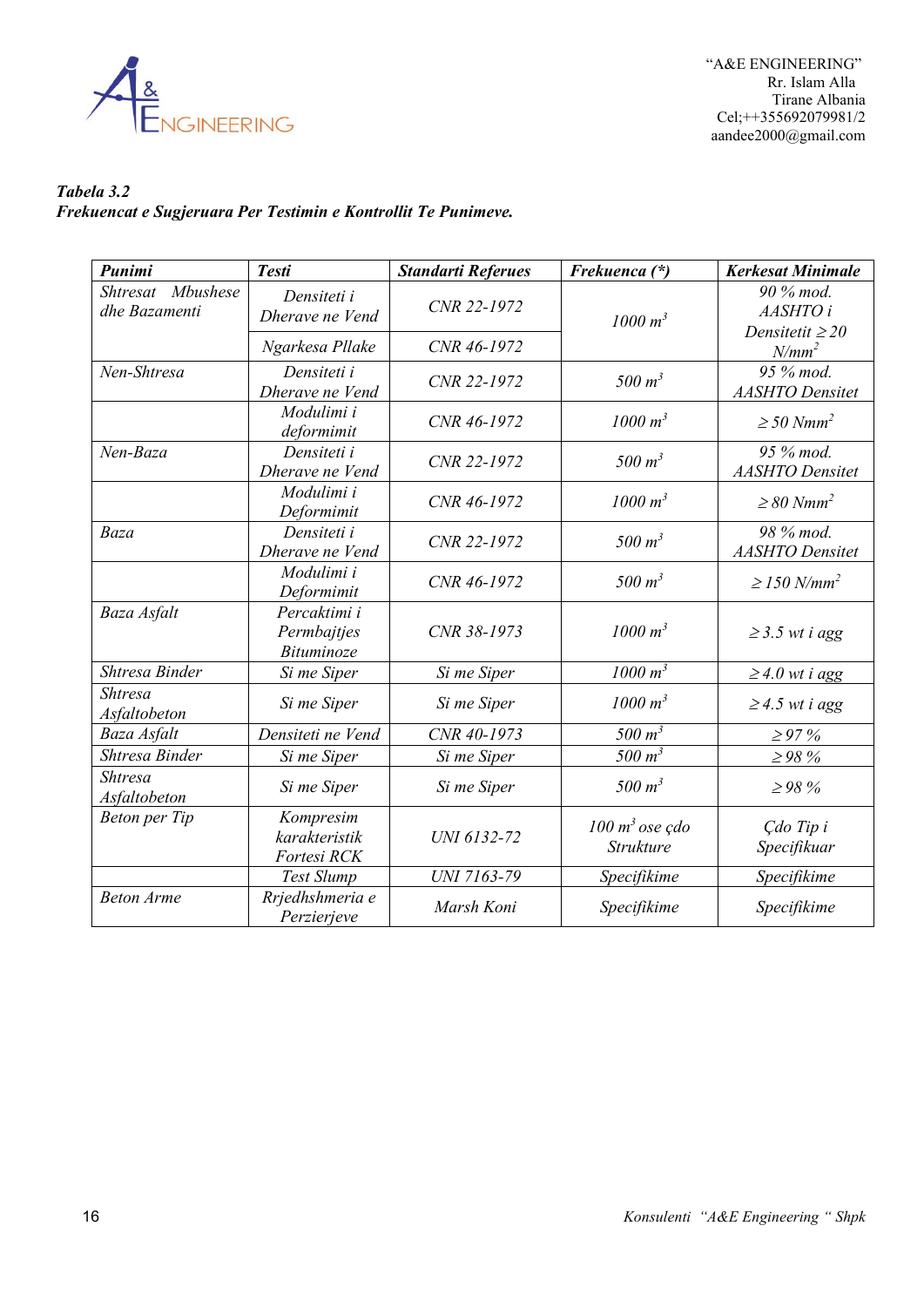

#### *SEKSIONI 4*

### *PUNIMET E DHEUT*

## *4.01 Te Pergjithshme*

### *(1) Natyra e Punimeve*

*Ne kete pjese trajtohen germimet ne trupin e rruges dhe kanaleet anesore, ndertimi i mbushjes dhe germimi per strukturat e Themeleve.*

*Germimet dhe mbushjet e nevojshme per krijimin e trupit te rruges, kanaleve kulluese anesore, akseset, kalimet dhe pjerresite dhe te tjera si keto, si edhe per ndertimin e strukturave, duhet te behen ne format dhe dimensionet e treguara ne vizatimet perkatese, vetem ne rastet e ndryshimeve te mundshme qe Punedhenesi do te adoptoje, dhe te gjitha kostot qe sjellin keto lloj punimesh do te jene ne ngarkim te Kontraktorit, duke perfshire edhe ato per punimet mbrojtese apo te perforcimeve te mundshme, te gjitha keto duhet te jene llogaritur nga ai ne vendosjen e çmimit per njesi.*

*Kur, sipas opinionit te Supervizorit, kryerja e punimeve eshte bere sipas kushteve te kerkuara, Kontraktori duhet te koordinoje perkatesisht vazhdimesine e kryerjes se punimeve te dheut dhe ato te strukturave, dhe kostot perkatese do te perfshihen ne çmimet e kontraktuara.*

*Duhet treguar kujdes i veçante ne dhenien formes ekzakte kanaleve kulluese, ne nivelimin dhe krijimin e bankinave, ne profilizimin e skarpateve dhe te aneve te rruges.*

*Pjerresite e germimeve dhe dhe mbushje duhet te kryhen sipas pjerresise se pershtatshme sipas natyres dhe karakteristikave fiziko-mekanike te formacioneve dhe gjithsesi, sipas instruksioneve me shkrim te Supervizorit.*

*Kontraktori duhet, me shpenzimet e veta, do te beje te gjitha testet e nevojshme qe duhet te kryhen ne laboratorin e kantierit dhe te percaktoje natyren e formacioneve, shkallen e tyre te kompaktesise dhe permbajtjen e lageshtise, per te percaktuar mundesine e perdorimit dhe metodave qe do te ndiqen ne perdorim.*

*Formacionet do te karakterizohen dhe klasifikohen sipas tabeles 4.1.*

*Ne kryerjen e germimeve dhe mbushjeve, Kontraktori duhet te kryeje, me shpenzimet e veta, edhe shkuljen e bimeve, shkurreve dhe te rrenjeve qe ekzistojne ne formacionet qe duhet te germohen si dhe ne ato ku do te kryhen mbushjet, ne rastin e fundit, ai do te beje mbushjen me pas te gropave qe formohen nga shkulja e rrenjeve dhe bimeve me materiale te papershtatshme te vendosura ne shtresa me trashesi dhe kompaktesi te pershtatshme. Keto kosto duhet te parashikohen qe te perfshiheen ne kostot te dala nga oferta peer punimet e dherave.*

*Ne lidhje me natyren e dherave dhe formacionet e mbushjes apo te themeleve te rruges ne germim, Supervizori mund te kerkoje adoptimin e masave per te parandaluar kontaminimin e shtresave gjeotekstile, te cilat do te paguhen sipas zerave te preventivit.*

### *(2) Percaktimet.*

*Te gjitha materialet e punimeve te dherave kategorizohen si me poshte:*

*Shkemb: Çdo material qe sipas opinionit te Supervizorit (i cili duhet te marre parasysh situaten ne te cilen kryen germimet), qe per germimin e tij kerkon perdorimin e shperthimeve ose kompresoreve dhe mjeteve te forta, dalta e vare, i cili nuk mund te zhvendoset plotesisht ose shkulet me nje traktor terheqes i nje fuqie te pakten 150 kuaj fuqi, nje ekskavator me kove mbrapa ose me ruspe, do te klasifikohen si shkemb. Kostot per vleresimin si shkemb do te perfshien ne vleresimet e Kontraktorit dhe asnje pagese ekstra nuk doo te behet per te.*

*Material i zakonshem: Çdo material qe mund te germohet pa perdorimin e e metodave te pershkruara ne pjesen Shkemb si me siper, do te klasifikohet si material i zakonshem. Kjo perfshin te gjitha materialet e forta ose te dekompozuara te cilat mund te zhvendosen me efektivitet ose te germohen me ruspa nje fuqi jo me pak se 425 kuaj fuqi.*

*Mase Shkembore e Izoluar: Masa shkembore e izoluar brenda nje mase me material te zakonshem qe mund te zhvendoset si nje trup i vetem nga Kontraktori me mjetet e tija te zakonshme dhe te depozituara ne menyre te pershtatshme dhe ne parapelqim me Supervizorin do te specifikohen si materiale te zakonshme, ne te kundert, keto masa shkembore (ne rast se jane klasifikuar duke iu referuar shkembit si me siper) do te specifikohen si shkemb, dhe me 1 m3 volum ne germim ne seksion te hapur dhe 0.5 m3 ne germime ne seksion te detyruar (strukturore).*

*Prerje: Eshte çdo material punimesh dheu qe prodhohet nga germimi i seksioneve ne germim duke perfshire edhe kanalet anesore.*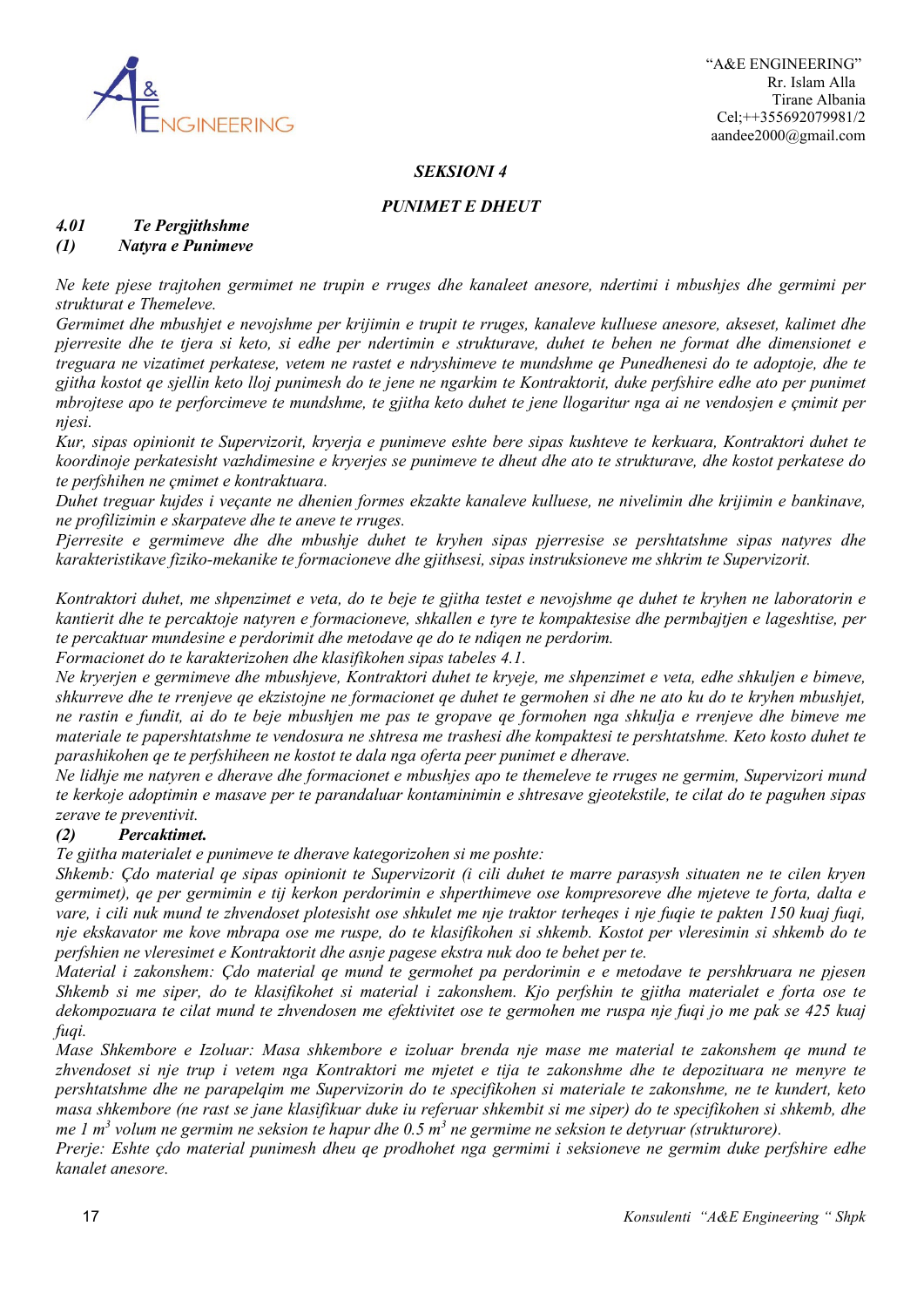

*Material nga kavot eshte çdo material punimesh dheu i pershtatshem qe me aprovimin paraprak te Supervizorit, merret ose nga tepricat e germimeve ne prerje ose nga kavot jashte rruge.*

*Materiale te papershtatshme: Eshte çdo material nga punimet e dheut ose germimet, te cilat sipas opinionit te Supervizorit nuk eshte i pershtatshem si mbushes dhe duhet te zhvendoset ne pjerresi jashte rruge. Materialet e papershtatshme do te perfshijne:*

*- Materiale ne bazament, ne keneta, moçale, kercunj dhe rrenje pemesh, materiale qe prishen shpejt dhe materiale te ndjeshem ndaj djegies spontane.*

*- Çdo material qe per momentin jane ne gjendje te ngrire.*

*- Çdo matterial qe sipas opinionit te Supervizorit eshte i paperdorshem per vendin ku ka si qellim te vendoset.*

*- Çdo material i cili ka nje lageshti mbi normalen, dhe qe sipas opinionit te Supervizorit nuk mund te thahet.*

*Material I tepert: Eshte ai qe gjykohet nga Supervizori si i papershtatshem per mbushje, por i kalon nevojat e mbushjes dhe duhet te zhvendoset per tu depozituar. Supervizori duhet te vendose nese nje material I tille do te perdoret si material mbushes apo do te perdoret ne zonat e autorizuara peer depozitim jashte rruges.*

*Mbushje: Eshte material i zakonshem sipas nje standarti te percaktuar, d.m.th. material i zakonshem qe kur kompaktesohet ne 90 % te AASHTO te modifikuar ka nje minimum CBR prej 5 % (i lagesht) dhe qe eshte i deklaruar nga Supervizori si i pranueshem per mbushes.*

*Material i Zgjedhur: Eshte materiali i ardhur nga prerjet e rruges ose kavot te cilat kur jane kompakte brenda nje shkalle prej 2 % te Permbajtjes se Perzierjes Optimale, deri ne 95 % te MDD ka nje minimum prej 25 % CBR, plasticiteti qe nuk e kalon 10, nje maksimum madhesie te kokrrizave 100mm, nje maksimum ky prej 35 % duke kaluar neper nje site 200-she dhe qe deklarohet nga Supervizori si i pranueshem dhe si i perzgjedhur per mbushes ne tabanin e rruges. Mbushesi ne tabanin e rruges, i perzgjedhur do te klasifikohet si material i* 

*perzgjedhur per qellime matjesh, ne qofte se germohet nga nje zone ndryshe nga ajo ku eshte marre mbushesi para ardhjes (nen te).*

*Mbushes Shkembor: Eshte material i thyer e i nxjerre nga shkemb i forte homogjen dhe qe ne volumin e vet permban me shume se 25 % copeza me te medha se 200 mm maksimumi. Per perdorimin e te gjtha mbushjeve shkembore duhet te merret aprovimi i Supervizorit perpara perdorimit.*

*Siperfaqja e Fillimit: Eshte siperfaqja e dherave pas pastrimit dhe zhvendosjes se pjeses se siperme te dheut, perpara se te kryhen punime te tjera dheu.*

*Siperfaqja e Germuar: Eshte siperfaqja ne te cilen eshte vendosur te kryhen germimet.*

*Profili: Eshte profil terthor i projektuar i germimit te perfunduar, kanaleve anesore, mbushjes ose punimeve te dheut ne mbushje, perpara vendosjes se ndertimit te ndonje pjese e shtratit te rruges.*

*Bazament: Jane te gjitha shtresat e realizuara vertikalisht poshte shtresave te rruges dhe te bankinave sipas dimensioneve te specifikuara ne artikullin 4.03 dhe 4.04 ne vizatimet e projektit.*

*Mbushje: Eshte mbushja mbi ose nen zonen e bazamentit.*

*Zona Mbushese e Bazamentit: Eshte zona e pergatitur, mbas zhvendosjes se pjeses se siperme te dheut natyror, e gatshme per te marre mbushje.*

*Kuota e Trupit te rruges: Eshte pjesa midis pjeses se siperme te bazamentit dhe kuotes nen shtresat e rruges dhe bankinave.*

*Pergatitja e Trupit te Rruges: Perfshin aktivitete te specifikuara qe duhet te kryhen mbi nje thellesi te dhene mbi bazamentin me qellimin e pergatitjes se tij per te marre asfaltimin e rruges dhe per te permiresuar densitetin dhe fortesine e tij.*

*Shtresa: Eshte gjithe shtresa e asfaltobetonit te ndertuar mbi bazamentin, shtresa perbehet nga Asfaltobetoni, Binder, Shtresa Baze Asfaltike, Shtresa me çakell te thyer dhe nenshtrese zhavorri ose pjese te tyre.*

### *4.02 Bazamenti ne Mbushje.*

*Bazamenti ne Mbushje do te perfshije te gjithe gjeresine e zones per tu mbushur dhe profili mund te jete i vazhdueshem ose me etapa sipas pjerresise se dherave dhe instruksioneve qe do te jepen nga Supervizori. Profili i ashtequajtur normal do te vendoset ne 20 cm nen kuoten e dherave natyrore dhe do te arrihet duke kryer skarifikimin e nevojshem duke pasur parasysh natyren e meparshme dhe konsistencen e dherave ne zonen ku do te kaloje rruga, gjithashtu edhe me ndihmen e testeve.*

*Kur ne nje thellesi te dhene do te ndeshen dhera te grupeve A1, A2, A3, pergatitja e bazamentit do te konsistoje ne kompaktesimin e shtresave nen kuoten e bazamentit per nje trashesi jo me te vogel se 30 cm, me qellim qe te arrihet minimumi i nje densiteti ne te thate 90 % te AASHTO te modifikuar kundrejt maksimumit te densitetit ne te thate te*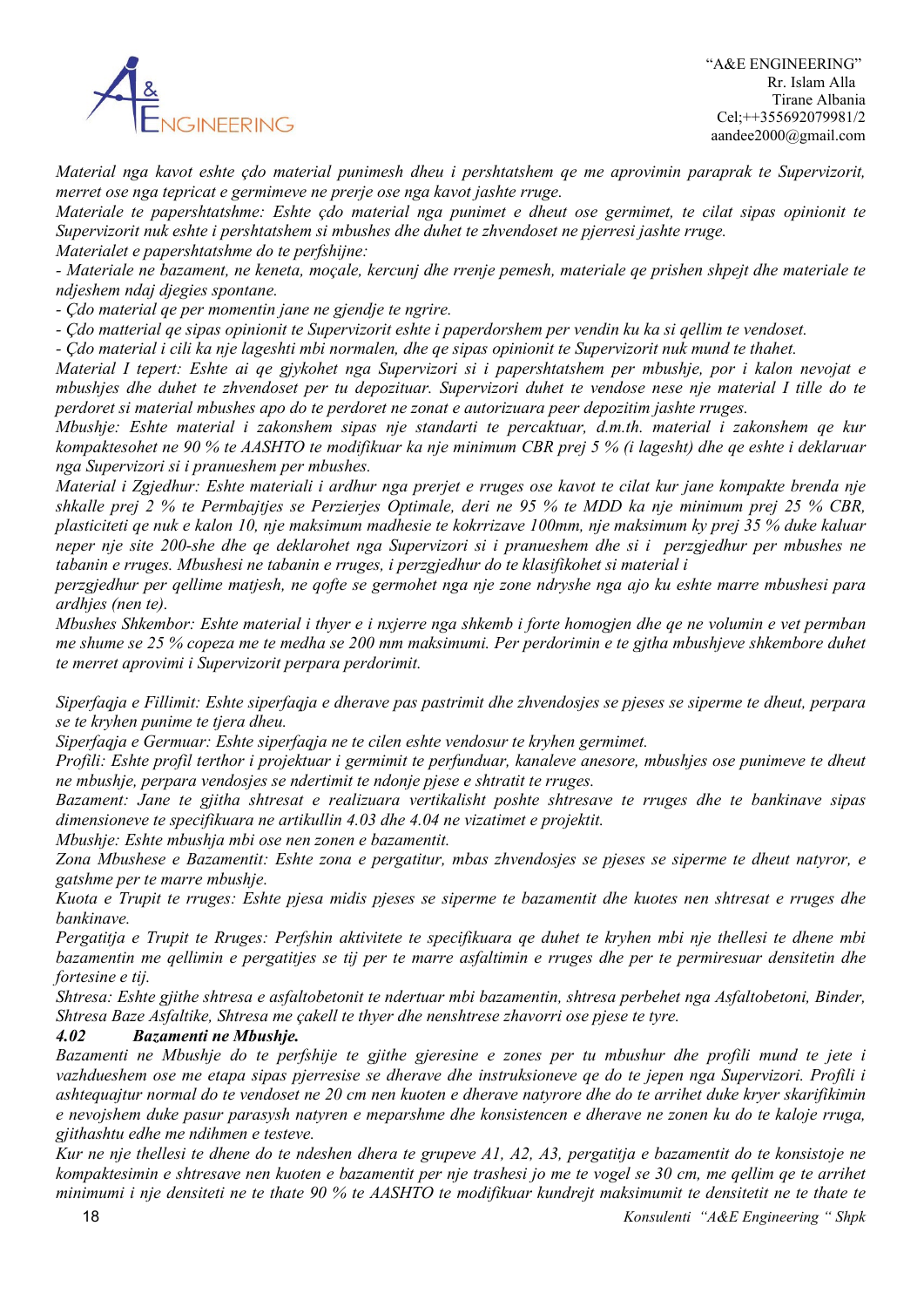

*percaktuar ne laborator, duke modifikuar permbajtjen e lageshtise se dherave deri ne arritjen e nje permbajtje te lageshtise optimale perpara se te kryhet kompaktesimi.*

*Kur ne rast te kundert haset ne dhera ne nje thellesi 20 cm nen kuoten e tokes, qe i perkasin grupeve A4, A5, A6, A7, Supervizori mund te urdheroje thellimin e germimeve per te zevendesuar keto materiale me*

*materiale qe i perkasin grupeve A1, A2, dhe A3. Materialet e pershkruara do te kompaktesohen, ne nje permbajtje me lageshti optimale, derisa te arrihet nje minimum densiteti te thatesise prej 90 % te AASHTO te modifikuar kundrejt densitetit te thatesise maksimale.*

*Siperfaqja e tokes se meparshme perziet pastaj me materiale te pershtatshme te aprovuara nga Supervizori, te kompaktesuara siç duhet ne 90 % te AASHTO HDD te modifikuar.*

*Toka bujqesore qe rezulton nga skarifikimi mund te perdoret per gjelberimin e skarpatave ne qofte se kerkohet nga Supervizori.*

*Materialet e pershkruara nuk duhet per asnje arsye te perdoren per krijimin e mbushjeve.*

*Lidhur me makinerine e kompaktesimit dhe perdorimin e tyre duhet t'i referohen specifikimeve ne lidhje me kompaktesimin e mbushjeve.*

*Ne zona te caktuara dherash sidomos te ndjeshme ndaj veprimeve te ujrave, do te jete e nevojshme te merret ne konsiderate kuota e ujrave nentokesore dhe, per kuotat e ujrave nentokesore teper siperfaqesore te merren masa per dranazhimin e pershtatshem.*

*Per toka te lageshta ose kurdo qe Supervizori parashikon se punet e mesiperme jane te pamjaftueshme per te formuar nje bazament te pershtatshem per mbushje. Supervizori do te urdheroje te gjitha ato nderhyrje qe sipas mendimit te tij jane te pershtatshme per kete qellim, dhe keto do te kryhen nga Kontraktori dhe do te paguhen ne baze te çmimeve perkatese.*

*Duhet te vije ne dukje se sa me siper aplikohet per pergatitjen e bazamentit te mbushjes mbi toka natyrale.*

*Aty ku mbushjet duhet te vendosen mbi mbushjet e vjetra per zgjerimin e ketyre te fundit, pergatitja e kuotes se bazamentit ne pjerresite ekzistuese do te kryhen nepermjet shkallezimit te tyre ne distance jo me shume se 50 cm gjatesi, duke pasur material shtese per tu depozituar nen kujdesin dhe me buxhetin e Kontraktorit.*

*Gjithashtu edhee materiali shtese nga germimet e shkallezimeve nen toka te dobeta do te depozitohet nese shihet e pershtatshme, ose ne vende te tjera ne qofte se jane te papershtatshme. Shkallezimet do te krijohen me materiale te germuara te lena menjane, nese jane te pershtatshme, ose me material te pershtatshem me te njejtat karakteristika qe kerkohen per materialet e mbushjes, me te njejtat metoda te vendosjes duke perfshire edhe kompaktesimin.*

*Megjithate, Supervizori ka te drejten per te kontrolluar sjelljen ne pergjithesi te zones se bazamentit te mbushjes duke matur modulet Md, e matur ne kushte lageshtie pas kompaktesimit, ne ciklin pare te ngarkimit ne interval ngarkimi te pershire midis 0.05 dh 0.15 N/mm2 nuk duhet te jete me pak se 15 N/mm2 .*

### *4.03 Seksionet ne Germim.*

*Edhe ne segmentet e rruges ne prerje pas kryerjes se germimit te shtratit te rruges, do te behet pergatitja e bazamentit te shtreses se rruges, kjo do te behet ne baze te natyres se dherave duke u bazuar ne punimet e meposhtme:*

*1) Aty ku toka i perket grupeve A1, A2, A3, kuota e bazamentit do te kompaktesohet ne nje minimum densiteti te tharjes prej 95 % te asja te specifikuar, per nje trashesi prej 30 cm minimumi nen fundin e shtreses.*

*2) Aty ku toka i perket grupeve A4, A5, A6, A7, Supervizori mund te urdheroje zevendesimin e ketij dheu me material te pershtatshem per nje thellesi te percaktuar nga Supervizori.*

*Edhe ne kete rast kerkohet nje densitet ne te thate prej 95 % te asaj te specifikuar per nje trashesi prej te pakten 30 cm nen kuoten e shtreses qe do te arrihet ne bazament.*

*Sjellja e pergjithshme e bazamentit ne segmente te ndryshme do te kontrollohet nga Supervizori duke matur ne vend modulet Md vlerat e se cileve, te matura ne kushtet e permbajtjes se lageshtise pas kompaktesimit, Lat ciklin e pare te te ngarkimit dhe ne interval ngarkimi te bere ndermjet 0.15 dhe 0.25 N/mm2 , do te jete jo me i ulet se 50 N/mm2 (CNR 46-1992).*

### *4.04 Krijimi i Mbushjeve.*

*(1) Mbushjet do te realizohen me forma te dhe dimensione te sakta siç tregohen ne vizatime, por nuk duhet te kalojne lartesine e kuotes se formimit.*

*(2) Materialet qe do te perdoren per krijimin e mbushjeve do te jene materiale te nxjerra nga germime te pergjithshme, germime strukturale ose germime tuneli qe i perkasin grupeve A1, A2, A3. Duhet te tregohet kujdes qe shtresa e fundit e mbushjes nen shtresen e bazamentit, per nje trashesi te kompaktesuar jo me pak se 0.3 m duhet te perbehet nga toka te grupeve A1, A2-4, A2-5, A3 ne qofte se jane te arritshme nga germimet, ne te kundert*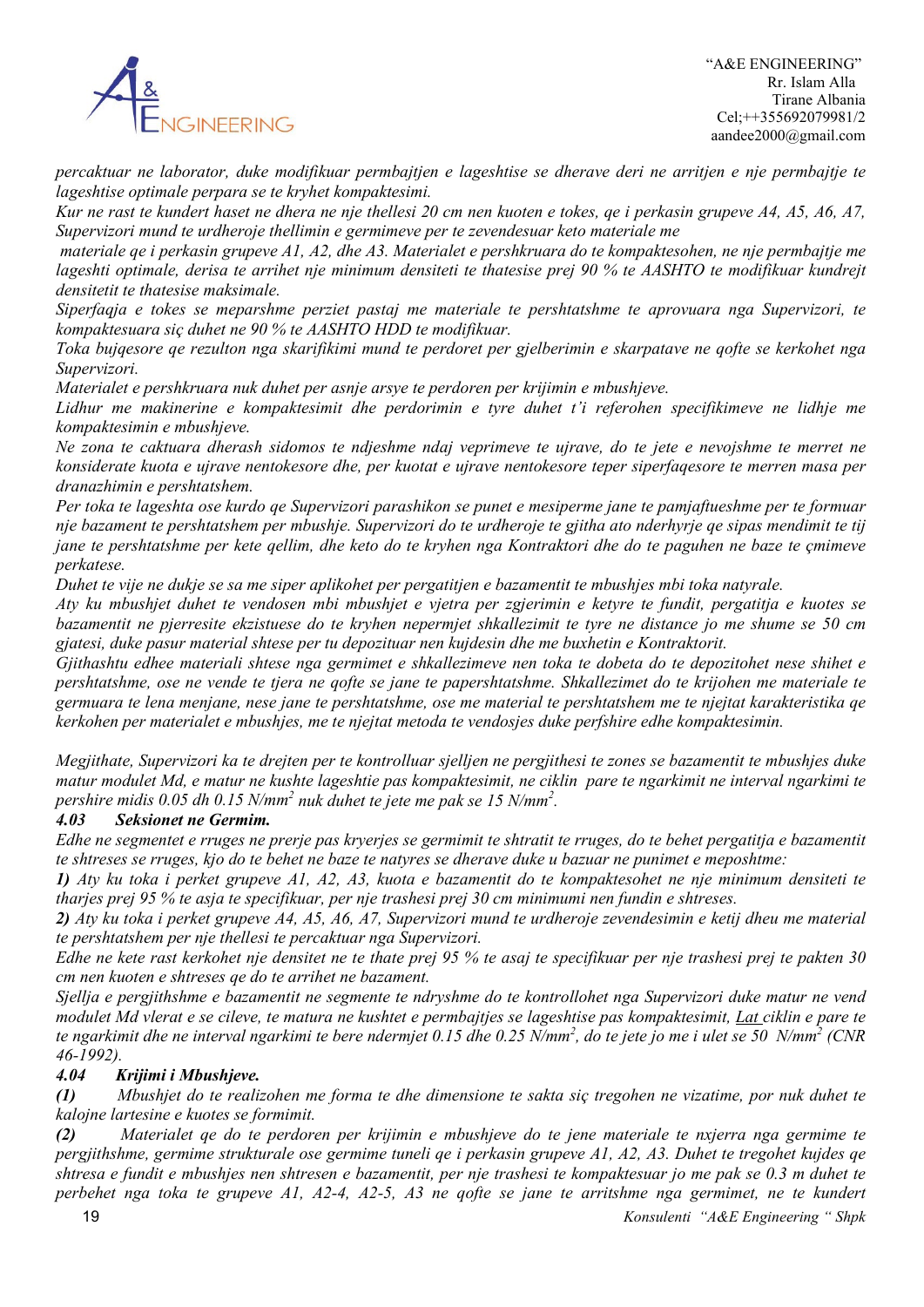

*Supervizori do te vendose nese te kerkoje kryerjen e kesaj shtrese te fundit me materiale te ashtuquajtura te grupi A1, A2-4, A2-5, A3 te ardhura nga kavot. Per sa i perket grupit A4 materialet e marra nga germimet, Supervizori mund te kerkoje korrigjimin e tyre te mundshem perpara perdorimit.*

*Per materialet e germuara te marra nga prerjet e shkembinjve per perdorim ne mbushje, ne qofte se mund te shihen si te pershtatshme nga Supervizori, do te kene nje madhesi kokrizash me nje madhesi prej 20 cm maksimumi. Keta elemente shkembore do te shperndahen ne menyre te barabarte permes mbushjes dhe nuk mund te peerdoren per te krijuar pjesen e siperme te mbushjes prej 30 cm nen asfaltin e rruges.*

*(3) Per sa i perket materialeve te marra nga germime te pergjithshme dhe germime strukturore qe i perkasin grupeve A4, A5, A6, dhe A7, do te ekzaminohet kohe mbas kohe mundesia e perdorimit per shperndarje ose e perdorimit te tij pas korrigjimit te pershtatshem.*

*(4) Mbushjet me material te korrigjuar mund te behen nen urdhrat e Supervizorit vetem ne sektoret e percaktuara mire per mbushje, ne menyre qe te kontrollohet sjellja e tyre.*

*(5) Materialet e germuara te marra nga prerjet e rruges ose nga ndonje punim tjeter qe jane ne teprice ose te papershtatshme per te formuar mbushje ose mbushje prapa strukturave, do te hiqen nga trupi i rruges, ne nje distance te konsiderueshme nga anet, dhe te rreegulluar mire, te gjitha shpenzimet duke perfshire çdo vlere peer zenien e zonave tee depozitimit dhe çdo vlere peer zenien e zonave tee depozitimit dhe çeshtja e autorizimeve te duhura nga autoritetet kompetente te mbrrojtjes se ambientit do te jene pjese e shpenzimeve te Kontraktuesit.*

*(6) Derisa te behen te vlefshme materialet e pershtatshme te marra nga germimet e pergjithshme, ato strukturore ose te tuneleve, qe nuk jane perfunduar, Kontraktori i mund te marre me shpenzimet e veta material nga kavot e mundeshme qe ai mund te hape, duke ekonomizuar transportin ose punimet. Keshtu qe, Kontraktori nuk mund te kerkoje asnje çmim shtese ose çmime te ndryshme nga ato te dhena ne tender peer krijimin e mbushjeve me materiale te marra nga germimet e rruges dhe strukturore, ku, keto materiale te germuara jane ekzistuese dhe te pershtatshme.*

*(7) Ne rast se ndodh qe, materialet e pershtatshme te germuara si me siper jane mbaruar, dhe sasi materialesh plus do te nevojiten per te formuar mbushjet, Kontraktori mund te marre materiale nga kavot, duke marre presupozuar qe ai ka kerkuar dhe ka marre me pare autorizimin e Supervizorit.*

*(8) Kontraktori eshte i detyruar t'i beje te ditur Supervizorit kavot nga ku ai mendon te terheqe materialet per mbushjet, ky i fundit rezervon te drejten te kerkoje testimin e materialeve ne laborator te aprovuar ato, por gjithmone me shpenzimet e Kontraktorit.*

*Vetem mbas aprovimit te Supervizorit per te perdorur kavot, Kontraktori do te mund te autorizohet te perdore kavot per te formuar mbushjet.*

*Fakti qe supervizori ka pranuar perdorimin e kavove nuk do te thote qe ai çliron Kontraktorin nga detyra per te testuar gjate gjithe kohes materialet te cilat duhet t'i korrespondojne gjithnje atyre te pershkruara ne specifikime, keshtu qe ne rast se kavot rezultojne ne vijim si te pamundura te prodhojne materiale te pershtatshme per punime te caktuara, ato nuk do te shfrytezohen me.*

*(9) Ne lidhje me kavot, Kontraktori pasi merr autorizimin nga autoritetet kompetente per mbrojtjen e ambientit, eshte i detyruar te paguaje gjobat ndaj pronareve te kavove dhe te rregulloje me shpenzimet e veta sigurimin e disiplinimit te menjehershem te derdhjes se ujrave qe mund te akumulohen ne kavot, duke krijuar mbrojtjet perkatese te mjaftueshme per te menjanuar demet perreth pronave, keto sipas rregullave te ligjeve sanitare dhe ligjeve te permiresimit te tokave.*

*(10) Materiali per formimin e mbushjes do te vendoset ne shtresa me trashesi uniforme qe nuk e kalojne 40 cm (lartesi).*

*Mbushja do te kete pergjate gjithe lartesise se saj densitetin e kerkuar sipas AASHTO te modifikuar per nje densitet te thatesise ne maksimum jo me pak se 90 % ne shtresat e uleta te kompaktesuara, dhe 95 % ne shtresat e siperme.*

*Gjithashtu, lidhur me shtresen e fundit, e cila do te perbeje bazamentin, nje modul Md i matur ne te njejtat kushte lageshtie mbas kompaktesimit ne ciklin e pare te ngarkimit dhe ne interval ngarkimi i bere ndermjet 0.15 dhee 0.25 N/mm2 , nuk do te jete me pak se 50 N/mm2 .*

*Çdo shtrese do te kompaktesohet ne densitetin e percaktuar me siper, dukee kerkuar tharjen paraprake te materialit ne qofte se eshte shume i lagesht ose ujor ose shume i thate, qe te arrije nje lageshtire me diference jo me shume se*  $\pm$ *2 pike nga lageshtia normale e parapercaktuar ne laborator, dhe gjithmone me te ulet se limiti i tkurrjes per dherat plastike.*

*Kontraktori nuk mund te te vazhdoje shtrimin e shtresave te parashikuara pa aprovimin paraprak te Supervizorit.*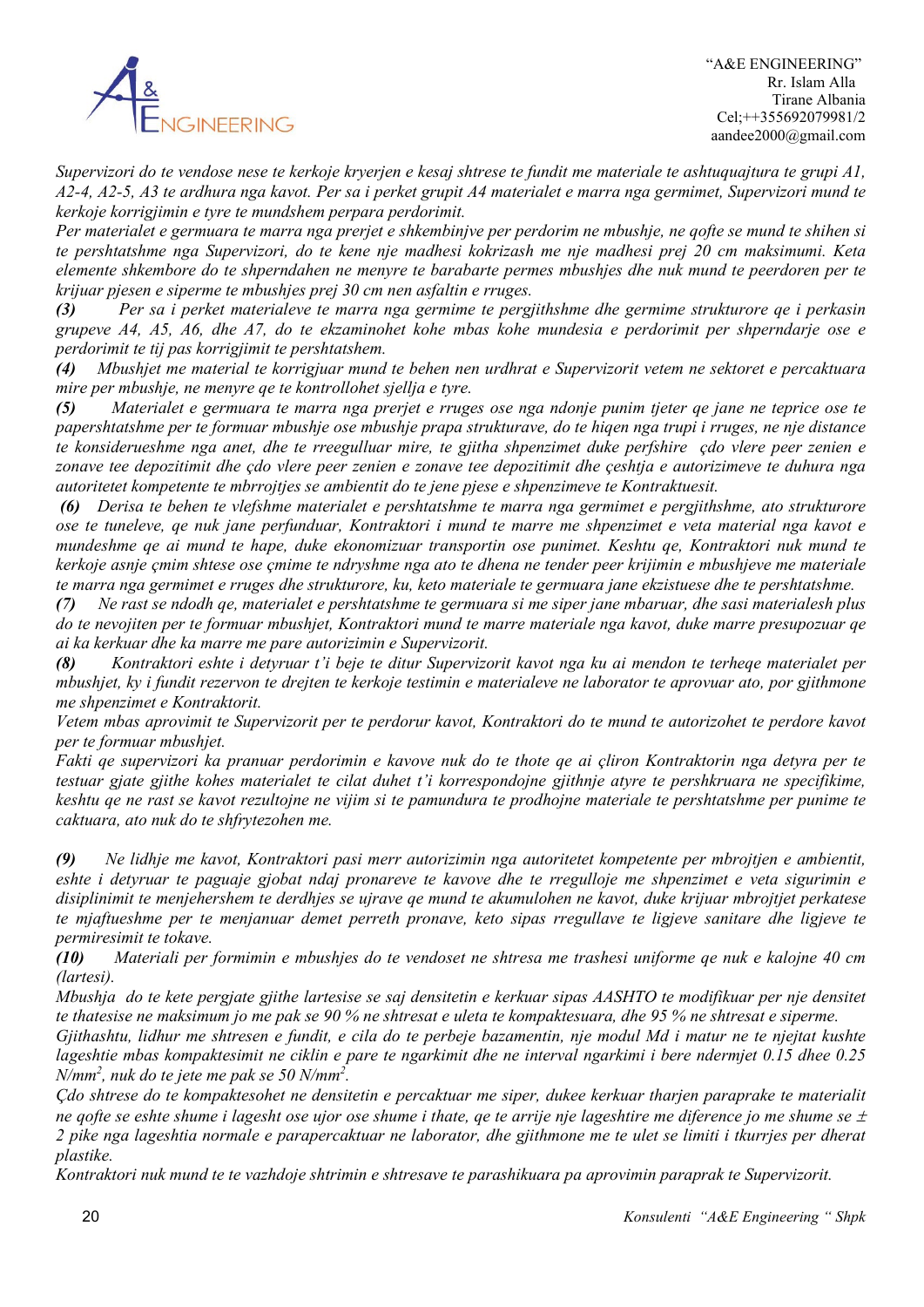

*Siperfaqja e siperme e çdo shtrese do te jete konform kerkesave per siperfaqen ne nje pune te mbaruar, ne menyre qe te evitohen demet dhe krijimi i zonave ujembajtese.*

*Ndertimi i mbushjeve nuk mund te nderpritet per asnje arsye vetem ne rast se i eshte dhene nje pjerresi e terthorte e pershtatshme dhe ne rast se shtresa e fundit ka arritur densitetin e parashikuar.*

*Kontraktuesi do te jete i lire te zgjedhe makinerine e vet te kompaktesimit qe megjithate, do te jete ne gjendje te kryeje mbi materiale, sipas llojit, ate lloj energjie kompaktesimi per te siguruar arritjen e densiteteve te parashikuara dhe te kerkuara per çdo kategori pune.*

*Megjithate zgjedhja e makinerive te kompaktesimit eshte ne deshiren e kontraktorit, per mbushjen me dhera te grupit A1, A2, A3 rekoandohet nje rul dinamik sinusoidal dhe per dhera qe i takojne grupeve A4, A5, A6, A7 kompaktesimi do te behet me ane te rulave me dhembe dhe goma.*

*Ne rastet e mbushjeve me material shkembor, rekomandohet nje rul dinamik sinusoidal tip i rende, dhe kompaktesimi do te vazhdoje deri sa te mos verehet asnje levizje e dallueshme nen ruler ne çdo pike te seksionit nen kompaktesim. Ne veçanti, afer strukturave, te cilat normalisht do te ndertohen perpara formimit te mbushjes, materiali i mbushjes do te jete i tipit A1, A2, A3 dhe i kompaktesuar me impakt energjie dinamike.*

*Megjithate, Supervizori ka te drejten per te urdheruar stabilizimin e mbushjes me beton afer strukturave duke perzier ne vend betonin ne proporcion 25-50 kg per m3 te materialit te kompaktesuar.*

*Stabilizimi i pershkruar, nese i urdheruar, do te preke nje volum mbushjeje, seksioni i te cilit, sipas aksit te rruges, mund te marre formen e nje trapezi te perbysur me bazen e vogel prej 2 m, dhe bazen e madhe prej 3 H, ku H eshte lartesia e struktures.*

*(11) Materiali per mbushje mund te hidhet gjate periudhave kur kushtet e motit, sipas mendimit te Supervizorit, jane te atilla qe te mos rrezikojne cilesine e mire te punimeve.*

*(12) Pjerresia qe do t'i jepet aneve do te jete sipas seksionit te terthore te treguar ne projekt.*

*(13) Gjate kohes qe vazhdon formimi I mbushjes, skarpatat do te mbulohen me dhera bujqesor te pasura me humus te nje trashesie jo me te madhe se 30 cm te marre ose nga skarifikimi I zonave te bazamentit te mbushjes, ose nga kavot, dhe mbulimi do te shtrohet ne menyre horizontale dhe do te jete kompaktesuar me makineri te pershtatshme me qellim qe te jape nje siperfaqe te rregullt. Ne rast se ndodhin ulje ne mbushje si pasoje e neglizhences se zbatimit te mire te rregullave, Kontraktori eshte I detyruar te kryeje, me shpenzimet e veta, punimet per riparimin, permiresimin, dhe aty ku eshte e nevojshme edhe te asfaltimit te te rruges.*

### *4.05 Germimet e Pergjithshme.*

*Germimet e Pergjithshme perbehen nga germimet per hapjen e rruges, vendeeve te nderrimit dhe pune ndihmese si per shembull, germimet per segmente te rruges ne prerje, nivelimi i dherave, rregullimi I skarpatave ne germim apo mbushje, formimi dhe thellimi I bazamentit te mbushjes, kanalet anesore, kanalizimet e nendheshme, kanalet etj., si edhe ato per themelet e strukturave.*

*Kuota horizontale do te percaktohet ne lidhje me çdo zone bazamenti. Ne lidhje me kete vendim, Supervizori, per bazamente me shtrirje te konsiderueshme, ka te drejten per te ndare zonen ne pjese.*

*Supervizori mund te kerkoje kryerjen e germimeve te pergjithshme nga çdo shtrirje ne gjatesi pa qene nevoja qe Kontraktori te kete te drejten per te kerkuar ndonje kompensim ose rritje te çmimeve te ofertes.*

### *4.06 Germimet Strukturore.*

*Germimet strukturore jane ato, te bera per germimet per instalimin e strukturave te cilat jane nen kuoten e tokes, te kufizuar nga mure vertikale duke riprodhuar perimetrin e bazamentit te struktures.*

*Germimet e nevojshme peer bazamentin e strukturave do te kryhen deri ne kuoten qe do te percaktohet nga Supervizori.*

*Fundi i bazamentit do te jete horizontal ne menyre perfekte ose me nje pjerresi te lehte per ato punime qe lokalizohen ne pjerresi.*

*Gjithashtu ne rastin e bazamenteve mbi shresa shkembore ato do te jene te shkallezuar si me siper.*

*Germimet strukturore sido qe te kryhen do te kene mure vertikale dhe Kontraktori do te beeje, aty ku ka nevoje, mbulime ose perforcime te pershtatshme, te perfshira ne çmimet e germimeve te struktrave, duke pasur ne ngarkim ne çmim dhe pergjegjesi çdo demtim te personave ose sendeve nga shkarjet dhe reniet.*

*Ne rastet e shkarjeve ose shembjeve, Kontraktori eshte pergjegjes per rregullimin e germimit pa asnje te drejte kompensimi.*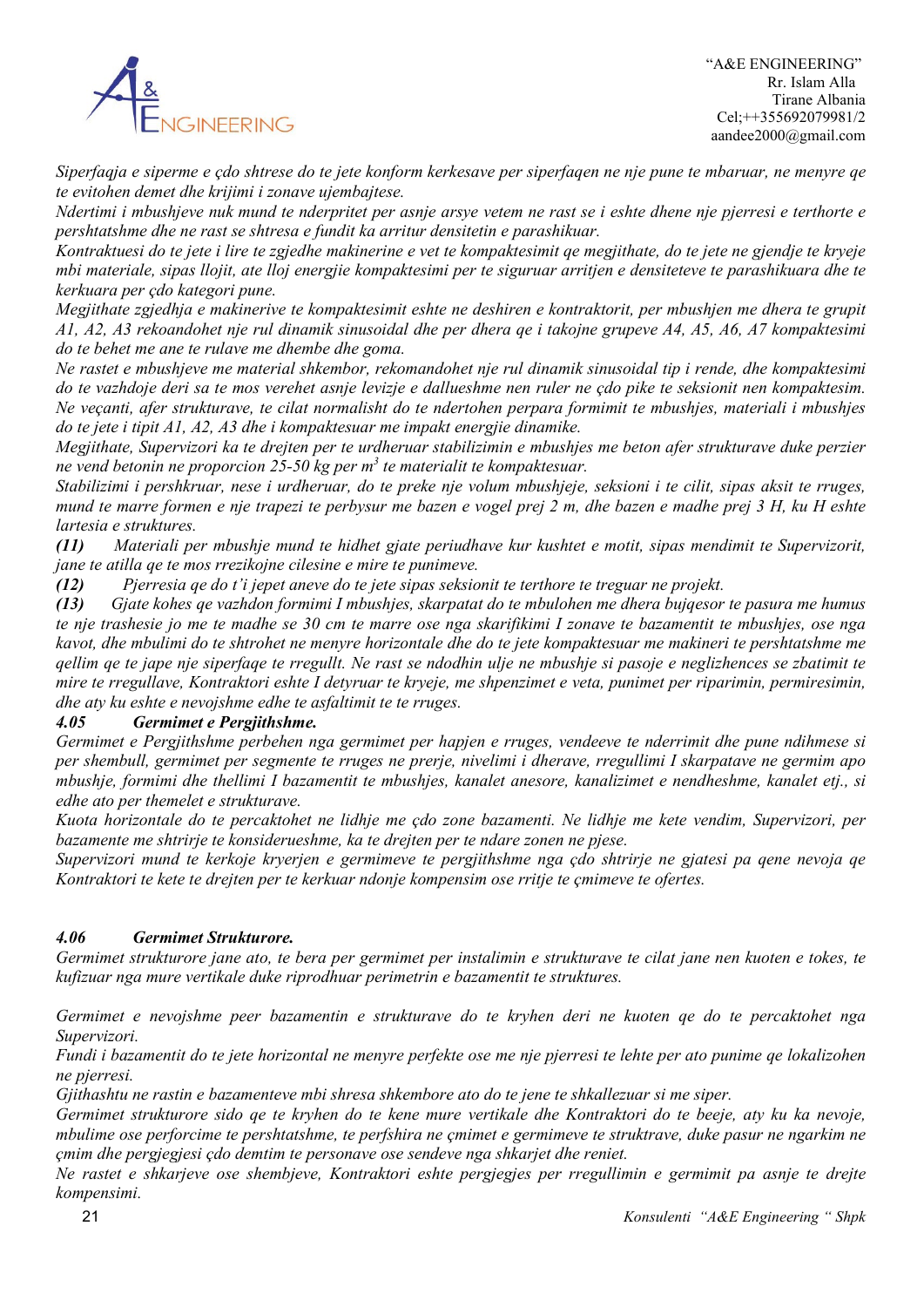

 "A&E ENGINEERING" Rr. Islam Alla Tirane Albania Cel;++355692079981/2 aandee2000@gmail.com

*Eshte detyre e Kontraktorit te kryeje armimin e themelit me preçizion me te larte, duke perdorur materiale te cilesise se mire dhe kushte te perkryera, te nje seksioni te peershtatshem ndaj presioneve qe do te jene si pasoje e betonimit, dhe te adoptoje çdo mase paraprake ne menyre qe te armimi i themelit te bazamentit te jete me i forte dhe, ne kete menyre, me rezistent si ne interes te nje pune me mjeshteri ashtu edhe per sigurine e punonjesve.*

*Ne kete menyre, Kontraktori eshte i vetmi pergjegjes per demet qe mund te shkaktohen ndaj personave dhe punimeve si pasoje e mangesive dhe perforcimit jo-racional, ku eksplozivet nuk duhet te perdoren ne asnje rast.*

*Aty ku Kontraktori e sheh te nevojshme germimet mund te behen me faqe te hapura ne lartesi.*

*Ne kete rast germimet plus nuk do te paguhen ekstra dhe mbi ate qe eshte krejt e nevojshme per bazamentin e punimeve dhe Kontraktori do te jete pergjegjes dhe do t'i rimbushe ato me material te pershtatshem, mbeturina te lena perreth bazamentit te punimeve.*

*Vetem germimet strukturore te kryera ne me shume se o.20 m (20 cm) thellesi ne nivelin konstant te filtrimit te ujrave ne bazamentin e theneleve, konsiderohe si germime strukturore ne prani te ujit.*

*Ne rast se hasen ujra ne sasi me te madhe se sa te peershkruara me lart ne themele, Kontraktori duhet te marre masa qe me ane te pompave, private, ose mjetevee te tjera, qe ai i konsideron te keshillueshme ose praktike, te heqe ujin, gje per te cilen ai do te paguhet ne menyre te veçante sipas preventivit.*

*Çmimi i dhene duhet te parashikoje perfshirjen e kostos se Kontraktorit per heqjen e ujit gjate ndertimit te themelit ne menyre qe ai te ndertohet ne kushte te thata.*

*Kontraktori eshte i detyruar te parandaloje qe uji te vije nga jashte, nga pellgje ne themelin e germuar, dhe ne rast se ndodh nje gje e tille, kostot e mundshme per heqjen e ujit do te jene komplet nga buxheti i tij.*

*Ne ndertimin e urave, eshte e nevojshme qe kontraktorri te paraqese, ne planet e punimeve, nje sistem te perhershem pompimi i cili do te sherbeje per te mbajtur punimet tte pandikuara nga ujrat qe infiltrohen nga lumenjte ose kanalet.*

*Ky impiant pompimi duhet te jete i ndare mire ne grupe per te perballuar kerkesat per thellesi te ndryshme te geermimeve, dhe do te montohet ne nje konstruksion te pershtatshem per t'i dhene mundesi levizjeje grupeve, uljes se pompimit dhe ndonje operacioni ne lidhje me sherbimet e pompes.*

*Per çdo vendpune, Kontraktori do te kryeje, me shpenzimet e veta, lidhjen e nevojshme te kantierit dhe furnizimin dhe transportimin ne kantier te energjise elektrike, duke marre parasysh se Kontraktori nuk mundesi dhe leverdi te perdore tip tjeter energjie, te prodhimit te energjise. Kantieri do te furnizohet, sipas rregullave te tanishme te ligjit lidhur me parandalimin e aksidenteve, me paisjet e nevojshme te sigurise, duke hequr çdo demshperblim dhe detyrim te Punedhenesit dhe personelit te tij per çdo pergjegjesi lidhur me konseguencat qe rrjedhin nga kushtet e Kantierit.*

### *SEKSIONI 5 PUNIMET E SHKATERRIMIT*

### *5.01 Te Pergjithshme.*

*Punimet e shkaterrimit kane te bejne me:*

*- Ndertesat jo prej guri te vogla dhe rrethimeve me rezistence te ulet.*

*- Mure dhe ndertesa me gure ose te betonuara, duke perjashtuar betonarmete.*

*- Ndertesa me mur guri ose te betonuara (te pa armuara).*

*- Struktura betoni te armuara ose pjese te tyre si ndertesa, ura, tombino, mure etj. dhe çdo lloj strukture qe sipas udhezimit te Supervizorit, do te shkaterrohet, zhvendoset, te zgjerohet ose dhe shtohet.*

*Perpara se te filloje çdo lloj punimi per shkaterrim duhet te behet nje survejim dhe ekzaminim i detajuar i struktures, i cili regjistrohet nga Kontraktori dhe do mbahet i gatshem per inspektim.*

*Maredheniet dhe kushtet e çdo pronesie ose strukture qe do te preken nga shkaterrimi do te merren ne konsiderate.*

*Qendrueshmeria ne pergjithesi dhe çarjet e pabalancuara qe mund te ndodhin do te kontrollohen nga Kontraktori. Do te identifikohen dhe te ruhen te gjithe elementet lidhes ne menyre qe te sigurohet qe shkaterrimi te behet ne vazhdimesi dhe te ruhet siguria dhe qendrueshmeria e struktures. Gjate gjithe kohes, metodat, materialet dhe mjetet ne perdorim do te jene ne perputhje me rregullat dhe nevojat e sigurimit te jetes dhe prones.*

*Programi per shkaterrimin duhet t'i paraqitet Supervizorit per aprovim perpara fillimit te çdo pune.*

#### *5.02 Metodat e Shkaterrimit.*

*Metodat e propozuara te shkaterrimit do te jene te tilla qe aty ku nje pjese e struktures do te lihet, metoda e adoptuar per shkaterrim duhet te siguroje qe te mos ndodhe asnje demtim ose dobesim te struktures se mbetur.*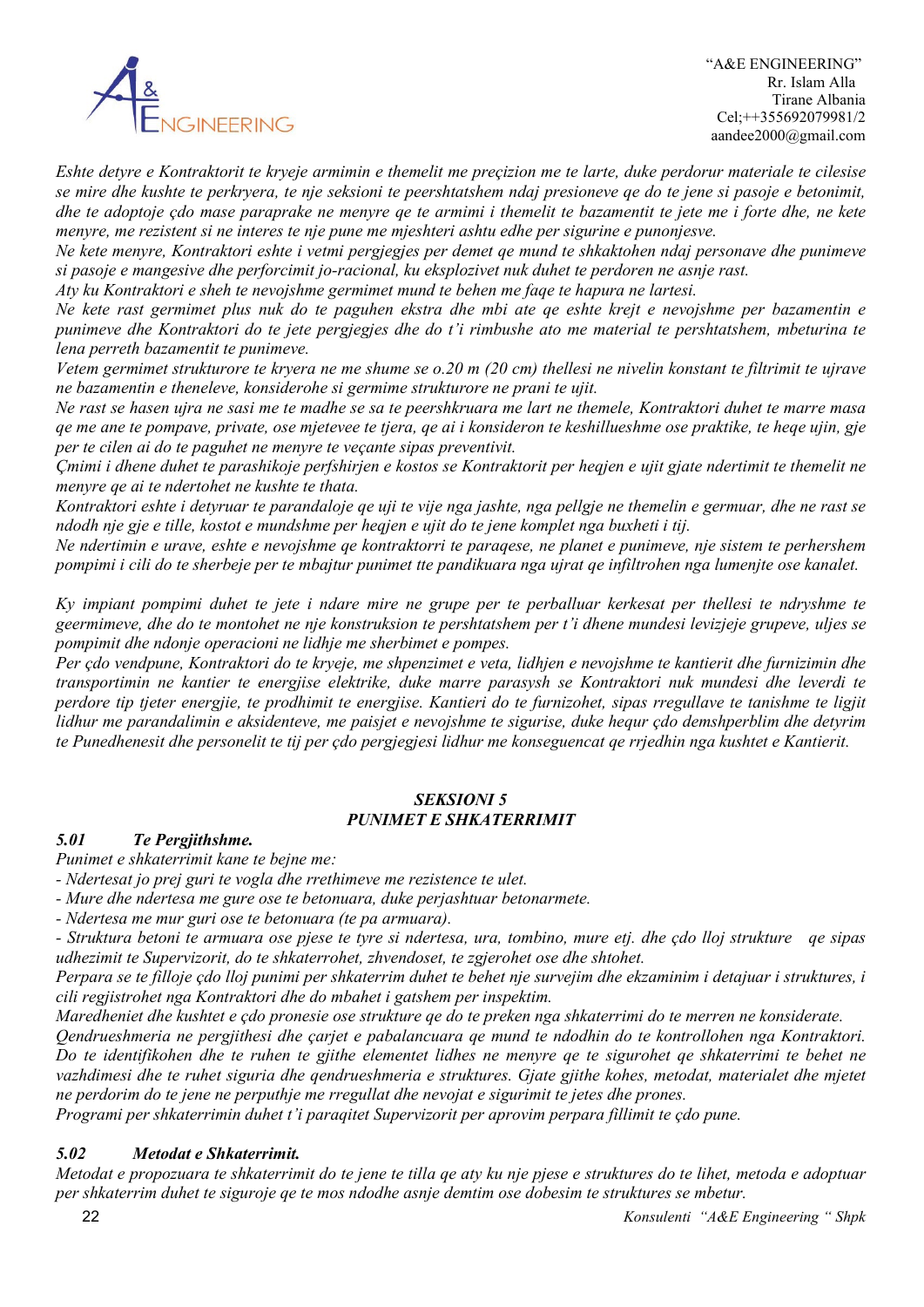

*Aty ku shkaterrimet nuk mund te behen qe te plotesojne kushtet e sigurise ne nje pjese te struktures, duhet te perdoret nje platforme dhe skelerite e duhura. Struktura ne pergjithesi do te shkaterrohet ne nje rradhe te kundert pune me ate te ndertimit. Pjeset e strukturave te perforcuar me hekur dhe beton do te ulen ne toke ose do te priten ne gjatesi te pershtatshme me peshen dhe madhesine e ketyre elementeve perpara se te* 

*lejohet hedhja. Mbeturinat do te lejohen te bien lirshem vetem kur nuk ka asnje rrezik per demtime ndaj strukturave qe do te ruhen dhe njerezve perreth.*

*Ne pergjithesi, punimet e shkaterrimit do te fillojne duke zhvendosur sa me shume ngarkesa te vdekura qe te kete mundesi pa nderhyre ne elementet e strukturave kryesore. Punimet e perkohshme do te projektohen per te mbajtur ngarkesat e kerkuara ne rastin me te disfavorshem. Ne seksionet qe do te shkaterrohen do te perdoren mjete te pershtatshme ngritese, dhe me pas do te priten dhe ne pjese te vogla do te ulen ne toke e do te jene nen kontroll. Perdorimi i eksplozivit eshte i ndaluar.*

*Çdo skeleri e kerkuar do te projektohet dhe ngrihet ne perputhje me standartet perkatese. Ngritja e skelerive do te kryhet nga nje specialist skelash kompetent dhe me eksperience dhe do te jete e pavarur. Kontraktori duhet te siguroje qe kryhen te gjitha modifikimet e duhura qe kerkohen per skelat ne menyre qe te sigurohet qendrueshmeria e tyre gjate vazhdimit te punimeve. Duhet te tregohet kujdes qe ngarkesa e çdo mbledhje* 

*mbeturinash ne skelet te mos tejkaloje ngarkesen e projektuar. Duhen marre te gjitha masat e duhura qe te parandalohen zhvendosjet aksidentale te mbeturinave nga platforma. Skelat duhet te jene gjate gjithe kohes se perdorimit dhe te perdoren per qellimin qe ato jane parashikuar dhe do te aprovohen nga Supervizori.*

### *5.03 Kushtet e Sigurimit Teknik.*

*Kontraktori duhet te siguroje qe kantieri dhe paisjet jane:*

*a) Konform ligjeve dhe rregullave te nxjerra nga Autoritet Shqipetare.*

*b) Te nje standarti dhe tipi te pershtatshem duke pasur parasysh vendin dhe llojin e punimeve qe do te kryhen.*

*c) Ne ngarkim te punonjesve kompetente dhe me eksperience.*

*d) Te mirembajtura ne gjendje te mire pune gjate gjithe kohes.*

*Gjate punimeve te shkaterrimit punonjesit duhet te kene veshje te pershtatshme mbrojtese ose mjete mbrojtese si helmeta sigurie, syze mbrojtese, mbrojtes veshesh dhe frymemarrjeje.*

*Duhet te menjanohet çdo mbingarkim ne ndonje pjese te struktures me mbeturina dhe materiale. Duhet te tregohet kujdes qe gjate uljes se mbeturinave ose materialeve te parandalohen lekundjet, reniet e lira, metoda te atilla qe shkaktojne rrezik per sigurine e personelit, struktures rrethuese ose prones publike te çdo lloji.*

*Kontraktori do te vendose rrjeta mbrojtese, rrethime dhe barriera per te parandaluar deme aksidentale ndaj personave ose demtime te pronave nga renia e materialeve dhe mbeturinave.*

*Kur per shkaterrim vihen ne perdorim makineri mekanike si vinça, eksavatore hidrauliike dhe thyeres shkembinjsh, duhet te tregohet kujdes te sigurohet qe asnje pjese e ketyre makinerive te vihet ne kontakt me ose t'i afrohen nga siper ose nen kabllot dhe telat e energjise elektrike dhe telefonit. Kontraktori duhet te informoje Autoritet Perkatese ne kohen e duhur para fillimit te punimeve qe keto Autoritete te marrin masat e nevojshme per mbulimin ose ndryshimin e drejtimit te kabllove.*

#### *5.04 Pagesa.*

*Rrethimet jo me mure dhe ndertesat e vogla me rezistence te ulet jane te perfshira ne zerat per germim dhe pergatitjen e bazamentit mbushes. Punime shkaterrimi te tjera mbulohen nga zerat perkates te Preventivit.* 

#### *SEKSIONI 6 PILAT*

### *6.01 Te pergjithshme.*

*Pilat qe do te perdoren per punimet do te jene te llojeve te specifikuara ne vizatimet e projektit. Vetekuptohet qe Supervizori, pas investigimeve gjeologjike dhe gjeoteknike qe do te kryhen nga Kontraktori me miratimin e tij, ka autoritetin te caktoje/vendose per numrin, gjatesine, diametrin dhe llojin e pilave.*

### *6.02 Llojet e Pilave.*

#### *1. Pilat Prej Druri.*

*Sistemet me pila prej druri do te prdorrin pila nga trungje te forta (lis, pishe e kuqe, verri e kuqe, arre), te zhveshura, te reja, apo te sapo prera, me siperfaqe te lemuar dhe pa kalbezime. Diametri i tyre qe ne do te perdorim do te jete sa gjysma e gjatesise.*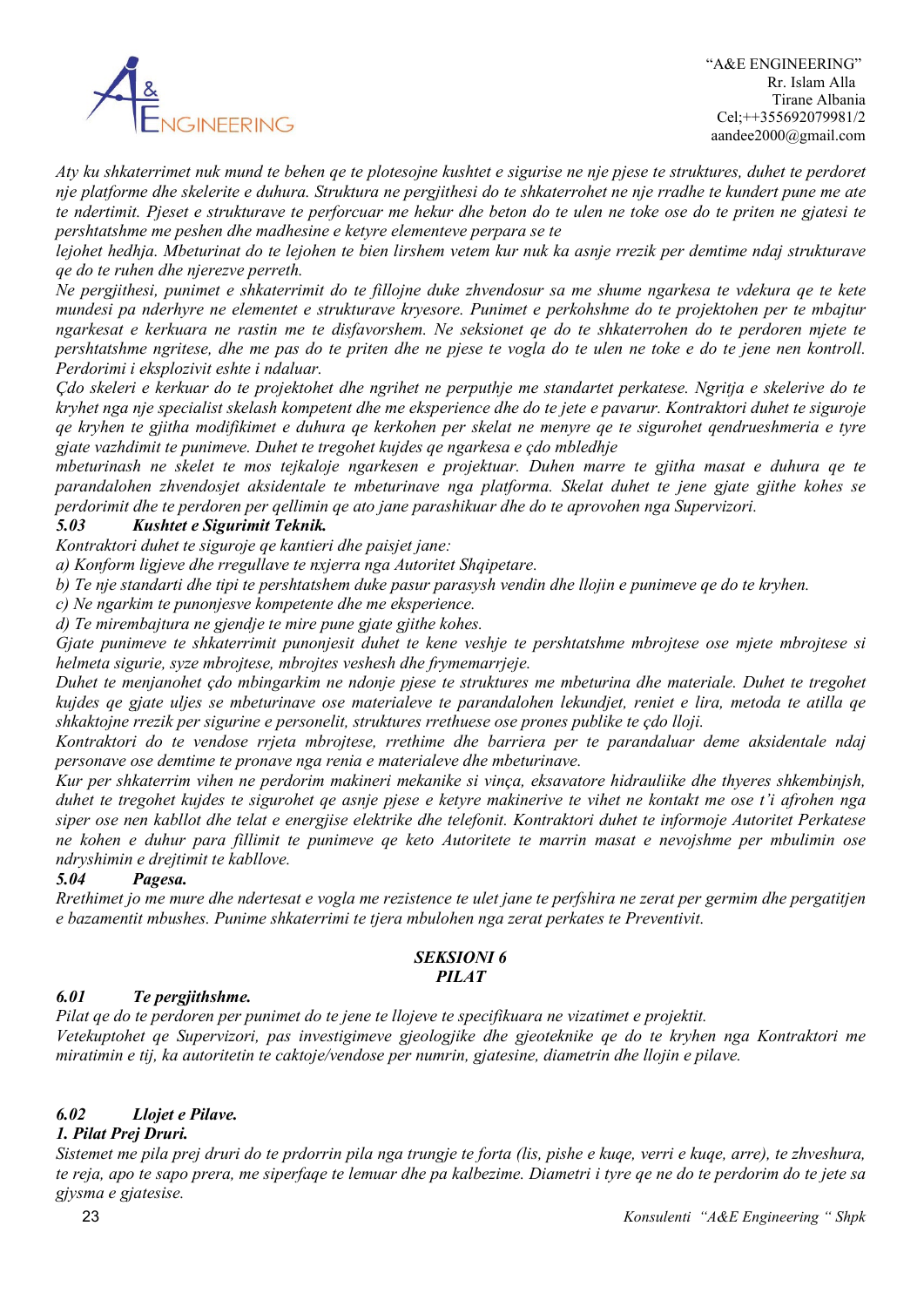

*Pjesa e poshtme e piles do te jete me maje dhe ne rastet kur kerkohet do te vishet me nje maje çeliku cilindrike, me ose pa maje, ne perputhje me kampionin e aprovuar nga Supervizori.*

*Perpara aprovimit te pilave Supervizori mund te kerkoje nguljen e nje a me shume pilave ne menyre qe te vendose, ne varesi te thellesise se tabanit, kapacitetin mbajtes, çpimet prove do te paguhen sipas tarifave te vendosura ne Preventiv.*

*Me perjashtim te rasteve kur specifikohet ndryshe, pilat do te çpohen vertikalisht ne pozicionin e caktuar ne projekt. Ne rast se pila thyhet apo ka devijime te piles gjate çpimit, me kerkesen e Supervizorit ajo do te pritet apo hiqet dhe do te zevendesohet me nje pile tjeter te pershtatshme, me kujdesin dhe shpenzimet e Kontraktorit.*

*Gjate nguljes, kokat e pilave duhet te rrethohen me nje unaze hekuri per te shmangur çdo thyerje apo demtim.*

*Pilat do te ngulen me nje çekiç me renie te lire te nje fuqie te caktuar. Tabani do te konsiderohet i arritur kur zhytja e prodhuar nga nje numer i caktuar goditjesh me çekiç, qe bien njeri pas tjetrit nga e njejta lartesi te mos kaloje kufiin e caktuar ne lidhje me rezistencen qe duhet te kete pila.*

*Goditjet e fundit duhet te behen gjithmone ne prezencen e perfaqesuesit te Supervizorit. Kontraktori per asnje lloj arsyeje nuk duhet te prese pilen pa patur nje autorizim per ta bere nje gje te tille.*

*Ne nje rregjister te veçante qe e mban Supervizori dhe qe firmoset per dite nga nje perfaqesues i Kontraktorit do te shenohen sipas vezhgimeve te dyanshme qe do te kryhen, thellesia qe arrin çdo pile, tabanin, dhe pesha qe mund te mbaje çdo pile.*

*Kontraktori duhet te siguroje aq mbajtese pilash sa e lejon hapesira ne dispozicion dhe aq sa duhen per nje zbatim te mire dhe te shpejte te punimeve. Ne ato raste kur eshte e nevojshme qe koka e piles te futet poshte nivelit te ujit, Supervizori mund te lejoje perdorimin e nje pile mbajtese me gjatesine dhe diametrin e duhur te puthitur me nje bashkuese çeliku per te bere lidhjen e perkohshme me pilen qe do te shpohet.*

### *2. Pilat Betonarme te Parapergatitura.*

*Supervizori do aprovoje llojin dhe gjatesine e pilave qe do te perdoren vetem pasi te kete çpuar nje ose me shume pila prove me qellim caktimin e kapacitetit mbajtes. Kostoja e provave te çpimit do te konsiderohet si e marre parasysh ne çmimet e Preventivit. Ne pergjithesi, keshillohet qe pozicioni i pilave prove te koinçidoje me ate te pilave perfundimtare.*

*Numri i pilave do te jene te njejte me ate qe jepet ne planin e detajuar te themeleve, çdo pile qe thyhet apo devijon gjate çpimit do te shkaterrohet apo hiqet dhe do te zevendesohet me nje tjeter nen kujdesin dhe me shpenzimet e Kontraktorit, I cili nuk do te kompensohet per pilen qe mbetet e paperdorur.*

*Tabani parashikohet te jete arritur kur çpimi, qe behet nga nje numer i caktuar goditjesh me çekiç, te dhena ne menyre te njepasnjeshme nga e njejta lartesi, nuk e kane kaluar kufirin e caktuar me pilat prove, dhe ate qe lidhet me rezistencen qe duhet te kete pila. Goditjet e fundit duhet te behen gjithmone ne prezencen e perfaqesuesit te Supervizorit. Kontraktori per asnje lloj arsyeje nuk duhet te prese pilen pa patur nje autorizim per ta bere nje gje te tille.*

*Vezhgimet, thellesia e arritur nga pila dhe tabani do te regjistrohen me numrin perkates ne nje regjister qe do te firmoset çdo dite nga Kontraktori dhe Supervizori. Regjistrin e mban Supervizori dhe do te jete pjese e dokumentave qe i dergohen punedhenesit.*

#### *3. Pila te Pergatitura ne Kantier qe Futen me Goditje ose me Shtytje pa Germim te Dheut.*

*Hapja e vrimes ku do te futet betoni do te behet me nje çekiç me renie te lire qe do te godase nje tub me nje maje te perforcuar te piles, qe detyron dheun te depozitohet pergjate tubit ne menyre te njekohshme me futjen e tij, pa hequr dheun.*

*Te dhenat mbi tabanin qe merren nga dheu, do te mbahen ne nje regjister te veçante dhe do te sherbejne si reference per kapacitetin e perafert mbajtes te piles ne ndertim.*

*Per pilat prove dhe vezhgimet, do tte aplikohen kriteret dhe proçedurat e paragrafit "Pila Betonarme te Parapergatitura" mesiper.*

*Pas perfundimit te futjes se tubit, do te formohet nje bazament betoni ne forme buleze nepermjet çekiçit me renie te lire brenda ne tub, ose me ajer te kompresuar. Baza e betonit ne forme buleze, struktura e piles dhe bulzat e ndermjetme do jene prej betoni me nje Rezistence* <sup>≥</sup> *me 25 N/mm2 , me nje raport teper te kufizuar uje/çimento, i hedhur ne sasira jo shume te medha dhe qe goditet me çekiç ose presohet deri sa te zgjerohet ne brendesi te mases se dheut qe e rrethon, dhe do te jete e nje Marke-250 ose me te larte.*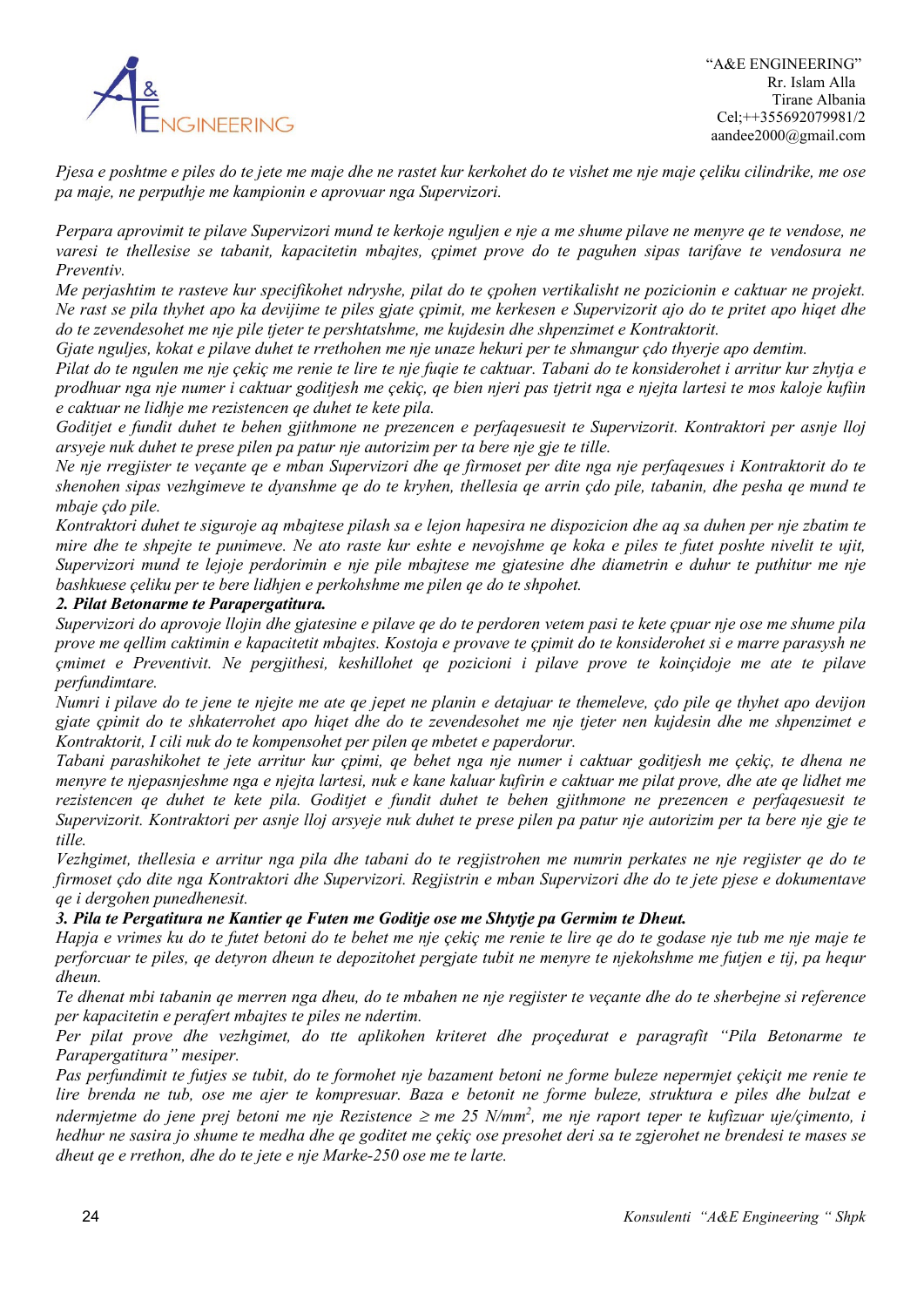

*Tubi do te terhiqet, pak nga pak, duke bere kujdes te jashtezakonshem per te shmangur nderprerjet ne vazhdimesine e betonit qe formon trupin e piles. Hekuri i armimit do te jete pergjate gjithe gjatesise se piles ose vetem te nje pjese te saj ne varesi te projektit dhe do te vendoset perpara hedhjes se betonit ne ate pjese te piles qe do te jete e armuar. Hedhja e betonit ne tub do te behet me nje kove te puthitur ne te, me nje valvol automatike ne pjesen fundore te saj,* 

*dhe qe do te hapet vetem aty ku ka mbaruar hedhja paraardhese e betonit.*

*Gjate hedhjes do te merren te gjitha masat per te evituar shperlarjen e betonit nga uji nentokesor ose rrymat nentokesore.*

#### *4. Pilat me Shpim.*

*Per ndertimin e pilave qe realizohen me shpim, tubi do te futet i shoqeruar me heqjen e dheut. Pasi te jete arritur thellesia e duhur, do te hiqen nga kaviteti uji dhe balta.*

*Pas instalimit te perforcuesit, hedhja dhe kompaktimi i betonit do te behen me sistemet standarte ne perdorim dhe qe jane deklaruar te pershtatshme nga Supervizori, si edhe te pershtatshme per kapacietin e kerkuar mbajtes te piles.*

*Betoni me Rezistence ≥ 25 N/mm<sup>2</sup>, te Markes-250 ose me te madhe, do te behet me agregatet e pershtatshem te nje madhesie te duhur, te miratuar nga Supervizori. Ne veçanti per pilat me diameter te gjere, hedhja do te behet me shume kujdes qe te mos kemi dekantim te betonit apo thyerje te piles. Hedhja e betonit do te behet me kove te puthitur me nje valvol automatike ne pjesen fundore te saj, dhe sipas metodave te pikes (3) me lart apo nepermjet sistemeve "Prepakt", ne kete rast, pjesa fundore e tubit te furnizimit te betonit do te jete vazhdimisht i zhytur brenda masave te betonit te ri ne nje thellesi se paku 2 metra per te shmangur shkeputjen.*

*Gjithashtu, eshte tejet e nevojshme qe prerja e kokave te pilave te realizohet duke eliminuar plotesisht te gjitha pjeset e betonit qe nuk jane konform karakteristikave te parashikuara.*

*Ne kete rast, Kontraktori me shpenzimet e tij duhet te zgjase pilen ne kuoten e bazamentit.*

#### *5. Pilat me Diameter te Madh me Perdorim Argjile.*

*Per pilat me diameter te madh me perdorim argjile dhe pa perdorur betonim me tub, germimet do te behen me nje sonde speciale ose sonde me goditje ne varesi te natyres se tokes/dheut.*

#### *6.03 Provat e Pilave.*

*Zakonisht prova e ngarkeses do te jete 2 here me e madhe nga ngarkesa e projektimit dhe 2.5 here me e madhe per strukturat hekurudhore.*

*Per asnjelloj arsyeje, pila nuk do te ngarkohet perpara fillimit te proves. Kjo mund te behet vetem pasi te kete kaluar koha e duhur qe pila dhe plinti te kene arritur prezen e parashikuar.*

*Mbi pila do te ndertohet nje bazament i permbysur betonarmeje, ku siperfaqja e siperme e plintit te jete e rrafshuar mire dhe ne nje aks me pilen, mbi te cilen do te vendoset nje pllake çeliku me nje trashesi prej 10 mm minimumi. Nje veshje me kapacitetin e duhur do te vendoset midis kesaj pllake dhe kunderveprimit. Kunderveprimi do te realizohet me nje paisje ekuilibruese ose neprmjet trareve, shinave, blloqeve te betonit apo materiele te tjera, pesha e te cilave mund te caktohet fare lehte.*

*Do te perjashtohen ankorimet ose kontrapilat per punimet tashme te realizuara ne afersi te rruge.*

*Ngarkesa kundervepruese duhet ta kaloje ngarkesen e proves me 20 %, me qellim qe ajo te mund te arrihet edhe ne rastin kur kallepet nuk jane plotesisht te qenderzuar ne lidhje me pilen. Mbajteset e kallepit te ndertuar per realizimin e proves se ngarkeses duhet te jene te medha dhe mjaftueshmerisht larg nga pila qe do te provohet per te shmangur interferencat ndermjet sforcimeve te shkaktuara ne shtresat e bazamentit nga kunderveprimi dhe atyre te shkakuara nga vete pila e proves.*

*Kriku qe do te perdoret duhet te jete i tille qe te lejoje mbajtjen te pandryshuar te presionit te lengut gjate gjithe kohes qe nevojitet per proven. Shkalla e manometrit do te jete aq sa duhet per ngarkesen/peshat qe do te arrihen.*

*Manometri dhe deflektometrat do te jene te kalibruar qe me pare dhe do te jene te çertifikuar nga nje laborator i autorizuar, me kurbat perkatese te kalibrimit.*

*Deflektometrat do te vendosen ne nje distance minimale prej 2 metra nga aksi i piles. Ato do te kene nje diapazon te gjere e te mjaftueshem per uljet eventuale dh do te rregullohen si me poshet:*

*Dy pergjate nje diametri dhe i treti pingul me diametrin e dhene. Uljet e piles se proves do te pranohen te barabarta me leximet mesatare te deflektometrave.*

*Me perfundimin e provave te ngarkeses, Supervizori rezervon te drejten te rikontrolloje kalibrimin e manometrit dhe deflektometrave. Ngarkesa perfundimtare do te behet me ngritje te njepasnjeshme dhe te barabarta, duke filluar me nje ngarkese te barabarte me gjysmen e ngarkeses se projektuar (0.5 Qd).*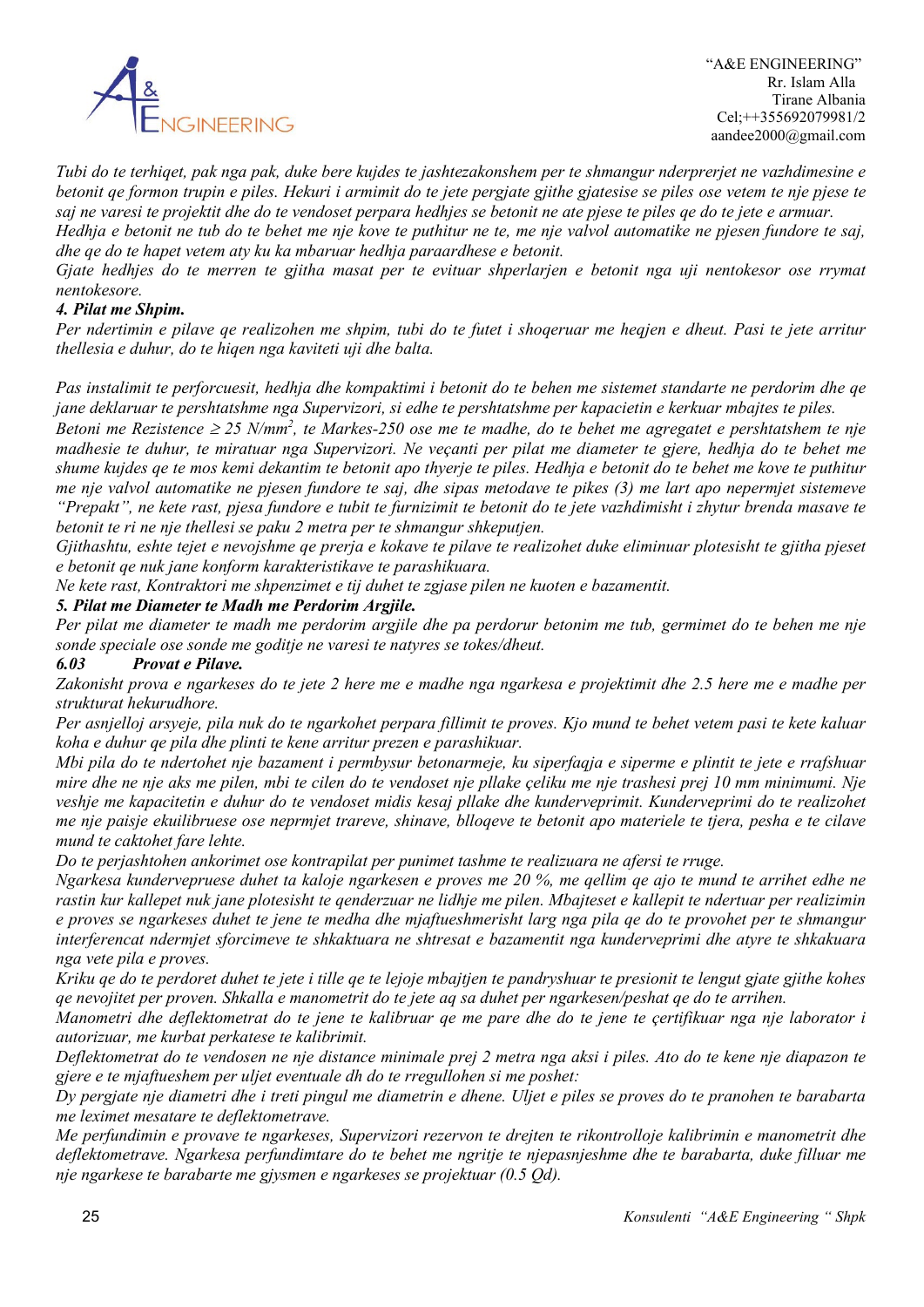

*Çdo rritje e ngarkeses do te jete 5 ton per nje pile me diameter 30 cm dhe do te vije duke u rritur per diametrat e tjere ne proporcion me madhesine e diametrit. Per çdo rritje peshe, leximet e deflektometrit do te behen, e para menjehere, te tjerat 1,2,5,10 dhe 30 minuta dhe njepasnje çdo 30 minuta deri ne stabilizim. Stabilizimi do te konsiderohet i arritur kur gjate intervalit prej 30 minutash, nuk vihen me re ulje.*

*Pas arritjes se ngarkeses se projektuar, ajo do te mbahet e pandryshushme per se paku tre ore. Supervizori rezervon te drejten e shtyrjes se kesaj periudhe kohore, pas te ciles ngarkesa do te filloje te zbrese.*

*Zbritjet do te kene vlere te njejtee me rritjet e perdorura gjate fazes se ngarkeses. Per çdo zbritje do te behen lexime, i pari menjehere, dhe te tjeret 1,2,5 dhe 20 minuta, njepasnje çdo 15 minuta deri ne stabilizim, i cili do te konsiderohet i arritur kur kthimet e deflektometrit gjate intervalit prej 15 minutash nuk jane me te ndjeshme.* 

*Pas perfundimit te fazes se shkarkimit dhe pasi eshte arritur stabilizimi i fundit, atehere do te merret vlera e perheershme e uljes.*

*Pas kesaj do te kete nje faze te dyte ngarkimi, duke filluar me deflektometrat nga pozicioni zero i ngarkeses per testin e pare (ulja e perhershme) dhe duke vazhduar me te njejten metode si ne fazen e pare te ngarkimit, derisa te arrihet ngarkesa e proves.*

*Gjithashtu, ne keete rast pila do te mbetet nen ngarkesen maksimale per se paku tre ore, me perjashtim te rasteve kur Supervizori e sheh te arsyeshme t'a zgjase kete periudhe kohore. Shkarkimi do te behet me te njejten metode qe eshte perdorur ne fazen e pare te ngarkimit.*

*Supervizori do te hartoje nje raport mbi proven e ngarkeses, i cili do te shoqerohet nga dokumentat e meposhtem:*

- *Plani i Themeleve.*
- *Stratigrafia e Tokes.*
- *Kurba e Kalibrimit te Manometrit dhe Deflektometrave.*
- *Diagrama e Testimit, duke patur ne boshtin horizontal (te grafikut) kohen dhe ne boshtin vertikal uljet.*
- *Tabela per çdo here (dita dhe ora) ne lidhje me :*
- *Leximet e Deflektometrit.*
- *Ngarkesa ne Ton.*
- *Leximet e Deflektometrit dhe Interpretimet e tij.*

#### *6.04 Kontrollet e Zbatimit.*

*Me qellim qe kontraktori te sigurohet per vendosjen ne rregull te pilave, ai do te pergatise per çdo 40 pila me nje minimum 2 pilash per strukture, gjithçka nevojitet per te realizuar aplikimin e kontrollit indirekt (jo me shkaterrim) siç eshte pranimi mekanik etj. dhe do t'i paraqese Supervizorit dokumentacionin qe lidhet me metoden e perzgjedhur me qellim qe te marre aprovimin e tij.*

#### *SEKSIONI 7 BULLONAT E ANKORIMIT.*

#### *7.01 Te Pergjithshme.*

*Bullonat e ankorimit konsistojne ne elemente lidhes çeliku horizontale ose nenhorizontale ndermjet strukturave te sheshta prej betoni te armuar (vertikale ose me pjerresi te ndryshme: mure mbajtes, mure zgjates, diafragma, mure themeli perimetrale) dhe dheut prapa. Qellimi i tyre eshte qe te absorbojne presionin nga pjesa e siperme e kodres per konsolidimin e punimeve para kryerjes se tyre, ose ne punimet qe do te beheen kur sforcimet konseguente nuk mund te transmetohen ne bazamentin e murit.*

*Bullonat kane limit te larte elasticiteti te ngjashem me perberesit e çelikut te armatures se betonit te paranderur te formuara me tela dhe shufra te vendosura ne vrimat speciale ku ato zhyten ne llaç-çimento dhe shtrengohen me dheun nepermjet pjeses fundore (bulbit). Ato i nenshrohen nje paratensionimi te pershtatshem nepermjet nje koke speciale ankorimi.*

*Vrimat, me diameter 100-125 mm dhe deri ne 25 m gjatesi, do te realizohen me sonda rrotulluese me kemisha nese eshte e nevojshme dhe me perdorimin eventual te betonit. Injektimi i nje miksture te pershtatshme do te siguroje se pari formimin e bulbit fundor dhe me pas mbushjen e pjeses se lire deri ne koke. Paratensionimi qe do te aplikohet ne keto ankera do te realizohet vetem pas lenies se mjaftueshme te bulbit te ankorimit (28 dite nga injektimi i fundit ose me pak ne varesi te tipit te mikstures) dhe do te arrije vleren perfundimtare te 1.15 T, ku T eshte kapaciteti i perdorshem i paranderjes te percaktuar si 55 % e tensionit te nevojshem te dhene per 0.2 % te atij te perhershem. Nje rritje prej 15 % keshillohet per te absorbuar rritjen e menjehershme te tensionit nga relaksimi.*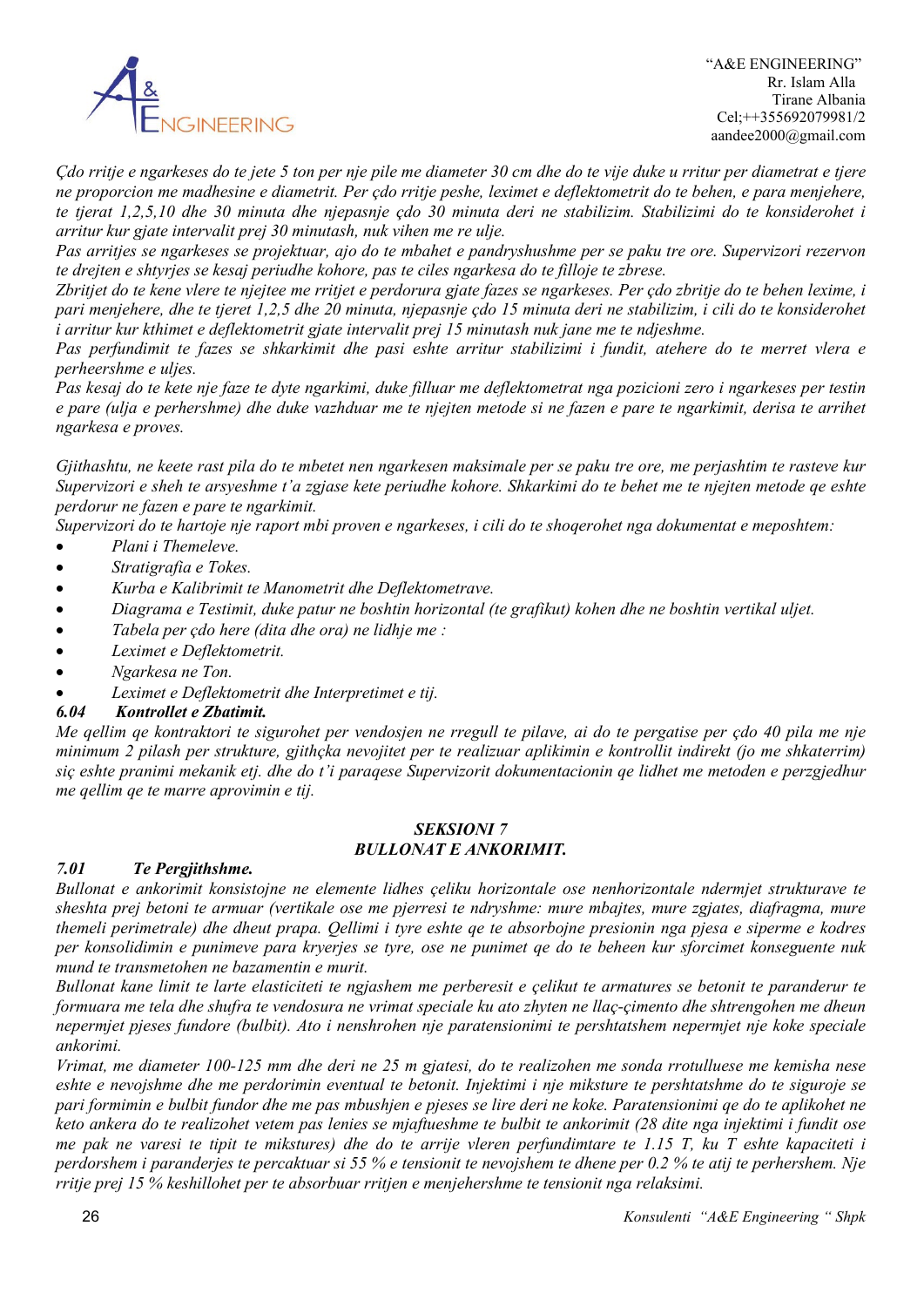

*Perpara fillimit te tensionimit te çdo bulloni elementet perberes do te shtrengohen me forcen e duhur per te eleminuar diferencat e mundshme ne gjatesi ne pozicion te lire. Sforcimi perfundimtar terheqes ne vleren e ngarkeses do te arrihet nepermjet rritjeve te njepasnjeshme prej 0.25 T dhe me nje faze te peste te fundit te tensionimit te barabarte me 0.15 T siç eshte thene me lart.*

*Per disa ankera (te pakten 1 ne 10 per strukturat e ankorimit nese eshte me pak se 10) te zgjedhura nga Inxhinieri kokat e ankorimit do te lihen te lira per kontrollin e mundshem ose rikalibrimet. Ne rast kolapsi gjate tensionimit punimet do te nderpriten per te rifilluar injektimet e bulbit te ankerit.*

*Strukturat qe mbeshtesin keto ankera do te ndertohen me pare ose mund te behen gjate kohes se ndertimit te ankerave. Metodat operative perkatese si dhe ato te matjeve dhe vleresimit tregohen ne seksionet perkatese te ketyre specifikimeve dhe ne matjet dhe vleresimet e volumeve.*

#### *SEKSIONI 8 MEMBRANAT DHE PRITAT*

#### *8.01 Membranat.*

*Membranat per mbrojtjen e themeleve nen uje mund te realizohen me sistemin e shpimit me kontakt ose ne beton te armuar ose me sisteme te tjera te miratuara nga Inxhinieri. Sidoqofte ato duhet te jene ne perputhje me kerkesat e seksionit 6.*

*Do tee jete pergjegjesi e Kontraktorit qe te paraqese ne kohen e duhur tek Inxhinieri vizatimet e ndertimit dhe te specifikoje metoden e realizimit, natyren dhe karakteristikat e materialeve qe do te perdoren. 8.02 Pritat.* 

*Gjate ekzekutimit te germimeve te strukturave duhet te parashikohen, sipas gjykimit te te vetem te Inxhinierit, ndertimi i pritave perreth germimeve per te moslejuar hyrjen e ujit.*

*Pritat do te ndertohen me masa te tilla mbrojtese dhe metoda te cilat perveç se do te kene madhesine e mjaftueshme per t'i rezistuar presionit te dheut nuk do te lejojne filtrimin e ujit nepermjet mureve. Perveç tipeve te zakonshme te pritave, mund te perdoren si te tilla edhe strukturat me perde te tipit Larsen duke patur parasysh qe ato duhet te jene aprovuar nga Inxhinieri ne lidhje me profilin, peshen dhe gjatesine e profilit. Pritat do te llogariten dhe paguhen vetem kur Inxhinieri te kete urdheruar zbatimin e tyre per shkak te domosdoshmerise gjate ecurise se punimeve.*

### *SEKSIONI 9*

### *DIAFRAGMAT ME MUR TE VAZHDUAR*

#### *9.01 Te Pergjithshme.*

*Diafragmat me mur te vazhduar jane te formuara nga nje seri panelesh prej betoni te zakonshem ose te armuar te lidhura me njera-tjetren me ane te lidhjeve te ndryshme strukturore per mbrojtjen e themeleve te strukturave per mbrojtjen e themeleve te strukturave qe do te realizohen ose te sapo ndertuara, per muret mbajtese, per mbrojtjen e shtratit te lumit ose per mbrojtjen e elementeve mbajtes.*

*Me peerjashtim te rastit kur udhezohet ndryshe nga Inxhinieri, punimet e germimit do te realizohen duke perdorur bentonide dhe makineri te cilat jane ne gjendje qe te realizojne germimin gradual te dheut dhe mbledhjen e materialit te tepert pa shkaktuar kavitete.*

*Do te perdoret beton me nje Rck me te madhe ose te barabarte me 25 N/mm2 qe pergatitet me inerte te pershtatshme me nje madhesi te kokrrizes te duhur te miratuar me pare nga Inxhinieri dhe do te jete i Klases 250 ose me i larte.*

*Ne lidhje me konttrollin dhe provat e betonit duhet t'i referohemi kushteve te dhena ne seksionin "Perzierjet e Betonit te Zakonshem dhe te armuar" te ketyre specifikimeve.*

*Hedhja e betonit, qe do te realizohet ne menyre individuale per çdo panel, do te kryhet vetem duke perdorur kova me hapje fundore ose me pompa me ekstremitet me te ulet gjate betonimit e mbajtur ne nje thellesi 2 m nen nivelin e arritur nga betoni i hedhur.*

*Kur parashikohen armatura ato duhet te perputhen me udhezimet e dhena ne vizatime dhe duhet te plotesojne kushtet e seksionit "Betoni i Armuar dhe i Paranderur" te ketyre specifikimeve.*

*Numri i dimensioneve te paneleve individuale si dhe rradha e punes mund te percaktohet ose ndryshohet nga Inxhinieri pa i dhene te drejte Kontraktorit per pagesa speciale perkatese.*

*Ne rast se do te gjenden difekte te punes ne siperfaqen e ekspozuar te murit (jouniformitet i betonit, rrjedhje e ujit ne lidhje, etj.), atehere do te jete pergjegjesi e Kontraktorit qe te adoptoje me shpenzimet e tij masat riparuese qe ne opinionin e Inxhinierit konsiderohen te nevojshme.*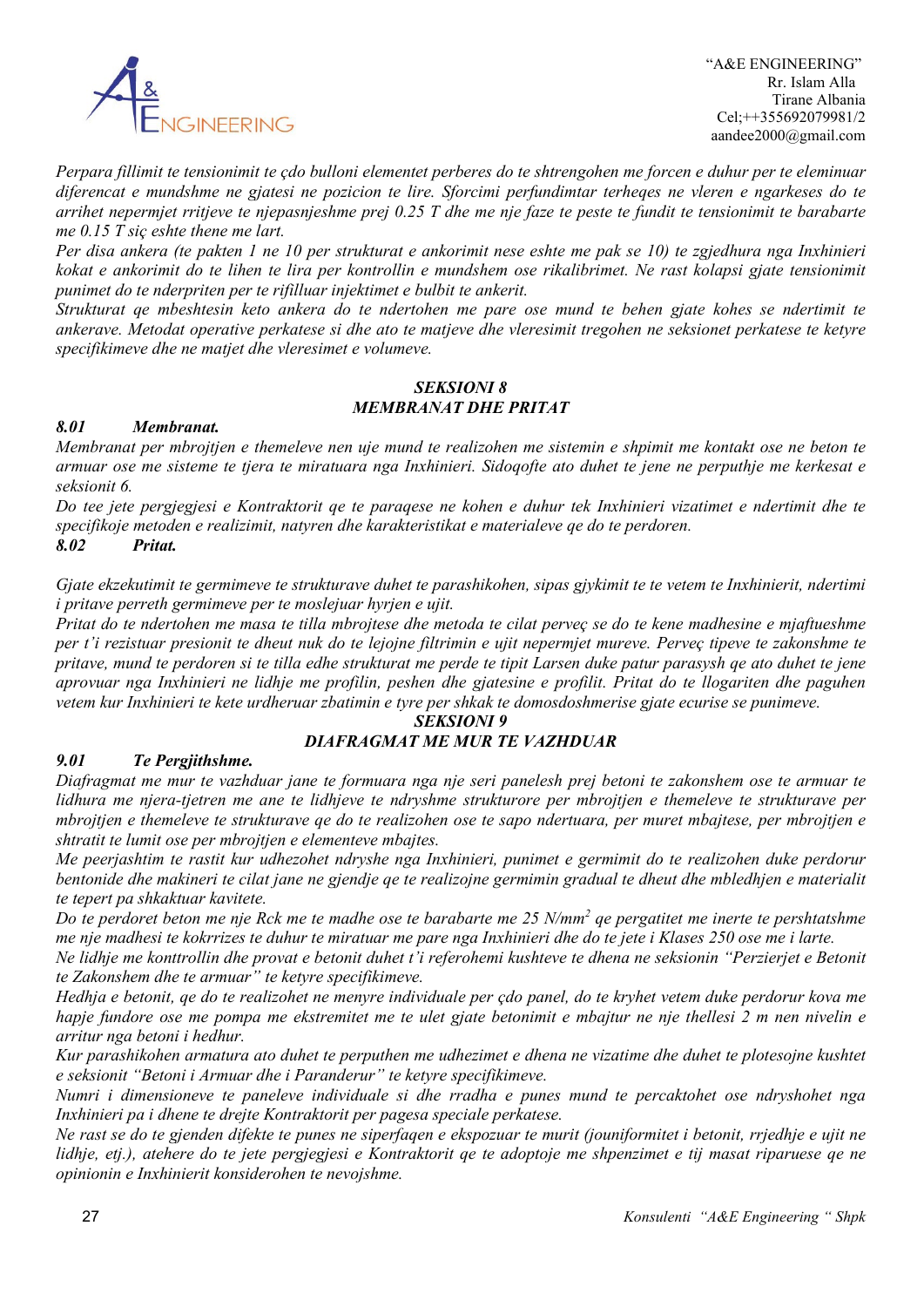

 "A&E ENGINEERING" Rr. Islam Alla Tirane Albania Cel;++355692079981/2 aandee2000@gmail.com

*Persa i perket metodologjise, punimeve, provave te kontrollit per bentonitet reference i duhet bere kushteve te seksionit "Bentonitet" te ketyre specifikimeve.*

#### *SEKSIONI 10 BENTONITE PER SHPIMIN E PILAVE*

### *10.01 Te Pergjithshme.*

*Bentonitet qe perdoren ne shpimin e pilave, ne germimet e kanaleve, diafragmat apo si mbeshtetese per muret e çfaredolloj germimi duhet te kene ne perberje argjilite te nje cilesie te larte dhe perzierje uji te nje cilesie te larten zakonisht ne proporcion 8-17 kg argjile te thate me 100 litra uje, me perjashtim te rasteve kur Supervizori ka urdheruar perdorimin e nje raporti tjeter. Permbajtja e reres teper te imet duhet te jete me e ulet se 3 % e peshes se argjiles se thate.*

*Perzierja do te pergatitet ne impiante automatike duke perdorur nje perzjeres, specifikohet qe duhet te keene nje pike ngrirje me temperature zero, depertimi duhet duhet te jete jo me i madh se 15 cm dhe jo me i vogel se 5 cm dhe nje peshe specifike te matur ne rezervuarin e grumbullimit midis vlerave 1.05 dhe 1.1 T/m3 .*

*Kontraktori duhet te disponoje ne kantier paisjet e duhura laboratorike qe sherbejne per te kontrolluar peshen specifike te perzjerjes. Ndersa verifikimi i karakteristikave te pikes se ngrirjes dhe te vlerave te fryrjes te argjiles, pH, dekantimi dhe viskoziteti i perzjerjes do te behen ne nje laborator te autorizuar.*

#### *SEKSIONI 11 LLAÇI I ÇIMENTOS*

### *11.01 Karakteristikat e Materialeve.*

*Karakteristikat e materialeve qe do te perdoren ne pergatitjen e llaçeve dhe raportet e perzierjes duhet te jene ne perputhje me specifikimet e zerave te perfshira ne Preventiv per llojet e ndryshme te perzierjeve, si edhe ne varesi te urdherave te Supervizorit. Rezistenca ne penetracion e perzierjeve duhet te jete ne perputhje me UNI 7927-78.*

*Llaçi per muraturat e tulles zakonisht pergatitet me 400 kg per meter kub rere dhe i situr per te mos lejuar fugatura shume te medha midis tullave. Llaçi per muret me gure do te pergatiten duke perdorur 350 kg çimento per mter kub (m3 ) rere. Llaçet plastike si edhe llaçet per suvatimet e mureve do te pergatiten duke perdorur 400 kg çimento per m3 rere.*

*Proporcionimi i materialeve dhe çimentos do te behet me paisje mekanike qe jane ne gjendje te bejne matje dhe kontroll ekzakt te cilat Kontraktori do t'i siguroje dhe mirembaje me shpenzimet e veta.*

*Do te pergatiten ato sasi perzierjesh qe kerkohen te gatshme. Perzierjet e mbetura qe nuk jane peer perdorim te menjehershem do te hidhen dhe nuk do te paguhen.*

#### *SEKSIONI 12 BETONIMI I ZAKONSHEM DHE I ARMUAR*

#### *12.01 Te Pergjithshme.*

*Kontrakttori me shpenzimet dhe nen kujdesin e tij do te beje kontrolle per te pare stabilitetin e strukturave qe perfshihen ne tender, si edhe do te pergatise detajet e ndertimit, vizatimet e projektit dhe llogaritjet e sasive perkatese brenda periudhave kohore te caktuara nga Supervizori.*

*Per te caktuar/vendosur kapacitetin mbajtes te tokes/dheut, si dhe per te verifikuar ne vazhdimesi punimet e themeleve. Kontraktori me shpenzimet dhe nen kujdesin e tij, do te siguroje hapjen e vrimave te testimit dhe çdo investigim tjeter te tipit gjeoteknik.*

*Verifikimet e mesiperme dhe projektimet do te kryhen sipas praktikave me te mira.*

*Vizatimet e projektit per çdo strukture Kontraktori duhet t'i dorezoje Supervizorit ne kohen e duhur per shqyrtim/ekzaminim sa me poshte.*

• *Llogaritjet statike te strukturave dhe vizatimet e projektit (duke perfshire linjat/vijat e influences te deformimeve elastike) qe siç specifikohen me siper peer t'u bere funksionale duhet te kene miratimin me shkrim te Supervizorit, i cili do t'i perfshije ato ne llogarite perfundimtare.*

• *Rezultatet e studimeve paraprake/fillestare te perzierjeve te kryera per çdo tip betoni, klasa e te cilit jepet ne llogarite statike te punimeve te perfshira ne tender me qellim qe te provohet qe forca/fuqia e betonit te propozuar nuk eshte me e ulet nga ajo qe kerkohet ne projekt. Ky studim duhet te behet ne nje laborator te aprovuar/te çertifikuar dhe duhet te permbaje per çdo klase: natyren, burimin dhe cilesine e agregateve, madhesia perfundimtare e kokrrizave, llojin dhe permbajtjen e çimentos, raportin uje/çimento, llojin dhe raportin e aditiveve, lloji i impiantit perzieres, vlera e pritshme e konsistences e matur me konin e Abrahamit, sistemet e transportit, hedhja dhe pergatitja.*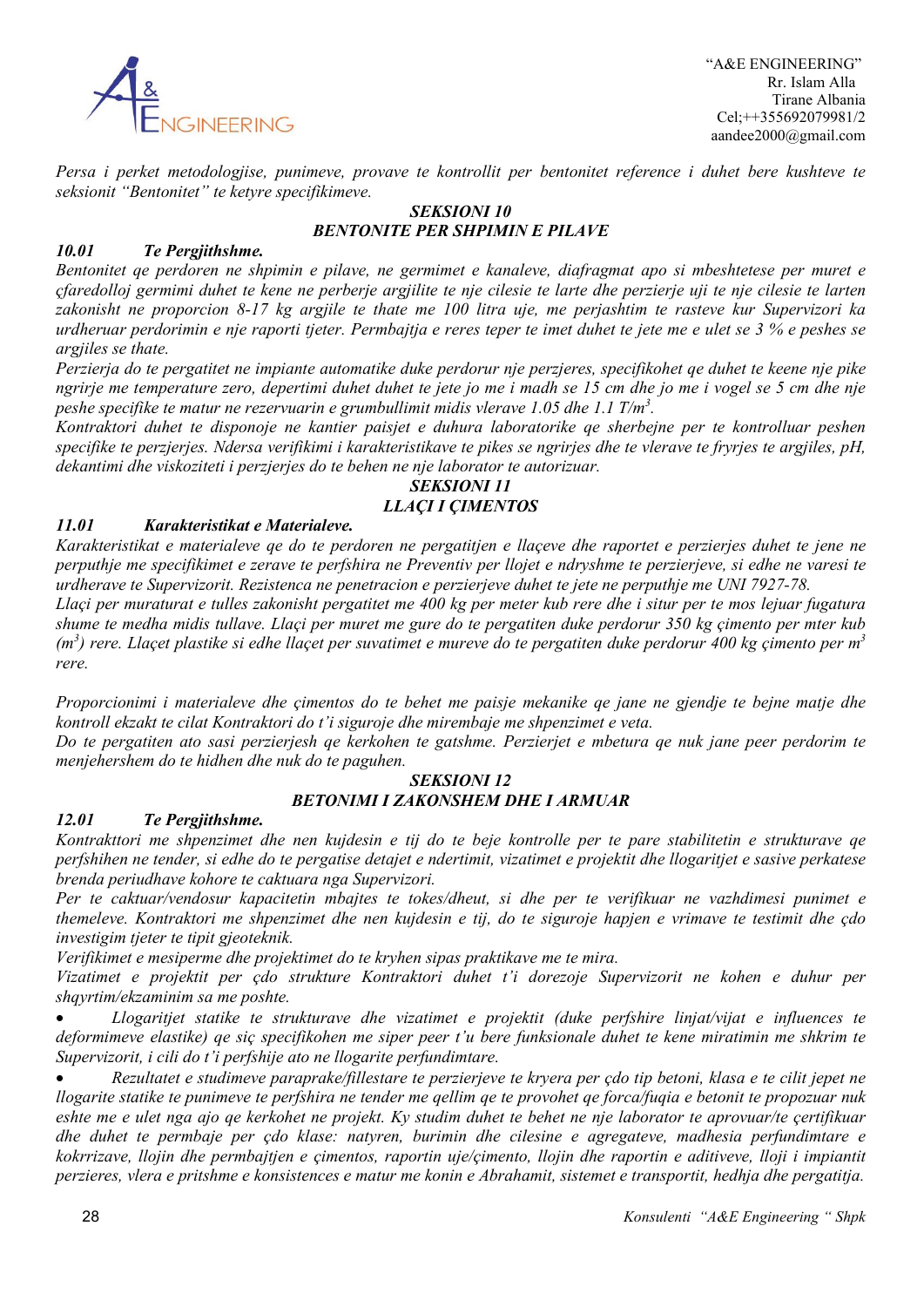

• *Supervizori do te autorizoje fillimin e hedhjes se betonit vetem pasi te kete marre nga Kontraktori çertefikatat e kualifikimit te studimeve paraprake siç jepet me siper. Keto çertefikata duhet te jene leshuar nga nje laborator i çertifikuar dhe pasi te jene bere kontrollet e duhura, duke perfshire prova te metejshme laboratorike, siç percaktohet ne keto specifikime.*

• *Ekzaminimi dhe verifikimi nga Supervizori i dizenjove te punimeve dhe çertefikatave te studimeve te kualifikimeve paraprake nuk e çliron kontraktorin ne asnje menyre nga pergjegjesite ligjore dhe kontraktuale, d.m.th. pavaresisht nga kontrollet qe do te beje Supervizori gjate zhvillimit te punimeve, vete Kontraktori do te jete plotesisht dhe direkt ligjerisht pergjegjes per punimet. Keshtu Kontraktori do te behet pergjegjes per inkonvenienca te çdo lloj natyre, rendesie apo pasoje per ato qe mund te ndodhin.*

• *Per me teper, Kontraktori do t'i paraqese per ekzaminim Supervizorit projektet e punimeve te perkohshme (qenderzimi, punimet ne harqe, punimet ne kallep, punimet e fshehta) perpara fillimit te punimeve me beton.*

### *12.02 Komponentet.*

### *1. Çimentoja*

*Çimentoja qe do te perdoret per pergatitjen e betonit duhet te plotesoje kerkesat e dispozitave ne fuqi te Standarteve Nderkombetare te Punimeve Civile.*

*Ne rast kur çimentoja eshte rifuxho, ajo do te transportohet ne menyre qe te jete e mbrojtur nga lageshtia. Pompimi i çimentos ne sillos do te behet ne menyre te tille qe te parandalohet perzierje e nje tipi me nje tip tjeter.*

*Kontraktori do t'a marre çimenton nga ata prodhues qe mund te sigurojne cilesi te mire, perputhshmeri me llojin e duhur dhe vazhdimesine ne furnizim. Keshtu, me fillimin e punimeve, Kontraktori do t'i paraqese Supervizorit nje deklarate ku te provohet qe prodhuesit marrin persiper furnizimin e sasise se parashikuar te çimentos, karakteristikat kimike dhe fizike te se ciles plotesojne kushtet e pranimit. Kjo deklarate eshte shume e rendesishme per Suprvizorin qe ai te jape miratimin e tij per furnizimin e çimentos nga podhuesit e perzgjedhur, por kjo nuk e çliron Kontraktorin nga kontrollet periodike te cilesise se çimentos, qe ai duhet t'i kryeje vete edhe pa ia kerkuar nje gje te tille Supervizori. Keto kontrolle do te behen ne nje laborator te çeertifikuar pr povimin/testimin e materialeve.*

*Provat do te perseriten ne ato vende ku mund te lindin dyshime ne lidhje me degradimin e cilesive te çimentos per çfaredo lloj arsyeje.*

#### *2. Agregatet*

*Agregatet duhet te jene ne perputhje me karakteristikat e specifikuara ne Seksionin 2 "Cilesia dhe Burimi i Materialeve" te ketyre Specifikimeve, dhe ne veçanti ato nuk duhet te jene cistoze apo silikomagneziane.*

*Nuk do te pranohen agregatet qe kane me shume se 15 % te peshes me thermija te zgjatura 5 here me te medha se trashesia mesatare.*

*Agregatet e imet dhe te trashe, te perzier ne raportet e pershtatshme duhet te kene gjithmone nje perberje konstante te games se kokrizave qe siguron arritjen e kushteve te deshiruara si ne perzierjen e porsa pergatitur (perputhshmeri, homogjenitet, porozitet, etj.) ashtu edhe ne perzierjet e forta (kapaciteti, pershkueshmeria, moduli i elasticitetit, viskoziteti, durueshmeria etj.).*

*Kurba granulometrike do te jete e tille qe te arrihet kompaktiteti maksimal duke perdorur dozen minimale te çimentos, dhe perputhshmeri me kerkesat e tjera.*

*Vemendje e veçante duhet t'i kushtohet granulometrise se reres me qellim qe te minimizohet shpelarja e çimentos.*

*Agregatet do te ndahen ne se paku 3 fraksione. M te miret do te kene ne permbajtjen e tyre mbi 15 % material te mbetur ne nje site 5 mm.*

*Fraksioni i nje permase te caktuar nuk duhet te permbaje me shume se 15 % kokriza te fraksioneve me te uleta dhe jo me shume se 10 % te fraksioneve me te medha.*

*Madhesia maksimale e agregatit duhet te jete e tille qe agregati te jete ne gjendje te mbushe çdo pjese te struktures, duke marre parasysh perpunueshmerine e perzierjes, hapesirat midis çelikut te armimit dhe mbulimin e tij, karakteristikat gjeometrike te armatures dhe metodat e hedhjes dhe betonimit.*

*Sidoqofte, dimensionet do te jene gjithmone me te medha nga ato qe jane parashikuar qe plotesojne kerkesat e struktures per te cilen nevojitet betoni. Megjithate, zakonisht nuk duhen kaluar masat e meposhtme:*

• *5 cm per punimet aktuale te themeleve.*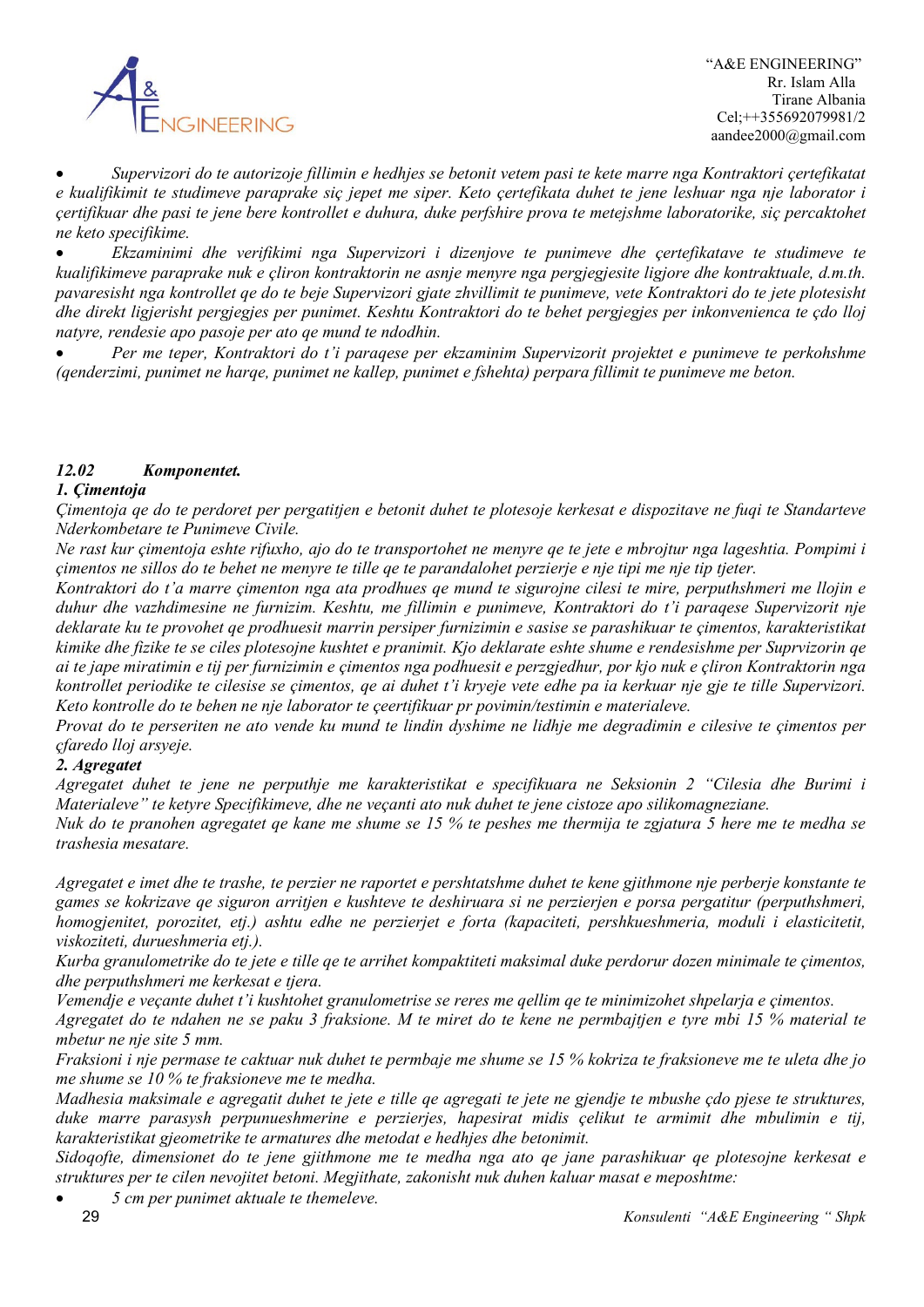

- *4 cm per punime te zakkonshme ne struktura.*
- *3 cm per betonarmete.*
- *2 cm per mbulesa apo shtresa te trashesive te kufizuara.*
- *3. Uji*

*Uji do te sigurohet nga burime te mire-percaktuara te cilat furnizojne uje sipas karakteristikave te miratuara nga Supervizori dhe qe nuk kane ne perberjen e tyre nafte, acid, alkali, dhera dhe substanca bimore etj. Supervizori mund te urdheroje berjen e provave te pershtatshme, te kohes per arrritjen e markes duke e krahasuar me ato te peerdorimit te ujit te distiluar.*

*Uji do te shtohet ne sasite me te vogla te mundshme ne lidhje me fuqine/forcen e kerkuar dhe shkallen e punimit te betonit, duke marre parasysh gjithashtu ujin qe eshte ne agregate me qellim qe te merret ne konsiderate raporti i parashikuar uje/çimento.*

### *4. Aditivet*

*Supervizori do te vendose nese mund te perdoren ose jo aditivet e propozuar nga Kontraktori (forcues dhe vonues), mbi bazen e informacionit qe disponohet nga punimet e meparshme apo nga eksperimentimet. Me kerkesen e Supervizorit, Kontraktori do te siguroje gjithashtu, nga nje laborator i çertifikuar/autorizuar vertetime te provave ku provohet qe prodhimi eshte ne perputhje me rregulloret ne fuqi. Cilesia dhe perputhshmeria e karakteristikave te produkteve qe do te perdoren duhet te jete gjithesesi e garantuar.*

### *12.03 Kontrollet e Markes se Pranueshme te Betonit.*

*Gjate zbatimit te punimeve te betonit, per te percaktuar rezistencen ne shtypje, pergatitjen dhe mirembajtjen e kampioneve, formen dhe dimensionin e tyre dhe kallepet perkates, do te merren parasysh specifikimet e percaktuara ne Standartet UNI.*

*Gjate punimeve, Supervizori do te urdheroje te merren tre ekzemplare secili me nga dy mostra ne menyre qe me njerin nga ekzemplaret te beje provat e para te cilesise ne laboratorin e kantierit. Vetekuptohet qe ekzemplarit te dyte do t'i behen prova ne nje laborator zyrtar ne rast se kjo kerkohet nga Supervizori dhe ekzemplari i trete do te perdoret ne rast se duhen bere prova te metejshme. Frekuenca e marrjes se ekzemplareve paraqitet ne Seksionin 3 te ketyre Specifikimeve.*

*Te gjitha kostot qe lidhen me provat e mesiperme, si edhe çertefikatat/vertetimet do te paguhen nga Kontraktori.*

*Ne rast se vlera e Rezistences ne shtypje (Rck) e marre nga kampionet qe jane vene ne prove ne laboratorin e kantierit eshte me e ulet nga ajo qe kerkohet ne llogaritjet statike dhe ne vizatimet e projektit te aprovuara nga Supervizori, Supervizori mund te vendose nderprerjen e betonimit te struktures ne fjale duke pezulluar rezultatet e provave te kryera ne laboratorin zyrtar.*

*Ne rast se vlera Rck-se te dale nga ekzemplaret e provuar ne laboratorin zyrtar del serish me e vogel nga ajo qe tregohet ne llogaritjet statike dhe ne vizatimet e projektit apo ne rast se nuk eshte marre parasysh kushti i pranuar i kontrollit do te jete e nevojshme qe Kontraktori me shpenzimet e veta te kryeje sa me poshte:*

- **a)** *Nje verifikim teorik dhe/ose ekspeimental te strutures ne fjale peer betonin qe nuk i perputhet kerkesave, mbi bazen e rezistences se reduktuar te tij, dhe*
- **b)** *Nje kontroll te karakteristikave te betonit qe eshte hedhur tashme perms provave shtesee, permes kampioneve te betonit tashmee te hedhur qe ka arritur marken, apo me mjete te tjera investigimi.*

*Keto kontrolle do te jene pjese e nje raporti suplementar ku jepen evidenca mbi faktin qe pavaresisht nga kufizimet dhe ngarkesa e menduar per strukturat, Rck-ja e provuar eshte serish ne perputhje me forcen/rezistencen e percaktuar ne projekt sipas kerkesave te dispozitave aktuale ligjore (duke perfshire edhe kerkesat per kushtet sizmike).*

*Ne rast se raporti aprovohet nga Supervizori, ai vellim betoni do te llogaritet mbi bazen e vleres se fuqise karakteristike te gjetur dhe do te paguhet sipas Klases se re.*

*Ne rast se Rck-ja nuk eshte ne perputhje me rezistencen/forcen e parashikuar ne projekt, Kontraktori me shpenzimet dhe nen kujdesine e tij, do te shkaterroje dhe rindertoje strukturen apo do te marre ato masa, te cilat te propozuara nga Kontraktori, per t'u bere operative duhet te jene zyrtarisht te aprovuara nga Supervizori.*

*Kontraktorit nuk i takon asnje kompesim apo pagese ne rastet kur Rck-ja rezulton me e madhe se ajo qe jepet ne llogaritjet statike dhe ne vizatimet e miratuara nga Supervizori.*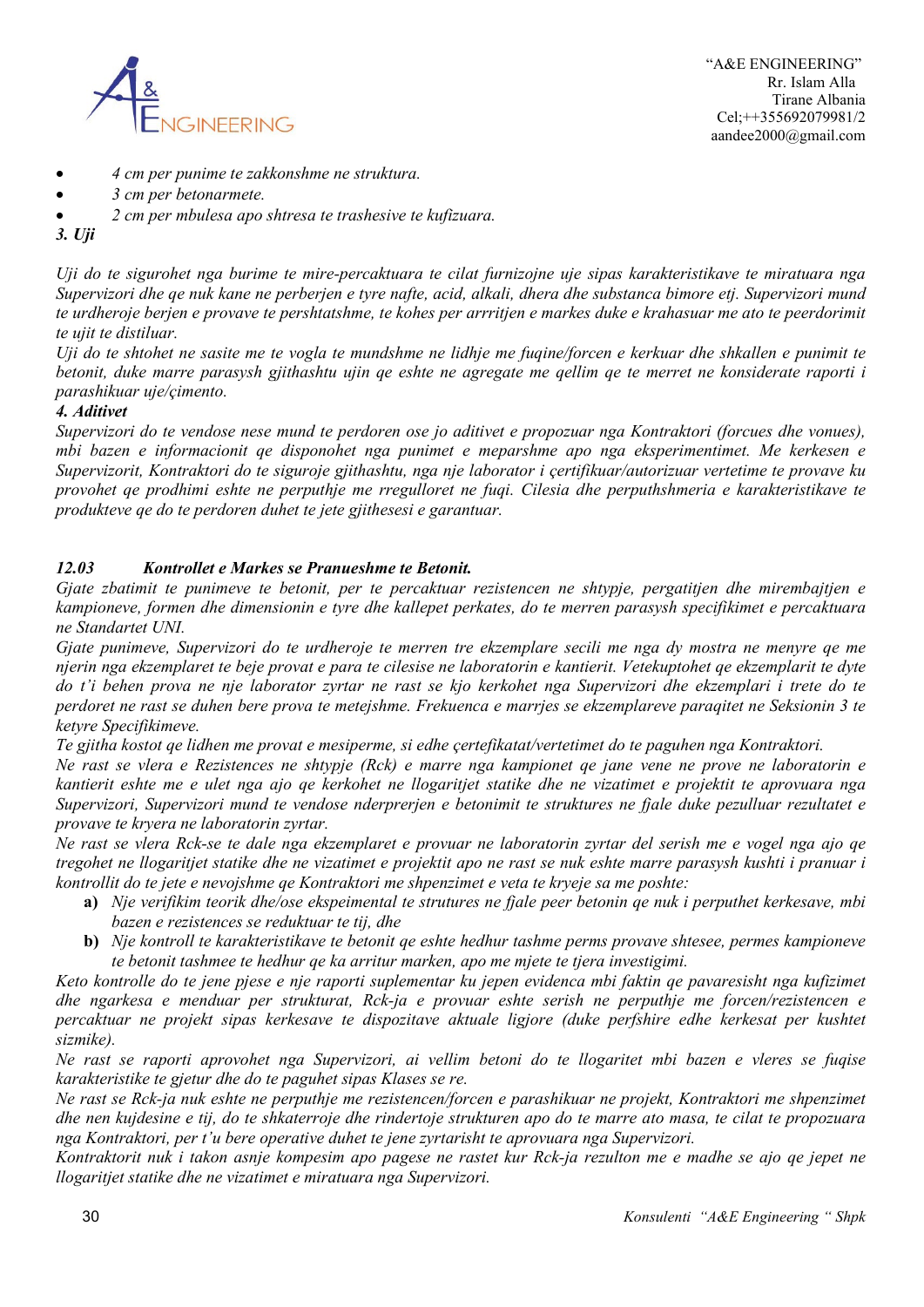

*Perveç kontrolleve qe lidhen me Rck-ne, Supervizori me metodat e pershkruara ne UNI 6126-72 dhe sipas frekuencave te perdorura ne Seksionin 3 apo siç eshte caktuar nga Supervizori do te marre ekzemplare te materialeve dhe llojeve te betoneve per te bere kontrolle te metejshme si p.sh:*

• *Ato qe lidhen me perputhshmerine e testit te koniit sipas UNI 7163-79.*

• *Ato qe lidhen me raportin e çimentos ne perzierje, qe do te behen me beton te sapo pergatitur sipas UNI 6393-72 dhe 6394-69.*

*Duke qene se zakonisht ky percaktim duhet bere brenda 30 minutave nga perzierja, vemendje e veçante i duhet kushtuar zgjedhjes se vendi te zbatimit/ekzekutimit.*

*Per me teper, kontrolle te befasishme do te behen per homogjenitetin, permbajtjen e ajrit dhe raportin uje/çimento sipas instruksioneve te Supervizorit.*

*Persa i perket metodave te provave, me poshte jepen specifikime qe do te aplikohen.*

*Testi i konsistences do te behet duke matur me konin e Abrahamit uljen e betonit siç parashtrohet ne UNI 7163-79. Prova do te konsiderohet e rendesishme per ulje midis 2 deri ne 20 cm.*

*Prova e homogjenitetit kerkohet ne veçanti ne ato raste kurr betoni transportohet ne betoniera. Prova do te behet perzgjedhjen e dy kampioneve betoni, te marrre ne 1/5 dhe 4/5 te shkarkimit nga betonierja permes nje site 4.76 mm.*

*Diferenca ne perqindjen me peshe te materialit te trashe ne dy ekzemplaret nuk duhet te jete me e madhe se 10 %. Per me teper, ulja e konit i dy kampioneve perpara perzgjedhjes nuk duhet te jete me shume se 3 cm.*

*Prova e porozitetit kerkohet ne te gjitha ato raste kur perdoret nje agjent stimulues. Kjo prove do te behet ne perputhje me metoden UNI 6395-72.*

*Raporti uje/çimento do te kontrollohet duke vendosur sasine e ujit qe gjendet ne agregate dhe pastja duke e mbledhur kette sasi me sasine e ujit ne perzierje.*

*Gjate fazes se ngurtesimit, mund te kerkohet kontrolli i rezistences ne periudhat e arritjes se mases ne ekzemplare te pergatitur me kete qellim.*

*Supervizori rezervon te drejten te marre kampione te betonit edhe nga ato struktura qe jane ndertuar dhe perfunduar apo te beje matje te armimitapo te rezistences ne shtypje ne punimet e perfunduara nepermjet nje sklerometri apo paisjeje tjeter.*

*Prova e rezistences apo matja e fortesise me sklerometer do te behet si me poshte vijon:*

- **1.***Nje zone prej 0.1 m2 do te vendoset rreth pikes se kontrollit te zgjedhur nga Supervizori. Ne ate pike do te behen 10 perkusione me sklerometer, duke shenuar vlerat e indeksit sa here lexohet.*
- **2.***Do te vendoset mesatarja aritmetike e ketyre vlerave.*
- **3.** *Vlerat qe ndryshojne nga mesatarja me me shume se 15 cm nga ekstremet e shkalles se sklerometrit nuk do te merren parasysh.*
- **4.***Midis vlerave te papranuara, ne rast se nuk jane me te uleta se 6, do te hiqet rendi aritmetik i cili permes tabeles se kalibrimit sklerometrik do te jape rezistencen ne shtypje te betonit.*
- **5.***Ne rast se numri i vlerave te papranuara eshte me i ulet se 6, prova nuk do te konsiderohet e vlefshme dhe do te perseritet ne nje zone ngjitur.*

*Zakonisht per çdo tip sklerometri, tabela e kalibrimit qe perdoret do te jete ajo qe eshte furnizuar nga prodhuesi. Supervizori rezervon te drejten te beje nje kundrakalibrim te sklerometrit direkt mbi ekzemplaret qe me pas do te vihen ne prove te shkaterrimit ne shtypje. Per interpretimin e rezultateve, do te ishte mire te kryheshin disa prova krahasimi mbi strukturat provat e kontrollit te te cilave kane dhene disa rezultate.*

*Ne rast dyshimi per rezultatet, do te kryhet nje kontroll direkt rezistences se shkaterrimit ne shtypje me ane te provave te shkaterrimit te kampioneve mbi ekzemplaret e marre direkt nga pikat e duhura te strukturave te ndertuara permes sondave ne brendesi, prerjeve apo marrjes se blloqeve te medhenj, etj. (Standarti UNI 6132-72).*

### *12.04 Perzierja e Betonit.*

*Betoni do te perzihet ne nje impiant te prodhimit te prodhimit te betonit te dorezuar paraprakisht per ekzaminim te Supervizorit te betonit. Impiantet e perzierjes se betonit do te jene automatike ose gjysem automatike, me matjen e peshes se agregateve, ujit, aditiveve te ndryshem dhe çimentos. Matja e çimentos do te behet gjithmone me paisje te pavarura per matjen e peshes te preçizionit te larte.*

*Matja efektive e agregateve do te behet me nje precision 3 %, matja e çimentos do te behet me precision 1 %. Mjetet matese do te kontrollohen se paku nje here ne dy muaj dhe do te kalibrohen ne fillim te punes dhe me pas se paku nje here ne vit çdo vit.*

*Matja e ujit dhe aditiveve mund te behet edhe ne vellim.*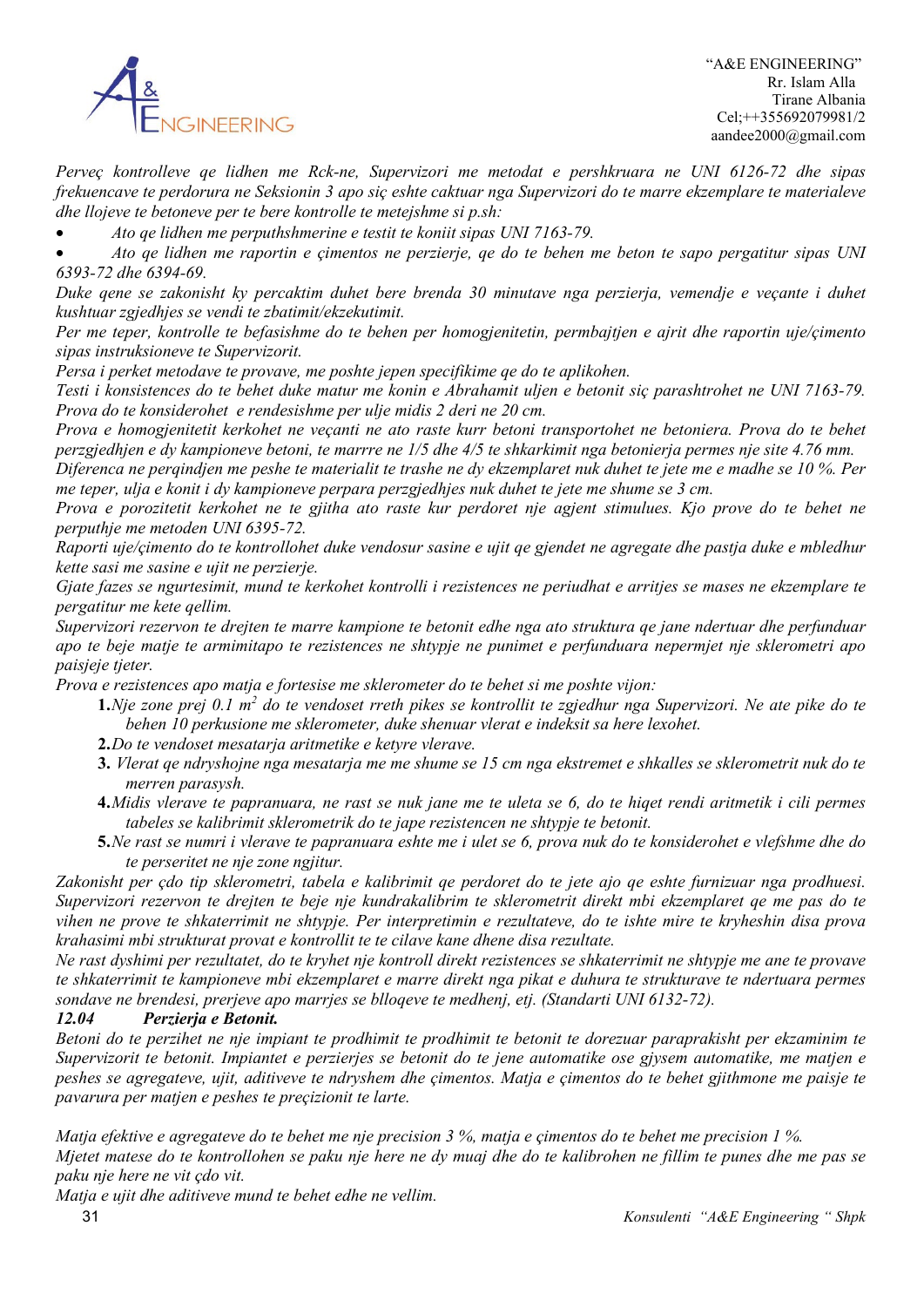

*Matja efektive e ujit do te behet me nje preçizion 2 % dhe mjetet perkatese do te kalibrohen se paku nje here ne muaj. Mjetet per matjen e çimentos, ujit dhe aditiveve do te jene te tipit individual. Mjeti per peshimin e agregateve mund te jete i tipit kumulativ (peshimi i masave te ndryshme).*

*Sillot e çimentos duhet te garantojne hermetizimin perfekt ne lidhje me lageshtine atmosferike.* 

*Perzierjet do te behen me perziersa betoni te nje kapaciteti te tille qe te permabje te tere ingredientet e peshuar pa mbi-dozim.*

*Koha dhe shpejtesia e perzierjes duhet te jete e tille qe te prodhoje nje perzierje qe ploteson kerkesat e homogjenitetit te specifikuara ne paragrafin 12.03. Per çdo element tjeter te pa specifikuar do te aplikohen standartet e UNI 7163- 79.*

*Perzierja do te jete uniforme dhe homogjene, si dhe uniformisht kohezive, d.m.th. e tille qe te transportohet dhe te ngarkohet pa u ndare elementet e veçante, qe te mos mbeten boshlleqe ne mase ose ne siperfaqen e punimeve pas vibrimit operacional.*

*Punueshmeria nuk do te sigurohet duke hedhur me shume uje nga ç'ka eshte parashikuar ne perberjen e çimentos. Supervizori mund te lejoje perdorimin e agjenteve te porozitetit, plastifikimit apo fluiditetit qe nuk kane qene te parashikuar ne studimet paraprake.*

*Ne keto raste, perdorimi i ketyre agjenteve do te paguhet nga Kontraktori.*

*Me perjashtim te rasteve kur Supervizori mund te thote ndryshe, i cili ne kete rast do te parashtroje kushtet dhe masat qe do te merren, do te nderpritet prrodhimi dhe hedhja e betonit ne rast se temperatura shkon nen piken e ngrirjes. Ne kete rast Kontraktorit nuk i takon asnje pagese ekstra.*

#### *12.05 Transportimi i Betonit.*

*Transportimi i betonit nga impianti qe ben perzierjen deri ne vendin e perdorimit do te behet me metoda qe parandalojne segregimin e materialeve perberese dhe ne menyre te tille qe te parandalohet çdo mundesi e shperberjes se betonit.*

*Nuk do te lejohet perdorimi i kamionave veteshkarkues. Ne varesi te kohes dhe distances se transportimit, do te pranihen betoniera, kazane me fund te hapshem dhe vetem ne raste te veçanta konveniere me rripa. Perdorimi i pompave do te lejohet me kusht qe Kontraktori me shpenzimet dhe kujdesin e tij te marre masat e duhura per te mbajtur vleren e paracaktuar te raportit uje/çimento te betonit ne pompen e beetonit.*

*Ne rastet kur betoni transportohet me nje betoniere, homogjeniteti i perzierjes do te kontrollohet ne kohen e shkarkimit permes testeve te dhena ne paragrafin 12.03.*

*Sidoqofte, punueshmeria e perzierjes do te kontrollohet permes provave te konsistences mee konin e Abrahamit ne dalje te betonit nga imppianti i perzierjes ose nga dalja e betonieres, dhe ne perfundim te shkarkimit ne piken e fundit te depozitimit, diferenca midis dy rezultateve nuk duhet te jete me e madhe se 5 cm dhe megjithate nuk duhet t'i kalojne Standartet e specifikuar te UNI 7163-79, me peerjashtim kur perdoren aditive te veçante.*

*Supervizori ka fuqine qe te mos pranoje ato betone qe nuk perputhen me kerkesat e parashikuara.*

#### *12.06 Hedhja e Betonit.*

*Hedhja e betonit do te behet me shume kujdes dhe efiçience, pas pergatitjeve te sakta dhe nivelimit te kuotave te themeleeve, kallepevee, dhe mbushjees se boshlleqeve pasi te jene vendosur armimet e çelikut. Ne rastet kur betoni derdhet ne toke, shkemb, etj. duhet te merren masa qe perpara te pastrohen themelet, te vendosen punimee eventuale kullimi dhe te shtrohen specifikimet e materialevee izoluese apo lidhese ne perputhje me kushtet e projektit dhe te tenderit.*

*Hedhja e betonit duhet te jete ne konformitet te plote me detajet e ndertimit te projektit dhe me instruksionet e Supervizorit. Duhet te behet kujdes qe ne asnje rast te mos kete ulje/levizje te kuotave te struktures dhe te mureve mbajtese.*

*Hedhja e betonit mund te filloje vetem pasi Supervizori te kete kontrolluar germimet, kallepet dhe armimet e çelikut. Data e fillimit dhe perfundimit te hedhjes operacionet e ç'montimit te kallepeve do te rregjistrohet ne ditarin e kantierit. Ne rast se hedhja behet gjate sezonit te dimrit, Kontraktori duhet te rregjistroje peerdite temperaturat* 

*minimale te marra nga nje termometer i veçantei vendosur ne kantierin e ndertimit per te mos lejuar hedhjen e betonit ne nje temperature nen 0 grade celsius, me perjashtim te rasteve kur Supervizori urdheron ndryshe.*

*Betoni do te vendoset me shume kujdes ne menyre qe siperfaqja e jashtme te jene te buta, kompakte, homogjene dhe shume te rregullta, pa asnje njolle ose shenje.*

 32 *Konsulenti "A&E Engineering " Shpk Çdo parregullesi do te riparohet dhe te gjitha pikat qe janee rastesisht difektoze duhen rregulluar me llaç te imet çimentoje menjehere pas heqjes se kallepeve, kjo persa kohe qe defekte apo parregullesi te tilla jane brenda kufijve qe*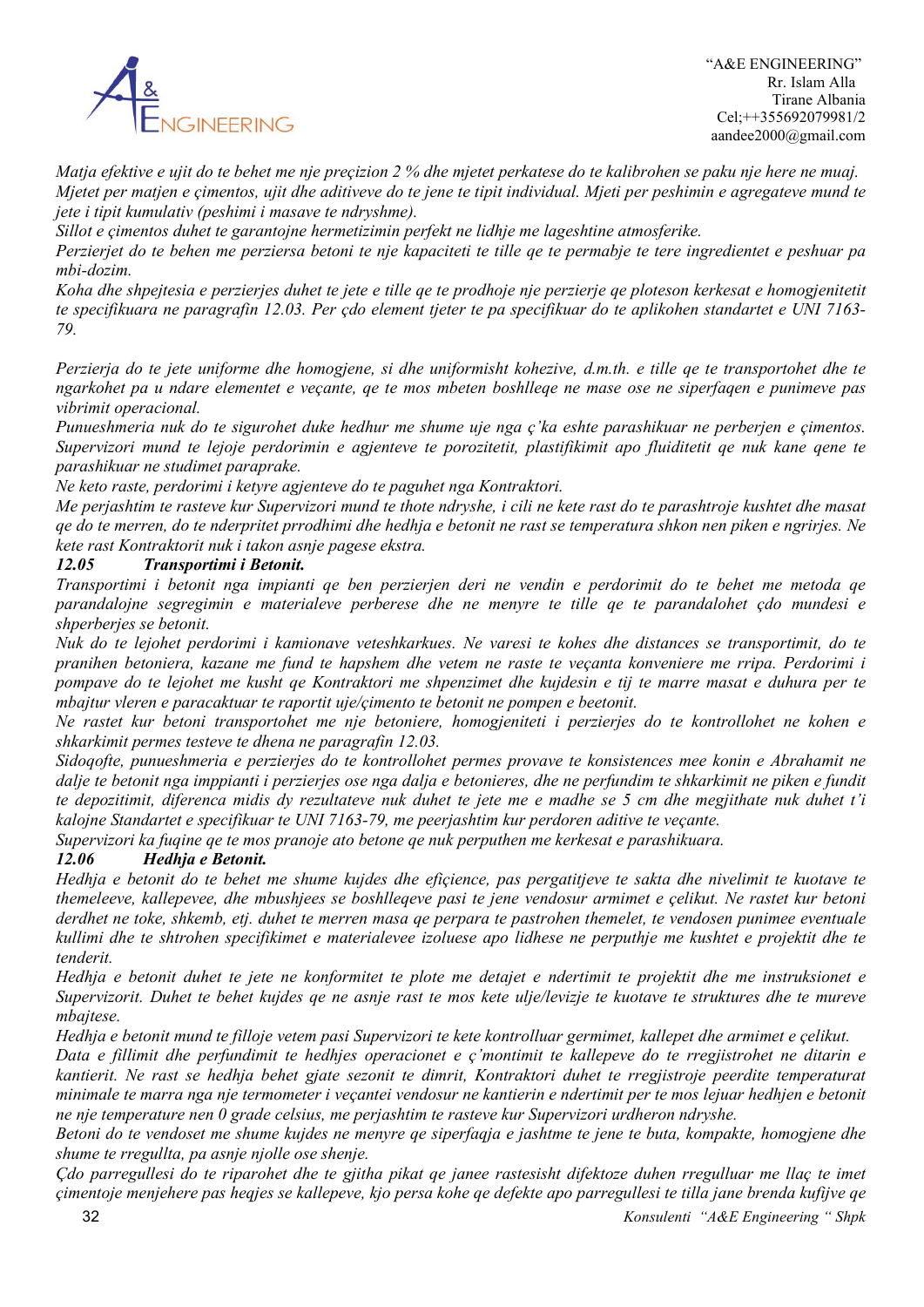

*per Supervizorin jane te tolerueshme, me kusht qe ne te gjitha rastet kostot e ketyre operacioneve te jene plotesisht dhe totalisht ne ngarkim te Kontraktorit.*

*Çdo pjese hekuri (tel, gozhde) te cilat ne ankorimin dhe vendosjen e kallepeve dalin nga hedhjet e perfunduara do te priten te pakten 5 cm larg siperfaqes se perfunduar dhe kavitetet qe rezultojne do te mbyllen me saktesi me llaç çimento te imet. Keto operacione nuk do te paguhen ne asnje rast ne veçanti.*

*Shkarkimi i betonit nga makina e transportit do te behet me shume kujdes per te parandaluar segregimin dhe betoni do te bjere vertikalisht ne qender te armatures se derrases dhe do te shtrohet ne shtresa horizontale te nje trashesie te kufizuar, qe megjithate nuk duhet te kaloje 50 cm pas vibrimit.*

*Paisjet e vibrimit, heret dhe metodat do te jene te miratuara me pare nga Supervizori.*

*Betoni nuk do te shkarkohet asnjehere ne nje grumbull dhee pastaj te shperndahet me vibrator.*

*Midis hedhjeve nuk do te kete asnje shkeputje apo diference dhe puna do te rifilloje veteem pasi siperfaqja e hedhjes se meparshme te jete pastruar, lare dhe fshire (me furçe) siç duhet.*

*Supervizori ka fuqine, qe ne rastet kur ai e sheh te nevojshme, te vendose qe hedhja e betonit te behet ne nje operacion ne vazhdimesi duke evituar keshtu rifillimet dhe Kontraktori nuk ka vend te kerkoje pagesa shtese ne rast se puna duhet te behet me turne dhe ne dite pushimesh. Kur betoni eshte derdhur ne prezencen e ujit duhet te merren masat e nevojshme per te parandaluar qe çimentoja dhe materialet e imeta te shpelahen nga betoni, duke vene keshtu ne rrezik konsolidimin e tij normal.*

*Kostoja e ketyre masave do te paguhet nga kontraktori.*

### *12.07 Pergatitja e Betonit dhe Heqja e Kallepeve dhe Punimeve te Fshehta.*

*Pasi te jete vendosur, betoni duhet te pergatitet me qellim qe te evitohet tharja e shpejte e siperfaqeve duke perdorur çdo mase kujdesi te mundshme, si edhe mjetet me te pershtatshme. Sistemi i armimit i propozuar nga Kontraktori duhet te jete i miratuar nga Supervizori.*

*Koha e arritjes se markes do te vendoset sipas kushteve atmosferike dhe llojit te struktures qe do te pergatitet. Gjate periudhes se pergatitjes betoni do te mbrohet nga tronditjet, vibracionet apo sforcime te çfaredo lloji.*

*Te gjitha siperfaqet e betonit qe nuk jane te mbrojtura me kallepe do te mbahen te lagesht me lagie te vazhdueshme dhe metoda te tjera te pershtatshme per jo me pak se 7 dite.*

*Mjetet e heqjes qe perdoren nuk duhet te lene shenja apo te demtojne siperfaqen e betonit. Per kete qellim do te perdoren produkte me veprim efikas kimik, me perjashtim te llojeve te ndryshme te lubrifikanteve.*

*Punimete e fshehta dhe kallepet mund te hiqen vetem passi te sigurohemi qe betonet kane arritur marken e percaktuar. Sidoqofte, Kontraktori duhet te kete miratimin me shkrim te Supervizorit.Menjehere pas heqjes se kallepeve, siperfaqet do te mbahen te lagura per te parandaluar avullimin e ujit qe ndodhet ne beton, deri sa te kene kaluar 7 dite qe nga hedhja per çimenton e zakonshme ose 4 dite çimenton me preze te shpejte.*

*Supervizori mund te kerkoje qe strukturat e betonit te mbulohen ne siperfaqet e jashtme me shtresa speciale prej guri, tulle apo materiale te tjera ndertimi. Ne kete rast, veprimet e hedhjes do te kryhen ne te njejten kohe me veshje ne menyre qe te arrihet adaptimi dhe ngjitja.*

#### *12.8 Fugatura Bymimi.*

*Fugaturat do te formohen ne ngritje ose ne themele ne strukturat qe do te zbatohen me beton te derdhur per te shmangur te çara te ç'rregullta dhe te paparashikuara te strukturave si pasoje e efekteve te temperatures, tkurrjes apo uljeve eventuale te strukturave.*

*Keto fuga do te formohen ne intervalet dhe pozicionet e pershtatshme te perzgjedhura duke marre parasysh gjithashtu edhe karakteristikat e veçanta te struktures vete (themelet, lidhjen e struturave te vjetra me ato te reja etj.).*

*Fugat do te formohen duke vendosur, perpara hedhjes se betonit, ndarje te veçanta te nje materiali te pershtatshem qe do te lihen ne vend per siperfaqe te shkeputura qe do te dalin ne ne siperfaqe sipas vijave te vazhdueshme apo te nderprera gjatesore.*

*Supervizori do te miratoje gjeresine dhe perputhjen e fugave.*

*Fugat, siç pershkruhen me siper do te zbatohen nen kujdesin dhe me shpenzimet e Kontraktorit. Keto kosto do te jene futur ne çmimet per çdo klase betoni.*

*Ne rast se projekti parashikon qe fugat te puthiten me nje element te veçante hidroizolues apo mbulues, çmimi I tij ne Preventiv do te perfshije se bashku me furnizimin dhe instalimin e ketyre elementeve te veçante, te gjitha detyrat specifike qe do te nevojiten per pnetorine qe do te realizoje keto fuga.lementet e prodhuar per hidroizolimin apo mbulimin e fugave mund te jene: elastometra te strukturave etilenike, (styrene butadeine), strukture parafine (bitile), strukture komplekse (poliretan silikoni,*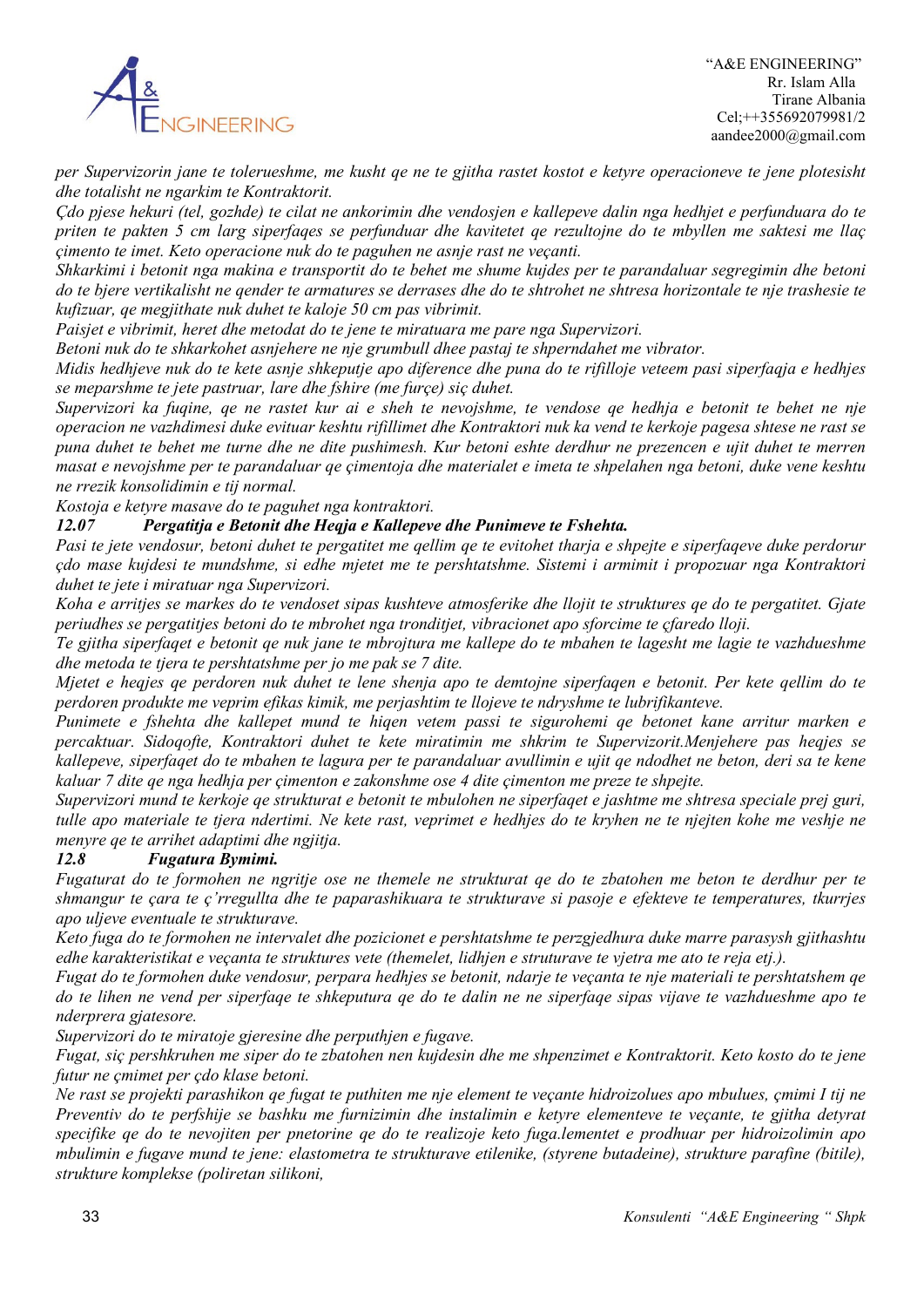

*poliosiproprilen, poliosschloropropilene), nga te ashtuquajturit elastometra te mbrojtur etilenik (neopren) apo nga polivinilkloridi.*

*Gjithashtu, mund te parashikohet edhe perdorimi I ngjitesave. Ato mund te jene prej oleorezine, polimere apo elastometer, substanca bituminozo-silikone apo polysulfide. Ato duhet te jene te tilla qe te mos lejojne depertimin e ujit, elasticitet sipas deformimeve te parashikuara, perputhje perfekte me muret qe do te sigurohet nga praimer I pershtatshem, qe nuk shkrin ne temperaturat me te larta dhe te mos jete rixhide ne temperaturat me te ulta duke ruajtur karakteristikat e tyre siçpershkruhen me siper per periudhen me te gjate te mundshme pas perdorimit. Nuk do te zbatohet asnje fugature e inklinuar qe formon kende te theksuara (ne mure, ballna urash etj.).*

### *12.9 Vrimat e Kullimit.*

*Per strukturat e mbajtjes se dherave duhet te realizohen nje numer te mjaftueshem vrimash te pozicionuara siç duhet per daljen e ujrave filtrues.*

*Vrimat do te krijohen nga futja ne masen e betonit perpara hedhjes, te tubave me seksion rrethor PVC apo materiale te ngjashme.*

*Per formimin e vrimave, Kontraktorit nuk I takon asnje pagese per shuma suplementare, duke qene se çmimi perkates i punimeve te betonit, perfshin te gjitha kostot dhe furnizimet per te rezultuar ne nje pune te perfunduar.*

### *12.10 Pergatitja e Vrimave, Kanaleve, te Futurave etj.*

*Eshte detyrim i Kontraktorit te siguroje ne kohen e duhur gjate zbatimit te punimev çfaredo gjeje qe eshte pjese e vizatimeve te ndertimit apo gjithçka qe kerkohet me vone dhe hera-heres nga Supervizori dhe qe lidhet me vrimat, kanalet, te futurave ne beton etj, ne soletat, shtyllat, mure etj, per vendosjen e kabllove, parapeteve, pllakave, shenjave, pjeseve te paisjeve.*

*Kostoja perkatese eshte e perfshire dhe kompesohet nga çmimet njesi dhe si pasoje te gjitha konseguencat per moszbatimin e pergatitjeve do te paguhen plotesisht nga Kontraktoi, si dhe ne lidhje me thyerjet, shkateerrimet dhe rindertimet strukturave te pergjegjesise se Kontraktorit, ashtu edhe ne lidhje me furnizime shtese te materialev dhe krahut te punes shtese qe mund te kerkohet nga furnitoret, ne rast se ka.*

### *12.11 Prodhimi Masiv-Elementet e Parafabrikuar.*

*Dokumentacioni qe do t'i paraqitet Supervizorit ne lidhje me elementet e betonit qe nuk jane derdhur ne vend duhet te demonstrojne perputhshmerine e plote te elementeve te parafabrikuara me kerkesat ketyre specifikimeve.*

*Njesite parafabrikate do te ndertohen nen supervizionin/mbikqyrjen e nje tekniku te kualifikuar i cili merr pergjegjesite e percaktuara per Kontraktorin. Tekniku do te marre ekzemplaret dhe do te beje provat dhe kontrollet e prodhimit ne materialet e perfunduara me metodat dhe brenda periudhave kohore te percaktuara ne keto Specifikime. Çertefikatat e provave do te mbahen nga prodhuesi.*

*Çdo dergese njesish parafabrikate do te shoqerohet edhe nga nje çertefikate te origjines te firmosur nga prodhuesi dhe nga tekniku pergjegjes per prodhimin te percaktuara ne paragrafin e meparshem. Çertefikatat do*

*te garantojne qe njesia e prodhuar eshte ne perputhje me karakteristikat e kerkuara nga projekti dhe te miratuara nga Supervizori.* 

*Çdo dergese e njesive te parafabrikuara duhet te shoqerohet nga udhezimet e veçanta ku te tregohen metodat e transportit ddhe ngritjes, si edhe karakteristikat dhe kufizimet e perdorimit te ketyre njesive*

*Me plotesimin e kushteve te mesiperme, njesite parafabrikate mund te pranohen pa ekzaminime te metejshme apo kontrolle me perjashtim te kontrolleve qe mund te kerkohen hera-heres nga Supervizori.*

#### *12.12 Beton i Gatshem i Perzier.*

*Betoni i gatshem i perzier lejohet per perdorim me kusht qe te jete ne perputhje te plote me kushtet e ketyre Specifikimeve.*

*Gjithashtu, eshte e detyrueshme marrja e ekzemplareve per provat e kontrollit ne kantier per perdorim ne kohen e hedhjes se betonit per t'u siguruar qe fuqia/forca e betonit nuk eshte me e ulet nga fuqia minimale e paraqitur ne dizenjo.*

*Kontraktori mbetet plotesisht dhe teresisht pergjegjes perballe Supervizorit per perdorimin e betonit te gatshem ne punimet qe jane objekt i tenderit dhe merr persiper te veproje ne perputhje me te gjitha dispozitat rregulluese dhe ligjore ne lidhje me materialet (agregatet, çimenton etj.), si edhe me pergatitjen dhe transportimin e betonit nga vendi i prodhimit ne kantierin e ndertimit, qe sipas metodave dhe kohes se transportit deri ne kantier mund te pesoje ndryshime te medha ne cilesi.*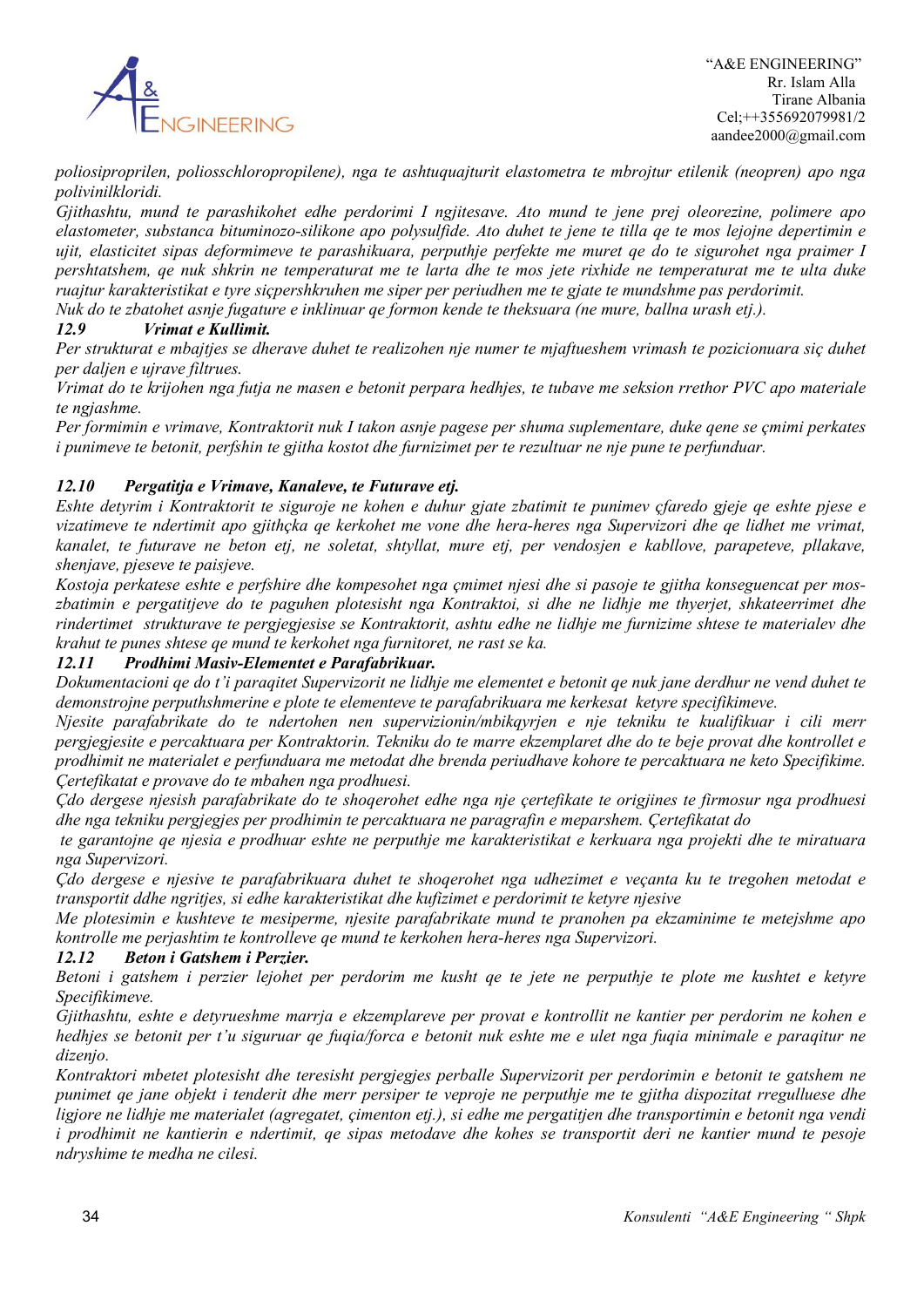

 "A&E ENGINEERING" Rr. Islam Alla Tirane Albania Cel;++355692079981/2 aandee2000@gmail.com

### *12.13 Dispozita te Veçanta per Betonarme te Zakonshem.*

*Ekzaminimi ose verifikimi nga Supervizori i projekteve dhe llogaritjeve te paraqitura nuk e çliron ne asnje menyre Kontraktorin nga detyrimet e tij kontraktuale dhe ligjore, duke qene se eshte percaktuar qe pavaresisht nga kontrollet e kryera nga Supervizori eshte Kontraktori ai qe eshte pergjegjesi i vetem he i plote per punimet. Keshtu qe, Kontraktori do te behet pergjegjes per çdo inkonvenince te çdo natyre, rendesie apo pasoje qe mund te ndodhe.*

*Ne venddosjen e armimeve strukturore ne format e pershtatshme do te perdoren spesoret e betoneve te paraapergatitura.*

*Ne keto raste kur strukturat betonarme jane te ndertuara prane bregut te detit apo ne zona ku jane prezente ujra me komponente agresive (selen, sulfur apo karbon etj.), duhen marre parasysh kushtet e meposhtme:*

• *Agregatet e betonit duhet te jene te nje kurbe granulometrike te vazhduar te tille qe shtresa e jashtme e betonit qe mbulon armaturen e çelikut te jete impermeabel. Per me teper, agregatet duhet te shpelahen ne menyre te bollshme me uje te fresket ne menyre qe te largohen/hiqen te gjitha kloridet dhe sulfatet. Per te njejten arsye, uji i perzieer do te jete limpid dhe i fresket, d.m.th. te mos kete ne perberjen e tij asnjeren nga keto substanca te demshme.*

• *Betoni preferohet te jete prej çimentoje pucolana me perdorim te kallepeve me siperfaqe te brendshme te bute dhe do te vibrohet.*

• *Menjehere pasi te jene hequr kallepet, e gjithe siperfaqja e jashtme e struktures do te trajtohet me leng çimentoje teper fluid i cili do te aplikohet dhe do te shperndahet ne menyre uniforme me nje furçe, pasi te jene mbushur siç duhet siperfaqet jo te rrafsheta me llaç çimento te pasur.*

*Raporti i kantierit te punimeve duhet te tregoje daten e fillimit dhe perfundimit te hedhjes se betonit dhe te heqjes se kallepit. Ne rast se hedhja do te behet gjate stines se dimrit, Kontraktori duhet te rregjistroje çdo dite temperatura minimale te marra nga nje termometer i veçante i vendosur ne kantier.*

*Çmimet e ofertes menohen te perfshira te gjitha ne kostot e hartimit te dokumentave te ndertimit, provat e ngarkeses dhe stabilitetit te strukturave, si edhe koston e provavee te materialeve qe do te prdoren ne ndertim dhe kostot e ekzemplareve dhe vezhgimeve.*

*Gjate zbatimit te punimeve, Supervizori ka te drejten te kerkoje qe merren parasysh te gjitha masat parandaluese, kufijte dhe kushtet e çdo lloji qe atij i duken te nevojshme ne interes te rregullesie dhe sigurise se trafikut te cilave do t'i permbahet Kontraktori pa kerkuar asnje pagese shtese te çfaredolloj natyre apo lloji te ndryshme nga ato qe jane vendosur ne preventiv dhe ne Skedulin e Çmimeve.*

#### *12.14 Dispozita te Veçanta per Betonin e Paranderur.*

*Perveç mbajtjes parasysh te kushtev te spcifikuara ne eksiont qe lihen me llojet e betonit dhe me betonarmete, do te mbahen paraasysh gjithashtu ehe dispozitat e meposhtme:*

*Ne strukturat me beton te paranderur me kabllo te levizshme, Kontraktori do te siguroje pozicionim ekzakt t bankove ne perputhje me vizatimet e pojektit, duke perdorur spesoret e duhur dhe me qellim qe te sigurohet perputhshmeria dhe mbi te gjitha per te ruajtur kabllot nga korozioni, ai do te sigurohet qe bankot injektohen me nje lende plastike dhe llaç çimento qe nuk kontraktohet.*

*Llaçi qe preferohet te jete i gateshem per perdorim nuk duhet te permbaje kloride, alumin, pluhur, qymyr apo agjente te tjere qe shkaktojne pore permes formimit te gazit.*

*Perveç atyre ç'ka percaktohen ne dispozitat aktuale ligjore, specifikohet sa me poshte:*

*1. Fluiditeti i llaçit te injektuar do te matet me konin e Marshit ne hyrje dhe ne dalje te çdo kallepi. Injeksioni do te vazhdoje deri sa fluiditeti i llaçit ekzistues te mos jete i barabarte me ate te llaçit qe hyn. Fluiditeti konsiderohet i pershtatshem kur koha e rrjedhjes nga koni i Marshit te 1000 m3 llaç eshte midis 17-25 sekonda.*

*Perpara se llaçi te hyje ne pompe duhet qe te skanohet me nje site 2 mm.*

*Humbja (3 ore pas perzierjes) nuk duhet te kaloje 2 % te vellimit.*

*Perziersi duhet te jete i tipit te shpejtesise se larte (4000-5000 r.p.m. me nje shpejtesi minimale tangentale 14 m/sek.). Nuk do te lejohet perzierje me dore.*

*Fillimi i kohes nuk duhet te jete me pak se 3 ore.*

*Eshte e detyrueshme qe ne kantier te sigurohen tubat e ajrimit te pikave me te larta te çdo tubi furnizimi.*

*Kontraktori do t'i paraqese Supervizorit çertefikatat e prodhimit ku konfirmohet qe te gjitha dergesat jane ne perputhje me keto specifikime, se bashku me çertefikatat e provave per agregatet, perzirjen e betonit dhe kontrollin e fuqise/forces.*

*Sidoqofte, Supervizori mundet qe hera-heres te kontrolloje elementet e furnizuar, si shkaterrues ose jo, me shpenzimet e Kontraktorit.*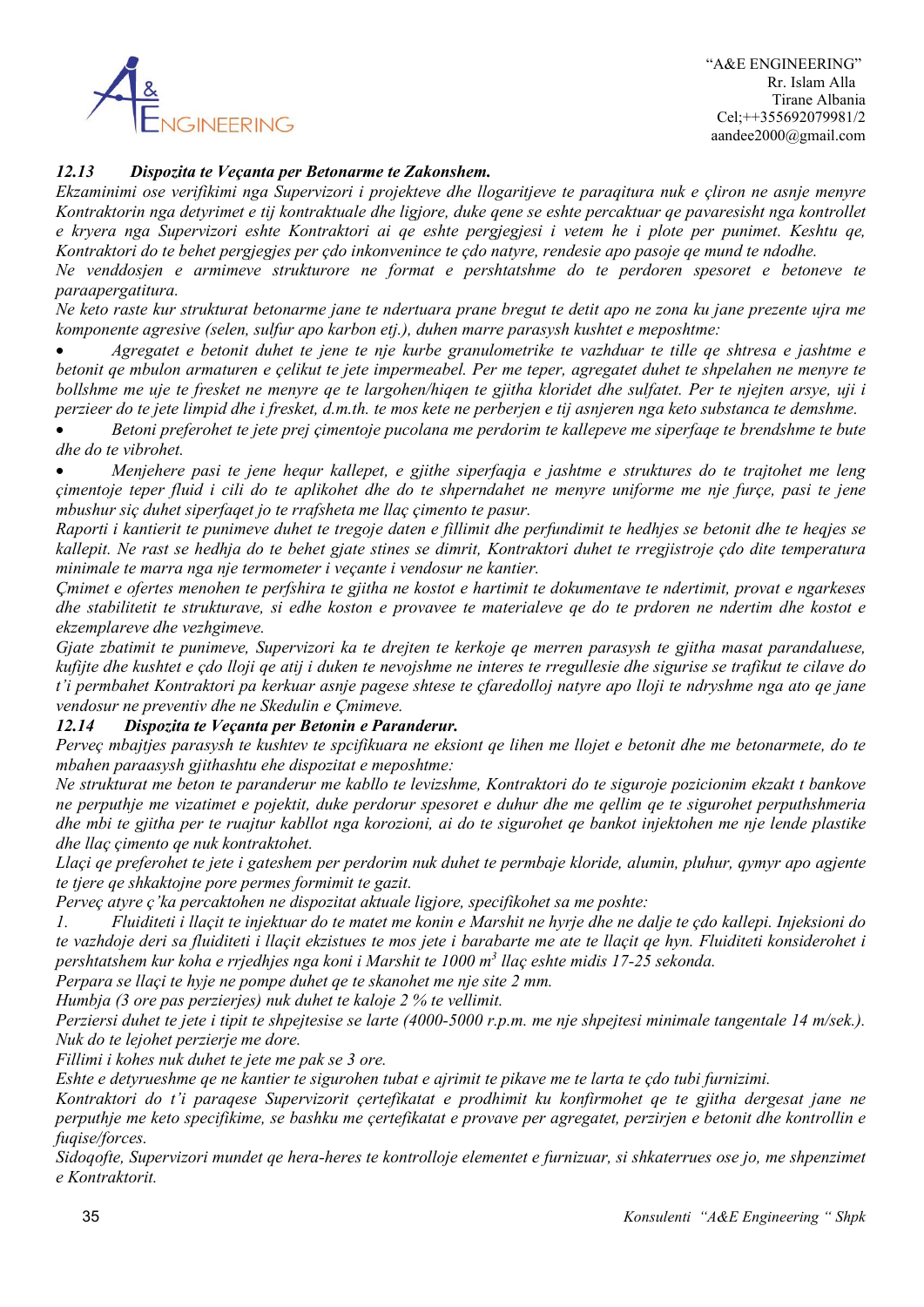

### *SEKSIONI 14*

# *BETONI PER PUTHITJET, LIDHJET E KENDEVE, PJESET SPECIALE, PARAPETET ETJ.*

#### *14.01 Te Pergjithshme.*

*Per ekzekutimin e punimeve qe duhen bere pr perfundimin e rruges dhe strukturave te tilla si : paraapetet, puthitjet e murevee mbajtese, muret anesore, muret kufizues, kendet lidhese, etj. Duhet te pergatitet nje beton me Rck me te madhe ose te barabarte me 30 N/mm2 i hedhur dhe ngjeshur me vibrator special.*

*Mbeshtetur ne kerkesat e eksioneve perkatese per inertet, perzierjet dhe hedhjen e betonit ne punimet prej betoni te armuar duhet patur parasysh qe inertet qe duhen perdorur duhet te kene nje permase maksimale 20 mm.*

*Kujdes duhet treguar ne ndertimin e armaturave ose te kallepeve nee mnyre qe te perfitohet nje ekzekutim i sakte i betonimit si dhe permasa dhe profile preçize sipas instruksioneve te Inxhinierit ose vizatimeve te projektit.*

*Per punime ku kerkohen fuga deformimi Kontraktori duhet t'i ekzekutoje ato me nje cilesi te peersosur pune me distancen e duhur sipas udhezimeve te Inxhinierit. Kostot perkatese jane marre ne konsiderate gjate percaktimit te çmimit perkates ne preventiv.*

#### *SEKSIONI 15*

### *KALLEPET, PUNIMET E FSHEHURA DHE FIKSIMET*

#### *15.01 Te Pergjithshme.*

*Per kryerjen e ketyre punimeve te perkohshme, qofshin te nje natyre fikse apo te levizshme, ne drejtim vertikal ose horizontal, si edhe per instalimin e elementeve te strukturave parafabrikate, Kontraktori mund te perdore sistemin, materialet dhe mjetet qe ai sheh te pershtatshme ose me leverdi per to, duke konsideruar qe ato plotesojne kushtet e qendrueshmerise dhe te sigurise, duke treguar kujdes per kryerjen perfekte te detajeve te ndertimit.*

*Ne projektin dhe kryerjen e punimeve te fshehura dhe fiksimet, Kontraktori do te zbatoje rregullat dhe detyrimet qe mund t'i imponohen nga personat dhe Autoriteti pergjegjes lidhur me respektimin e planeve te veçanta ose strukturave ekzistuese ne zonat e prekura nga ndertimi i ri.*

*Punimet e ç'montimit do te kryhen ne marreveshje me Supervizorin.*

*Ne ndertimin e punimeve te fshehura dhe fiksimet te çdo lloji, Kontraktori duhet te marre masat e duhura qe ne te gjitha pikat e struktures ulja te jete e njekohshme.*

*Ne projekt dhe ne kryerjen e punimeve te fshehura dhe fiksimet, Kontraktori duhet gjithashtu te zbatoje rregullat dhe direktivat qe dalin eventualisht nga Autoritetet kompetente lidhur me bllokimin e kalimeve te ujit qe nderpriten nga rruga ose lidhur me hapesirat qe duhet te lihen te lira ne rastin e mbikalimit te ndonje rruge apo hekurudhe.*

#### *SEKSIONI 16 PUNIMET ME TULLA*

#### *16.01 Te Pergjithshme.*

*Ne kohen e perdorimit tullat duhen te zhyten ne uje derisa te arrihet ngopja e mjaftueshme.*

*Ato do te vendosen me dore, me fuga te alternuara ne shtresa uniforme. Ato do te shtrihen mbi nje shtrese llaçi, shtypen mbi te ne menyre qe llaçi te perhapet perreth dhe te mbuloje te gjitha fugat.*

*Trashesia e fugave nuk do te jete me e madhe se 1 cm dhe jo me e vogel se 0.5 cm.*

*Ne rastin e fasadave duhet treguar kujdes ne zgjedhjen e faqeve te jashtme, ato te pjekura me mire, me konture te rregullta, me formen me te mire dhe me ngjyra uniforme ne menyre qe te arrihet nje rregullsi perfekte e shtresave dhe te alternohen me saktesi fugat vertikale.*

*Ne kete tip pune lidhjet nuk do te jene me te medha se 5 mm te trasha dhe pas gerryerjes dhe pastrimit ato do te perpunohen me llaç hidraulik dhe do te shtypen dhe sheshohen me nje paisje speciale çeliku.*

### *SEKSIONI 17 MURET ME GURE TE RREGULLT*

#### *17.01 Te Pergjithshme.*

*Muret me gure te thate do te realizohen me gure te gdhendur me çekiç, me nje forme te rregullt, ku guret me forma te rrumbullaketa do te perjashtohen. Guret do te vendosen ne menyre qe ato te perfaqesojne nje lidhje dhe nje kontrast duke zgjedhur per fasadat guret me faqe jo me te vogla se 20 cm te cilat jane te pershtatshme per kontaktin me te mire.*

*Lidhjet vertikale duhet gjithnje te alternohen. Copera te vogla duhet te perdoren gjithnje ndermjet tyre vetem per te sheshuar shtresat dhe per te mbushur hapesirat ndermjet gureve.*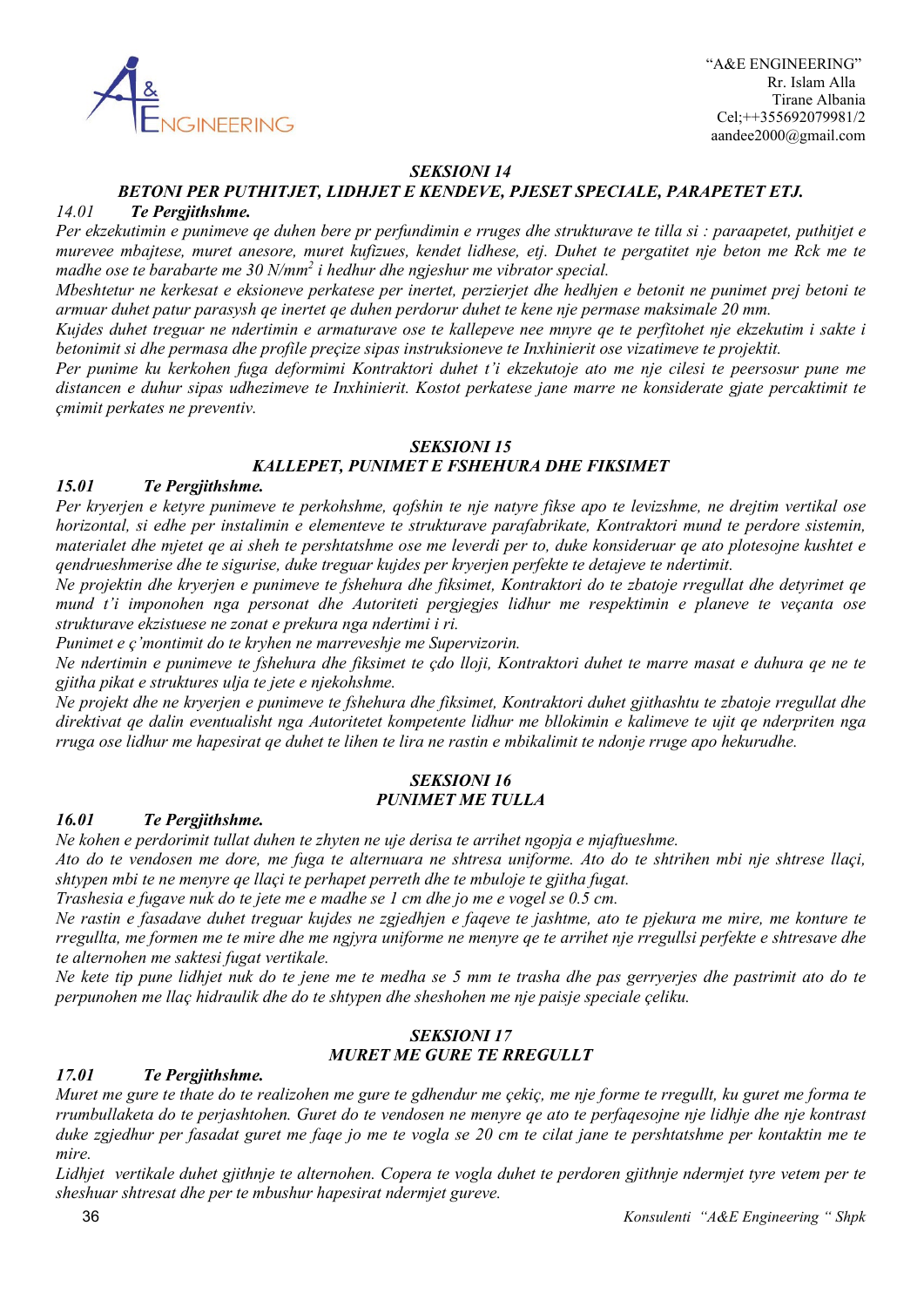

*Per lidhjet e qosheve duhet te perdoren gure me dimonsione me te medha te cilet jane me te pershtatshem per kete qellim. Dhembezimi i gureve te fasades nuk duhet te jete asnjehere me i ulet se lartesia e shtreses. Gure te kesaj gjatesie duhet te vendosen ne menyre te shpeshte, ne menyre qe te penetrojne ne thellesine e murit.*

*Kur kerkohet nga Inxhinieri, Kontraktori do te lere hapesira te rregullta te shperndara ne menyre te pershtatshme per drenimin e ujit. Muraturat e gurit te thate per mure mbajtese, mure ndarese ose çdo lloj muri te izoluar duhet gjithnje te lidhen me llaç ose beton per muratura te dimensioneve qe do te percaktohen nga Inxhinieri kohe pas kohe.*

# *SEKSIONI 18 MURET ME GURE TE Ç'RREGULLT*

### *18.01 Pershkrim*

*Muret me gure dhe llaç-çimento do te ekzekutohen me copa guresh me madhesi sa me te madhe qe te jete e mundur, sidoqofte jo me te medhenj se 25 cm horizontalisht dhe, 20 cm vertikalisht dhe 30 cm ne thellesi.*

*Per mure me trashesi 40 cm mund te prdoren kombinime te gureve me permasa me te vogla. Perpara vendosjes guret duhen pastruar me kujdes dhe kur eshte e nevojshme, sipas opinionit te Inxhinierit guret duhet te lahen.*

*Ne ndertimin e mureve guret duhet te gdhenden me çekiç, te perpunohen dhe te mbushen me llaç ne menyre qe çdo ane te mbulohet me llaç dhe qe te mos lihen boshlleqe. Llaçi do te perbehet nga 350 kg çimento per 1 m3 rere.*

*Per faqet e jashtme te murit te gurit sipas udhezimeve te Inxhinierit mund te kerkohet zbatimi i punimeve te meposhtme speciale:*

- **a)** *Punime thyerje.*
- **b)** *Punime te ç'rregullta mozaikore.*
- **c)** *Punime me shtresa pothuajse te rregullta.*
- **d)** *Punime me shtresa te rregullta.*

*Ne punimet e fasadave guret duhet te zgjidhendhe faqet e tyre te jashtme duhet te gdhenden me çekiç deri ne nje siperfaqe pothuajse te sheshte. Faqet e kontaktit te gurit do te nivelohen dhe adoptohen me çekiç ne menyre qe pjeset e kontaktit te ndodhen ne te gjitha fugat me nje dhembezim prej jo me pak se 10 cm.*

*Ne punimet e fasadave mozaikore faqet e jashtme te pjeseve individuale duhet te gdhenden me nje çekiç me maje te madhe derisa te arrihet nje siperfaqe plane poligonale. Pjeset individuale duhet te bashkohen ne menyre te rregullt dhe nuk lejohet perdorimi i coperave.*

*Per gjithe te tjerat do te ndiqen rregullat e percaktuara per fasadat e zakonshme.*

*Ne fasadat me shtresa pothuajse te rregullta guret do te gdhenden ne forma te sheshta dhe kuadrate me çekiç me maje te madhe, me faqet horizontale paralele me njera-tjetren dhe me faqet e kontaktit vertikalisht me faqet horizontale.*

*Keto copa do te vendosen ne shtresa horizontale me nje lartesi qe mund te varioje nga shtresa ne shtrese dhe qe mund te mos jete konstante per te gjithe rrjeshtin. Ne fasadat e mureve do te tolerohen dhembezime qe nuk kalojne 15 mm.*

*Ne fasadat me shtresa te rregullta copat e gureve do te behen ne menyre te sakte, plane dhe drejtkendeshe, me nje punim te rregullt drejtkendor te faqes se jashtme. Ato do te kene te njejten lartesi gjate te gjithe gjatesise se shtreses dhe ne rast se shtresat e ndryshme nuk do te kene te njejten lartesi do te rregullohet ne menyre te tille qe ato te jene ne rendin zbrites nga shtresa me e ulet ne shtresen me te larte, sidoqofte me nje diference jo me te madhe se 5 cm ndermjet dy shtresave te njepasnjeshme.*

*Inxhinieri gjithashtu mund te pershkruaje lartesine e shtresave individuale dhe aty ku copat e gureve te prere do te peroren ne te njejten pjese te fasades per t'u vendosur ne pjese te caktuara, rrjeshtat e shtresave te regullta te fasades do te korespondojne ne menyre perfekte me ato te gureve te prere. Perdorimi i copave te vogla ne fasade per te dy llojet e mureve, ato me shtresa te rregullta dhe ato me shtresa te ç'rregullta , nuk do te tolerohen. Kontakti i shtresave do te jete per te pakten 2/3 e dhembezimit te tyre ne faqet horizontale dhe asnjehere nuk duhe te jete me pak se 15 cm ne lidhjet vertikale.*

*Dhembezimi i pjeseve individduale nuk duhet te jete asnjehere me i vogel se lartesia ose me i vogel se 30 cm. Lartesia minimale e shtresave nuk duhet te jete asnjehere me e vogel se 20 cm.*

*Ne te dy shtresat e faqeve zhvendosja e dy lidhjeve vertikale te njepasnjeshme nuk do te jete me pak se 10 cm dhe gjeresia e lidhjeve nuk do te jete me shume se 1 cm.*

*Per muret me llaç, pasi te jete vendosur llaçi, fugat e faqeve do te suvatohen me kujdes.*

*Ne te gjitha llojet e fasadave suvatimi do te realizohet duke gerryer se pari fugat deri ne nje thellesi te pershtatshme per t'i pastruar ato nga llaçi, pluhuri dhe agjente te tjere te jashtem, duke i lare ato me shume uje dhe me pas duke i*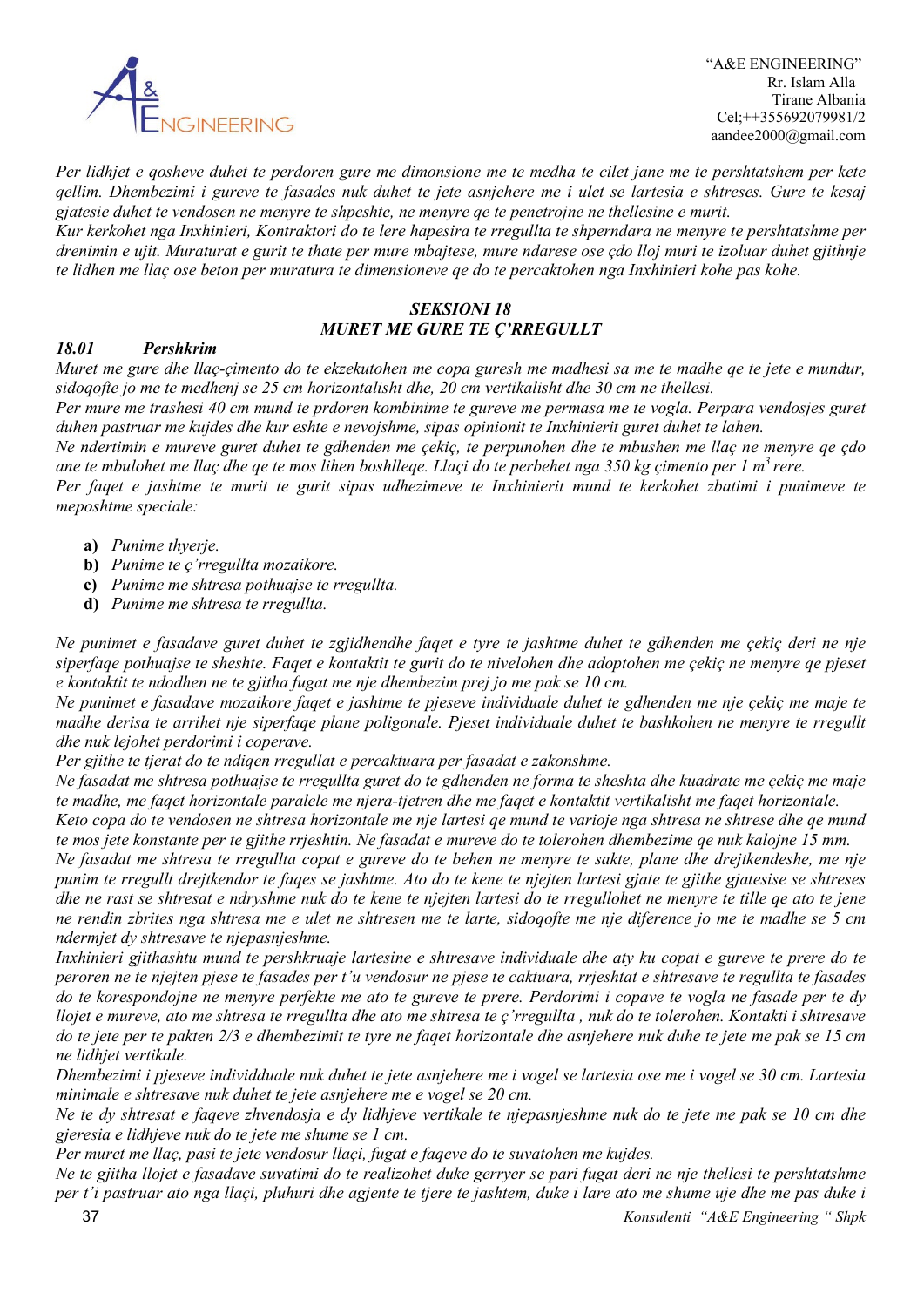

 "A&E ENGINEERING" Rr. Islam Alla Tirane Albania Cel;++355692079981/2 aandee2000@gmail.com

*mbushur fugat me llaç te ri me cilesine e pershkruar, duke u siguruar qe ai te penetroje duke e shtypur ate dhe lemuar me nje mjet metalik special ne menyre qe copat e gureve te fasades te duken qarte.*

*Berthamat e murit gjithnje duhet te ndertohen ne te njejten kohe me mbulimet e jashtme.*

*Persa i perket fuqise punetore dhe punes per fasadat ne pergjithesi, te cilat realizohen sipas kerkesave te mesiperme,*  eshte vendosur qe Kontraktori te pergatise me shpenzimet dhe nen kujdesin e tij shembujt per lloje te ndryshme te *punes dhe t'i paraqese ato per miratim tek Inxhinieri i cili eshte ai qe gjykon nese ato jane konform me kushtet e ketij seksioni. Pa miratimin e tij Kontraktori nuk mund te filloje zbatimin e fasadave me mur guri.*

# *SEKSIONI 19 MURET E BETONIT ME POPLE DHE ZALL TE ZHYTUR*

# *(CYCLOPEAN)*

### *19.01 Te Pergjithshme.*

*Kur Inxhinieri ka autorizuar me shkrim ose eshte treguar ne vizatimet atehere ne beton do te zhyten popla dhe zall qe merren nga shkembinjte e thyer per disa lloj punimesh guri (mure mbrojtese, mure ndarese, mbushje te kaviteteve ose themeleve etj.), sidoqofte gjithnje me madhesi qe nuk kalojne 1/3 e trashesise se murit. Ky material duhet te jete i paster nga papastertite, i njome ne kohen e perdorimit dhe nuk do te perfaqesoje nje volum me te madh se 40 % te volumit te murit.*

# *SEKSIONI 20 MURET ME GURE NE FORME KATRORE*

# *20.01 Pershkimi.*

*Keto gure ne ndertimin e punimeve te ndryshme do te kene formen dhe dimensionet e projektuara dhe sipas udhezimeve te Inxhinierit do te kene llojet e meposhtme te punimit:*

- **a)** *I shtresezuar.*
- **b)** *I zakonshem.*
- **c)** *Gjysem i gdhendur.*
- **d)** *I gdhendur imet.*

*Guret do te konsiderohen te jene ne forme te shtresezuar kur ato punohen thjesht me dalte te madhe pa perdorimin e çekiçit me maje per te perpunuar faqet e tij te jashtme ose me dalte speciale per te perftuar ane shume te rregullta. Guret qe konsiderohen qe te jene te rregullt do t'i kene faqet e tyre te jashtme te punuara me nje çekiç me dhemb te* 

*madh. Guret qe konsiderohen te jene gjysem te gdhendur ose gdhendur imet do t'i kene siperfaqet e tyre te jashtme te punuara me mjetin e tyre perkates.*

*Ne te gjitha llojet e punes, duke perjashtuar ate te shtresezuar, faqet e jashtme te çdo guri do te kene ane shume te rregullta ne menyre qe fugat ndermjet njeri-tjetrit te mos kalojne 5 mm gjeresi per ato te rregullt dhe 3 mm per ato te tjerat.*

*Perpara fillimit te punes Kontraktoi do te pergatise me shpenzimet e tij shembujt per tipet e ndryshme te mureve duke i paraqitur ato per miratim tek Inxhinieri i cili eshte pergjegjes per te vleresuar nese ato jane ne perputhje me specifikimet.*

*Pavaresisht nga tipi i punes qe do te perdoret per fasadat, planet e shtrirjes dhe faqet e kontaktit do te gdhenden deri ne nje plan dhe do te punohen ne menyre fine. Nuk do te tolerohen zmusot dhe çimentimet ose mbushjet e gropave.*

*Muret me defekte nuk do te pranohen dhe Kontraktori duhet t'i zevendesoje menjehere ato, edhee ne qoftese copezimet ose defektet do te ndodhin gjate kohes se vendosjes ose me vone deri ne testimin perfundimtar.*

*Forma dhe dimensionet e çdo guri duhet te perputhen ne menyre te sakte me vizatimet e detajeve qe i jane dhene kontraktorit ose udhezimet te cilat jane dhene nga Inxhinieri ne kohen e zbatimit te punimeve. Per me teper, çdo gur duhet gjithnje te punohet ne menyre te tille qe ai te mund te vendoset ne pozicion sipas shtratit origjinal qe ka patur ne karriere.*

*Ciflat mund te perdoren ne vendosje, por ato do te hiqen kur llaçi do te mveshe guret dhe pasi te goditet per te arritur pozicionin e deshiruar.*

*Guri do te vendoset me llaç te perbere nga 400 kg çimento e zakonshme per m3 rere dhe kur eshte e nevojshme, guret e ndryshem do te lidhen me ane te grepave qe shtrengohen fort me nje zgjatim special te formuar ne gur.*

 38 *Konsulenti "A&E Engineering " Shpk Fugat e fasadave do te profilohen me çimento, do te shtypen mekujdes dhe sheshohen me nje mjet special çeliku.*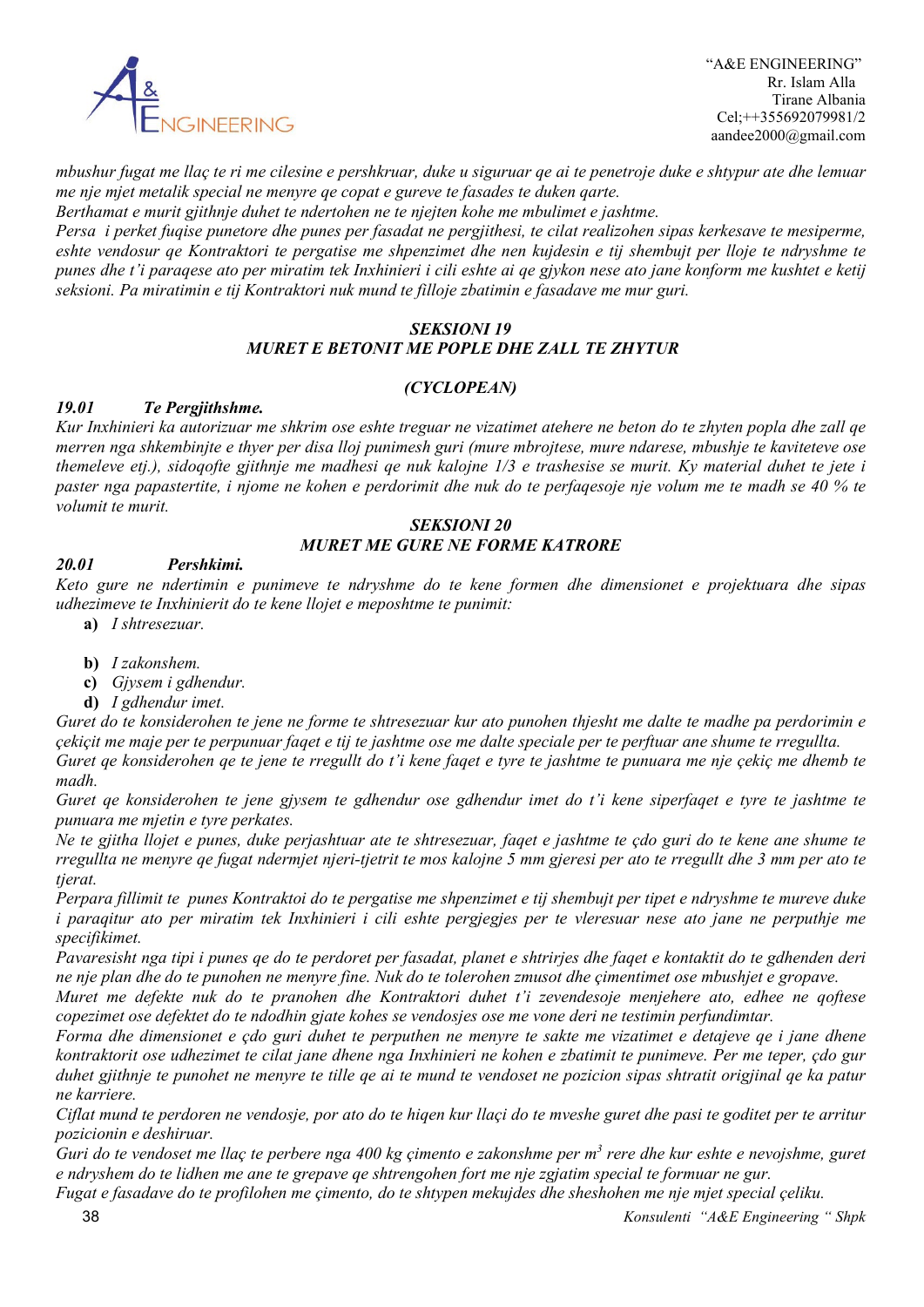

# *SEKSIONI 21*

# *SUVATIMI DHE VESHJET MBROJTESE PER SIPERFAQET E BETONIT*

#### *21.01 Te Pergjithshme.*

*Ne pergjithesi suvatimi nuk do te adoptohet per strukturat e betonit sepse kallepet duhet te pergatiten ne menyre te tille dhe betoni i hedhur duhet te vibrohet me kujdes te tille qe siperfaqet e te gjitha strukturave te kene pamje te rregullt dhe te kendshme.*

*Suvatimet, kur urdherohen nga Inxhinieri, do te aplikohen pas pastrimit me kujdes, lagies se mureve dhe formimit te nje numri te mjaftueshem stukimesh per te perftuar rregullesi te siperfaqes. Kur siperfaqja te perfundoje ajo nuk duhet te kete krisje, ç'rregullesi ose shenja, stukimet duhet te jene te rregullta dhe uniforme dhe kendet duhet te sillen te drejta.*

*Do te jete ne pergjegjesine e Kontraktorit per te mbajtur suvatimet te njoma kur kushtet lokale e kerkojne ate.*

#### *21.02 Suvatimet me Dore.*

*Ne zbatimin e ketyre punimeve do te aplikohet nje shtrese e pare prej rreth 12 mm llaç, e hedhur me force deri ne nje aderence te mire me murin. Kur shtresa e pare eshte e konsoliduar do te aplikohet shtresa e dyte e cila shtrihet me mistri çeliku dhe e perpunuar me malle.*

*Trashesia e perfunduar do te jete 20 mm. Megjithate kur ne opinionin e Inxhinierit mbulesat dhe muret e lejojne, trashesia mund te kufizohet deri ne 10 mm dhe ne kete rast do te aplikohet vetem me nje faze.*

### *21.03 Suvaja e Hedhur (Torkretimi).*

*Perpara se suvaja te aplikohet te gjitha siperfaqet e betonit duhet te gervishten dhe me pas te lahen me uje me presion e pasur kjo, nese eshte e nevojshme, me fryrje ajri te kompresuar dhe rere.*

*Rera per fryrje duhet te jete silici, e paster dhe te kete granulometri te pershtatshme te miratuar me pare nga Inxhinieri.*

*Vetem nese urdherohet ndryshe nga Inxhinieri llaçi zakonisht duhet te jete i perbere nga 500 kg çimento per nje m3 rere.*

*Suvaja mund te jete 20 ose 30 mm e trashe dhe mund te aplikohet ne dy shtresa, rreth 12 mm dhe 18 mm secila. Zakonisht ajo kryhet me hundez ne pozicion vertikal me siperfaqe qe do te suvatohet dhe mbahet ne nje distance prej 80-90 cm. Presioni ne daljen e hundezes, pas daljes se perzierjes, duhet te jete rreth 3 Atm.*

*Kur eshte e nevojshme Inxhinieri mund te urdheroje hedhjen e shtesave te pershtatshme ne cilesi dhe ne raporte qe do te vendosen here pas here, ose gjithashtu perfshirjen e rrjetave te çelikut te salduara, karakteristikat e te cilave do te specifikohen nga Inxhinieri. Ne rastin e fundit suvaja mund te kete nje trashesi prej 30-40 mm. Kur suvatimi kryhet ne tunele ne prani te ujit atehere duhet te sigurohen tuba me diameter linch sipas nje udhezimi te miratuar nga Inxhinieri. Keto do te hiqen pas nje jave dhe vrimat do te mbyllen me llaç-çimento.*

#### *21.04 Shtresa te Tjera Mbrojtese.*

*Kur Inxhinieri e konsideron te pershtatshme qe ai mund te urdheroje mbrojtjen dhe adoptimin nga ana e Kontraktorit e mbulesave kundra ujit ose te substancave te tjera mbrojtese per mbulimin e siperfaqeve te betonit.*

### *SEKSIONI 22*

# *HIDROIZOLIMI I KURBAVE TE TUNELEVE ARTIFICIALE DHE STRUKTURAVE TE TJERA*

#### *22.01 Pershkrimi.*

*Aty ku vizatimet e projektit e kerkojne ose kur Supervizori e sheh te arsyeshme, harqet e tavaneve te tuneleve artificial dhe strukturave te tjera, duke perfshire urat, viadukte, nenkalimet etj., dote hidroizolehen me ane te:*

- **1.** *Veshjeve bituminoze, ne qofte se struktura do te vishet.*
- **2.** *Membrana elastike, kur strukturat do te lihen te paveshura.*

*Per urat dhe struktura te ngjashme si p.sh. viaduktet, nenkalimet, mbikalimet, etj., shtresat e hidroizoloimit, perveç se do jene gati plotesisht kundra ujit, do te projektohen dhe ndertohen qe te kene:*

**1.** *Rezistence te larte mekanike, sidomos ne lidhje me trafikun e kantierit dhe punime ne vazhdim pas shtrimit te shtreses se hidroizolimit.*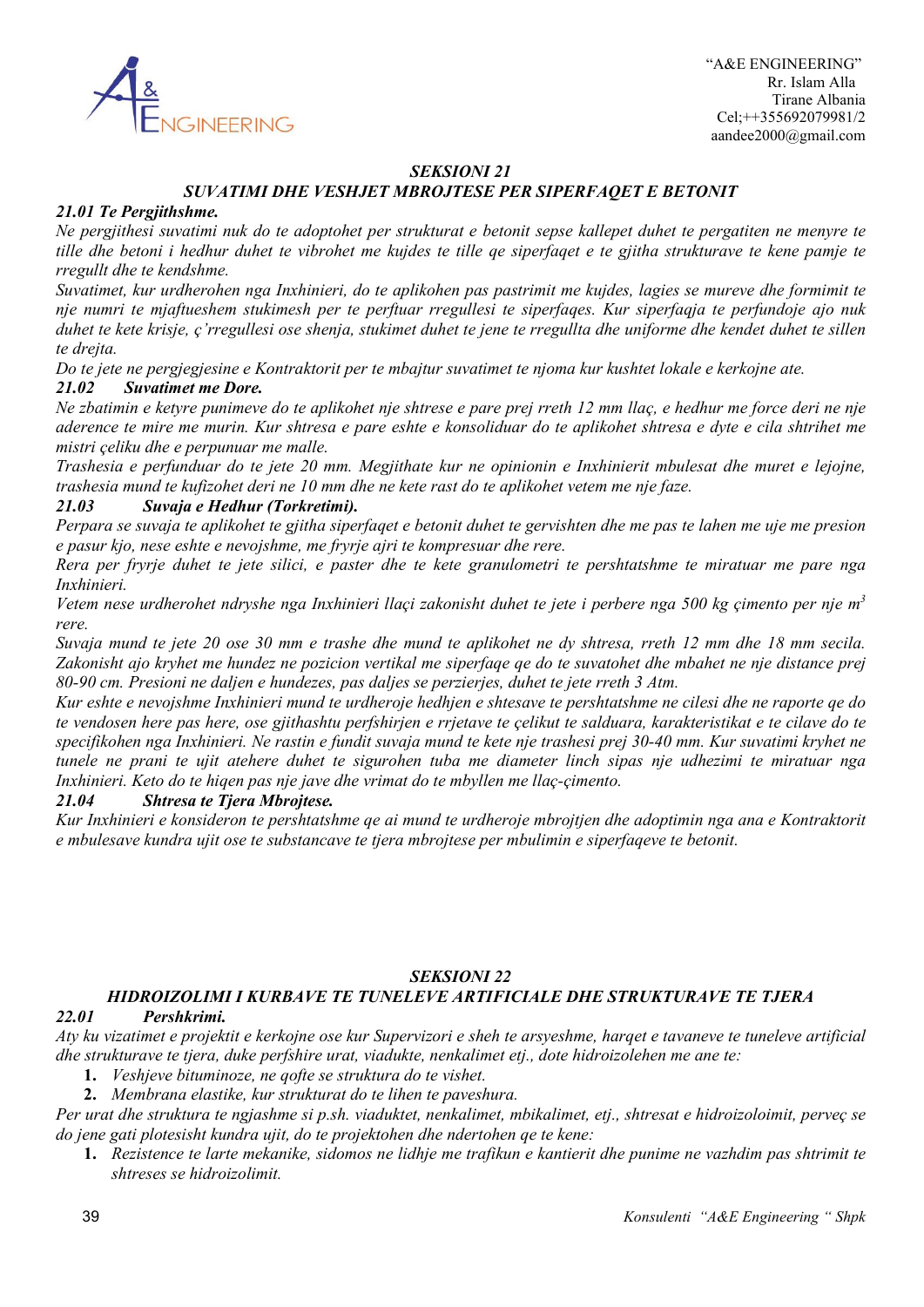

 "A&E ENGINEERING" Rr. Islam Alla Tirane Albania Cel;++355692079981/2 aandee2000@gmail.com

- **2.** *Deformueshmeri, ddomethene qe materialet do ndjekin deformimet e strukturave pa krisje ose thyerje nga mbeshtetja, duke ruajtur praktikisht te pandryshueshme te gjitha karakteristikat e rezistences mekanike dhe ato te papershkrueshmerise.*
- **3.** *Rezistence kimike te substancave qe mund te gjenden ne tretesira, ose grimca ne ujrat pershkues.*

*Duhet marre parasysh ne veçanti prezenca ne solucione i klorideve te perdorura si agjente antingrires.*

- **1.** *Vazhdimesia, qe do te thote se materiali hidroizolues duhet te ruaje vetite e tij per nje kohe zgjatje jo me pak se ajo e asfaltit, duke marre parasysh eventualisht edhe efektet e lodhjes per peshat e perseritura.*
- **2.** *Kompatibiliteti dhe aftesia ngjitese ne lidhje si me materialet e nenshtresave ashtu edhe me ato te mbishtresave (asfalt).*
- **3.** *Karakteristika te tjera te kerkuara lidhur me lehtesine e venddosjes nen kushte klimatike te ndryshme dhe mundesine per riparim te lehte lokal.*

*Karakteristikat hidroizoluese te siper permendura do te ngelen te pandryshueshme.*

- **1.** *Midis temperaturave operuese te cilat mund te jene ne zone dhe megjithate, gjithmone ndermiet*  $-15\degree C$ *dhe* +  $60^{\circ}$ *C.*
- **2.** *Nen veprimin e ndryshimeve termale dhe presioneve mekanike qe mund te ndodhin kur behet shtrimi i shtresave dhe i shtresave te tjera te siperme.*

*Do te parashikohen kontrolle cilesore dhe teste te mundshme efikase.*

# *22.02 Shtresat Bituminoze.*

*Materialet qe do te perdoren dhe metodat e aplikimit do te jene si me poshte:*

- **1.** *Pastrimi i siperfaqeve: Nje pastrim i mire me ajer te kompresuar dhe zhvendosje e parregullesive te medha eshte e domosdoshme. Diferencat ne nivel duhet te jene jo me te medha se 0.5 %. Siperfaqja duhet te kihet nen kujdes te pakten 28 dite qe te jete e thate.*
- **2.** *Praimer: Kjo do te formohet me ane te aplikimit te rreth 0.5 kg/m2 mase bituminoze e njejte me ate te shtreses, e cila duhet te aplikohet e ftohte (ne emulsion ujor ose me 50 % tretes).*
- **3.** *Tipi i shtreses: Shtresa do te prodhohet ne impiant, me nje trashesi te pergjithshme pre 3-4 mm, nga e cila 2 mm eshte baze bituminoze. Pesha e mbeshtetjes nuk duhet te jete me pak se 250 g/m2 . Lidhjet ndermjet dy shtresave te njepasnjeshme duhet te perputhen te pakten 10 cm dhe do te ngjiten saktesisht me flake dhe shpatulla metalike.*
- **4.** *Rezistenca e shtreses ndaj pershkrueshmerise: Jo me pak se 10 kg.*
- **5.** *Rezistenca e vazhdushme ndaj keputjes: Minimumi 60 kg/5 cm.*

*Nje kujdes i madh duhet treguar ne aplikimin e pjeseve termale te shtreses per te parandaluar infiltrimin nen te te ujrave. Supervizori mund te kerkoje perdorimin e sasive me te medha te masave bituminoze per t'u perhapur ne primer me nje sshirit prej se paku 1 m pergjate ketyre pikave, ose masa te tjera te ngjashme per te siguruar mospershkrueshmerine e ujit.*

### *22.03 Membrana Elastike.*

*Vendosja e membranave elastike do te paraprihet nga pergatitja siperfaqeve te betonuara te projektuara, duke konsistuar ne nje pastrim te plote me ajer te kompresuar, ndersa mbyllja e plasaritjeve ose nivelimi dhe/ose zhvendosja e gungave te betonit do te vendoset kohe mbas kohe nga Supervizori. Siperfaqet duhet te jene plotesishte te thara.*

*Pas vendosjes se membranave do te vendoset perputhja ekzakte ne pikat lidhese, membranat do te zhvendosen per te proçeduar me mbushjen e siperfaqes me adeziv te veçante. Siperfaqet e ngjitura do te perfshijne te gjithe siperfaqen per t'u mbuluar ose nje pjese te saj (zonat e perputhjes, strukturat e siperme, pikat ku mund te infiltrohet uji etj.) dhe zgjedhja do te behet kohe pas kohe nga Supervizori. Pas aplikimit te adezivit, membranat do te shpalosen duke ushtruar mbi to presionin e nevojshem per te arritur besueshmeri ne mbeshtetje.*

*Nyjet do te ngjiten me saldim qe do te arrihet me ane te perdorimit te ajrit te nxehte i prodhuar nga llamba saldimi elektrike te veçanta.*

*Zonat e bashkuara do te ngjeshen me rul. Ne raste te veçanta (nyje kritike ne lidhje me infiltrimet) Supervizori mund te kerkoje ngjitje te dyfishte.*

*Anet e membranes do te formohen ne menyre te tille qe te parandalojne infiltrimin e ujit. Ato do te mbarojne ne kete menyre ose me kanale ose do te ngjiten me ngjites elastik, ose do te mbulohen me profile metalike te pandryshkshem qe do te gozhdohen per mbeshtetje.*

*Karakteristikat e membranave do te jene si me poshte:*

*1. Pesha: 1-1.5 kg/m2 .*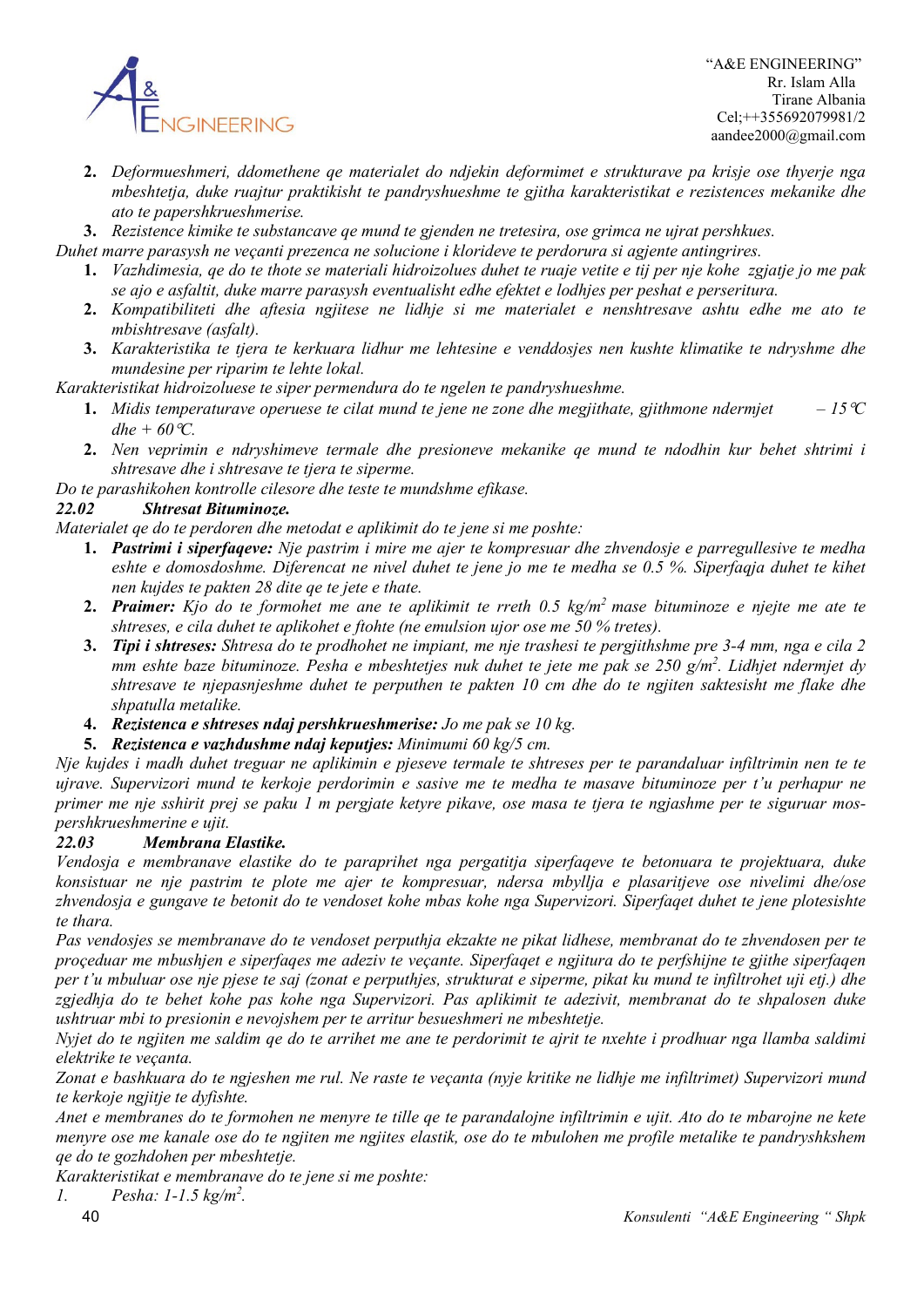

 "A&E ENGINEERING" Rr. Islam Alla Tirane Albania Cel;++355692079981/2 aandee2000@gmail.com

*2. Rezistenca ndaj keputjes (ASTM-D412) ne temperature ambienti: 70 kg/cm2 .*

*3. Rezistenca ndaj agjenteve oksidues (ozoni): 12 ore ne atmosfere prej 50 mg/m2 pa krijimin e mikro-çarjeve ose ndryshimeve te tjera.*

# *SEKSIONI 24 ÇELIKU PER BETONET E ARMUARA DHE TE PARANDERURA*

### *24.01 Te Pergjithshme.*

*Çeliku per armimin e betonit (beton i armuar dhe i paranderur) duhet te perputhet me tipet dhe karakteristikat e vendosura Vendimi i Ministrise se Puneve Publike Italiane i dates 14.02.1992 " Specifikimet Teknike per Kryerjen e Punimeve ne Beton Normal dhe te Armuar e te Paranderur dhe per Strukturat e Çelikut".*

*Tabela 24.1 tregon karakteristikat kryesore qe kerkohen per shufra dhe tela çeliku.*

*Kampionet e testimit per shufra çeliku te thjeshta dhe te kthyera perfaqesohet me nje sasi prej 25 ton maksimumi. Çdo lot prej me pak se 25 ton do te konsiderohet si nje kampion i pavarur.*

*Kampioni test i aprovuar per çelikun e betonit te paranderur perfaqesohet me nje njesi ngarkese prej 30 ton maksimumi, e transportuar si nje dergese e vetme dhe qe perbehet nga produkte me elemente nominal homogjene (nga pikepamja e dimensionit, mekanike dhe formuese).*

*Prodhuei duhet te shenoje te gjitha materialet e çelikut ne menyre qe te garantoje identifikimin e Fabrikes, klasifikimin e çelikut dhe kapacitetin e tij ne perkulje.*

*Kampioni dhe testimi i çelikut duhet te jete konform standarteve te meposhtme:*

**1.** *Kampionizimi dhe testimi i çelikut per armim UNI 564-1960 dhe 6407-1969.*

**2.** *Karakteristikat mekanike:*

*Shufra – EN 10002/1x-1994.*

*Tela per paranderje - UNI – 5292-1979.*

*Kavot dhe mekanizmat paratensionimit – UNI – 3171 - 1985.*

*Rezistenca ne lodhje – UNI – 3964 – 1985.*

*Prodhuesi do te shoqeroje çdo dergese me çertefikate kualifikimi dhe verifikimi te prodhimit te nxjerra nga laboratori zyrtar i vendit te origjines.*

*Ne kantier, Supervizori ne marreveshje me Kontraktorin do te marre kampione per çdo tip çeliku per t'i derguar ne laboratorin zyrtar per kontrollin e karakteristikave te deklaruara nga prodhuesi*

*Teste te caktuara mund te behen direkt ne kantier.*

*Nje raport mbi testimin e kampioneve do te nxirret dhe firmoset nga te dyja palet per t'iu derguar Punedhenesit me perfundimin e punimeve.*

*Te gjitha kostot per kampionizimet, transportimin ne laborator dhe testet do te kryhen nga Kontraktori.*

#### *SEKSIONI 25 TOMBINOT RRETHORE*

# *25.01 Te Pergjithshme.*

*Betonimi i tombinove rrethore prej betoni do te realizohet per pjesen e ulet te tubit duke perdorur forma te thjeshta. Per pjesen e siperme do te perdoren forma speciale me leshim te shpejte. Gjithashtu mund te perdoren per betonim edhe forma pneumatike.*

*Kur perdoren tuba çeliku per te cilat kerkesat e mesiperme jane aplikuar gjithashtu, ato duhet te jene nga nje fabrike e specializuar me nje diameter uniform dhe me trashesi ne perputhje me udhezimet e Inxhinierit. Ato duhen trajtuar dhe punimi duhet te jete perfekt, pa plasaritje me forme te persosur ne ekstremitete, per te siguruar nje lidhje te pakalueshme nga uji.*

*Normalisht tubat do te instalohen ne vije te drejte dhe ne nivelin e percaktuar dhe mbi nje jastek betoni te varfer me trashesine e percaktuar nga Inxhinieri. Ato gjithashtu do te rrethohen me llaç betoni sipas perpjestimeve te kerkuara dhe konfigurimin e paraqitur ne vizatimet e projektit, pas nje ngjitjeje perfekte te fugave me llaç çimento.*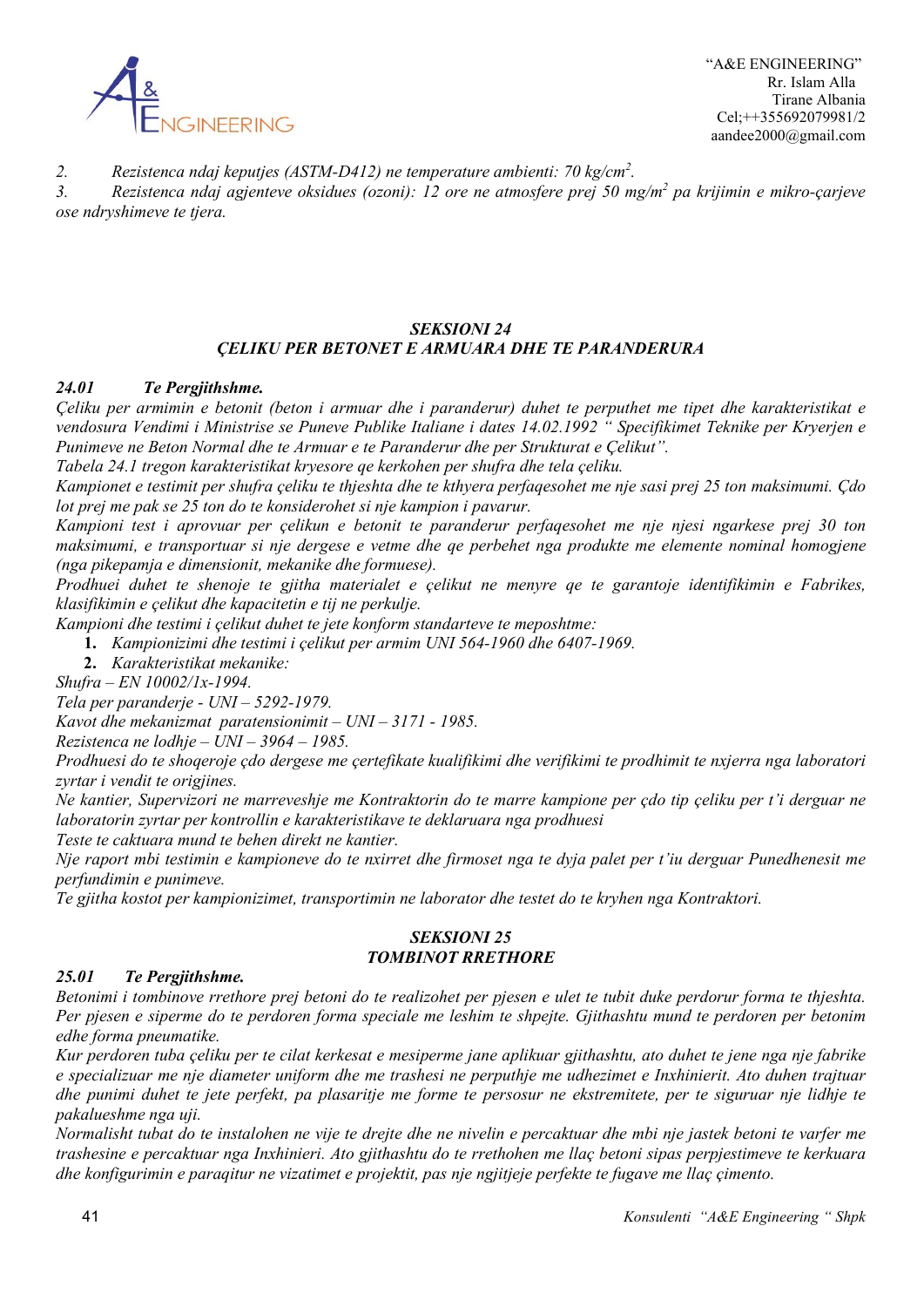

### *Trashesia e sugjeruar e mureve te tubave dhe jastekeve eshte si me poshte:*

| Diametri (cm) | Trashesia e Paretit (mm) | Trashesia e Jastekut (mm) |
|---------------|--------------------------|---------------------------|
| $\Omega$      |                          |                           |
|               |                          |                           |
|               |                          |                           |
|               |                          |                           |
|               |                          |                           |

# *SEKSIONI 26 PAISJET MBAJTESE NE MBESHTETJE*

#### *26.01 Te Pergjithshme.*

*Keto paisje mund te jene te tipit te fiksuar ose te levizshme per ndertim, respektivisht, çerniera sforcimesh ose, dhe duhet te jete konform instruksioneve per kalkulimin dhe perdorimin e çernierave te perdorura ne punimet e ndertimit ( V.N.R. - U.N.I. 10018-72-85).*

*Kontraktori duhet te dorezoje ne kohen e duhur per marrjen e aprovimit me shkrim nga Supervizori projektin final te çernierave mbeshtetese qe i korespondojne tipeve te treguara ne vizatime ose te propozuara nga Kontraktori, se bashku me udhezimet e instalimit te prodhuesit.*

*Projekti final duhet te perfshije:*

- **1.** *Perllogaritjen e rrotullimeve dhe zhvendosjeve te lejuara per njesi ne çdo faze te operimit. Do te paraqitet nje ilustrim i veçante mbi kontributin qe jep çdo ngarkese e perhershme dhe dinamike, ndryshimet e temperaturave, deformimet viskoze dhe tkurrjet e betonit.*
- **2.** *Duhet te jepen qarte treguesit e karakteristikave te levizshmerise se kerkuar per njesi, sipas informacionit ne paragrafin 1 dhe sipas nje koefiçenti te duhur sigurie.*
- **3.** *Treguesit e tolerances se pranuar per horizontalitetin dhe paralelizmin e njesive te siperfaqes baze.*
- **4.** *Treguesit e rregullimit paraprak qe do te ndikojne mbi njesite ne kohen e instalimit, sipas temperatures se ambientit dhe tharjes se betonit mbas shtrimit te tij.*
- **5.** *Kontrolle statike mbi komponentet individual te njesise dhe determinacionit e presionit ne kontakt. Presioni ne kontakt do te llogaritet me formule ne Hertz dhe do te jete:*
- *ee<4.0 @adm per kontakt linear.*
- *ep<5.5 @adm peer kontakt pikesor.*
- *es<1.35 @adm per kontakt siperfaqesor (presion mesatar mbi b. Plate).*
	- **6.** *Tregues i materialeve perberes te njesise me reference ndaj standarteve UNI, aty ku eshte e mundur.*
	- **7.** *Tregues te lidhjeve qe njesite duhet te perballojne.*
	- **8.** *Metoda e lidhjes se çernieres tek baza tek struktura e soletes dhe masat qe duhen marre peer instalim te perkohshem.*

*Kontraktori duhet te paraqesi ne te gjitha rastet nje çertefikate te nxjerre nga nje laborator i aprovuar, per te provuar karakteristikat e rezistences se materialeve te perdorura.*

*Kontraktori, perpara instalimit te çernierave duhet te kryeje per çdo njesi mbivendosjen sipas nje aksi reference dhe nivelimin e siperfaqes baze qe do te rregullohet me llaç çimento duke i shtuar ngjites.*

*Me vone Kontraktori do te realizoje pozicionimin e çernieres dhe lidhjeve te saj tek strukturat sipas kerkesave te projektit.*

*Ne kete faze, çdo njesi do te rregullohet paraprakisht gjithmone sipas kerkesave te projektit.*

*Do te lejohen lehtesisht inspektime periodike te njesive dhe do te behet mirembajtja dhe zevendesimi i tyre.*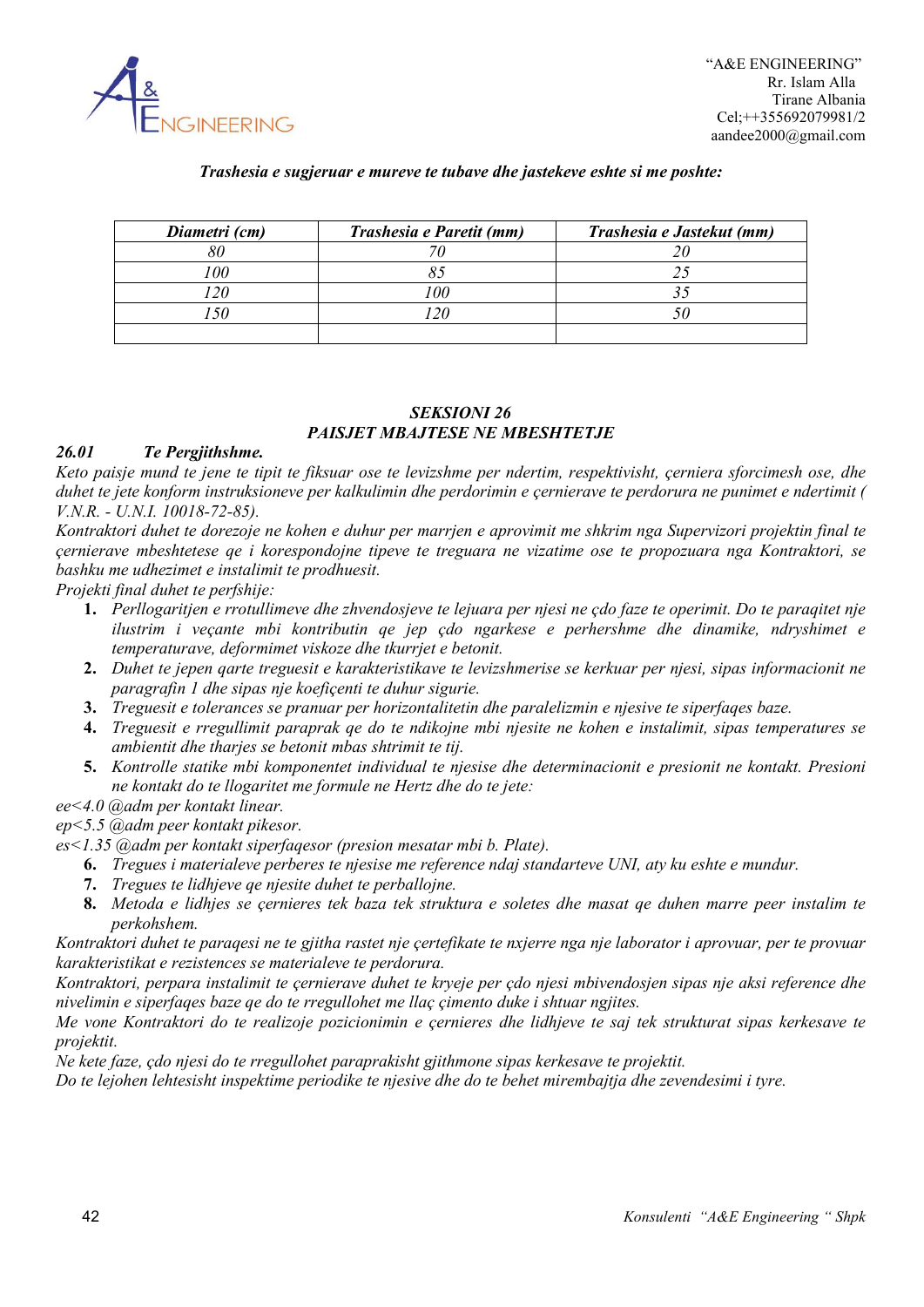

### *SEKSIONI 27 FUGAT E DEFORMIMIT.*

### *27.01 Te Pergjithshme.*

*Sipas hapesires drite te elementeve te strukturave qe jane objektit i deformimeve, do te vendosen paisje speciale per te siguruar mbrojtjen e lidhjeve dhe papershkrueshmerine e plote nga uji te struktures per te parandaluar kalimin e ujit nen solete. Kontraktori duhet te furnizoje se bashku me projektin perfundimtar te struktures per shqyrtim nga Inxhinieri te dhena teknike qe nevojiten per te percaktuar karakteristikat e fuges. Keto te dhena do te rezultojne duke marre parasysh llogaritjen e deformacioneve te parashikuara per strukturen, deformacioneve viskoze, shkarjen e betonit, ndryshimet e temperatures, peshen vetjake etj.*

- *Perveç furnizimit gjithashtu do te perballohen nga Kontraktori edhe veprimet e meposhtme:*
	- **1.** *Transportimi ne kantier deri ne vendosjen.*
	- **2.** *Te gjitha parashikimet e nevojshme per bashkimin e fugave dhe te strukturave dhe ne veçanti te tilla si: Adoptimin e fugave. Kavitetet qe do te sigurohen ne struktura per ankorimin e bullonave. Gjithashtu dhe parashikimin e mbajteseve te perkohshme, vendosjen e seksioneve metalike dhe elementeve te tjera qe do te mbulohen me beeton, se bashku me bullonat perkates te ankorimit.*

*Ne qofte se Inxhinieri do te konsideroje te pranueshme kalimin e trafikut mbi soleta perpara se fugat te jene perfunduar, Kontraktori do te siguroje mbulimin e tyre te perkohshem me llaç, pllakat mbrojtese dhe çdo gje tjeter qe urdherohet nga Inxhinieri i cili do te kete fuqine te urdheroje korrigjimin ose ndryshimin e tyre.*

*Ne grafiket e tij te punes kontraktori duhet te marre parasysh kohen e kerkuar per furnizimin dhe instalimin e fugave dhe per kushtet e treguara me lart. Te gjitha kostot qe lindin nga veprimet e mesiperme jane perfshire dhe kompensohen ne çmimet perkatese te preventivit.*

### *SEKSIONI 28 SHTRIMI (ASFALTIMI) I RRUGEVE*

### *28.01 Te Pergjithshme.*

*Ne pergjithesi, me perjashtim te rasteve kur ne vizatimet e projektit percaktohet ndryshe, profili perfundimtar i kalimit te rruges per seksione gjatesore ka pjerresi terthore prej 1.5%-2.5%, qe lidheet me aksin e rruges me nje hark me tangente 0.5 m.*

*Pjerresia e caktuar per bankinat do te jete 2.5%.*

*Kthesat do te inklinohen siç duhet ne anen e jashtme me nje pjerresi qe do te caktohet nga Supervizori ne lidhje me rezen ktheses dhe me kthesat e pershtatshme te tranzicionit qe do te lidhin inklinimin e pjeses kryesore te ktheses me kurbat kalimtare apo me kthesa te tjera paraprirese apo vijuese.*

*Llojet dhe trashesite e shtresave te ndryshme qe perbejne trotuarin do te jene sipas percaktimeve te bera per çdo seksion ne vizatimet e projektit, por dhe mund te modifikohen nga Supervizori mbi bazen e rezultateve gjeoteknike dhe investigimeve laboratorike.*

*Kontraktori do t'i tregoje Supervizorit materialeet, burimet e tyre dhe kategorizimin/klasifikimin e materialeve qe do te perdore, shtrese pas shtrese, ne perputhje me specifikimet e meposhtme.*

*Supervizori do te urdheroje te behen me keto materiale apo me materialet e tjera qe ai do te perzgjedhe. Keto prova do te behen ne laboratorin e kantierit apo ne laboratore te tjera te aprovuar. Keto do te perseriten ne menyre sistematike per te bere kontrollin e karakteristikave , gjate zhvillimit te punimeve ne laboratoret e kantierit.*

*Aprovimi nga ana e Supervizorit e materialeve, paisjeve dhe metodave te punes nuk e çliron Kontraktorin nga pergjegjesia per zbatimin me cilesi te punimeve.*

*Me perjashtim te rasteve kur specifikohet ndryshe ne seksionet e meposhtme, siperfaqja e perfunduar e rruges se shtruar/trotuarit nuk do te ndryshoje nga profili i dizenjos me shume se 1 cm. Kjo do te kontrollohet me nje late 4.50 metra te gjate, sipas te dy drejtimeve ortogonale.*

*Trashesia e shtrimit te rruges mbi ura do te jete e tille qe pjeset e siperme te ures dhe hidroizolimi i shtruar mbi te te jene te mbrojtura nga amortizimi normal dhe veprimi i drejteperdrejte i trafikut. Sidoqofte, kjo trashesi nuk duhet te jete me e vogel se 8 cm.*

*Per te shmangur riveshjet e shpeshta, qe jane veçanerisht te kushtueshme mbi ura, i gjithe asfalti, duke perfshire edhe fugat dhe punime te tjera aksesore do te ndertohen me materialet e cilesise me te mire dhe me fuqine me te kualifikuar punetore.*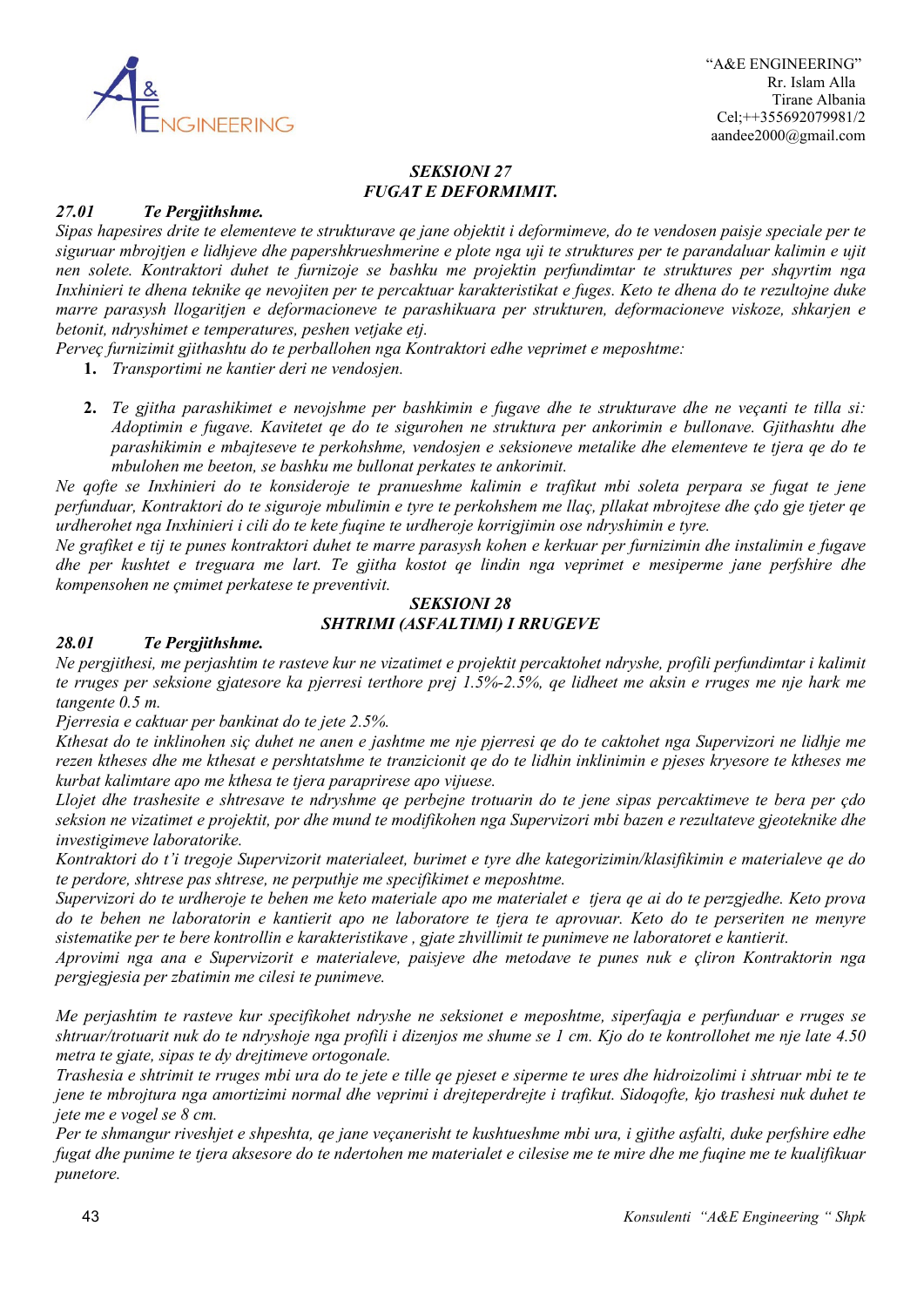

# *28.02 Shtresat Baze dhe Nen-Baze.*

*(1) Perkufizimi.*

*Shtresat baze dhe nen-baze perbehen nga nje perzierje e materialeve granulore te stabilizuara permes ngjeshjes dhe lidhjes natyrore, te perbera nga rera e holle qe kalon ne siten UNI 0.4.*

*Agregati mund te perbehet nga zhavor natyror dhe/ose shkembinj te thermuar apo materiale granulore te siguruara ne vend, brenda apo jashte kantierit, ndersa materiali i shtreses se bazes duhet te jete agregat gelqeror i thyer.*

*Trashesite qe do t'u caktohen ketyre shtresave jane te percaktuara ne vizatimet e projektit, por qe mund te ndryshohen nga Supervizori, ne lidhje me kapacitetin mbajtes te tabanit. Materiali do te shperndahet ne sshtresa te njepasnjeshme, secila prej te cilave nuk duhet te kete nje trashesi te perfunduar me te madhe se 20 cm dhe me te vogel se 10 cm.*

# *(2) Karakteristikat e Materialeve qe do te Perdoren.*

*Materiali i ndertimit, pas korrigjimeve dhe perzierjeve eventuale, do te jete ne perputhje me karakteristikat e meposhtme:*

- **a)** *Agregati i shtreses perfundimtare nuk duhet te jete me sheume se 71 mm, si edhe nuk duhet te kete nje forme te rrafshet, te perzgjatur apo shtresezuar.*
- **b)** *Madhesia e kokrrizave duhet te jete brenda kufijve te meposhtem dhe te kete nje kurbe te vazhdueshme dhe uniforme, pak a shume paralele me ate te kurbave kufizuese:*

| Projektimi i Sitave | Kerkesat e Madhesise se Kokrizave | Kalueshmeria % me peshe. |
|---------------------|-----------------------------------|--------------------------|
|                     | Nen-Baze                          | Baze                     |
| $71$ mm             | 100                               | 100                      |
| $40$ mm             | $75 - 100$                        | $95 - 100$               |
| $31.5 \, \text{mm}$ | $60 - 87$                         | $85 - 97$                |
| $20 \, \text{mm}$   | 50-80                             | 65-90                    |
| $10 \, \text{mm}$   | $35 - 67$                         | $40 - 75$                |
| $5 \, mm$           | $25 - 55$                         | $30 - 63$                |
| $2 \, mm$           | $15 - 40$                         | $20 - 45$                |
| $0.4 \, \text{mm}$  | $7 - 22$                          | $10 - 25$                |
| $0.075$ mm          | $2 - 10$                          | $2 - 10$                 |

- **c)** *Raporti midis materialit qe kalon siten 0.075 mm dhe materialit qe kalon siten 0.4 mm: Me pak se 2/3 pas ngjeshjes.*
- **d)** *Humbja ne peshe ne proven e Los Anxhelos-it te kryer ne fraksione te veçanta: Me pak se 40 % per nen-bazen dhe 30 % per bazen.*
- **e)** *Ekuivalenti i reres i matur ne thermijat qe kalojne ne siten 4 mm: Midis 25 dhe 65 (CNR 27-1972). Kjo prove do te behet edhe per materiale qe jane perfituar pas ngjeshjes. Kufiri i siperm i ekuivalentit te reres (65) mund te ndryshohet nga Supervizori ne varesi te burimeve dhe karakteristikave te materialeve.*
- **f)** *Per te gjitha materialet qe kane ekuivalent te reres brenda kufirit 25-30, Supervizori do te kerkoje ne te gjitha rastet (edhe ne qofte se perzierja permban me shume se 60 % te peshes se elementeve te thermuar) verifikimin e indeksit te CBR-se sipas pikes (f) me poshte.*
- **g)** *Indeksi CBR (1), pas 4 ditesh njomjeje/qulljeje ne uje (te bera me materiale qe kalojne ne siten 25 mm): Mbi 50 per nen-bazen dhe 100 per shtresen baze. Gjithashtu, kerkohet qe ky kusht te verifikohet brenda perqindjes q 2 % te permbajtjes optimale te lageshtise se ngjeshjes.*

*Ne rast se perzierjet permbajne mbi 60 % me peshe te elementeve te thyer me faqe te mprehta, pranimi do te bazohet ne karakteristikat teknike te dhena ne pikat, a), b), c), d) dhe e) me siper, me perjashtim te rastit kur ekuivalenti i reres eshte midis 25 dhe 35, kur prova e CBR-se eshte e detyrueshme.*

# *(3) Studimet Paraprake.*

*Supervizori do t'i verifikoje karakteristikat e mesiperme permes provave laboratorike ne ekzemplaret qe do t'i dorezohen atij nga Kontraktori ne momentin e duhur. Ne te njejten kohe, Kontraktori do te paraqese me shkrim*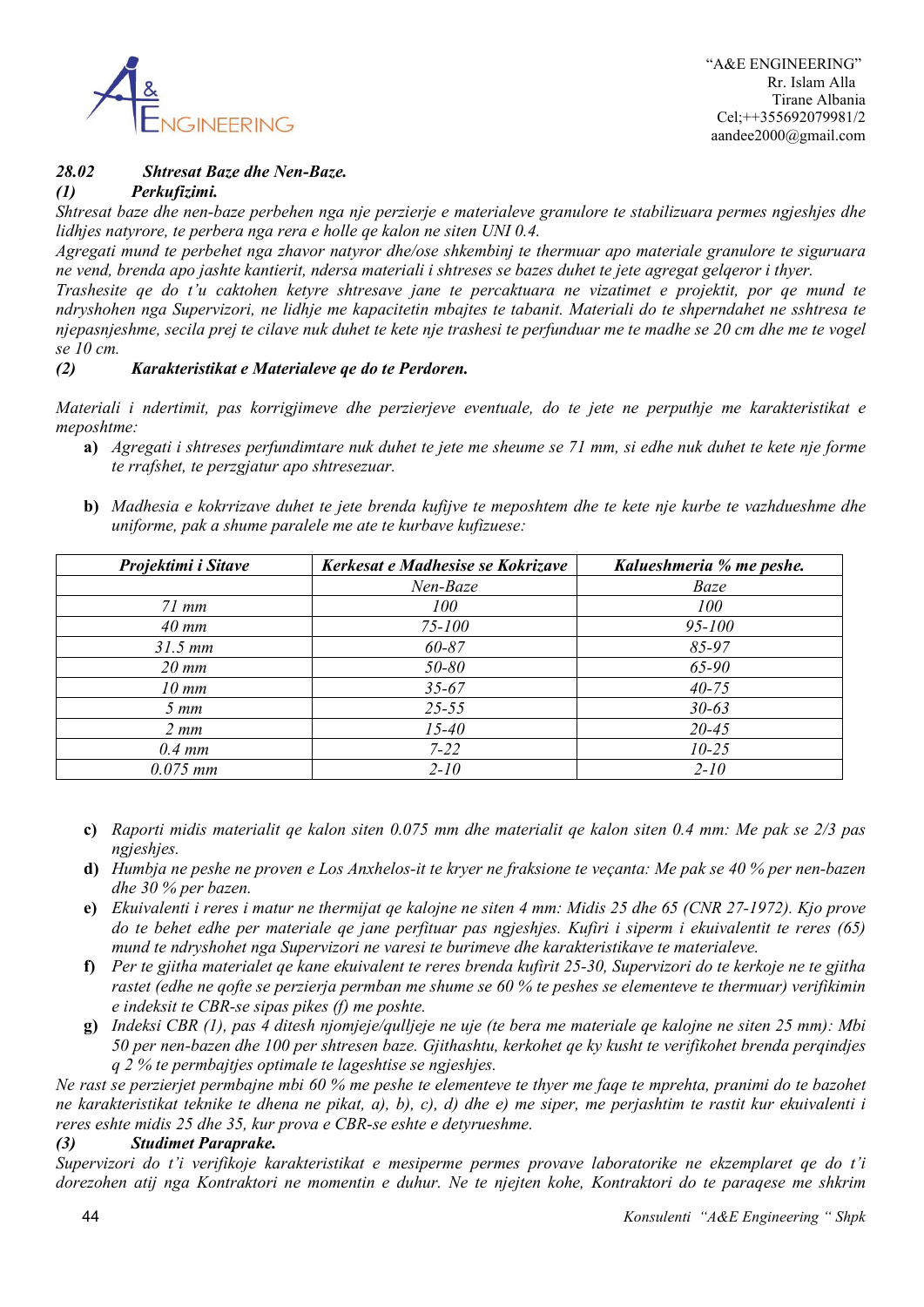

*burimet e furnizimit te materialeve, llojin e puneve qe do te perdore dhe llojin dhe perberjen e impiantit te ndertimit qe do te perdoret. Kerkesat e pranimit do te verifikohen gjithashtu permes kontrolleve qe Supervizori do te zhvilloje gjate progresit te punimeve, duke e marre materialin e perzier ne kantier, perpara dhe pas ngjeshjes.*

# *(4) Metodat e Zbatimit.*

*Kuota e vendosjes se shtreses nen-baze ose baze do te kete ngritjen, ngritjen e mesit te rruges, profilin dhe ngjeshjen e specifikuar dhe nuk do te permbaje asnje lloj materiali te huaj.*

*Materiali do te shperndahet ne shtresa te nje trashesie qe nuk do t'i kaloje 20 cm dhe qe nuk duhet te jete me e vogel nga 10 cm trashesi e perfunduar. Pas ngjeshjes duhet te jete uniformisht e perzier, pa treguar asnje shenje ndarjeje/segregimi te komponenteve te tij.*

*Sa here do te sshtohet uje per te arritur permbajtjen e duhur te lagesshtires sipas densitetit tee kerkuar, kjo do te behet me paisje/mjete sperkatese.*

*Per kete qellim, ketu specifikohet qe te gjitha veprimtarite e mesiperme nuk do te zhvillohen ne rastet kur kushtet e mjedisit (shi, debore, acar) jane te tilla qe demtojne cilesine e shtreses se ngjeshur. Megjithate, ne rast se kemi te bejme me nje demtim si pasoje e mbilagies apo me demtime si rezultat i acarit, shtresa e demtuar do te hiqet dhe rindertohet nen kujdesin dhe me shpenzimet e Kontraktorit.*

*Materiali i gatshem per ngjeshje duhet te kete ne çdo pike perberjen kokrizore te specifikuar.*

*Per ngjeshjen dhe doren e fundit do te perdoren te gjitha rulat ose rulat pneumatike. Pershtatshmeria e rulave dhe metodave te ngjeshjeve per çdo rast do te percaktohet nga Supervizori me nje prove eksperimentale duke perdorur perzierjet e pergatitura per ate kantier (provat e ngjeshjes).*

*Çdo shtrese do te ngjeshet me nje densitet minimal ne vend prej 95 % te densitetit maksimal te perftuar nga prova e modifikuar AASHTO per shtresen nen-baze dhe 98 % per shtresen baze, kur ekzistojne te dyja. Ne rast se kemi te bejme vetem me shtresen nen-baze te asfaltit, vlera e ngjeshjes do te jete 98 %.*

*Vlera e modulit Md brenda kufirit 0.15-0.25 N/mm2 nuk do te jete me e vogel se 150 N/mm2 nen shtresen e asfaltit. Siperfaqja e perfunduar nuk do te ndryshoje nga profili i projektimit me me shume se 1 cm te kontrolluar me nje late 4.50 metra te gjate sipas te dy drejtimeve ortogonale.*

*Trashesia do te jete siç specifikohet dhe kontrollohet me nje frekuence prej se paku dhjete (10) pikash te rastesishme per Ha te siperfaqes se perfunduar, me me nje tolerance ku q te jete 5 % me kusht qe kjo diference te ndodhe vetem ne 10 % ose me pak te matjeve.*

*Ne shtresat e nen-bazes dhe bazes se asfaltit, te ngjeshura ne perputhje me specifikimet e mesiperme keshillohet te proçedohet me zbatimin e shtrimit te asfalteve pa lejuar krijimin e nje intervali teper te gjate kohor te kaloje nga te dyja fazat e punes, gje qe mund te sjelle paragjykime te vlerave te kapacitetit mbajtes te arritura nga shtresat baze dhe nen-baze te asfaltit pas ngjeshjes. Kjo behet per te eliminuar mundesine e heqjes, disintegrimit dhe shkeputjes se materialeve te holle/fine te pjeses superficiale te shtresave nen-baze dhe baze, qe nuk jane te mbrojtura siç duhet nga trafiku dhe agjentet atmosferike. Ne rast se do te ishte e mundur te vijohej menjehere nga pune per ndertimin e shtresave te asfaltit, do te ishte e keshillueshme te shtrohej nje shtrese emulsioni bituminoz i saturuar me rere per te mbrojtur siperfaqen e siperme te shtresave baze dhe nen-baze te asfaltit apo per te siguruar masa te ngjashme mbrojtese.*

*Supervizori rezervon te drejten te kerkoje prova te tjera kontrolli pikerisht perpara shtrimit te asfaltit, si edhe te kerkoje ngjeshjen e metejshme ne rast se ka humbur densiteti/dendesia e kerkuar.*

# *28.03 Shtresa Baze e Asfaltit.*

# *(1) Perkufizimi.*

*Shtresa baze e asfaltit perbehet nga nje perzierje granulore te gureve te thermuar, zhavorrit, reres dhe filer mineral (sipas perkufizimeve qe jepen ne C.N.R. "Specifikimet per materialet e rruges"), te perzier me bitum te nxehte, pasi te jene parangrohur agregatet, te perhapura me nje makineri shtruese vibruese dhe dhe ngjeshur me rula pneumatike, me goma ose çeliku, vibrues.*

# *(2) Materialet Agregate.*

*Kerkesat e pranimit te agregateve te perdorura ne perzierjet per shtresen baze do te jene ne pertputhje me Specifikimet C.N.R.*

*Marrja e ekzemplareve per kerkesat e pranimit dhe provat e kontrolleve, si edhe metodat e zbatimit te provave percaktohen ne Standartet C.N.R. Prova e abrazionit do te behet me metoden e Los Anxhelos-it sipas AASHTO 96.*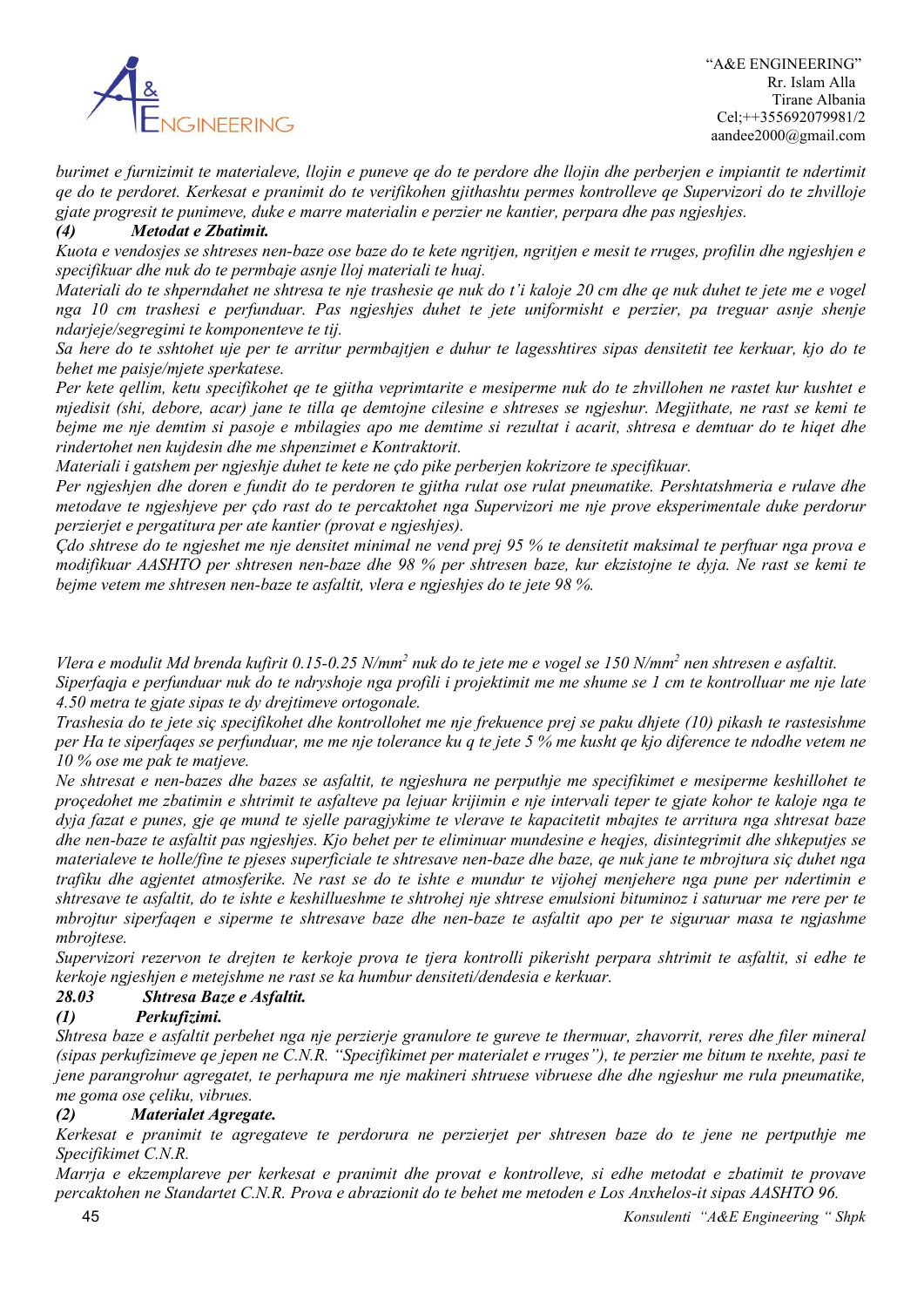

*Agregati i shtreses do te perbehet nga agregate te thermuar ose nga zhavorr, perqindja e te cilit mbetet ne siten 5 mm. Supervizori mund te vendose qe t'a ndryshoje hera-heres kete perqindje. Sidoqofte, kjo nuk duhet te jete me e vogel se 30 % e perzierjes se agregatit.*

*Humbja ne peshe ne proven e Los Anxhelos-it qe behet per per çdo fraksion te veçante duhet te jete i barabarte ose nen 25 %, por sidoqofte asnjehere mbi 30 %.*

*Ne te gjitha rastet, komponentet e agregateve duhet te jene te shendoshe, te forte/te qendrueshem, me siperfaqe te ashper/te forte, te paster dhe pa elemente te huaj apo pluhur. Perveç keetyre, ato nuk duhet te kene asnjehere nje forme te rrafshet, te perzgjatur apo te shtresezuar.*

*Agregati i holle/fin do te perbehet ne te gjitha rastet nga rere natyrore ose rere e thermuar, perqindja e se ciles mund tee percaktoheet hera-heres nga Supervizori ne lidhje me proven Marshall, por sidoqofte nuk duhet te jete kurre me e vogel se 30 % e perzierjes se reres.*

*Agregati i holle/fin do te kete nje ekuivalent te reres mbi 50.*

*Fileri mineral eventual, i perftuar nga thyerja e shkembinjve gelqerore (mundesisht) ose i perbere nga çimento, gelqere i hidratuar dhe pluhur asfalti duhet qe gjithmone te plotesoje kerkesat e meposhtme:*

• *Site UNI 0.18 (ASTM 80): % e kalueshmeria me peshe: 100.*

• *Site UNI 0.075 (ASTM 200): % kalueshmeria me peshe: 90*

*Analiza e perberjes kokrizore do te beehet me metoden e lagur.*

# *(4) Bitumi*

*Bitumi do te jete i tipit 50-70.*

*Ai duhet te jeete ne perputhje me kerkesat e C.N.R., dosja II/1951 "Specifikimet peer pranimin e bitumeve". Bitumi do te kete gjithashtu edhe nje tregues/indeks penetrimi te llogaritur me formulen qe vijon me poshte, midis -1.0 dhe +1.0:*

*Treguesi i penetrimit = 200 u – 500 v*

 $u + 50v$ 

*ku u- temperatura e zbutjes me proven e "unazes" ne Grade Celsius (ne 25 Grade Celsius). V= log. 800- log. Depertimi i bitumit ne dmm (ne 25 Grade Celsius).*

# *(4) Perzierjet.*

*Perzierja e agregateve qe do te adaptohet do te jete ne peerputhje me perberjen e kokrizore te meposhtme:*

| <b>Dimensionet e Sites</b> | Kalueshmeria % Sipas Peshes |
|----------------------------|-----------------------------|
| 40                         | 100                         |
| 30                         | 80-100                      |
| 25                         | $70 - 95$                   |
| 15                         | $45 - 70$                   |
| 10                         | $35 - 60$                   |
|                            | $25 - 50$                   |
|                            | $20 - 40$                   |
| 0.4                        | $6 - 20$                    |
| 0.18                       | $4 - 14$                    |
| 0.075                      | $2 - 8$                     |

*Permbajtja e bitumit do te jeetee midis 3.5 % dhe 4.5 % te peshes totale te agregateve.*

*Perzierja do te jeete ne perputhje me kerkesat e meposhtme:*

• *Vlera e stabilitetit Marshall (C.N.R. 30-1973) e kryer ne 60 grade Celsius me ekzemplare te ngjeshur me 75 goditje me çekiç me renie te lire ne te dyja anet nuk duhet te jete nen 700 kg. Per me teper, vlera e* 

*ngurtesise Marshall, d.m.th. raporti midis stabilitetit te matur ne kg dhe rrjedhjes se matur ne mm nuk duhet te jete mbi 250.*

• *Te njejtet ekzemplare per te cilet eshte percaktuar stabiliteti Marshall do te kete nje peerqindje poroziteti midis 4 % dhe 7 %.*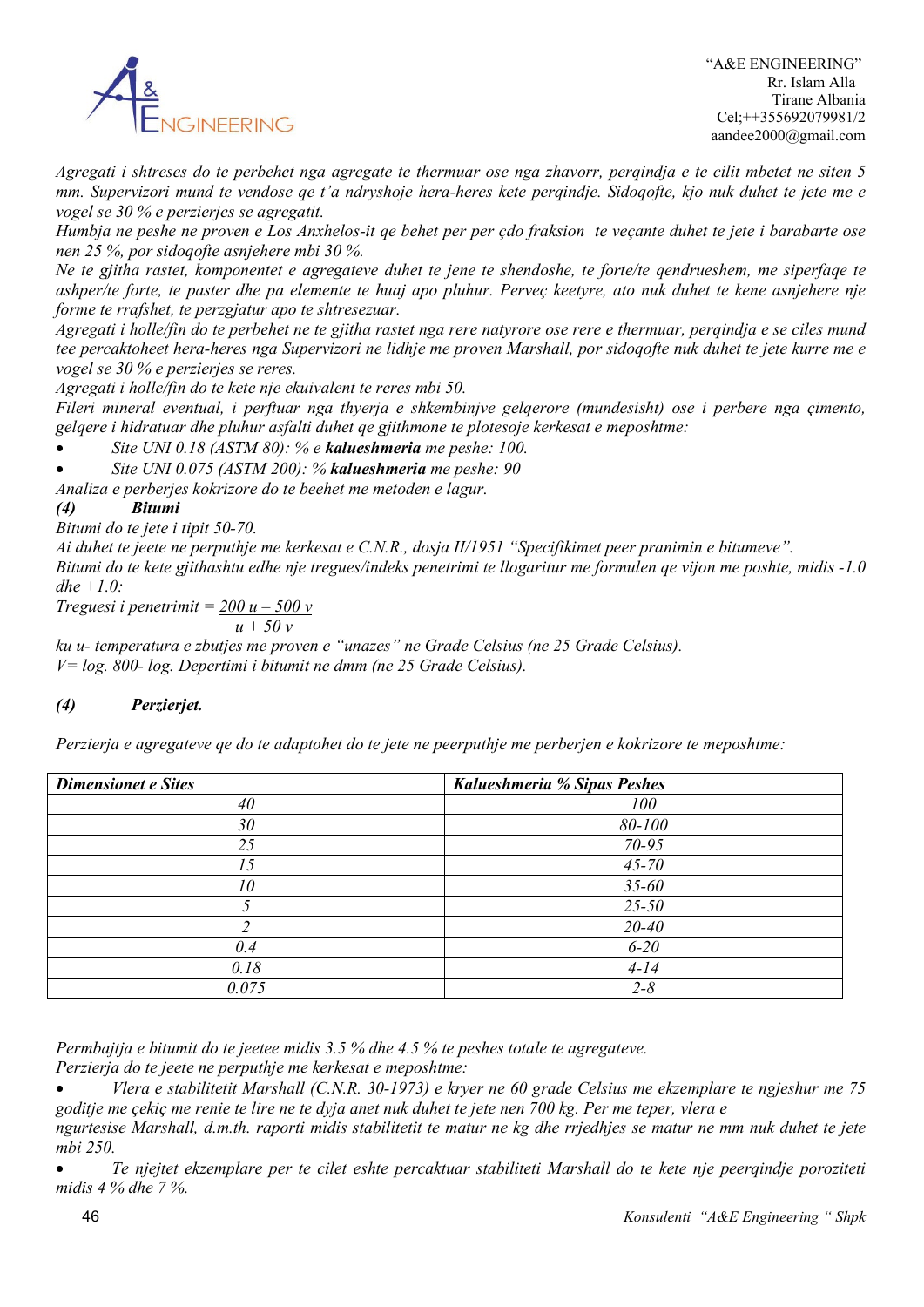

• *Ekzemplaret per matjen e stabilitetit dhe ngurtesise si me siper do te pergatiten ne impiantin e perzierjes.*

• *Temperatura e ngjeshjes se kampioneve do te jete e barabarte ose me e larte se ajo e perhapjes/shperndarjes. Sidoqofte, nuk do ta kaloje kete te dyteen me shume se 10 grade Celsius.*

# *(5) Konrolli i Kerkesave te Pranimit.*

*Kontraktori do te percaktoje formulen e perzierjes qe do te kryhet nga nje studim i plote i agregateve dhe bitumit perpara pranimit.*

*Kontraktori perpara fillimit te punimeve dhe me kohe duhet te prodhoje per çdo njesi prodhuese, perberjen e perzierjeve qe ai ka ndemend te perdore. Çdo perberje e propozuar do te shoqerohet me dokumentacion te plote te studimeve laboratorike te kryera, permes te cilave Kontraktori ka perftuar edhe perzierjen optimale*

*Supervizori ka te drejten e miratimit te rezultateve ose te kerkoje te behen kerkime/vezhgime te tjera. Megjithate, miratimi nuk e ul pergjegjesine e Kontraktorit ne lidhje me arritjen/plotesimin e kushteve perfundimtare peer materialet e vendosura.*

*Me miratimin e perberjes se propozuar nga ana e Supervizorit, Kontraktori do t'i mbetet asaj besnik duke bere kontrolle te perditshme. Nuk do te lejohet asnje ndryshim nga kufijte- +5 % te agregatit te shtreses dhe- +3 % te reres ne lidhje me perqindjen e kurbes granulometrike te miratuar dhe- +1.5 % te perqindjes se filerit.* 

*Ne rastin e bitumit lejohet nje tolerance + -0.3%.*

*Keto vlera do te verifikohen me kontrollin e ekzemplareve/kampionev te marre ne impiantin e perzierjes, si edhe permes kontrollit te brendesise se shtreses pas ngjeshjes.*

*Kontrollet e meposhtme do te kryhen se paku diteperdite apo siç paraqiten ne Tabelen 3.1:*

• *Granulometria e fraksioneve te agregatit qe furnizohet ne magazinen e kantierit dhe te njejtat agregate ne dalje te sitave te impiantit.*

• *Perberja e perzierjes (granulometria e agregateve, perqindja e bitumit, perqindja e filerit) duke mbledhur perqindjen ne te dale te perzieresit apo te depozites.*

• *Karakteristikat e perzierjes, d.m.th. pesha e vellimit (C.N.R. 40-1973), mesatarja e dy provave, perqindja e poreve (C.N.R. 39-1973), mesatarja e dy provave. Stabiliteti dhe ngurtesia Marshall (C.N.R. 30-1973).*

• *Per me teper, me shpeshtesine/frekuencen e percaktuar nga Supervizori, do te behen kontrolle periodike te peshoreve te impiantit, kalibrimit te termometrave te impiantit, verifikimi i karakteristikave te*

*bitumit, verifikimi i permbajtjes se lageshtise te agregateve minerale ne dalje te tharesit dhe çdo kontroll tjeter qe duhet kryer sipas mendimit te Supervizorit.*

• *Ne kantier do te mbahet nje rregjister i veçante, i cili do te kete numra dhe do te firmosen nga Supervizori, mbi te cilat Kontraktori do te rregjistroje provat dhe kontrollet e perditshme.*

• *Gjate ndertimit dhe çdo faze te punimeve, Supervizori do te beje te gjitha verifikimet, provat dhe kontrollet per te siguruar plotesimin cilesor dhe sasior te ketyre specifikimeve.*

# *(8) Pergatitja e Perzierjeve.*

*Perzierja do te pergatitet ne impiante fikse te autorizuara me karakteristikat e pershtatshme dhe qe do te mbahet gjithmone ne kushte te shkelqyera pune ne secilin prej komponenteve te tyre.*

*Prodhimi i çdo impianti nuk do te tejkaloje kapacitetin potencial te impiantit ne menyre qe te garantohet tharja perfekte, ngrohja uniforme e perzierjes dhe nje nderje perfekte qe siguron nje klasifikim te pershtatshem te klasave individuale te agregateve.*

*Impianti gjithsesi do garantoje uniformitetin e prodhimit dhe do te jete ne gjendje te prodhoje perzierje qe jane ne perputhje ne tegjitha aspektet me formulen e perzierjes.*

*Furnizimi i komponenteve te perzierjeve do te behet me peshe duke perdorur nje paisje te pershtatshme efikasiteti i te cilave do te kontrollohet vazhdimisht.*

*Çdo impiant do te siguroje ngrohjen e bitumit ne temperaturen dhe viskozitetin uniform te kerkuar deri ne kohen e perzierjes si edhe matjen perfekte te bitumit dhe materialit mbushes.*

*Zona qe do te perdoret per magazinimin e agregateve do te jete pergatitur me pare per te eliminuar prezencen e substancave me baze argjilore dhe stanjacioneve ujore qe mund te paragjykojne pastertine e agregateve.*

*Per me teper, grumbujt e klasave te ndryshme te agregateve do te ndahen mire nga njeri-tjetri.*

*Do te perdoren se paku 4 klasa agregatesh me nje numer ndarjesh depozitimi qe i korespondojne klasave te agregateve te perdorur.*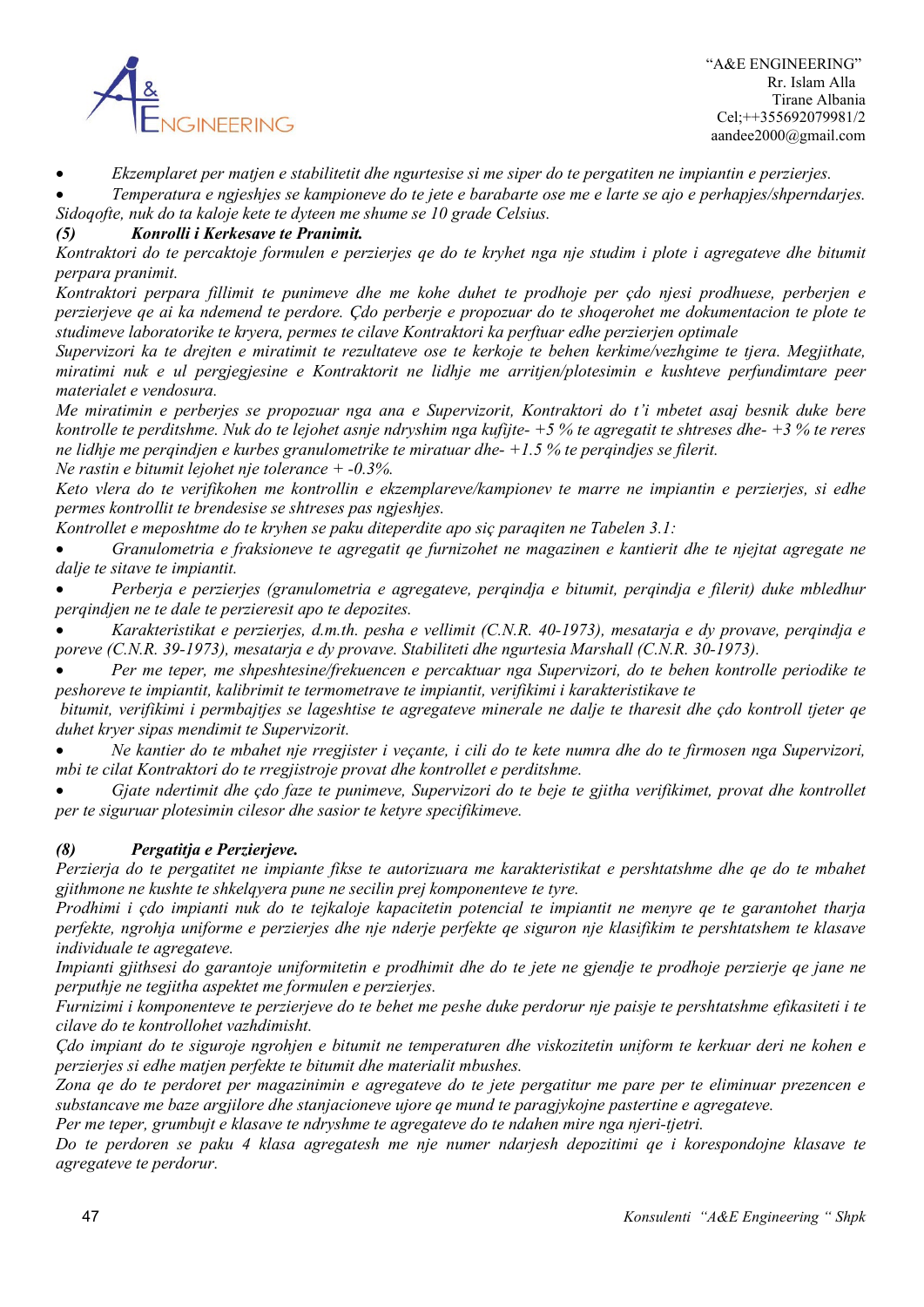

*Koha efektive e perzierjes do te caktohet ne perputhje me karakteristikat e impiantit dhe me temperaturen efektive te arritur nga perzierjet e komponenteve ne menyre qe te lejojne nje mbulese komplete dhe uniforme te agregateve me lidhesin. Megjithate, nuk duhet te jete gjithesesi me pak se 20 sekonda.*

*Temperatura e agregateve ne kohen e perzierjes do te jete midis 150 Grade Celsius dhe 170 Grade Celsius dhe ajo e bitumit midis 150 Grade Celsius dhe 180 Grade Celsius, me perjashtim ne rastet kur Inxhinieri mund te beje ndonje ndryshim ne lidhje me llojin e bitumit qe do te perdoret.*

*Per te kontrolluar temperaturat e mesiperme, tharese, ngrohes dhe depozitat e impiantit do te paisen me termometra fikse qe funksionojne shume ne rregull dhe qe kalibrohen ne menyre periodike.*

*Permbajtja e lageshtires te agregateve qe ekzistojne nga tharesi zakonisht nuk do ta kaloje 0.5 %.*

# *(7) Vendosja e Perzierjeve.*

*Betoni i asfaltit do te transportohet nga impianti perzieres deri ne kantierin ku do te behet shtrimi me makinat e kapacitetit, efikasitetit dhe shpejtesise se duhur. Sidoqofte, kjo do te kete edhe nje mbulese per te shmangur mbiftohjen e siperfaqeve dhe formimin e koreve.*

*Asfalti do te hapet pergjate nen-bazes ose bazes se pefunduar pasi Supervizori te jete siguruar per ngritjet, formen, dendesine dhe kapacitetin mbajtes te specifikuar.*

*Perpara shtrimit te bazes se asfaltit, do te aplikohet si fillim nje shtrese bitumi prej 0.8-1.5 liter/m2 me emulsion 55 %. Perpara perhapjes se perzierjes mbi nje baze te stabilizuar çimentoje, per te siguruar ankorimin, rera qe nuk eshte mbajtur nga emulsioni i asfaltit dhe qe ka qene vendosur me pare per te mbrojtur çimenton e stabilizuar do te hiqet.*

*Shtrimi/perhapja e perzierjeve te asfaltit do te behet me makineri shtruese vibruese te llojeve te miratuara nga Supervizori, teper efikase dhe te puthitura me mjete vete-niveluese, duke perfshire dhe nivelimin e bashkimeve.*

*Shtrueset vibruese gjithsesi do te lene nje shtrese te profilizuar dhe te perfunduar ne perfeksion, pa asnje te çare dhe pa asnje lloj difekti te shkaktuar nga segregimi i elementeve me te medhenj.*

*Gjate shtrimit,kujdes i veçante duhet bere per formimin e fugave gjatesore te cilat mundesisht te sigurohen gjate shtrimit ne kohe te nje rripi/pjese te shtreses ngjitur me te paren duke perdorur 2 ose me shume shtruese vibruese.*

*Ne rast se kjo nuk eshte e mundur, kufiri i pjeses se perfunduar do te mbulohet me emulsion asfalti per te siguruar lidhjen e pjeses pasardhese.*

*Ne rast se kufiri gjendet te jete i demtuar apo i rrumbullakosur, do te behet nje prerje vertikale me paisjen e pershtatshme.*

*Fugat terthore, te shkaktuara nga nderprerjet e perditshme do te ndertohen gjithmone pasi te jene prere dhe hequr pjesa e terminalit te meparshem.*

*Mbivendosja e fugave gjatesore midis shtresave te ndryshme do te planifikohet dhe zbatohet ne menyre te tille qe lidhjet te jene shkallezuara/shperndara ne intervale te rregullta prej se paku 20 cm.*

*Temperatura e perzierjes se asfaltit ne kohen e shtrimit, e matur menjehere pas largimit te makines shtruese do te jete gjithmone jo me pak se 130 Grade Celsius dhe Supervizori do te refuzoje çdo perzierje temperatura e se ciles eshte 10 % me e ulet nga temperatura e vendosur ne formulen e perzieerjes.*

*Operacionet e shtrimit do tte nderpriten kur kushtet e pergjithshme te motit mund te kompromentojne punimet e sukseshme. Shtresat e kompromentuara (d.m.th. qe dendesia te jete me e ulet nga ajo qe kerkohet) do te hiqen dhe do te rindertohen nen kujdesin dhe me shpenzimet e Kontraktorit.*

*Ngjeshja e materialeve do te filloje menjehere pas shtrimit dhe do te perfundoje pa asnje nderprerje.*

*Ngjeshja do te behet me rula pneumatike ose me rula me goma dhe/ose çeliku vibrues, te gjithe ne numrin, peshen dhe frekuencen e vibrimit te peershtatshem peer te siguruar arritjen e dendesive maksimale te mundshme.*

*Ne rast se shtresa do te shtrohet me dy shtresa, qe te dyja keto shtresa do te mbulohen ne kohen me tte shkurter te mundshme. Mbulimi me nje shtrese me nje emulsion asfalti 55 % me 0.5 kg/m2 bitum do te shtrohet ne shtresen e poshtme nese shtresa e siperme nuk eshte shtruar menjehere pas ngjeshjes se shtreses se poshtme.*

*Ne perfundim te ngjeshjes, shtresa baze duhet te kete nje dendesi uniforme pergjate gjithe gjatesise se saj jo me pak se 97 % te dendesise Marshall te vleresuar ne impiant te njejten dite. Kontrolli i dendesise do te behet sipas CNR 40- 1973 me karota me mbi 15 cm diameter. Vleresimi do te behet me interpretimin e dy provave.*

*Do te behet kujdes qe ngjeshja te behet me metodologjine me te pershtatshme per te perftuar nje trashesi uniforme ne çdp pike dhe per te parandaluar te çara ne shtresa.*

*Siperfaqja e shtresave te perfunduara nuk do te kete asnje ç'rregullesi dhe valezim. Nje late 4.5 e gjate, e vendosur ne çdo drejtim te siperfaqes te perfunduar te çdo shtrese duhet te jete uniformisht ne perputhje me te.*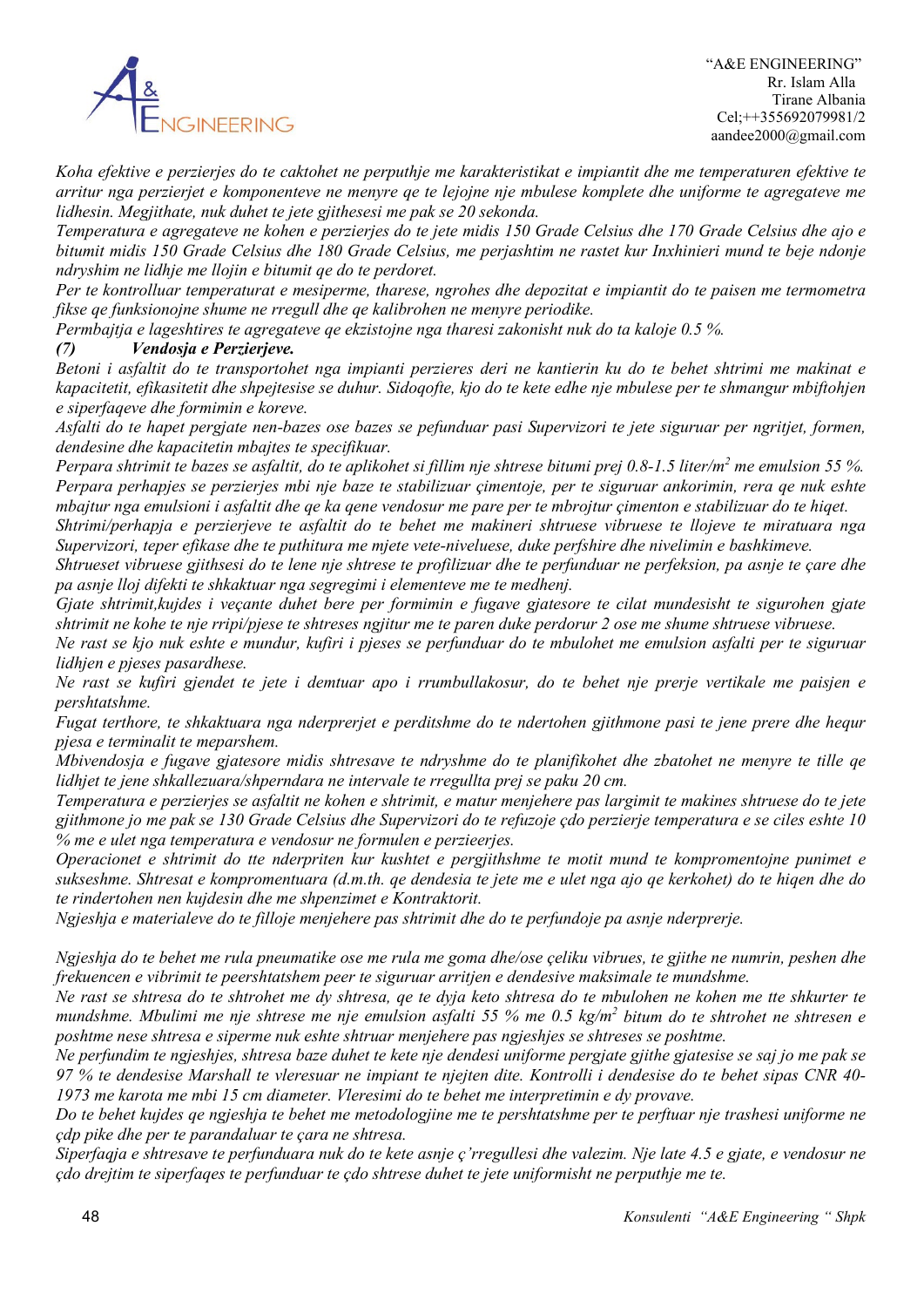

*Do te tolerohen diferencat ne trashesi brenda kufirit prej 8 mm, ne rast se ato ndikojne me pak se 5 % te shtrimit te perditshem.* 

*Diferencat me te larta mund te pranohen nga Inxhinieri (maksimumi 1.2 cm) me zbritje prej 10 % ne çmim.*

*Toleranca 2 % ne ngjesshja mund te pranohet nga Inxhinieri me nje zbritje prej 10 % ne çmim.*

# *28.04 Binderi dhe Shtresat e Asfaltobetonit.*

# *(1) Pershkrimi.*

*Pjesa e siperme e asfaltit te rruges ne pergjithesi perbehet nga nje shtrese e dyfishte asfaltobetoni e shtruar e nxehte, d.m.th. nje shtrese e poshtme binderi dhe nje shtrese e siperme asfaltobetoni sipas vizatimeve te prrojektit ose sipas udhezimeve te Supervizorit.*

*Materiali per te dyja shtresat do te perbehet nga nje perzierje e agregateve te holle te thermuar, rere dhe filer mineral, te perzier me asfalt te nxehte ne nje impiant qendror dhe do te shtrohen me makine shtruese me vibrim dhe do te ngjishen me rula pneumatike ose çeliku.*

### *(2) Materialet e Agregateve.*

*Per ekzemplaret e agregateve te testuar ne lidhje me pershtatshmerine e tyre, si edhe per metodat per zbatimin e provave do te aplikohen specifikimet C.N.R.*

*Agregatet e shtresave do te perftohen nga thermimi i shkembinjve ose zhavorit dhe do te perbehen nga elemente te shendoshe, te forte, afersisht poliedrike, te mrehta me siperfaqe te ashper, te paster dhe pa asnje lloj pluhuri apo materiali te huaj ne perberjen e tyre.*

*Midis bazes se asfaltit dhe shtreses se binderit dhe midis shtreses se binderit dhe shtreses se asfaltobetonit do te shtrohet nje veshje ngjitese prej 0.5 kg/m2 bitum ne 55 % emulsion, ne rast se shtresa e siperme nuk eshte shtruar menjehere pas ngjeshjes se shtreses se poshtme apo ne rast se temperatura e saj ka rene nen 105 Grade Celsius.* 

*Agregatet e shtreses mund te jene nga burime te ndryshme apo me natyra petrografike te ndryshme, po qe se provat qe me poshte vijojne te bera me kampionet e çdo thermije granulometrike plotesojne kerkesat e meposhtme.*

# *Per shtresat e binderit:*

• *Prova e abrazionit te Los Anxhelos-it e bere me fraksionin e caktuar granulometrik: Humbja e peshes e barabarte ose nen 30 %.*

- *Treguesi i boshlleqeve ne fraksionin e caktuar granulometrik sipas specifikimeve C.N.R.: Nen 0.80.*
- *Koefiçienti i thithjes sipas specifikimeve C.N.R.: Me pak se 0.015.*
- *Karakter jo-hidrofil, ne perputhje me specifikimet C.N.R.*

• *Ne rast se mbi shtresen e binderit pritet te kaloje trafik gjate periudhave te lageta apo gjate dimrit, humbja e peshes me tundje do te kufizohet ne 0.5 %.*

### *Per shtresat e asfaltobetonit:*

• *Prova e abrazionit te Los Anxhelos-it e bere me fraksione te caktuara granulometrike: Humbja e peshes e barabarte ose nen 25 %, por sidoqofte jo me e madhe se 30 %.*

• *Se paku, 30 % me peshe e te gjithe agregatit do te perftohet nga shkembinj me nje koefiçient thermimi me te ulet se 100 dhe nje fuqi kompresuese, ne te gjitha drejtimet jo me pak se 140 N/mm2 .*

- *Treguesi i boshlleqeve ne fraksione e caktuara granulometrike: Nen 0.85.*
- *Koefiçienti i thithjes: Me pak se 0.015.*
- *Karakter jo-hidrofilik.*

*Per bankinat e asfaltuara apo vend pushimet, do te perdoren agregatet e specifikuara me siper per shtresat e binderit dhe asfaltobetonit.*

*Ne te gjitha rastet, agregati i shtreses do te perbehet nga elemente te shendoshe, te forte, rezistente, te mprehte, afersisht poliedrike dhe me siperfaqe te ashper, por gjithmone pa prezencen e pluhurave dhe materialeve te huaja.*

*Agregati fin do te perbehet ne te gjitha rastet nga rere natyrore ose rere e thermuar qe ploteson kerkesat e specifikimeve te mesiperme dhe ne veçanti:*

• *Ekuivalenti i reres, jo me pak se 55 %.*

• *Karakter jo-hidrofilik sipas specifikimeve C.N.R. me kufizimet e percaktuara per agregatet e shtreses. Ne rast se nuk do te ishte e mundur te sigurohej material me madhesi 2-5 mm qe eshte madhesia e duhur per proven, kjo do te behet sipas metodes se proves Riedel-Weber me perqendrim jo me pak se 6.*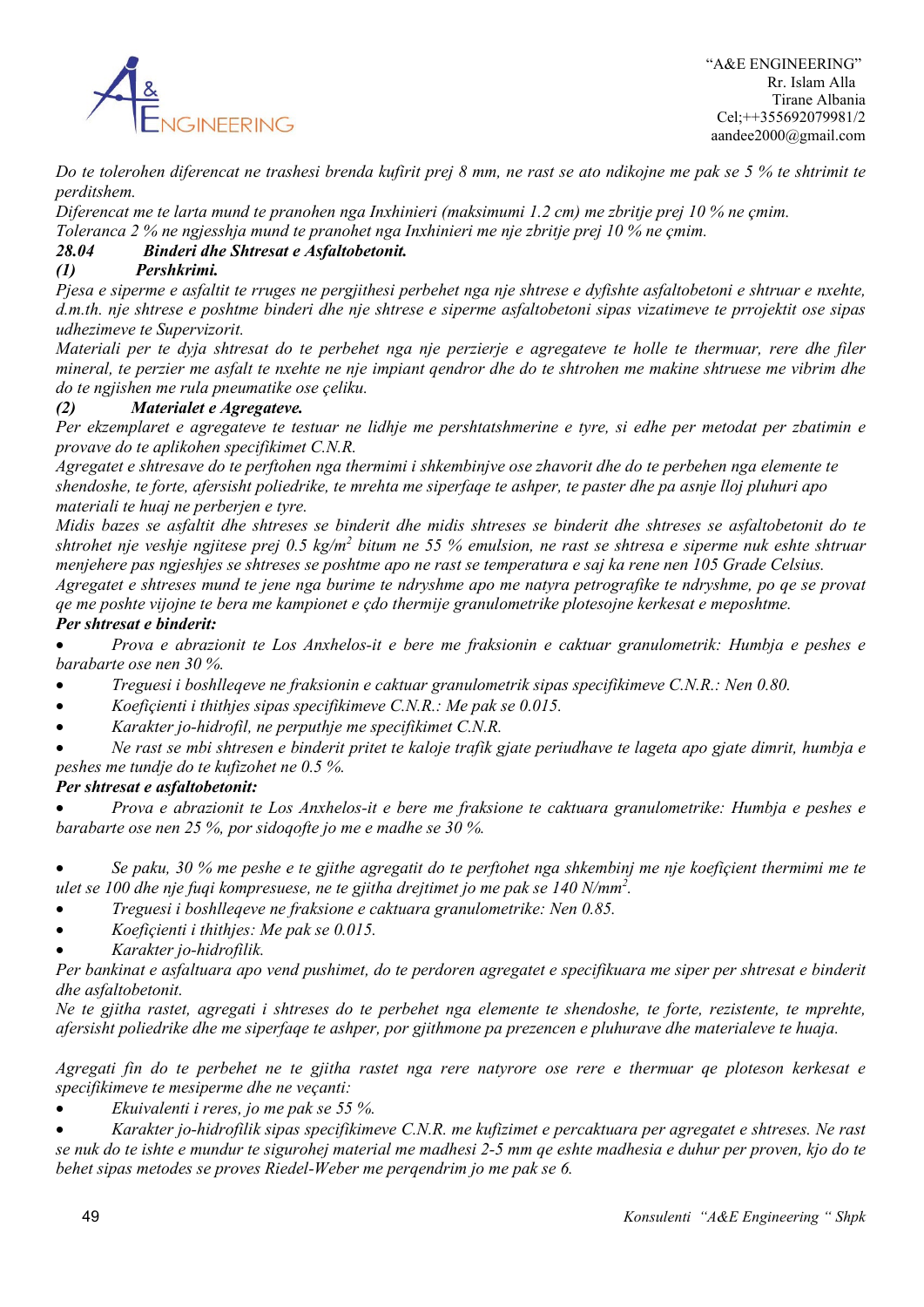

*Fileri mineral do te perbehet nga shkemb, pluhur apo çimento me prejardhje gelqerore, gelqere e hidratuar, pluhur asfalti, me nje kalueshmeri 100 % ne siten 0.5 mm permes seleksionimit ne te thate dhe me nje kalueshmeri se paku 65 % ne siten 0.075 mm.*

*Per shtresen e asfaltobetonit, ne rast se kerkohet nga Supervizori, fileri mund te jete prej pluhuri shkembor asfaltik me permbajtje: Bitum 6-8 % dhe nje perqindje te larte asfalti me depertim Dow 25 Grade Celsius ne 150 dmm. Filera te ndryshem nga ata te pershkruar me siper do te kerkojne me pare miratimin e Supervizorit mbi bazen e provave dhe kerkimeve laboratorike.*

# *(3) Asfalti.*

*Lidhesat asfaltike per shtresat e binderit dhe shtresat e asfaltobetonit do te kene mundesisht nje depertim nga 50-70, me perjashtim te rasteve kur Supervizori vendos ndryshe duke patur parasysh kushtet lokale dhe sezonale dhe do te jene ne perputhje me te njejtat specifikime te dhena me siper per bazen e asfaltit, ku pika e zbutjes do te jete midis 47 Grade Celsius dhe 56 Grade Celsius.*

# *(4) Perzierjet.*

**a)** *Shtresa e binderit: Agregati qe do te perdoret per shtresen lidhese do te jete ne perputhje me shkallezimet e meposhtme:*

| <b>Dimensionet e Sites</b><br>(mm) | Kerkesa e Shkallezimit:<br>% $e$<br>Kalueshmerise ne Peshe |
|------------------------------------|------------------------------------------------------------|
| 25                                 | 100                                                        |
| 15                                 | 65-100                                                     |
| 10                                 | 50-80                                                      |
|                                    | $30 - 60$                                                  |
|                                    | $20 - 45$                                                  |
| 0.4                                | $7 - 25$                                                   |
| 0.18                               | $5 - 15$                                                   |
| 0.075                              | $4 - 8$                                                    |

*mbushur me asfalt do te jene midis 60-80 %. Sidoqofte, ky do te jete minimumi qe lejon arritjen e stabilitetit Marshall dhe vlerave te ngjeshjes qe jepen me poshte.*

*Perzierja e asfaltit qe do te perdoret per te formuar shtresen lidhese do te duhet te plotesoje kushtet e meposhtme:*

• *Stabiliteti Marshall ne 60 Grade Celsius ne te gjitha rastet do te jete i barabarte ose mbi 900 kg. Per me teper, vlera e ngurtesise Marshall, d.m.th. raporti midis stabilitetit te matur ne kg dhe rrjedhjes se matur ne milimetra do te jete ne te gjitha rastet mbi 300. Te njejtat kampione do te kene nje perqindje te porozitetit nga 3-7 %.*

• *Prova Marshall e bere me kampionet te cilat kane kaluar nje periudhe zhytjeje ne uje te distiluar per 15 dite do te kene nje vlere stabiliteti jo nen 75 % te asaj qe eshte specifikuar me pare. Ekzemplare te provave te mesiperme do te pergatiten ne impiantin e perzierjes. Temperatura e ngjeshjes do te jete e barabarte ose deri ne 10 Grade Celsius me ate te shtrimit.*

# *a) Shtresa e asfaltobetonit.*

*Pezierja e agregateve qe do te perftohet per shtresen e asfaltobetonit do te duhet te jete ne perputhje me shkallezimin e meposhtem:*

| <b>Dimensionet e Sites</b><br>(mm) | Kerkesa e Shkallezimit:<br>% e Kalueshmerise me Peshe |
|------------------------------------|-------------------------------------------------------|
|                                    | 100                                                   |
|                                    | 70-100                                                |
|                                    | $43 - 67$                                             |
|                                    | $25 - 45$                                             |
| 0.4                                | $12 - 24$                                             |
|                                    | $7 - 15$                                              |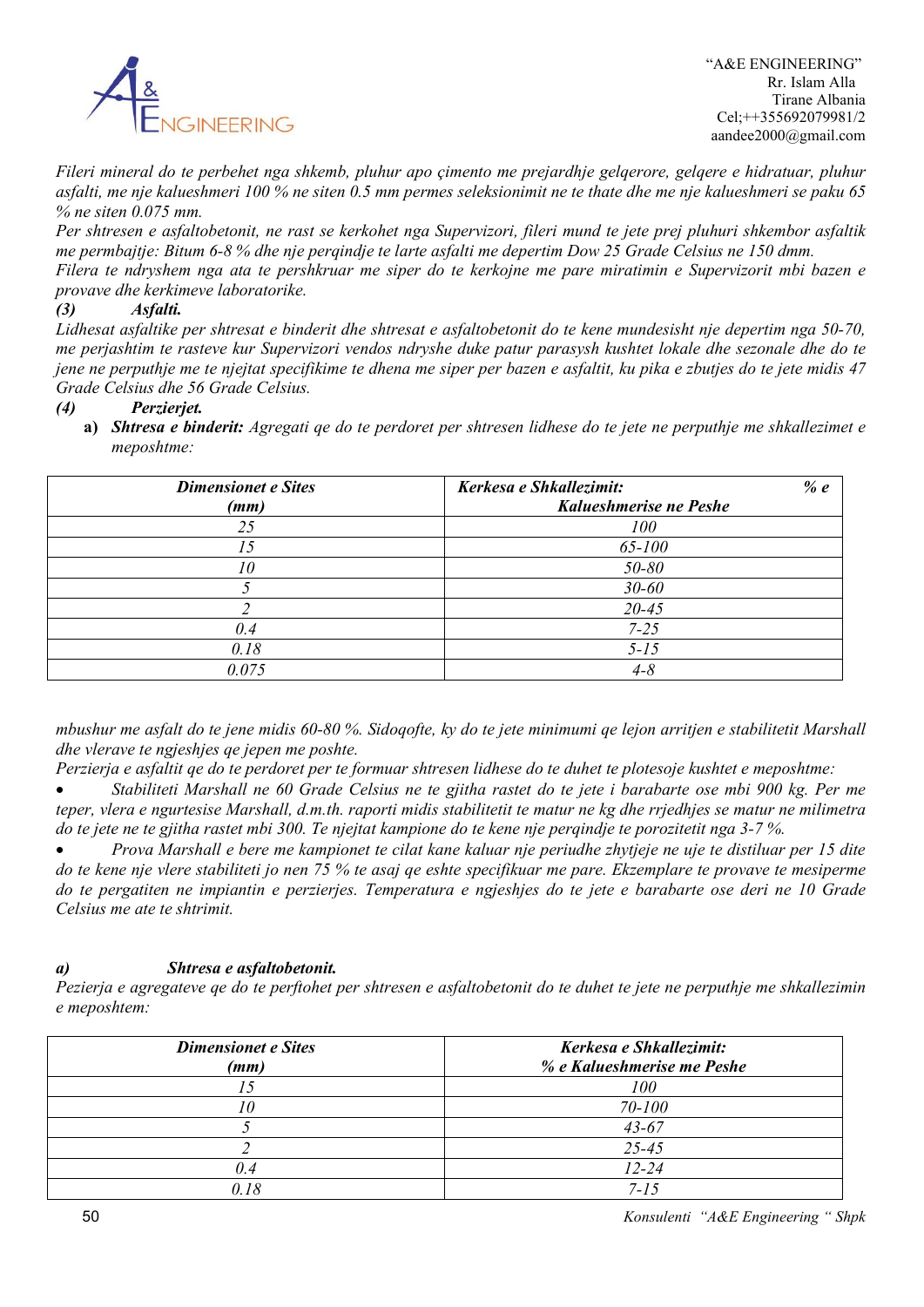

*Permbajtja e bitumit do te jete nga 4.5-6 % te peshes se agregateve.*

*Boshlleqet e mbushura me bitum te perzierjes se ngjeshur do te jene nga 70-80 %. Permbajtja e bitumit ne perzierje do te jete minimumi qe lejon arritjen e stabilitetit Marshall dhe vlerat e ngjeshjes te percaktuara me poshte. Asfaltobetoni do te duhet te plotesoje kushtet e meposhtme:*

• *Rezistence teper te larte mekanike, d.m.th. kapaciteti per te duruar pa deformime te perhershme forcat/shtytjet e transmetuara: Nga rrotat e makinave si dinamike ashtu edhe statike, edhe gjate temperaturave me te larta te veres dhe te kete fleksibilitetin e mjaftueshem per te ndjekur nen te njejtat ngarkesa çdo ulje eventuale te themelit edhe gjate periudhave te gjata kohore. Vlera Marshall e stabilitetit arritur ne 60 Grade Celsius do te jete se paku 1000 kg. Per me teper, vlera Marshall e ngurtesise, d.m.th. raporti midis stabilitetit te matur ne kg dhe rrjedhjes se matur ne milimetra do te jete ne te gjitha rastet mbi 300. Perqindja e boshlleqeve te kampioneve te mesiperm do te jete midis 3-6 %. Prova Marshall e kryer me kampionet qe kane kaluar nje periudhe te zhytur ne uje te distiluar per 15 dite do te jape nje vlere stabiliteti qe nuk duhet te jete me e ulet se 75 % te atyre qe jane paraqitur me pare.*

• *Rezistence shume te larte ndaj amortizimit te siperfaqes.*

- *Siperfaqja e perfunduar duhet te jete aq e ashper sa te mos behet e rreshqitshme.*
- *Ngjeshje te larte: Vellimi i poreve pas ngjeshjes do te jete midis 4-8 %.*

*Nje vit pas hapjes se trafikut, vellimi i poreve do te jete midis 3-6 % me papershkueshmeri pothuajse te plote. Koefiçienti i pershkueshmerise i matur ne kampionet Marshall me depertim konstant uji prej 50 cm, nuk do te jete me i larte nga 10-6 cm/sek.*

*Ne lidhje me perzierjet asfaltike per shtresen e binderit dhe per shtresen e asfaltobetonit, ne ato raste kur prova Marshall behet per te kontrolluar stabilitetin e perzierjes se prodhuar, kampionet perkatese do te pergatiten me materialin qe eshte marre nga impianti i prodhimit dhe qe eshte ngjeshur me pare pa e nxehur me tej. Ne kete menyre, temperatura e ngjeshjes do te lejoje gjithashtu kontrollin e temperaturave operuese.*

### *(5) Kontrolli i Kekesave per Pranim.*

*Do te zbatohen kerkesa me ato te percaktuara per shtresen baze.*

### *(6) Pergatitja e Perzierjeve.*

*Do te zbatohen te njejtat kerkesa me ato te percaktuara per shtresen baze, me perjashtim te kohes minimale per nje perzierje efikase e cila nuk do te jete me pak se 25 sekonda.*

### *(7) Lidhesit.*

*Ne pergatitjen e perzierjeve te asfaltit per shtresa te ndryshme mund te perdoren substanca te veçanta kimike qe aktivizojne lidhjen asfalt-agregat.*

*Substancat qe perdoren per lidhje mund te perdoren per shtresat baze dhe binderin, ndersa per shtresen e asfaltobetonit perdorimi i tyre varet nga udhezimet e Supervizorit.*

*a. Kur kantieri eshte aq larg nga impianti perzieres saqe nuk siguron dot temperaturen 145 Grade Celsius qe kerkohet ne kohen e shtrimit (ne lidhje me kohen e transportimit te betonit per asfalt).*

*b. Kur per shkak te kushteve atmosferike, shtrimi i perzierjes se asfaltit nuk mund te vonohet si pasoje e kerkesave te trafikut dhe sigurise.*

*Duhet bere kujdes per te perzgjedhur nga produktet qe jane ne dispozicion ne treg, ate produkt eq mbi bazen e provave krahasuese te bera ne laboratoret e autorizuara, do te kete dhene rezultatet me te mira dhe qe i ruan karakteristikat e veta kimike edhe pasi te jete ne kontakt me temperatura te larta per periudha te gjata kohore.*

*Pjesa mund te varioje sipas kushteve te perdorimit, natyres se agregateve dhe karakteristikave te produktit nga 0.3 %- 0.6 % ne lidhje me pesheen e asfaltit.*

*Llojet, proporcionet dhe teknikat e perdorimit do te miratohen paraprakisht nga Supervizori.*

*Futja e substancave te veçanta kimike lidhese ne impiant do te beheet me paisjen e duhur peer te siguruar shperndarjen e duhur dhe proporcionin ekzakt.*

*(7) Toleranca e trashesise eshte 6 mm per binderindhe 4 mm per tapetin neqoftese ndikon me pak se 5 % te prodhimit ditor. Toleranca me te larta mund te pranohen nga Inxhinieri (maksimumi 10 mm dhe 6 mm respektivisht) me 10 % zbritje ne çmim.Toleranca prej 2 % e ngjeshjes mund te pranohet gjithashtu nga Inxhinieri me 10 % zbritje ne çmim.*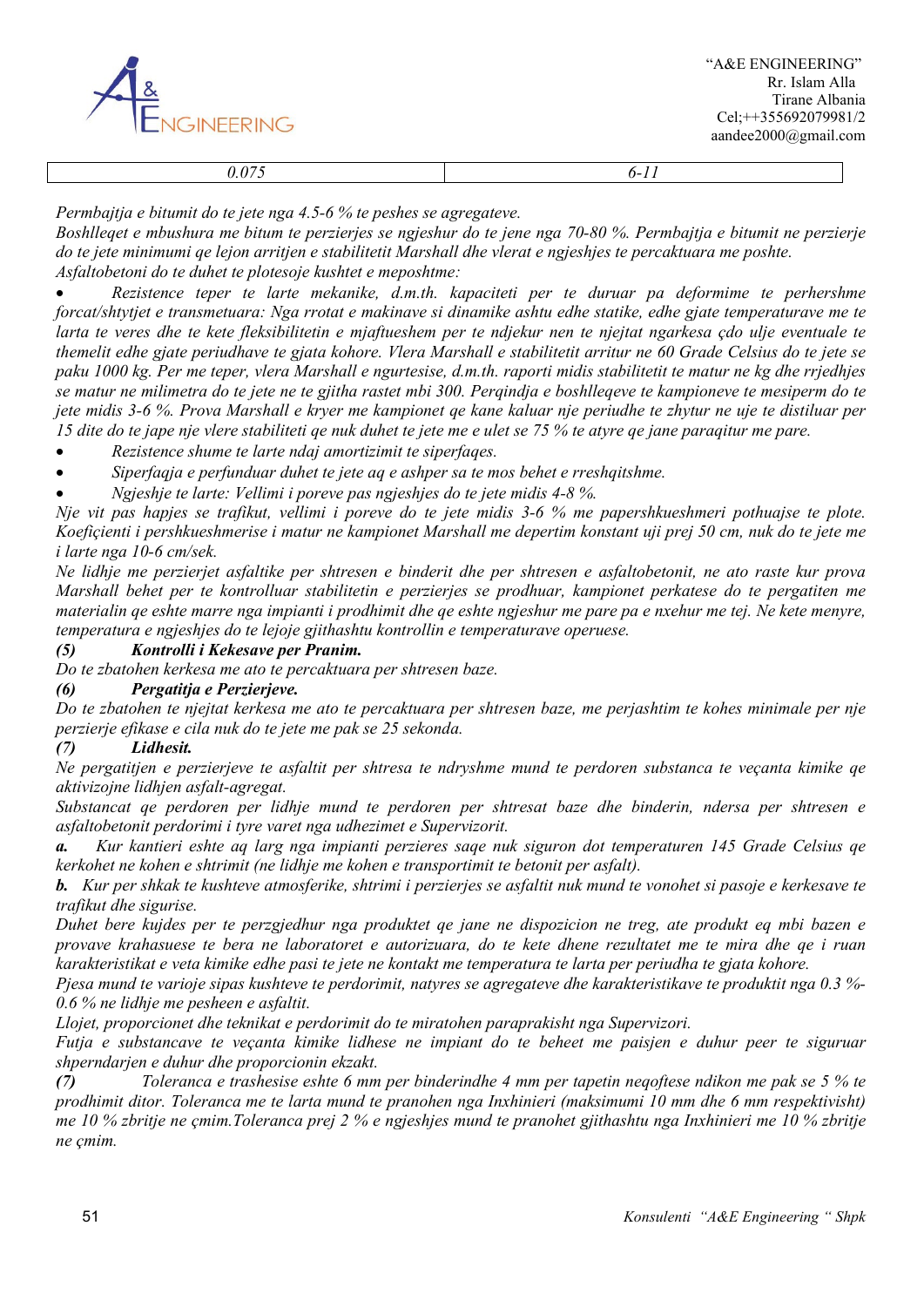

# *SEKSIONI 29 SKARIFIKIMI I SHTRESAVE RRUGORE EKZISTUESE*

### *29.01 Te Pergjithshme.*

*Per copat e vjetra te rruges se asfaltuar te cilat do te riveshen duhet me pare te pastroje me kujdes rrugen dhe me pas te skarifikoje shtresat ekzistuese te rruges duke perdorur per kete qellim nje skarifikues special te drejtuar me kujdes. Skarifikimi do te realizohet deri ne nje thellesi te tille qe Inxhinieri e konsideron te nevojshme ose siç tregohet ne vizatimet dhe ai mund te ndiqet nga peerzierja dhee depozitimi i materialit te perdorshem ne zonat e depozitimit te gjetura nga Kontraktori me shpenzimet e tij ose transportohen ne vendet e depozitimit te mbeturinave sipas udhezimit te Inxhinierit. Thellesia e llogaritur do te jete vlera mesatare mbi nje seksion te percaktuar mire ose ne 1000 m2 te shtresave ekzistuese, cila te jeete me e vogel.*

### *SEKSIONI 30*

# *BLUARJA E SHTRESAVE TE ASFALTOBETONIT ME MAKINERI TE PEERSHTATSHME*

#### *30.01 Pershkrim.*

*Bluarja e shtresave te asfaltit ne te gjithe thellesine e tyre ose ne pjese te saj do te realizohet me paisje te pershtatshme te miratuara nga Inxhinieri.*

*Ne prani te pengesave mund te perdoren makineri te tilla si greider, ekskavator, makina shkaterrimi etj. me miratimin dhe pelqimin e Inxhinierit.*

*Gjate ecurise se punimeve Inxhinieri mund te kerkoje zevendesimin e paisjeve edhe kur karakteristikat granulometrike te materialit te bluar jane te pershtatshme per riperdorim ne impiantet e riciklimit.*

*Siperfaqja e pergatitur pas bluarjes do te sillet ne forme dhe pjerresi te caktuar dhe do te krijohet skarpata e drenazhit, e lire nga agregati i palidhur i cili mund te kompromentoje lidhjen e siperfaqes se re.*

*Kontraktori do te mbikqyre ne menyre strikte trashesine e bluarjes te percaktuar nga Inxhinieri ose nga preventivi.*

*Ne rast se keeto do te jene te papershtatshme ose sidoqofte te vogla ose me te medha se puna e urdheruar, Kontraktori duhet te njoftoje Inxhinierin ose perfaqesuesin e tij i cili mund te autorizoje ndryshimin e thellesise se bluarjes.*

*Mbikqyrja e trashesise se re do te realizohet ne marreveshjen midis paleve.*

*Trashesia e bluarjes do te mbahet ne perputhje me udhezimet dhe do te vleresohet nepermjet mesatares se lartesise te dy mureve anesore me ate te pjeses qendrore te prerjes.*

*Pastrimi i siperfaqes se bluajtur, do te realizohet me makineri te pajisur me fshesa rrotulluese dhe/ose paisje thithese apo te ngjashme, qe jane ne gjendje te japin nje siperfaqe te paster.*

*Muret e prerjeve gjatesore do te jene ne menyre perfekte vertikale, te drejta dhe pa shembje.*

*Te dyja se bashku, siperfaqja e bluajtur dhe muret, perpara vendosjes se shtresave te reja te siperfaqes, do te pastrohen, thahen dhe do te sperkaten ne menyre uniforme me nje shtrese prej 1.5 kg/m2 emulsion 55 %.*

### *SEKSIONI 31*

# *ELEMENTET PREJ BETONI TE PARAFABRIKUAR, KANALET E SKARPATAVE, MBESHTETESET, KANALET ANESORE DHE DEVIJIMET*

### *31.01 Te Pergjithshme.*

*Per te gjithe elementet e parafabrikuar sipas ketij seksioni kontrolli i karakteristikave te rezistences ne shtypje per betonin pas 28 ditesh do te realizohet duke marre nga çdo cope nje kampion nga i cili do te perftohen kater mostra kubash prej 15 cm, dhe rezistenca mesatare e shkaterrimit te kater mostrave do te presupozohet qe eshte rezistenca ne shtypje e te gjithe partise.*

*Marrja e kampioneve dhe provat do te realizohen me kujdesine Inxhinierit dhe me shpenzimet e Kontraktorit, dhe do te realizohen ne marreveshje ndermjet paleve dhe me leshimin e nje raporti perkates te firmosur nga Inxhinieri dhe Kontraktori. Ne rast se rezistenca qe del nga testet del me e ulet sesa vlera e kerkuar atehere partia nuk do te pranohet dhe do te hiqet nga kantieri. Asnje parti qe eshte objekt i kontrollit nuk mund te vendoset ne punimet e perhershme deri sa te kene dale rezultatet pozitive te provave.*

# *31.02 Kanalet e Skarpatave.*

*Kanalet e skarpatave perbehen nga elemente betoni te parafabrikuara me permasa 50x50x20 dhe me 5 cm trashesi dhe ne perputhje me vizatimet e projekttit. Elementet do te jene me beton te vibruar qe ka rezistence minimale pas 28 diteve jo me pak se 25 N/mm2 . Marrja e kampioneve per te formuar mostra do te behet me frekuencen ee 1 cope per çdo parti prej 500 copesh, ose nje numri me te vogel copash.*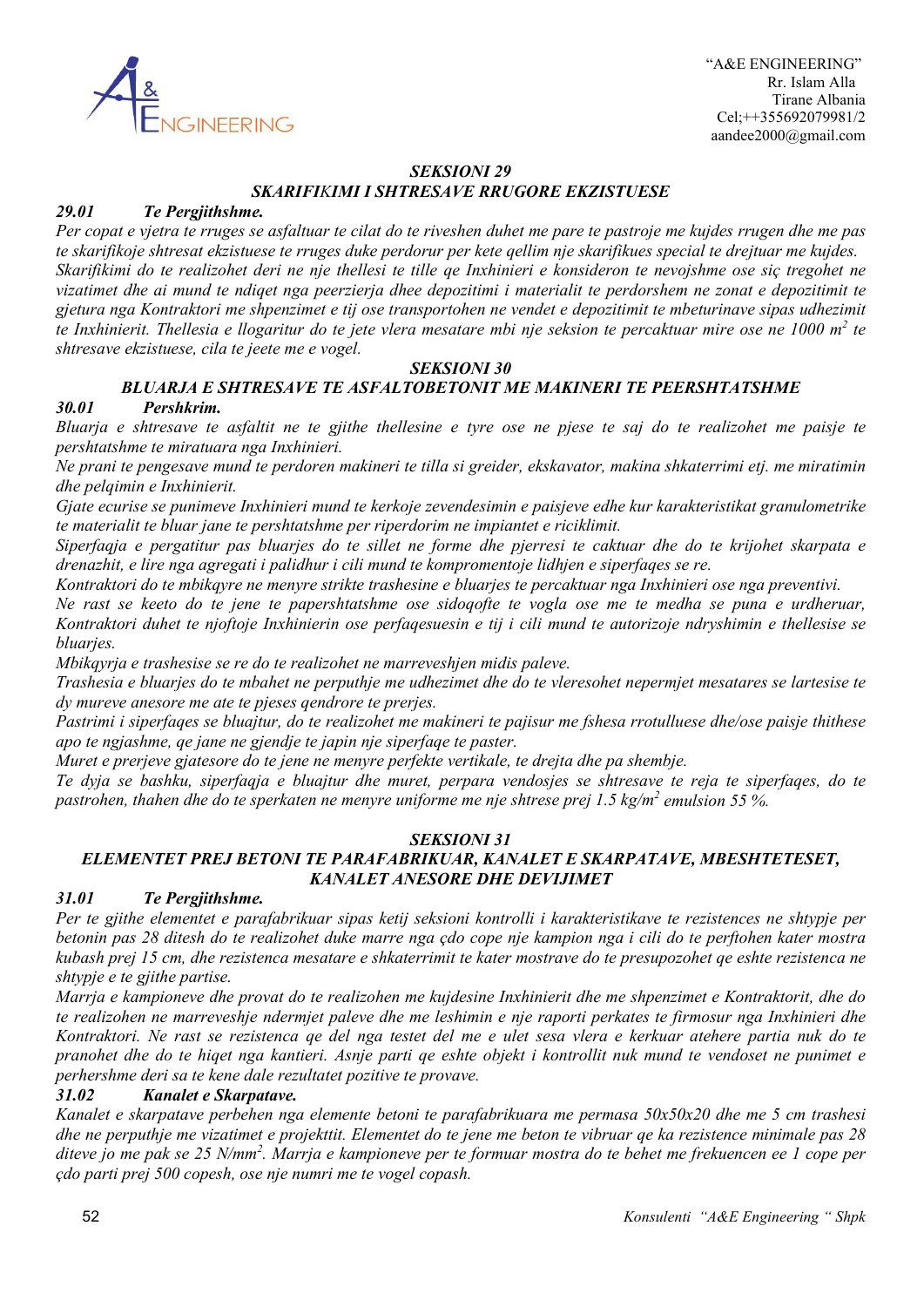

*Kanalet e skarpatave ecin pergjate skarpatave nga kanali anesor deri ne shpatull. Kontraktori do te realizoje kryerjen e germimit per vendosjen e elementeve te betonit duke i dhene germimit te njejten forme si elementi dhe do t'a ngjeshe ne menyre te tille qe te menjanohet ulja e elementeve individuale.*

*Ne fund te elementit te kuotes me te ulet p.sh. ne maje me devijim, ku strukturat e ankorimit nuk ekzistojne, Kontraktori do te zhyse ne toke dy shufra çeliku me diameter 24 mm dhe me gjatesi minimale 0.8 m.*

*Keto do te zhyten ne toke deri ne nje thellesi minimale prej 60 cm ne menyre qe ato te dalin nga toka 20 cm. Ankorime te tilla do te realizohen ne çdo tre elemente kanali ne menyre qe te evitohet rreshqitja e kanalit. Maja e kanalit te skarpates qe del nga siperfaqja e rruges do te lidhet me rrugen nepeermjet nje daljeje speciale me beton te parafabrikuar ose monolit te markes 250.*

*Forma do te jete e tille qe uji te mos gjeje pengesa dhe keshtu te mos krijoje shtigje te tjera per levizjen e tij. 31.03 Kanalet Anesore dhe Devijimet me Beton te Parafabrikuar.*

*Kanalet anesore dhe devijimet perbehen nga elemente prej betoni te parafabrikuar te vibruar qe ka nje rezistence minimale 28 ditore 30 N/mm2 i armuar dhe me nje rrjete metalike te salduar 12x12 cm me shufra çeliku me diameter 5 mm.*

*Marrja e kampioneve per te formuar mostrat do te behet ne nje frekuence prej 1 cope per çdo parti prej 100 ose me pak copesh. Copat trapezoidale ose ne forme L-je, me vizatimet perkatese te projektit dhe ne varesi te asaj nese jane te shtrira ne toke dhe devijime ose kanale ne forme L-je, do te kene nje trashesi prej 6 cm dhe do te jene te formuara ne koke per te siguruar nje dhembezim.* 

*Elementet do te instalohen mbi nje jastek me material te thate te ngjeshur, duke siguruar qe ne asnje vend nuk ka boshlleqe te cilat mund te kompromentojne rezistencen e kanaleve.*

*Instalimi do te perfshije gjithashtu suvatimin e fugave me llaç-çimento te zakonshme me raport 500 kg/m3 .*

# *SEKSIONI 32 PERGATITJA E SIPERFAQES SE GJELBERUAR*

# *32.01 Te Pergjithshme.*

*Pergatitja e siperfaqeve te gjelberuara per anet e bankinave, skarpatave ne germim dhe ne mbushje ne zonat e gjelberuara ne pergjithesi do te realizohet me mbjellje bari ne thellesine pershkruar dhe pas nje pastrimi teresor nga i gjithe materiali i papershtatshem. Dheu qe mbulon mbushjet do te kete karakteristika te tilla fizike dhe kimike ne menyre qe te siguroje mbirjen e dhe zhvillimin e barit te perhershem ose te bimeve duke qene se rritja e tyre jep nje paraqitje te kendshme panorames.*

*Ne veçanti duhet te jete i nje tipi me reaksion neutral, te kete elemente te mjaftueshem organike dhe ushqyes, te jete i nje teksture mesatare dhe pa popla, mbeturina, rrenje etj.*

*Tokes do t'i jepet nje forme ne perputhje me vizatimet dhe do te mbahet e paster nga vegjetacioni spontan ose do te mbillet me perzierje bari me perjashtim te rastit kur urdherohet ndryshe nga Inxhinieri.*

*Dheu per pergatitjen e zonave te gjelberuara mund te merret nga germimet per punimet rrugore ose ne mungese te kesaj nga zona te pershtatshme.*

# *SEKSIONI 33 PUNIMET E SHTRESES VEGJETALE – PANORAMA E GJELBER*

### *33.01 Te Pergjithshme.*

*Percaktimi i zonave qe do te mbulohen me vegjetacion ose punimet hidraulike intensive dhe ekstensive qe do te realizohen ne to dhe tipe te tjera te punes do te percaktohen kohe pas kohe kur zonat behen gati per kete trajtim.*

*Kontraktori do te korrigjoje, me dhe bujqesor, vendet e mundshme te erozionit perpara mbjelljes. Punimet e kontrollit te erozionit do te profilohen me te njejten pjerresi si edhe skarpatat.*

*Kontraktori nuk do te modifikoje planet e pjerresise se germimeve dhe mbushjeve te cilat gjithashtu pas vendosjes se mbuleses vegjetale do te jene te rregullta, pa vrima, shenja gjurmesh ose te tjera dhe do te zbatoje me shpenzimet e tij pergjate ecurise se punimeve dhe deri ne testim rivendosjet e nevojshme per te perftuar ne skarpata nje pune te perfunduar sakte.*

*Ne veçanti eshte pershkruar qe punimet e mbjelljes se bimeve kryhen nga Kontraktori ne menyre te tille qe te mos demtoje anet e trupit te rruges, duke ruajtur pjerresine e skarpatave dhe duke menjanuar ndryshim qe mund te jete shkaktuar edhe nga ecja e punetoreve. Perpara realizimit te ndonje mbjelljeje, Kontraktori duhet te kryeje nje kultivim te kujdesshem agrikulturor dhe te pergatise dheun. Kontraktori duhet te realizoje ushqimin baze qe do te perftohet me aplikimin e plehrave kimike ne sasite e meposhtme:*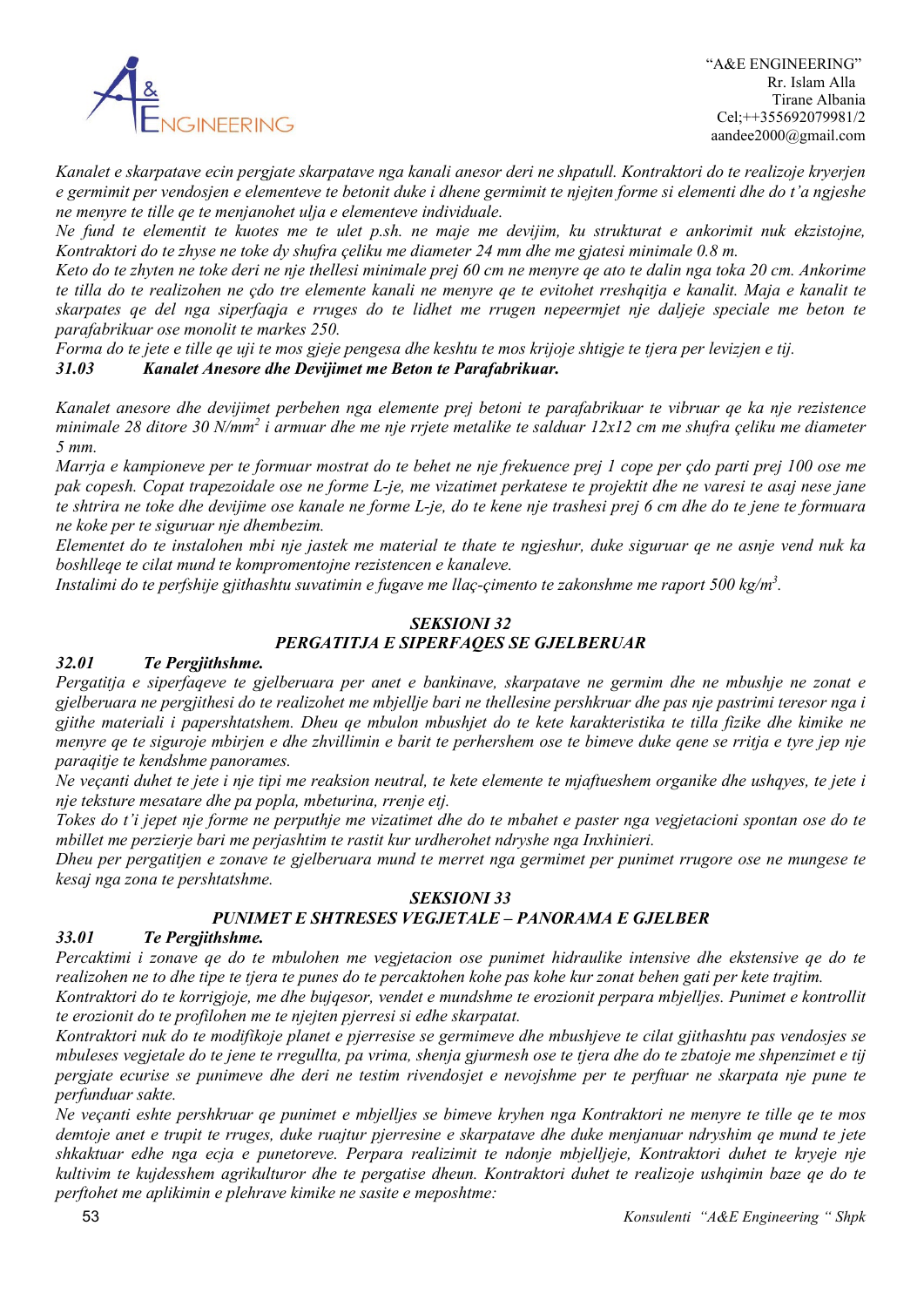

*a) Fosfate (mesatarisht 18 %): 800 kg/ha.*

*b) Nitrate (mesatarisht 61 %): 400 kg/ha.*

*c) Potas (mesatarisht 40 %): 300 kg/ha.*

*Plehrat kimike do te hidhen ne rastin e punimeve per pergatitjen e tokes.*

*Ne lidhje me mbjelljen e pemeve ose te bimeve Kontraktori eshte i lire te kryeje keto punime ne çdo periudhe, brenda periudhes se punes se parashikuar per perfundim, qe ai e konsideron me te pershtatshme per mbirje me zevendesimin e bimeve te reja te cilat nuk arriten te nxjerrin rrenje, duke qene kjo nen pergjegjesine e tij.*

*Ne vendet e skarpatave ku dheu mund te plotesoje lehtesisht erozion nga uji i shiut, Inxhinieri mund te urdheroje qe ne keto skarpata, ku mbjellja mund te jete realizuar ose pritet qe te kryhet, te mbillet nje lloj i veçante bari qe ka nje funksion permiresues dhe ne te njejten kohe funksion forcues te skarpatave perkundrejt veprimit eroziv te ujit.*

# *SEKSIONI 34 PUNIMET E DRENAZHIT Te Pergjithshme.*

*Punimet e drenazhit, perpara se te ekzekutohen, duhet te aprovohen nga Inxhinieri. 34.02 Kanalet e Drenazheve.*

*Kanalet e drenazheve do te mbushen me gure ose me zall miks lumi te vendosura mbi nje jastek betoni te tipit te themeleve. Boshlleku nen siperfaqen e drenimit do te realizohet me tuba çimento te hapuar ne lidhje ose tuba çeliku me vrima. Guret dhe zalli do te vendosen me dore me masat parandaluese te nevojshme per te parandaluar uljet e mevonshme. Materiali i trashe do te perdoret per te formuar shtresat e poshtme dhe materiali i imet per shtresat e siperme.*

*Inxhinieri do te urdheroje vulosjen me rere te lare te kesaj mbushjeje. Mbulimi eventual me dhe do te lihet te bjere ne menyre te pershtatshme. Perzierja lumore qe do te perdoret per formimin e drenazheve duhet te jete e paster dhe pa materiale dheu, me granulometri mikse duke perjashtuar materialet qe kalojne siten 0.4 mm.*

### *34.03 Drenazhet me Filter Gjeotekstil.*

*Ne dherat shume te imeta ose ne drenazhet ne ane te rruges, drenimi mund te perftohet duke perdorur nje filter anesor gjeotekstil me polyester ose propilen. Materialet qe do te perdoren do te miratohen nga Inxhinieri.*

*Copat e ndryshme te gjeotekstilit do te qepen se bashku per te formuar shtresen e drenazhit. Ne rast se qepja nuk do te behet copat do te mbivendosen me te pakten 50 cm.*

*Pjesa e poshtme e gjeotekstilit ne kontakt me fundin e trasese se drenimit dhe per nje lartesi te pakten 20 cm ne ane do te ngopet me bitum te nxehte (ose do te behet e lengshme me tretes te pershtatshem qe nuk ndikojne mbeshtetjen) me nje shkalle minimale prej 2 kg/m2 . Ngopja mund te behet perpara instalimit te gjeotekstilit ne trase ose edhe pas vendosjes ne vend. Gjeotekstili do te lihet jashte trasese ne nje sasi te nevojshme per palosjen ne dysh mbi drenazh (2 here gjeresine e trasese).*

*Traseja e shtruar do te mbushet me tej me materialin e shtreses edhe i thyer, i paster dhe i njetrajtshem, deri ne 10 mm nje jastek qe kalon siten 70 mm. Materiali do te mbushe plotesisht kavitetin ne menyre qe t'a beje gjeotekstilin qe te aderoje sa me shume qe te jete e mundur ne muret e trasese. Pas perfundimit te mbushjes se gjeotekstilit pjesa e zgjatur do te mbivendoset dhe do te mbulohet me dhe te ngjeshur.*

# *SEKSIONI 35 GABIONET DHE JASTEKET Te Pergjithshme.*

*Gabionet dhe jasteket do te jene me forme prizmatike ose cilindrike dhe do te perbehen nga rrjeta dopio hekzagonale. Dimensionet e telave te rrjetes dhe te lidhjeve si dhe pesha dhe kapaciteti i gabioneve do te jene siç specifikohen here pas here nga Inxhinieri. Telat metalike per rrjetat dhe ato per qepjen dhe per terheqjen duhet te jene te galvanizuara me perberje 260-300 kg/m2 te siperfaqes se galvanizuar dhe rezistenca e tyre ne terheqje do te jete 380 N/mm2*

*Provat mbi materialet e gabioneve dhe mbi galvanizimin do te realizohen nen kujdesin e Inxhinierit dhe me shpenzimet ee Kontraktorit, ne qofte se Inxhinieri nuk eshte i kenaqur me çertefikaten e prodhimit ose pamjen e materialit.*

*Gabionet do te mbushen me gure dhe zall (te nje madhesie te tille qe ne asnje menyre ato nuk mund te kalojne hojet e rrjetes), te vendosura me dore, faqet e ekspozuara do te punohen siç pershkruhet per muret me gure.*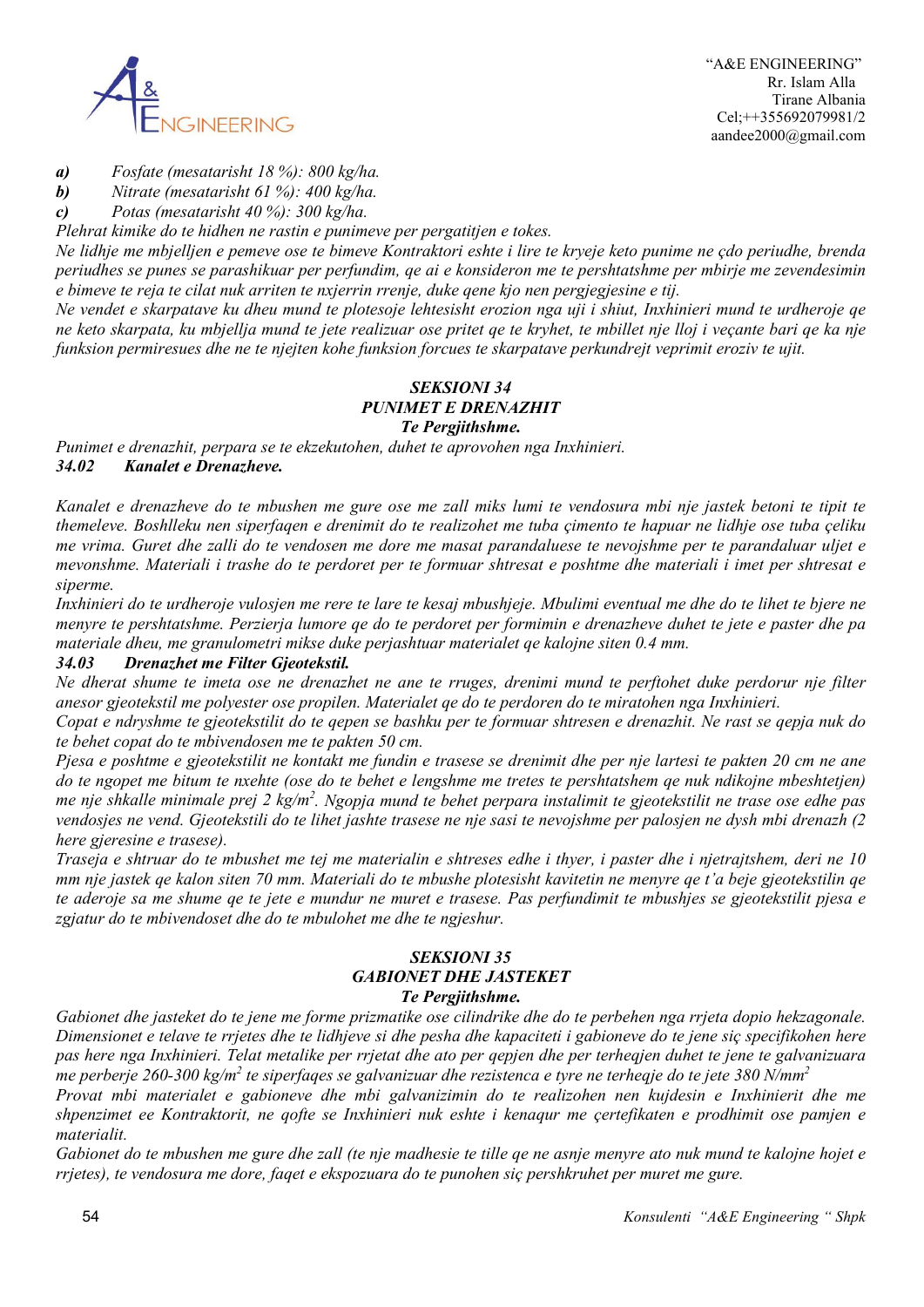

*Gjate vendosjes do te instalohen bullonat terthore qe shtrengojne anet e kunderta dhe ato qe terheqin koken me fundin.*

# *SEKSIONI 36*

# *MASAT MBROJTESE TE RRUGES PERKUNDREJT EROZIONIT NGA UJI*

# *36.01 Te Pergjithshme.*

*.*

*Mbrojtja perkundrejt erozionit nga ujrat e pjeseve te rruges te ndodhura pergjate brigjeve detare ose ne pjese ku ka kalim te ujit ose pergjate rrjedhave ujore mund te realizohet duke formuar mbushje me popla natyrale ose boshlleqe artificiale.*

*Materialet shkembore natyrore te perdorur do te jene me peshen me te madhe te mundshme volumore, duhet te jene prej shkembi me rezistence te larte, i pandryshueshem nga veprimi i ujit dhe qe nuk duhet te kete siperfaqe te ciflosura ose çarje nga ngrica.*

*Inxhinieri mund te urdheroje proven e rezistences nga materiali perkundrejt goditjes, ferkimit, ngrirjes, kriperave detare etj. ne perputhje me specifikimet per te pranuar shkembin natyror si material per punimet e ndertimit.*

*Materialet prej shkembi natyror, sipas peshes, do te ndahen ne kategorite e meposhtme:*

*Gure ne copa prej 5-50 kg peshe per njesi, per bllokimin e grumbujve te shkembinjve mbrojtes.*

*Popla natyrore te klasit te pare prej 51-100 kg peshe per njesi.*

*Popla natyrore te klasit te dyte prej 1001-3000 kg peshe per njesi.*

*Popla natyrore te klasit te trete prej 3001-7000 kg peshe per njesi.*

*Per ngritjen, transportimin dhe vendosjen e blloqeve, Kontraktori do te perdore makineri dhe paisje qe mund te jene te pershtatshme per ekzekutimin e mire te punimeve dhe per parandalimin e demtimit te blloqeve. Punimet per grumbujt mbrojtes te shkembinjve do te konsistojne ne vendosjen ne menyre te sakte te gureve njeri perbri tjetrit ne menyre qe te ndertohet nje teresi e rregullt e formave dhe madhesive siç miratohet nga Inxhinieri. Per çdo grumbull mbrojtes shkembinjsh Inxhinieri do te percaktoje volumin maksimal te blloqeve individuale dhe perpjestimin e blloqeve me volume te ndryshme. Ne rast se ndertimi i grumbujve te shkembinjve mbrojtes do te realizohet me blloqe artificiale, keto do te realizohen kur te jete e mundur ne kantier ose prane punimeve.*

*Blloqet artificiale do te jene me beton çimento, te nje klase te percaktuar ne tabelen e çmimeve. Ne formimin e blloqeve perdorimi i coperave te thyera mund te lejohet ne rast se perpjestimi nuk kalon 1/5 e volumit te bllokut dhe qe pjeset individuale te jene te shperndara mire ne masen e betonit dhe nuk jane asnjehere ne kontakt me njera-tjetren duke qene te pakten 10 cm brenda bllokut. Poplat dhe coperat e gureve do te pastrohen mire nga dherat dhe materialet e huaja te cilat i mbulojne ato dhe kur eshte e nevojshme do te lahen. Ato te cilat nuk mund te jene te pershtatshme sepse nuk mund te pastrohen teresisht nuk do te perdoren.*

*Blloqet do te formohen ne perputhje me specifikimet e pergjithshme per punimet e ndertimit. Blloqet e krijuara jashte punimeve nuk do te sillen ne vend per perdorim derisa ato te jene trajtuar dhe te kene fituar rezistencen e kerkuar perkundrejt demtimeve gjate ngarkimit, shkarkimit dhe punimeve te vendosjes.*

# *SEKSIONI 37 PARMAKET E ÇELIKUT DHE PARAPETET METALIKE*

#### *37.01 Te Pergjithshme.*

*Parmaket e çelikut do te instalohen pergjate pjeseve te pershtatshme te rruges dhe pergjate shiritit ndares te mesit per rruget me kater korsi ose autostradat siç udhezohet nga Inxhinieri.*

*Parapetet metalike do te instalohen ne struktura.*

*Parmaket dhe parapetet duhet te kene karakteristika te tilla qe t'i qendrojne goditjeve te makinave dhe te kene aftesine pothuajse konstante qe te thithin impaktin pa pesuar thyerje.*

### *37.02 Karakteristikat e Parmakeve te Çelikut.*

*Parmaket perbehen nga nje seri mbajtesesh me seksion metalik ne te cilat montohet me distanciator te pershtatshem nje shirit metalik horizontal.*

*Karakteristikat gjeometrike dhe teknike te parmakut dhe komponentet e tij njesi, me perjashtim te rastit kur tregohet ndryshe nga vizatimet ose udhezohet nga Inxhinieri jane si vijon.*

*Shiritat metalike do te ankorohen ne mbeshtetese ne menyre qe pjesa e siperme e tyre te mos jete me pak se 70 cm nga siperfaqja e perfunduar e rruges dhe profili i jashtem i tyre te dale te pakten 15 cm nga shenja anesore e rruges.*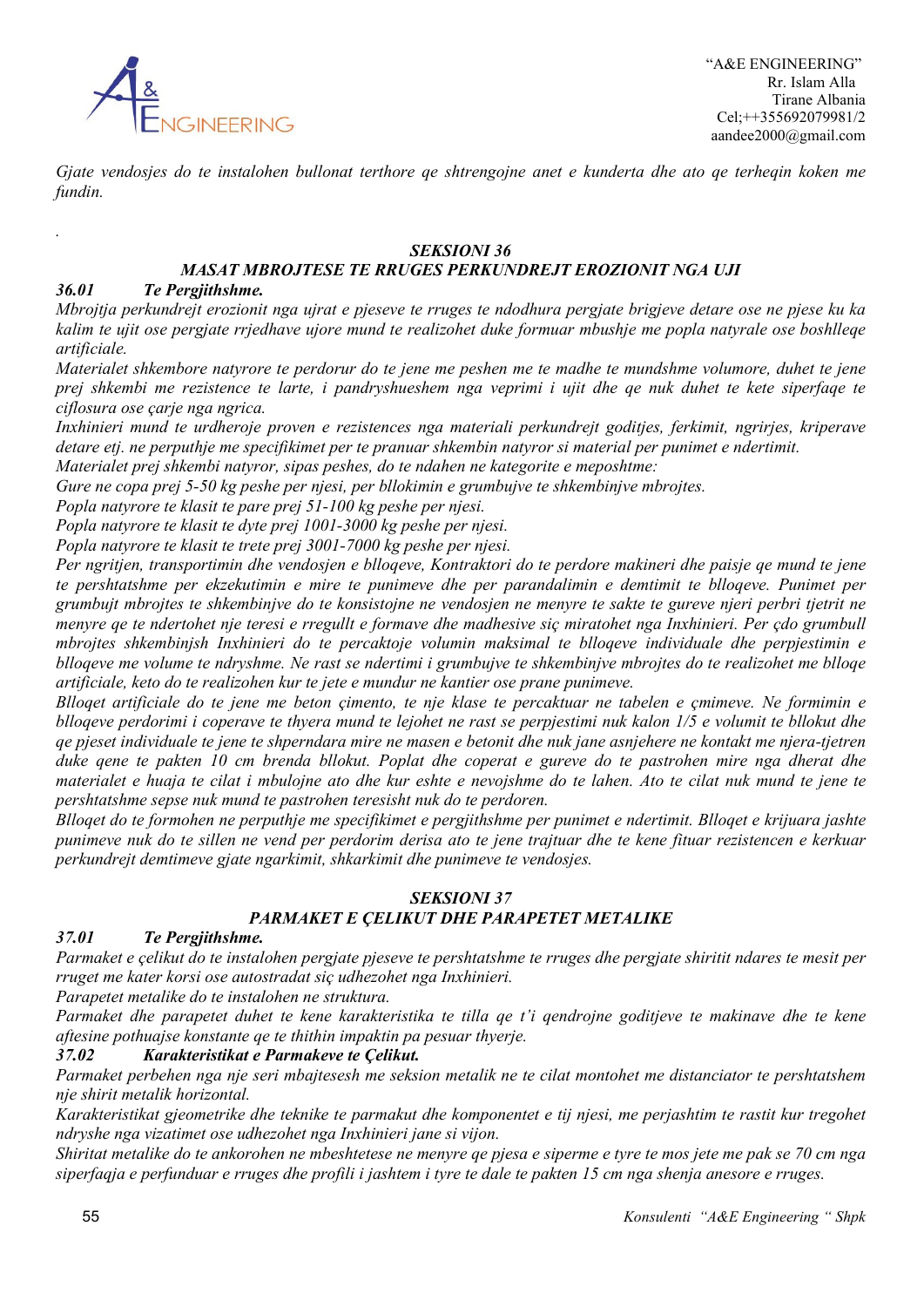

*Shiritat do te kene: Minimumi 3 mm trashesi, profil te valezuar me dy perkulje, minimumi 300 mm lartesi efektive, minimumi 475 mm gjatesi, modulin e seksionit jo me te vogel se 25 cm3*

*Shiritat do te instalohen me nje mbivendosje prej te pakten 32 cm. Mbeshteteset e parmakeve do te jene prej seksionesh metalike, me profil C me permasa jo me te vogla se 80x120x80 mm, duke patur nje trashesi minimale prej 5 mm.*

*Mbeshteteset do te zhyten ne dhe me nje kapacitet normal mbajtes deri ne nje thellesi prej te pakten 0.95 m per parmaket e mesit dhe 1.1 m per parmaket anesore dhe do te vendosen ne intervale qe nuk kalojne 3 m ose siç tregohet ne vizatimet.*

*Ne strukturat e betonit ose te shkembit, mbajteset do te futen deri ne nje thellesi 0.4 m ose siç udhezohet nga Inxhinieri dhe me pas do te mbyllen me llaç-çimento.*

Inxhinieri mund te urdheroje nje thellesi me te madhe ose masa te tjera per te siguruar nje ankorim te pershtatshem te *mbajteseve ne dhe me konsistence te ulet. Ai gjithashtu mund te ndryshoje distancen ndermjet mbajteseve.*

*Ne raste te veçanta, me kerkesen e Kontraktorit dhe miratimin e Inxhinierit, mbajteset mund te ankorohen ne dhe me ane te nje bazamenti betonni te Klases 250 dhe te nje madhesie te peercaktuar nga Inxhinieri.*

*Lidhjet e shiritave, aksi i te cilave do te koinçidoje me pozicionin e mbajteses, do te perftohen duke mbivendosur dy shirita per te pakten 32 cm ne drejtim te trafikut.*

*Bashkimi i shiritave njeri me tjetrin dhe i tyre me mbajtesen, me perdorimin e distanciatoreve metalike, do te siguroje, sa me shume qe te jete e mundur vazhdueshmerine e funksionit tra te sistemit, dhe sistemet lidhese (perçina dhe pllaka ngjitese) do te pengojne rreshqitjen e shiritave si rezultat i zgjerimit te vrimave.*

*Distanciatoret do te kene: 30 cm lartesi, minimumi 15 cm thellesi, minimumi 2.5 mm trashesi, vetem ne rast se mund te adoptohen distanciatore " Te Tipit Europian".*

*Te gjitha komponentet metalike te parmakeve duhet te jene me çelik te galvanizuar me te nxehte me nje cilesi te pakten Fe 360, me nje sasi zinku jo me pak se 300 g/m2 per çdo faqe dhe ne perputhje me UNI Standart 5744/66.*

*Sisteme e bashkimit te shiritave ne mbeshtetese do te lejojne vazhdimin e tyre si gjate instalimit edhe gjate uljeve te dheut, duke lejuar nje levizje vertikale* <sup>±</sup> *2 cm dhe nje levizje horizontale* <sup>±</sup> *1 cm.*

*Shiritat dhe sistemet e bashkimit te mbajteseve do te jene te tilla qe parmaket te mund te instalohen pergjate kthesave me rreze minimale 50 m pa patur nevoje te perdoret nje pjese me forme speciale.*

*Çdo pjese do te perfundohet me pjeset e profiluara dhe te harkuara ne menyre te pershtatshme, me material te ngjashem siç perdoret per te gjitha shiritat.*

*Parmaket qe do te vendosen nee shiritin e mesem te zones se gjelberuar do te perbehen nga dy rrjeshta parmakesh te tipit te pershkruar ketu, me mbajteset e tyre te pozicionuar ne vije te drejte me te njejtin seksion terthor.*

*Parmaket e rrjeshtit te mesit do te kene karakteristika te ngjashme si ato te parmakeve anesore. Sidoqofet kujdes duhet treguar per pjeset perfundimtare te mbylljes dhe per bashkimin e dy shiritave, te cilat do te kene nje forme te lakuar per t'u miratuar nga Inxhinieri.*

*Ne lidhje me kete duhet patur parasysh qe Inxhinieri mund te kerkoje nje menyre tjeter pa ndryshim ne tabelen e çmimeve.*

*Karakteristikat minimale te permendura me siper dhe sistemet e instalimit jane te njejta per strukturat te cilat nuk lidhin ne menyre te domosdoshme makina brenda karrexhates (trupi i rruges dhe trasete pa pengesa gjatesore permanente).*

*Per parmaket e urave dhe te viadukteve per shiritin ndares te mesit dhe/ose ne prani te pengesave te perhershme anesore, kthesave te rrezikshme, skarpatave te thepisura, ujit ose rrugeve te tjera lidhese apo hekurudhave, do te adoptohen zgjidhje te ndryshme dhe me te pershtatshme ne menyre qe te rritin densitetin e mbeshteteseve dhe perdorimin e mbeshteteseve me te forta.*

*Elemementet reflektues prej jo me pak se 50 cm2 do te instalohen ne to prej jo me shume se tre shirita distance qendrore.*

# *37.03 Karakteristikat e Parapeteve Metalike.*

*Parapetet metalike qe do te vendosen ne struktura perbehen nga nje seri mbeshtetesesh vertikale me seksion metalik, nje shirit horizontal i mesem, i lidhur me mbeshteteset me distanciator dhe nje mbajtese duarsh metalike ne forme tubi e vendosur jo me pak se 1 m nga niveli i siperfaqes se rruges se perfunduar.*

*Parapetet do te ndertohen me çelik te perpunuar dhe te nxehte, me Fe 360 ose 430 N/mm2 rezistence ne terheqje dhe per çdo lloj tjeter tipi çeliku ose metali reference i duhet bere standarteve UNI ose standarteve te tjera te miratuara.*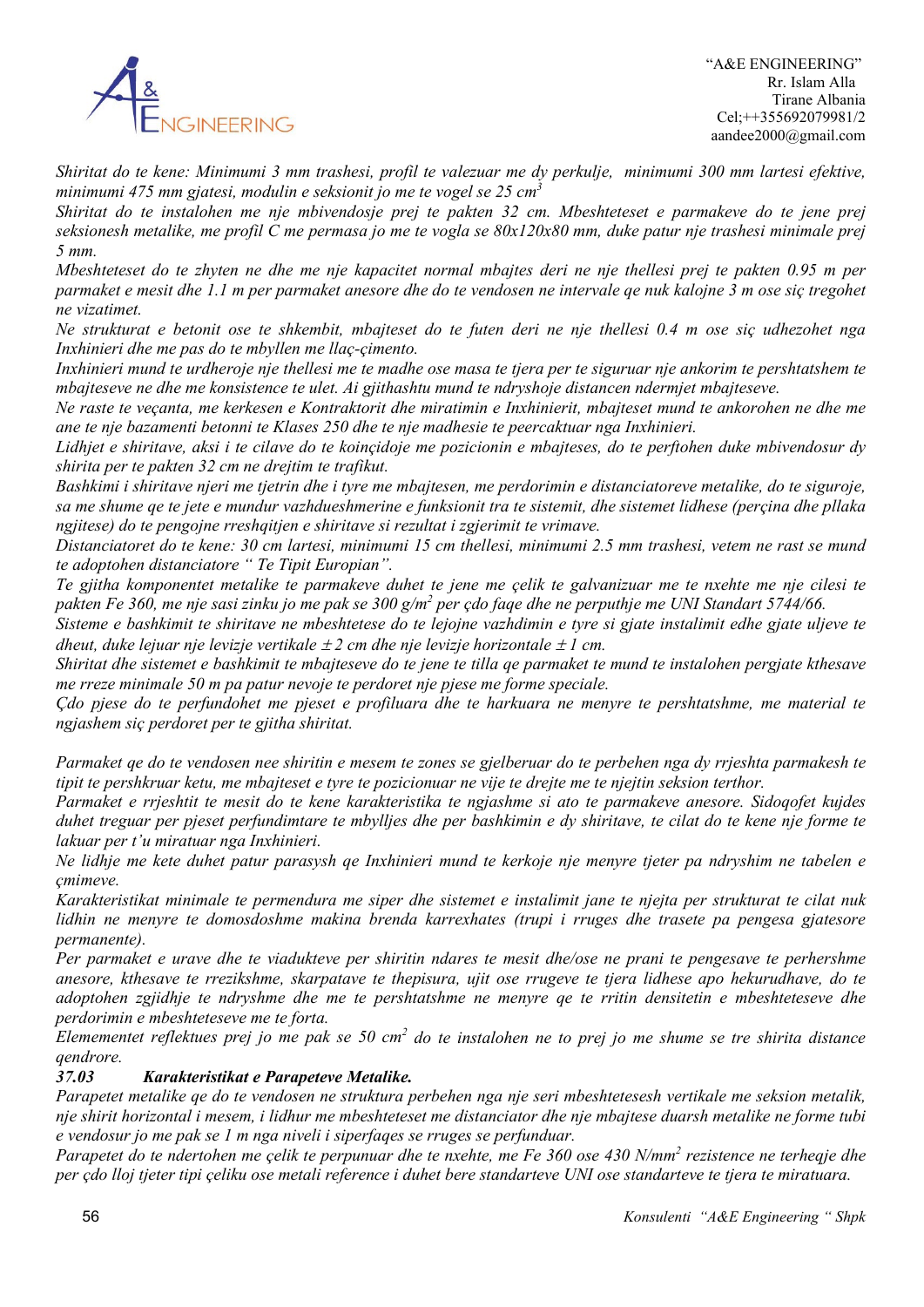

 "A&E ENGINEERING" Rr. Islam Alla Tirane Albania Cel;++355692079981/2 aandee2000@gmail.com

*Mbeshteteset e parapetit duhet te jene me seksion çeliku te profiluar ne nje pjese, per pjesen e ulet qe do te mbaje shiritin karakteristikat e rezistences do te jene te njejta me ato te kerkuara afer mbeshteteset e parmakeve. Distanca ndermjet mbeshteteseve do te jete siç tregohet ne zerin e tabeles perkatese.*

*Sidoqofte, Inxhinieri rezervon te drejten te paraqese per çdo strukture nje vizatim qe tregon skemen e montimit te parapetit qe do te vezhgohet nga Kontraktori.*

*Mbeshteteset normalisht duhet te futen ne thellesine e nevojshme ne vrimat e ankorimit special te pergatitura ose qe do te pergatiten nga Kontraktori, mbi strukturat dhe do te mbyllen me llaç sipas kerkesave te Inxhinierit.*

*Vrimat do te realizohen sipas udhezimeve te Inxhinierit sikurse dhe rivendosja ne gjendjen fillestare e zonave te prishura.*

*Shiriti do te jete i te njejtit tip si ai i perdorur per parmaket dhe do te instalohet ne te njejten lartesi si ai i paramakeve nga niveli i siperfaqes se perfunduar te rruges edhe ne qofte se distanca ndermjet mbeshteteseve eshte me e vogel.*

*Tubi i çelikut dhe mbajtesja e duarve me diameter te jashtem jo me pak se 45 mm dhe me trashesi minimale 2.4 mm do te ankorohet ne te njejtat mbajtese sikurse dhe shiritat horizontale.*

*Te gjitha pjeset metalike te parapetit do te jene prrej çeliku me te pakten Fe 360 te galvanizuar me te nxehte me metoden e banjos. Sasite minimale te zinkut do te jene 300 g/m2 per çdo faqe. Kontrolli per sasite e zinkut do te realizohet ne perputhje me proçedurat e ASTM No. A 90/53 dhe Standartet UNI 5744/66.*

*Paisjet refraktuese prej jo me pak se 50 cm2 do te instalohen ne jo me shume se mesatarisht çdo tre mbeshtetese.*

### *SEKSIONI 38 BARRIERAT E BETONIT "NEW JERSEY"*

#### *38.01 Te Pergjithshme.*

*Keto barriera do te kene seksionin e paraqitur ne vizatimet dhe do te jene prej betoni ose beton pak i armuar, me rezistence dhe perberje te pershtatshme ose ne elemente betoni te parafabrikuar, ose te ndertuar me metoda te tjera siç udhezohet nga Inxhinieri.*

*Kontraktori do t'i paraqese Inxhinierit nje studim paraprak mbi perberjen e betonit dhe armaturen e mundshme, qe do te realizohet ne laboratore te miratuara, bazuar ne natyren dhe granulometrine e materialeve qe do te perdoren duke siguruar justifikimin e pershtatshem per propozimin.*

*Betoni sidoqofte duhet te kete nje rezistence ne shtypje jo me te vogel se 25 N/mm2 .*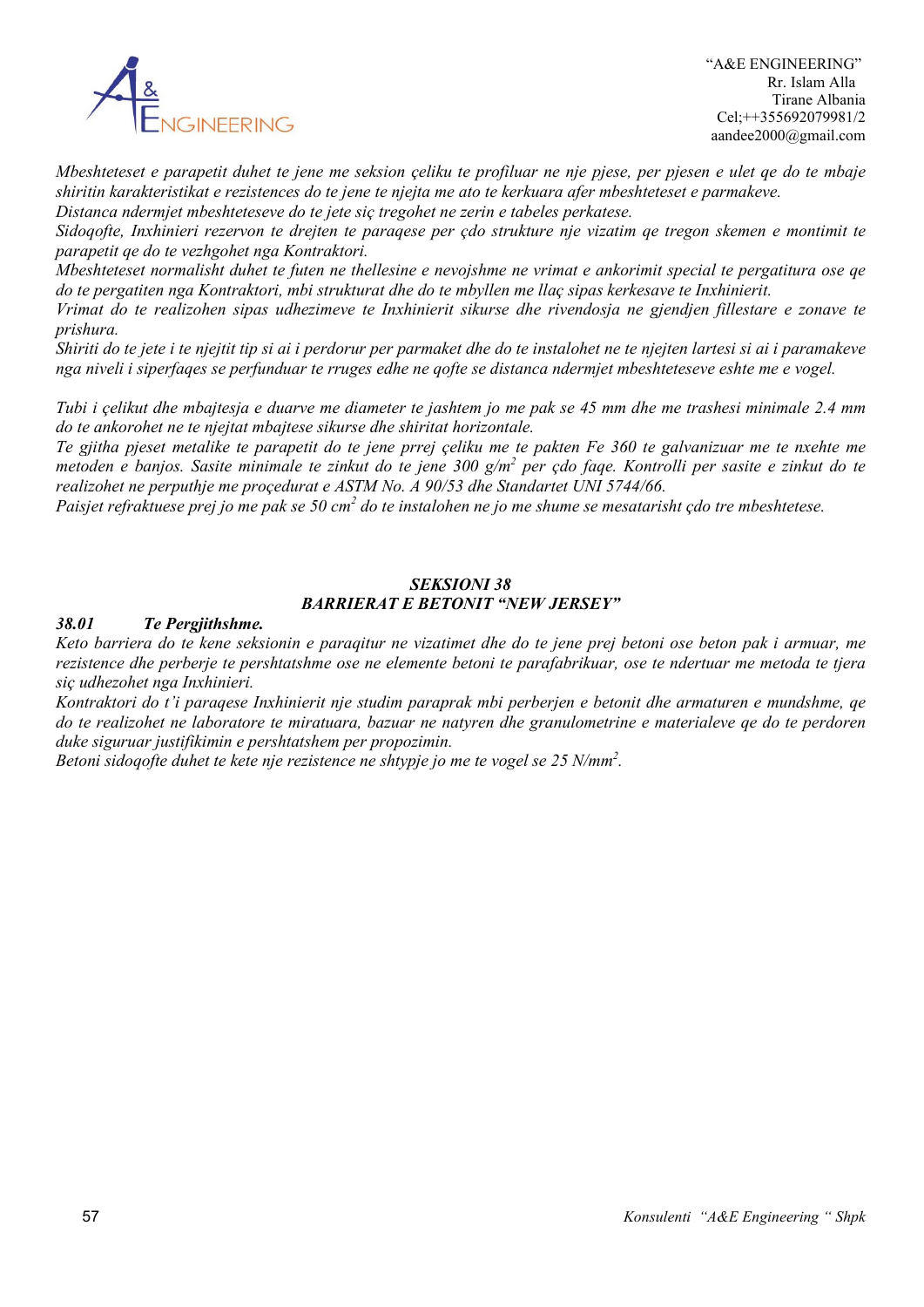

# **B-MATJA DHE VLERESIMI I PUNIMEVE TABELA E PERMBAJTJES MATJA DHE VLERESIMI I PUNIMEVE**

| SUVATE DHE TRAJTIMET MBRROJTESE, LLACET E CIMENTOS, MBULESAT ME BITUM,             |  |
|------------------------------------------------------------------------------------|--|
|                                                                                    |  |
|                                                                                    |  |
|                                                                                    |  |
|                                                                                    |  |
|                                                                                    |  |
|                                                                                    |  |
|                                                                                    |  |
|                                                                                    |  |
|                                                                                    |  |
|                                                                                    |  |
|                                                                                    |  |
|                                                                                    |  |
|                                                                                    |  |
|                                                                                    |  |
| KONSOLIDIMI I SKARPATAVE ME ANE TE PERDORIMIT TE RRJETAVE TE TELIT OSE SPERKATJEVE |  |
|                                                                                    |  |
|                                                                                    |  |
|                                                                                    |  |
|                                                                                    |  |
|                                                                                    |  |
|                                                                                    |  |
|                                                                                    |  |
|                                                                                    |  |
|                                                                                    |  |
|                                                                                    |  |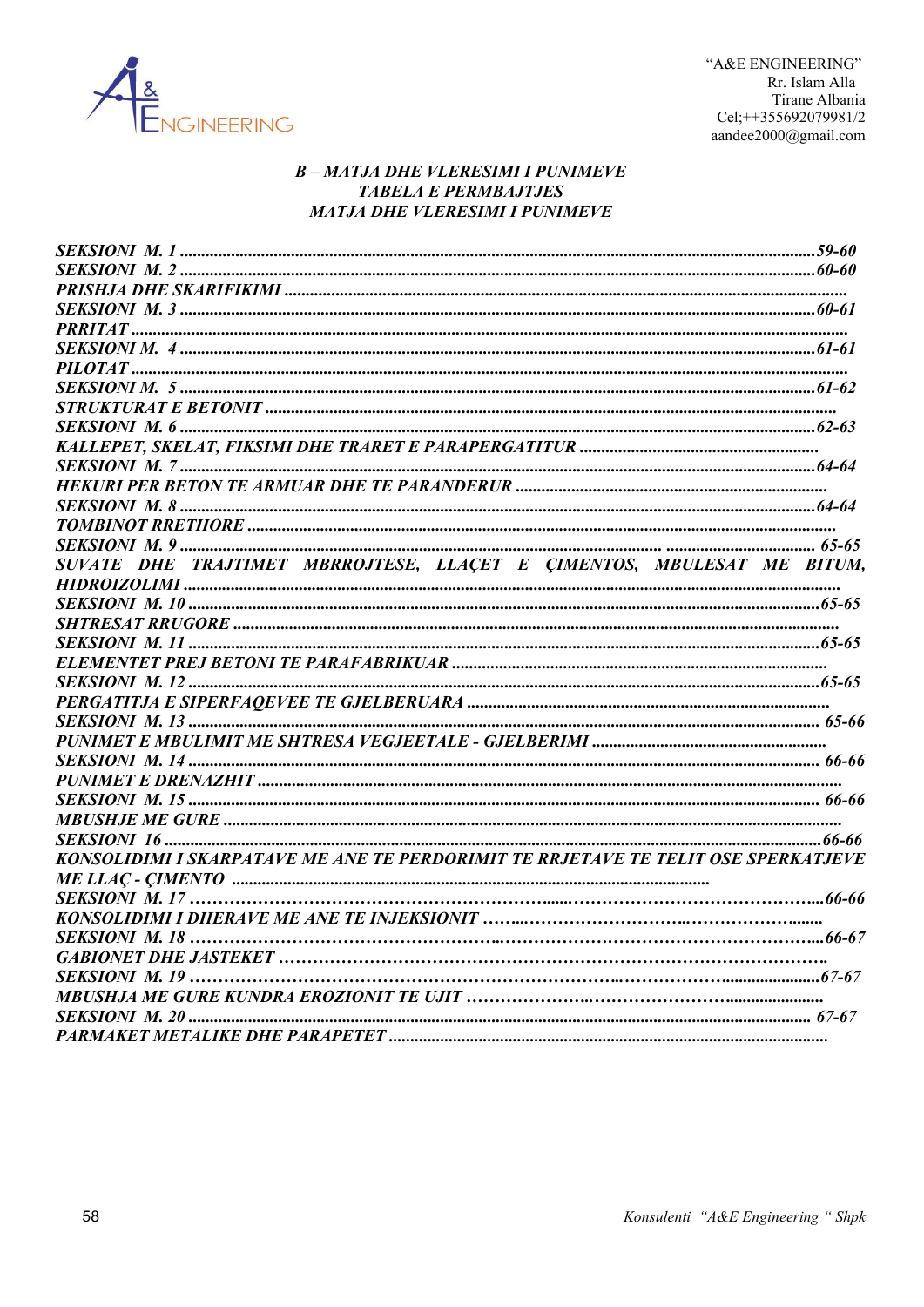

### *MATJA DHE VLERESIMI I PUNIMEVE SEKSIONI M. 1 Te Pergjithshme.*

*Germimet e dherave dhe mbushja e trupit te rruges mund te matet me metoden e seksioneve mesatare. Ne kohen e dorezimit te punimeve Kontraktori dhe Inxhinieri se bashku do te masin dhe do te marrin kuotat e seksioneve rrethore dhe do te mase distancat ndermjet ketyre seksioneve. Mbi bazen e ketyre matjeve dhe atyre qe do te behen per punimet e perfunduara ose pjeserisht te perfunduara duke iu referuar profileve te seksioneve rrethore dhe kuotave te projektit do te percaktohet volumi i germimeve dhe mbushjeve te kryera ne trupin e rruges. Kuptohet qe te dyja se bashku, germimet dhe mbushjet, profili i kuq qe kufizon zonat e germimit ose te mbushjes eshte ai i cili eshte ne vazhdim te kuotes se bankines, baza e shtratit te rruges se te dyjave, bankines dhe karrexhates dhe ndarese eventuale e trafikut siç tregohet ne seksionet terthore tip.*

# *1. Pergatitja e Nenshtreses ne Germim.*

*Me çmimin ne tabelen e çmimeve te aplikuara per zonat e bazamentit te shtratit te rruges do te kompensohet perveç kostove sipas zerit Nr. 8 te tabeles se çmimeve dhe te gjitha kostot dhe fuqia punetore e parashikuar ne seksionin "Punime Dherash" per te marre densitetin dhe modulet e elasticitetit te specifikuara. Ne rast se per shkak te karakteristikave te dobeta te dheut te nenshtreses Inxhinieri do te urdheroje zevendesimin e ketij dheu me material te thyer ne nje thellesi te caktuar nen nivelin e shtartit te rruges, germimi do te paguhet me çmimin e germimit te zakonshem dhe materiali i thyer me çmimin perkates Nr. 7 ne tabelen e çmimeve.*

*Ne germimet ne shkemb shtrati i rruges do te nivelohet me nje shtrese me material te thyer te imet. Furnizimi, vendosja dhe ngjeshja e kesaj shtrese eshte perfshire ne çmimin e zerit Nr. 8.*

### *2. Germimet e Zakonshme dhe Germimet e Strukturave.*

*Te gjitha materialet e perftuara nga germimet jane prone e punedhenesit. Kontraktori mund te perdore keto materiale nese konsiderohen te pershtatshme nga Inxhinieri por e kufizuar me sasite e nevojshme per te kryer punimet e dhena ne tender dhe per ato kategori te punimeve çmimi i te cilave eshte vendosur ne tabelen e çmimeve si materiale nga germimet.*

*Aty ku ne germimet ne pergjithesi limitet e dhena do te tejkalohen jo vetem me punimet shtese te kryera qe nuk do te merren ne konsiderate, por Kontraktori me shpenzimet e tij do te ktheje ne kantier materialin e tepert te germuar ose sidoqofte do te siguroje si te jete e nevojshme kryerjen e rregullt te punimeve. Çmimi qe i takon germimeve ne pergjithesi qe do te zbatohen me metoden e dhene ne seksionin 4 "Punime Dheu" perfshijne ndermjet kostove speciale:*

*- Prerjen e pemeve, heqjen e rrenjeve, te shkurreve etj., dhe transportimin ne zona te miratuara nga Inxhinieri.*

*- Germimi, transportimi dhe shkarkimi i materialit ne depozita, mbushjen dhe depozitimin ne çfaredo lloj* 

*- Profilimi i sakte i skarpatave dhe i shtratit te rruges.*

*- Heqja e ujit ne germimet e zakonshme.*

*Aty ku si rezultat i cilesise se dheut ose per ndonje arsye tjeter do te jete e nevojshme te sistemohen, mbeshteten ose perforcohen muret e germimeve Kontraktori do te parashikoje ne shpenzimet e tij adoptimin e te gjitha masave te nevojshme per te parandaluar shkarjet. Siç eshte thene ne seksioni "Punimet e Dheut" Kontraktori do te koordinoje (me shembuj) vazhdimin dhe zbatimin e germimeve dhe punimeve te muratures deri sa kostot perkatese mendohet te jene kompensuar ne çmimet e kontrates. Kontraktorit nuk do t'i takoje asnje kompensim per mosshlyerjen e pjesshme ose te plote te materialit te perdorur ne keto perforcime dhe sistemime si dhe nese kushtet lokale do te kerkojne qe germimet, dukee perfshire germimet e zakonshme, te ekzekutohen "me shembuj".*

*Ne rastin e germimeve, vetem copat e shkembinjve ose themelet e mureve qe kane nje volum individual me te madh se 1 m<sup>3</sup> kur eshte i zakonshem dhe 0.5 m3 kur eshte germim strukturash, do te kompensohet nepermjet çmimeve perkatese te tabeles dhe volumi i tyre do te zbritet nga ai i germimeve.*

*Germimet e strukturave do te maten nepermjet volumit te struktures me thellesine e tyre, e matur kjo duke filluar nga niveli i germimit te zkonshem.*

*Vetem kur arsye te veçanta e kufizojne kete, germimi i strukturave mund te realizohet gjithashtu me mure skarp, por ne keto raste asnje pagese nuk do te behet, si per volumet shtese ashtu dhe per mbushjen e mureve qe Kontraktori duhet t'i kryeje me shpenzimet e tij.*

*Germimet e strukturave do te konsiderohen si germime nen uuje dhe do te komensohet me çmimin ekstra perkatees vetem nese ato do te kryhen ne mbi 20 cm thellesi, nen nivelin e peerheershem te ujit ne te cilin uji stabilizoohet.*

*distance*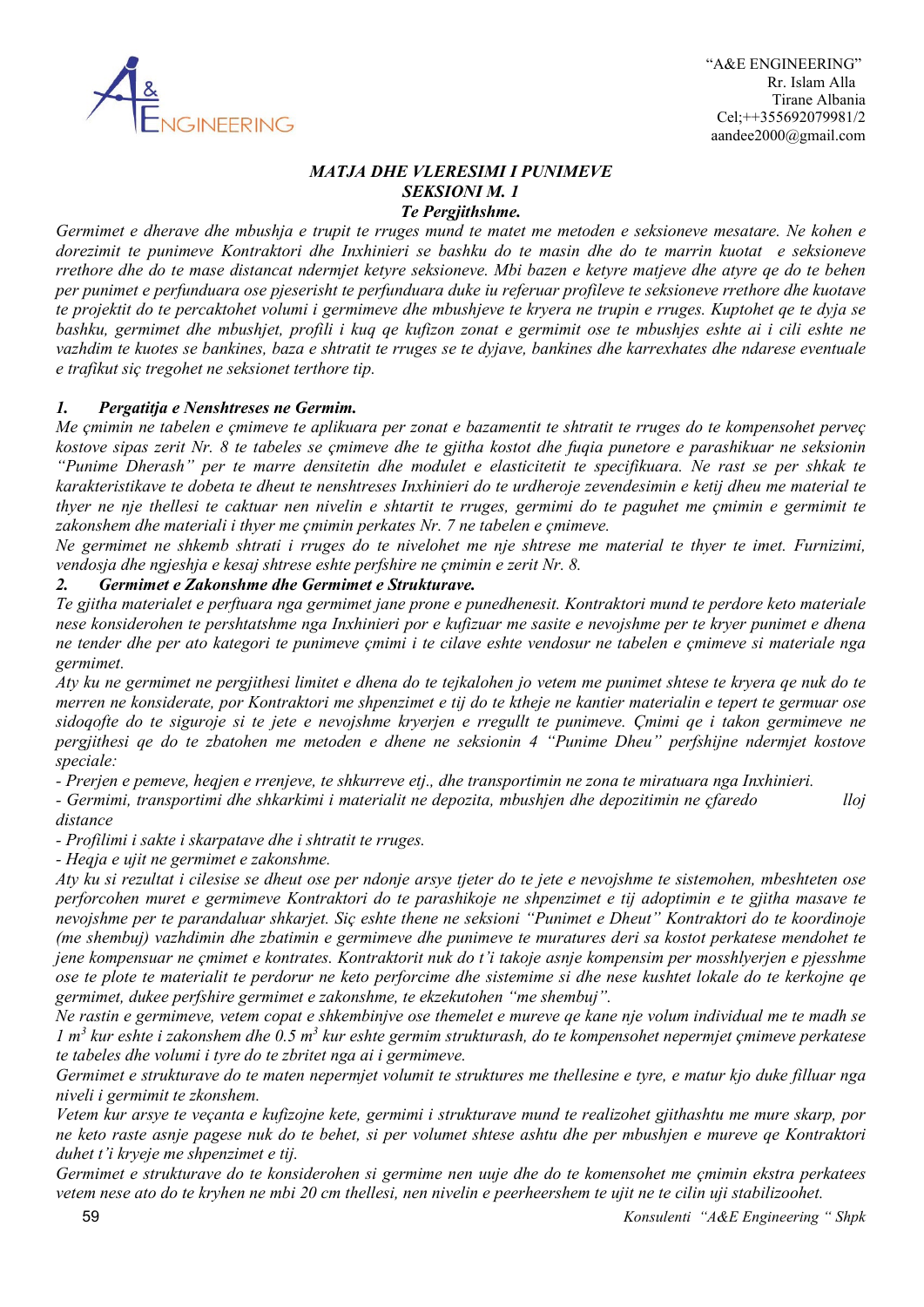

# *Çmimi i germimeve te strukturave perfshin gjithmone koston e mbushjes se gropave.*

*Transportimi deri ne trupin e rruges, duke perfshire ndonje riciklim te materialeeve te perftuara nga germimet perfshihet te tabeeleen e çmimeeve te germimeve edhe kur peer ndonje arsy do te jete e nevojshme te zhvendosen, te depozitohet perkohesisht dhe mee pas materiali te rimerret dhe te mbartet ne truppin e rruges. Mateerialet e germuara tee cilat janee me teprice ose nuk janee te pershtashme per te fotrmuar trupin e rruges do te mbarten ne vendin e depozitimit, jashte kantierit te punimeve, ne nje disstance te duhur dhe te gjetur ne menyre tee pershtatshme dhe duke e shpernadre dhe niveluar gjithashtu ne nivelin e tokes, çdo kosto perkatese, perfshire edhe koston peer zenien ee zonave te depozitimit do te jene me shoenzimeet e Kontraktorit.*

# *3. Mbushjet e Trupit te Rruges.*

*Kostoja e reduktimit te materialeve te perftuara nga germimi i zakonshem ose germimi i strukturave ne shkemb, ose germimi ne tunel ne menyre qe te merret madhesia e dhene ne seksionin "Punime Dheu" per riperdorimin e tyre si material mbushes perfshihet dhe kompensohet ne çmimet e germimit te zakonshem, germimit te strukturave ne shkemb dhe germimit ne tunel.*

### *SEKSIONI M.2 PRISHJA DHE SKARIFIKIMI*

# *1. Prishja e Punimeve te Muratures dhe Godinave.*

*Çmimet e prishjes perfshijne te gjitha kostot qe kane lidhje me kete kategori punimesh, e kryer ne themele ose ne lartesi, sidoqofte pa perdorimin e minave.*

*Ne veçanti ato perfshijne: Urat e sherbimit, skelet, perforcimet dhe sistemimet ku kerkohet si dhe heqjen e menjehershme te mbeturinave te cilat do te mbeten prone e Kontraktorit.*

*Prishja e godinave te çdo lloji dhe strukturave do te paguhet per m3 te volumit total, te matur nga niveli i tokes deri ne maje. Kostoja e shkaterrimit te dyshemeve te tabanit, themele te çdo tipi ne thellesine treguar nga Inxhinieri do te perballohet nga Kontraktori.*

*Prishja e strukturave te themeleve te godinave prej betoni te armuar do te kompensohet me çmimin per germimet e strukturave ne shkemb.*

*Materialet e shkaterruara do te mbeten prone e Kontraktorit i cili mund t'i perdore ato kur Inxhinieri i konsideron te perdorshme dhe do te mbarte ne vendin e depozitimit materialet e paperdorshme nen perkujdesin dhe me koston e tij, po ashtu edhe jashte punimeve te rruges nese udhezohet keshtu nga Inxhinieri.*

### *2. Skarifikimi i Shtresave Rrugore.*

*Tabela e çmimeve mbulon te gjitha kostot qe kane lidhje me prishjen ose prerjen e shtresave ekzistuese rrugore ne çdo thellesi dhe me çdo mjet si dhe ne prani te trafikut, duke perfshire koston e riaftesimit dhe te depozitimit te materialit te perdorshem si dhe transportimin e materialit te paperdorshem ne vendin e depozitimit me çdo mjet dhe ne çdo distance.*

*Volumi i skarifikimit llogaritet duke shumezuar siperfaqen e skarifikuar me thellesine mesatare te skarifikuar, e matur si mesatare e shumave te thellesive te matura çdo 100 m2 ne mes te siperfaqes se skarifikuar.*

### *3. Skarifikimi i Shtresave Rugore mbi Ura.*

*Çmimi i tabeles A.15 mbulon gjithashtu te gjitha kostot qe kane lidhje me skarifikimet e shtresave ekzistuese mbi soleten e ures, duke perfshire heqjen e shtresave te vjetra hidroizoluese, sheshimin e siperfaqes se betonit te sapo ekspozuar me makineri te pershtatshme si ne pjesen e kalueshme te soletes ashtu edhe ne cepat e trotuareve per t'i pergatitur ato per vendosjen e shtreses se re hidroizoluese.*

#### *SEKSIONI 3 PRITAT*

*Çmimet e tabeles qe kane lidhje me keto punime mbulojne:*

*- Furnizimin e materialeve, fuqise punetore, makinerive dhe paisjeve te nevojshme per te kryer punimet. Materiali i mbetur nga thyerjet, ose nga pamundesia per t'u riaftesuar dhe ne pergjithesi çdo pune dhe furnizim i nevojshem per te dorezuar punen e perfunduar dhe te pershtatshme per perdorim.*

*Materialet qe hidhen ne prita do te mbeten prone e Kontraktorit i cili do te siguroje me koston e tij zhvendosjen dhe riaftesimin.*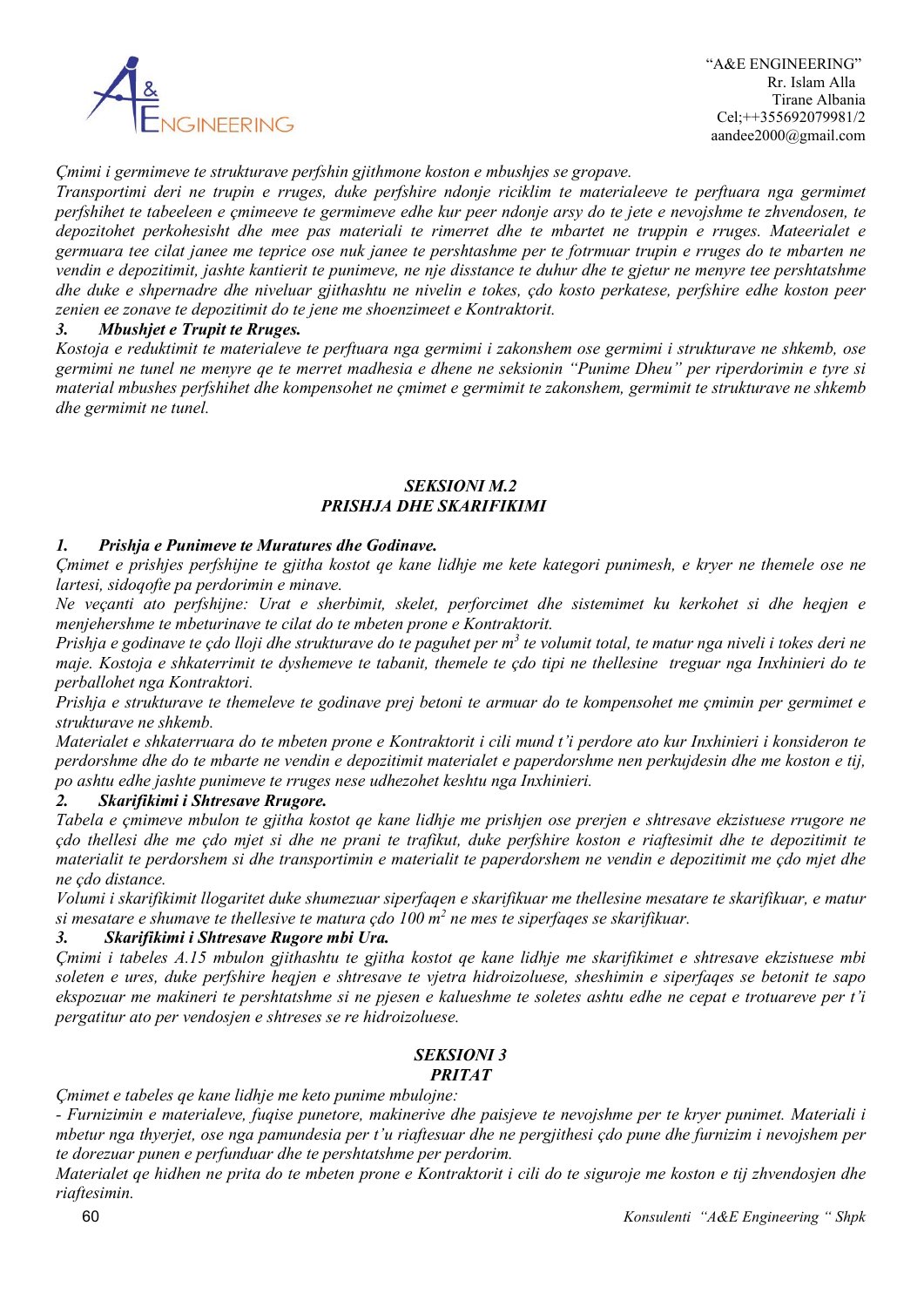

*Paisjet ne lidhje me pritat do te behen duke llogaritur per siperfaqen efektive te punes mbi bazen e gjatesise se matur sipas vijes se mesme te struktures dhe lartesise te barabarte me ate te murit te plote. Gjatesia do te matet sipas vijes se mesme te struktures.*

*Ketu specifikohet qe per pritat lartesia do te jete ajo e murit te plote.*

### *SEKSIONI M.4*

# *PILOTAT1. Pilotat e Parapergatitura.*

*Gjatesia e pilotave te parapergatitura dhe atyre te drurit, per qellime te vleresimit, perfshin gjithashtu matjen. Diametri i seksionit ne gjysem gjatesi do te supozohet, per efekt matjesh, diametri i pilotes.*

*Pasi te jete percaktuar gjatesia e piles qe do te adoptohet, dhe pila te kete arritur lartesine e percaktuar atehere pilota do te pritet me shpenzimet dhe nen kujdesin e Kontraktorit, por ne vleresim do te konsiderohet gjatesia fillestare e testuar.*

*Ne çmimin per meter jane perfshire, perveç furnizimit te pilotes, gjithashtu dhee furnizimi dhe aplikimi i matjes se çelikut dhe kapuçi ne koke, futja e pilotes me ane te çekiçeve ngjeshes te pershtatshem, te gjitha makinerite, fuqia punetore e nevojshme dhe testet ne ngarkese qe do te realizohen me metodat dhe sipas detyrimeve qe percaktohen ne seksionin "Pilotat" te specifikimeve.*

*Ne veçanti per pilotat e parapergatitura prej betoni te armuar, ndersa specifikimet e mesiperme aplikohen per vleresimin dhe vendosjen e tyre, theksohet qe çmimet perfshijne perveç furnizimit armaturen e çelikut, majen metalike te ankoruar ne beton, unazat e çelikut, prizmat e drurit qe mbrojne koken dhe testet ne ngarkese.*

#### *1. Pilotat Monolite.*

*Gjatesia e te gjitha pilotave te derdhura ne vend, perfshire pilotat monolite, do te jete ajo e percaktuar nga kuota e fundit te plintit deri ne thellesine e majes se tubit. Çmimet perkatese ne tabelen e çmimeve konsiderohen qe perfshijne dhe kompensojne:*

- *Futjen e tubit, furnizimin e betonit, derdhjen dhe ngjeshjen me makineri te pershtatshme, formimin e bulbit te bazamentit dhe zgjerimeve anesore, terheqjen graduale te tubit, heqjen e ujit, perdorimin e mundshem te daltes, patrimin e kokave, testet e mundshme ne toke, vendosjen kur eshte e nevojshme te nje kemishe çeliku te pershtatshme per te menjanuar hollimin e betonit nen uje, testet nen ngarkese te cilat do te udhezohen nga Inxhinieri, me metodat dhe detyrimet e percaktuara nga Specifikimet te cilat do te paguhen perkundrejt çmimeve perkatese ne tabelen e çmimeve dhe duke perjashtuar nderkaq furnizimin e mundshem dhe instalimin e armatures dhe kemishen te cilat do te kompensohen me çmimet perkatese te tabeles.*

*Per pilotat e ndertuara duke perdorur solucion bentoniti, duke pasur parasysh qe te gjitha kostot e percaktuara me pare (duke perjashtuar ate te futjes se tubit i cili nuk perdoret) jane te perfshira ne çmimet perkatese te tabeles, eshte vendosur qe gjatesia e tyre percaktohet me thellesine maksimale siç fiksohet dhe biet dakort nga te dyja palet me leshimin e nje raporti matjesh pas perfundimit te fazes se derdhjes.*

*Çmimet per pilotat monolite, te çdo diametri, perfshijne gjithmone koston e heqjes dhe transportimit ne vendin e depozitimit te materialit qe del nga germimi i gropes.*

### *2. Pilotat e Pjerreta.*

*Pilotat e themeleve, si te ngulura ashtu edhe monolite, mund te urdherohen nga Inxhinieri qe te pjerresohen deri ne 20 grade perkundrejt vertikales, pa ndonje rritje te çfaredoshme ne çmim. Per kendet me te medha se 20 grade perkundrejt vertikales, pilotat do te paguhen sipas çmimeve perkatese ne Tabelen e Çmimeve.*

# *SEKSIONI M.5 STRUKTURAT E BETONIT*

#### *1. Te Pergjithshme.*

*Te gjitha strukturat dhe muraturat e betonit, te zakonshme ose te armuara, ne themele ose ne lartesi, do te maten me volum, metoden gjeometrike qe bazohet ne matjet ne vend, duke perjashtuar suvate, kur ato ekzistojne, dhe hequr boshlleqet dhe materialet e mundshme te nje natyre te ndryshme brenda strukturave. Nuk do te behen zbritje per volumin e armatures dhe shufrave te paranderjes dhe volumeve te boshlleqeve qe jane me te vogla ose te barabarte me 0.2 m3 secila, duke e konsideruar keshtu te mbuluar punen shtese te kerkuar per te krijuar vrimat ose hapesirat e*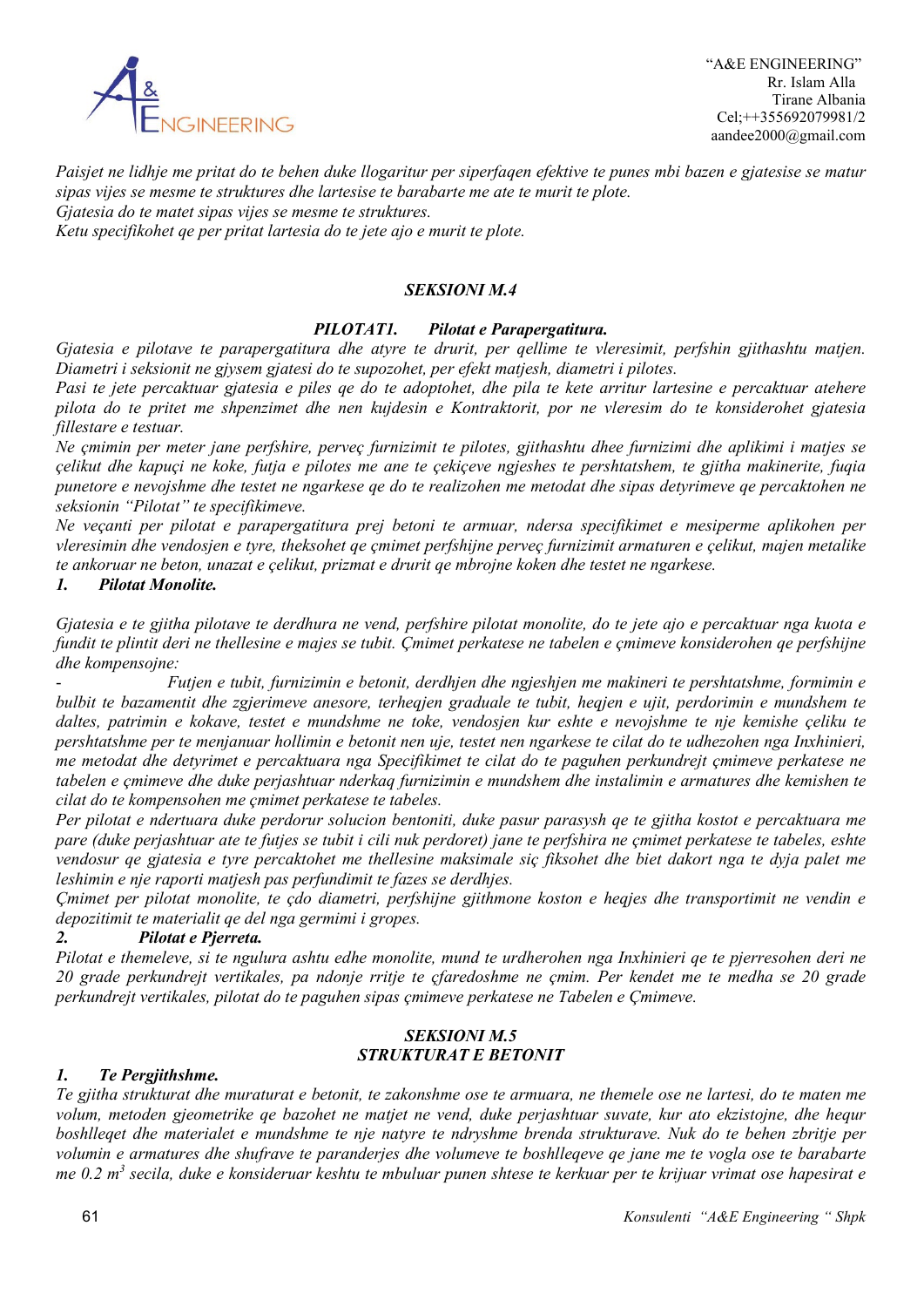

*mundshme ne menyre te rregullt. Qe do te zbatohen ne numrin dhe pozicionet e percaktuara ne projekt ose siç kerkon Inxhinieri.*

### *2. Rezistenca e Betonit.*

*Çmimet perkatese ne tabelen e çmimeve do te perdoren per te vleresuar dhe paguar llojet e ndryshme te betonit vetem mbi bazen e vleres se rezistences se kerkuar sipas projektit ose te urdheruar me shkrim nga Inxhinieri.*

*Ne rastin kur provat ne shtypje tregojne se nje perzierje betoni ka vlere te rezistences me te vogel se ajo e kerkuar, pasi te jete siguruar qe kjo vlere kenaq ende kushtet statike te punes, çmimi ne tabelen e çmimeve qe i korespondon vleres se rezistences se percaktuar do te aplikohet.*

*Ne rastin kur provat ne shtypje tregojne nje rezistence me te larte se ajo e kerkuar ne projekt ose ajo e treguar nga Inxhinieri, nuk do te kete rritje te çmimeve ne tabelen e çmimeve.*

*Çmimet perkatese ne tabelen e çmimeve perfshijne ne veçanti furnizimin e te gjitha materialeve te nevojshme (inerteve, lidhesave, ujit etj.), te punes, sklelerite, kallepet per betonim ne lartesi te strukturave qe zhvillohen ne lartesi (mure, platformave etj.), makinerite dhe paisjet per perzierje, hedhjen, vibrimin e betonit dhe çdo tjeter te nevojshme per te dorezuar punen e plotesuar ne menyre te sakte.*

# *3. Formimi i Fugave.*

*Ne punime te cilat kerkojne fuga te deformimit ose fuga me forme lidhje speciale sipas llojeve te miratuara nga Inxhinieri, kostot perkatese perfshire edhe ato te kallepeve te mundshem, konsiderohen te jene mbuluar nga zerat e tabeles se çmimeve per punimet e muratures dhe betonit.*

# *4. Shtesat.*

*Per perdorimin e shtesave te mundshme ne perzierjet e betonit dhe ne llaçet per punimet e muratures te cilesuara ne projekt, do te paguhet vetem kostoja e ketyre materialeve.*

*Ne çdo rast tjeter ky perdorim do te lejohet, por brenda kostos se pergjithshme te Kontraktorit pas miratimit te Inxhinierit.*

# *SEKSIONI M. 6 KALLEPET, SKELAT, FIKSIMI DHE TRARET E PARAPERGATITUR*

### *1. Te Pergjithshme.*

*Kallepet, skelat, fiksimet dhe instalimet e trareve te parapergatitur prej betoni do te paguhen veçant, vetem per ate çfare eshte treguar si e tille ne zerat e tabeles se çmimeve.*

*Çmimet do te perfshijne te gjitha kostot e materialeve, fuqia punetore, ndertimin, montimin ç'montimin, humbjet, dadot, bullonat, gozhdet etj., dhe çdo kosto tjeter per te dorezuar punen e plotesuar.*

# *2. Kallepet.*

*Kallepet do te llogariten sipas zhvillimit te siperfaqeve te brendshme te kontaktit me betonin ne baze te punes se perfunduar.*

### *3. Skelat.*

*Skelat per betonimin ne lartesi te betonit te zakonshem ose te armuar, per punime deri ne 2 m hapesire drite, jane perfshire dhe kompensuar me çmimet perkatese te betonimit te strukturave prej betoni. Skelat dhe kallepet per harqe te sheshte dhe trare, ose per mbeshtetjen e qenderzimit te kupolave, per punime deri ne 2 m hapesire drite, do te perfshihen dhe do te kompensohen gjithashtu me çmimet per betonin e zakonshem ose te armuar. Skelat per kallepet e harqeve te sheshte, ose te trareve me beton te armuar ose beton te armuar te paranderur, ose per mbeshtetjen e qenderzimit te harqeve dhe kupolave, kur hapesira e drites e matur ne planin e themelit pergjate aksit median te punimeve, ose ne rastin e vendeve te veçante pergjate aksit median te çdo vendi, shtrihet ndermjet akseve te mbeshtetjeve (platforma, shpatulla) i kalon 2 m, do te llogaritet me kriteret ne vijim: Siperfaqja e skelave do te percaktohet mbi bazen e matjes se hapesires se drites te ndertuar sipas metodes se thene me lart dhe çmimit perkates ne tabelen e çmimeve do te aplikohet mbi siperfaqen e zones se percaktuar, ne projeksion horizontal me gjeresine e matur vertikalisht me aksin median ndermjet aneve te jashtme te çdo karrexhate, dhe me gjatesine e matur ne planin e themelit ndermjet aneve te brendshme te çdo hapesire drite pergjate aksit median te struktures ose ne rastin e vendeve te ndara perkundrejt aksit median te çdo vendi.*

*Tabela e çmimeve e thene me lart do te aplikohet gjithashtu per pagesat e skelave dhe kallepeve per betonimin e pjeseve te projektuara te strukturave ne lartesi siç jane psh.: muret zgjatues te shpatullave te urave dhe projeksioneve gjatesore te platformave. Ne keto raste çmimi qe do te aplikohet do te jete ai qe i korespondon hapesires drite*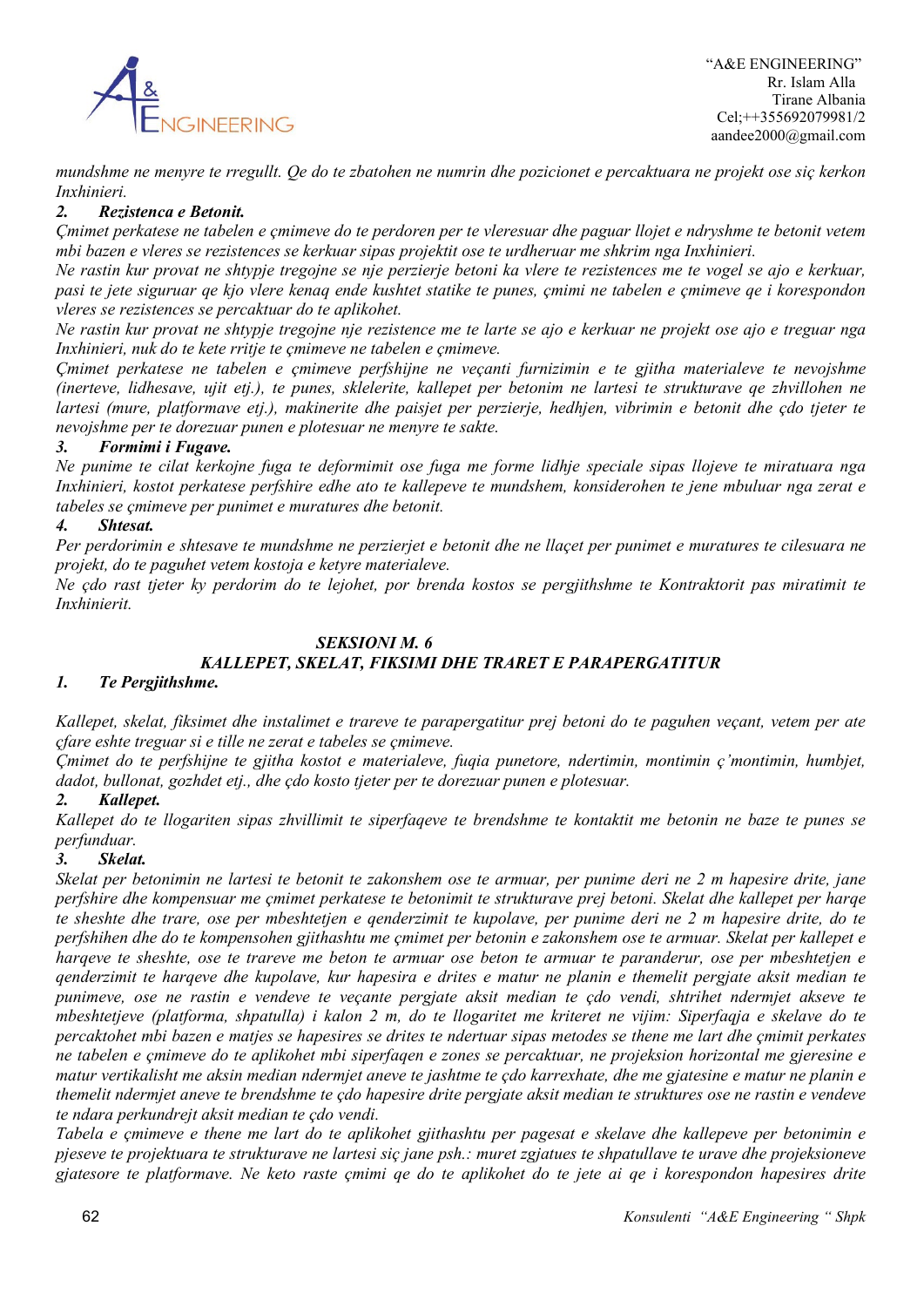

*konvencionale te barabarte me 2 here gjatesine e projeksionit (te matur pergjate aksit median te projeksionit ndermjet vijes bashkuese dhe skajit te lire te projeksionit dhe siperfaqes se* 

*zones se ciles ky çmim do t'i aplikohet do te jete ai qe percaktohet ne projeksion horizontal nga gjatesia e projeksionit dhe nga gjeresia e matur vertikalisht me aksin median te projeksionit.* 

# *4. Skelat per Vendosjen e Soletave.*

*Skelat peer çdo tip te vendosjes se soletave ne beton te armuar ose ne beton te armuar te paramderur ne çdo lartesi, monolite ose te parapergatitura, do te llogaritet me siperfaqen e projeksionit horizontal te soletes te konsideruar vetem per hapesiren drite neeto ndermjet vijave te brendshme te kembeve.*

*Zeri perkates ne tabelen e çmimeve nenkupton qe perfshin dhe mbulon te gjitha kostot e nevojshme, furnizimet dhe sherbimet dhe ne veçanti: Fuqine punetore, mateerialet dhe mjete e konsumit, te drejat e patentes, bndertimin, ngritjen ne çdo lartesi dhe ç'montimin e makinerive, koha pezull qe vjen si rezultat i metodave te veçanta te ndertimit etj.*

*Aplikimi i ketl zeri te tabeeles se çmimeve pa dyshim perjashton pagesat e zerit te tabeles se çmimeve sipas paragrafit B.*

*Nga kjo tabekle çmimesh jane perjashtuar vetem kalleepet te cilat do te paguhen veçant me zerin perkates ne tabelen e çmimeve.*

### *5. Vendosja e Trareve Betonarme te Parapergatitur ose te Paranderur.*

*Skelat per betonimin e traversave dhe pjeseve terthore ne traret kur ne zbatimin e soletave perdoren ttrare me betonarme te paranderur ose te parapergatitur me hapesire me te madhe se 2 m, ngritja, transportimi dhe vendosja ne çdo lartesi do te kompensohen me çmimet perkatese te tabeeles.*

*Per hapesirat drite me te vogla se 2 m drite, kostoja per ngritjen, transportimin dhe vendosjen do te kompensohet nga çmimet perkatese te tabeles per betonet e armuara ose te paranderura.*

*Skelat peer kallepet e beetonimit, ne çdo lartesi, traversat ne traret e instaluar prej beetonarmeje, betoni te armuar te paranderur ose prej çeliku, gjithashtu per pjeset ee projektuara, do te paguhen me çmimet perkatese te tabeles mbi bazen e siperfaqes se zones se caktuar duke matur gjeresine vertikalisht me aksin e trareve, distancen ndermjet kufujve te trareve ose ndermjet kufirit te traut dhe vijes se jashtme te projeksionit dhe ne gjateesi distancen ndermjet kookave te tranversave, te matura paralel me aksin e trareeve, duke perfshire dhe kompensuar ketu koston e skelave te kallepeve peer beetonimin e pjeseve terthore. Peerdorimi eventual i elementeve strukturore prej çeeliku, ose betoni te armuar, ose betoni te armuar te paranderur si kallepe per betonimin e soletave te pjeseve terhore te soletes, do te autorizohet me pare nga Inxhinieri.*

*Kur elementet e mesiperm strukturore kryejne vetem funksionin e kallepeve llogaritja e tranversave, projeksioneve dhe pjeseve terhore nuk merr parasysh per qellime statike efektin ndihmes te ketyre eelementeve.*

*Perdorimi eventual i ketyre elementeve si kallepe do te kompensohet me çmimin perkates te tabeeles per kallepet dhe per skelat per tranversat e betonuara mbi traret e instaluar.*

### *6. Qenderzimi*

*Qenderzimi per akset se bashku me skelat e mundshme per kallepe qe do te ndertohen mbi pjesen e jashtme te harkut jane perfshire ne çmimin e betonit per kupolat deri ne hapesire drite neto 2 m. Per hapesira drite me te medhaja, te matura ndermjet vijave te brendshme te pilotave ose shpatullave, perveç pageses se çmimit per mbeshtetjen e skelave qenderzimet paguhen veçant me çmimet perkatese te tabeles dhe maten perkundrejt projeksionit horizontal te siperfaqes se zones se brendshme te soletes, siç specifikohet per skelat mbeshtetese. Qenderzimi per mbeshtetjen e kallepeve per kupolat e tuneleve artificiale kompensohen me çmimet perkatese te tabeles. Ndertimet konsol per struktura betonarme te paranderur qe do te ndertohen, ne konsol gjithashtu me hark te çdo rrezeje, çmimi i tabeles per kallepe te levizshem te mbajtur nga vinç i levizshem me kundrapeshe mbulon koston e ndertimit te kallepeve dhe te te gjithe paisjes se levizshme dhe levizjet per ekzekutime te ndryshme, si dhe per ngritjen dhe ç'montimin e makinerive pavaresisht nga lartesia e struktures konsol qe do te ndertohet. Kur Kontraktori per lehtesine e tij, e konsideron te keshillueshme qe te ndertoje keto struktura te vazhduar ne vend te konsolave me betonim monolit nepermjet perdorimit te mbeshtetjeve te pershtatshme dhe kallepeve te fiksuar, te dyja se bashku kallepet dhe mbeshteteset perkatese dhe fiksimet, pavaresisht nga hapesira drite e struktures dhe lartesia, do te kompensohet ne menyre te barabarte me çmimin e levizjes se kallepeve te mbajtura nga vinçat speciale.*

*Ne te gjitha rastet e tjera siperfaqja horizontale e zones se soletes se ciles ky çmim i aplikohet do te percaktohet sipas kritereve te percaktuara ne paragrafin B "Mbeshtetja e Skelave".*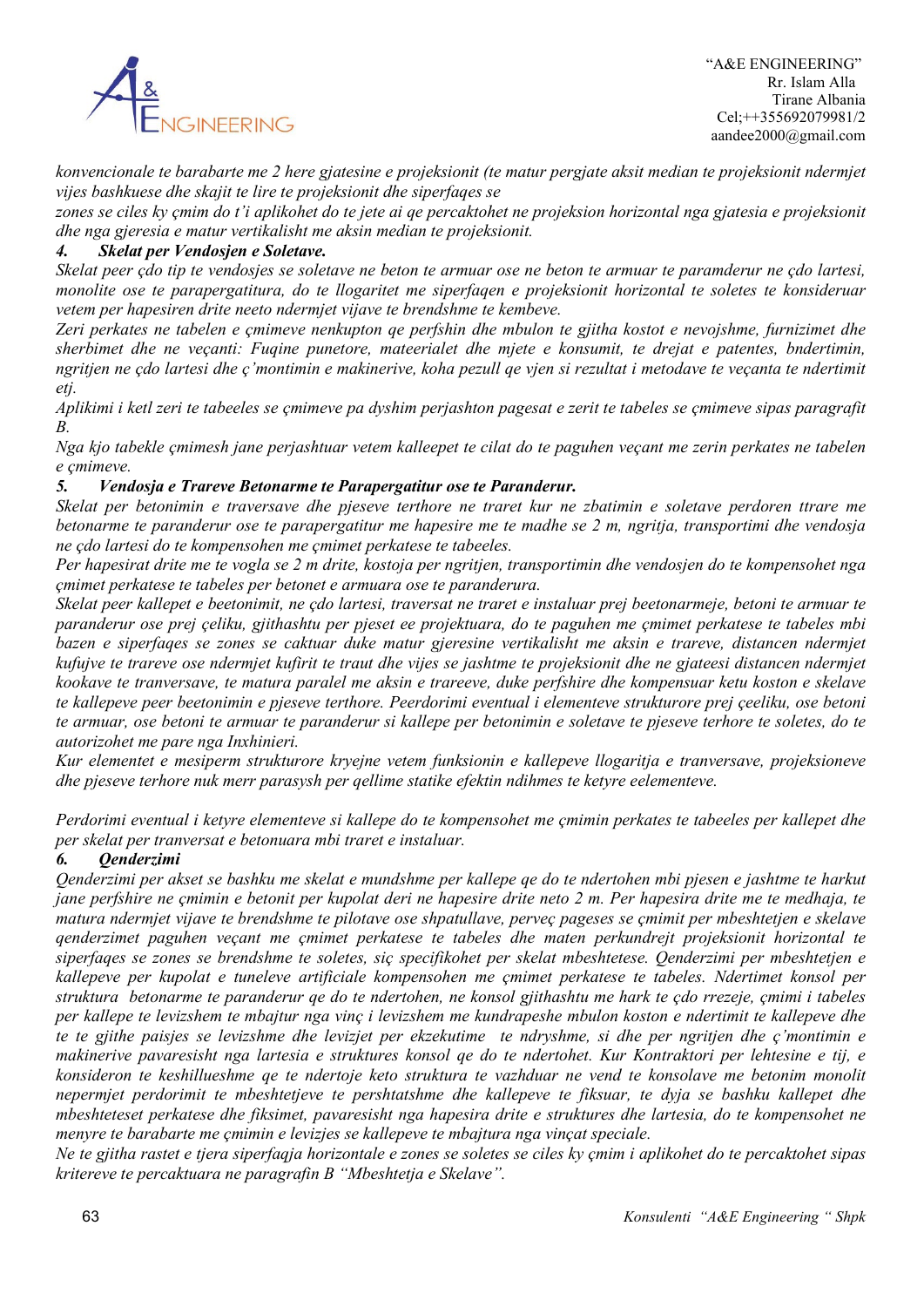

# *SEKSIONI M.7 HEKURI PER BETON TE ARMUAR DHE TE PARANDERUR*

#### *1. Te Pergjithshme.*

*Pesha e shufrave te drejta te hekurit per armimin e betonit te tipit Fe B 22k, Fe B 32k ose te tipit special me kufi te larte elasticiteti, do te percaktohet me ane te peshes teorike qe i korrespondon diametrave te ndryshem te pershkruar, pa marre parasysh sasite qe jane me te medha se ato te pershkruara, shtrenguesit, distanciatoret dhe mbivendosjet e lidhjeve te padetajuara ne vizatimet e projektit ose jo duke nenkuptuar ato domosdoshmerisht, gjithashtu ato qe lidhin shufrat me gjatesi me te vogel se tipi qe tregohet.*

*Ne çdo rast pesha e hekurit do te percaktohet me mjete te zakonshme analitike, qe jane: Duke matur gjatesine efektive lineare te çdo shufre dhe duke e shumezuar me peshen njesi te percaktuar mbi bazen e dimensioneve nominale me peshe volumore 7.85 kg/dm3 .*

*Pesha e shufravee te çelikut te viaskuar Fe B 38k dhe Fe B 44k, gjithashtu per seksion jo rrethor do te percaktohet duke shumezuar gjatesine lineare te elementit me peshen njesi te shufres qe i korespondon seksionit nominal te percaktuar mbi bazen e peshes volumore 7.85 kg/dm3 .*

*Pesha e hekurit per struktura me beton arme ose beton arme te paranderur me sistem kabllor te levizshem do te percaktohet duke shumezuar zhvillimin teorik te kabllove te perfshire ndermjet faqeve te jashtme te paisjeve te bllokimit me numrin e shufrave qe kompozojne kabllin dhe peshen e tyre te percaktuar me njesine e matjes.*

*Pesha e hekurit per strukturat me betonarme te paranderur me sistemin e paranderjes para betonimit do te percaktohet duke shumezuar zhvillimin e shufrave te paranderjes (te perfshira ndermjet faqeve te jashtme te kokave te struktures) dhe peshes se shufrave te percaktuara me njesine matese. Pesha e hekurit te shufrave per betonarme te paranderur do te percaktohet duke shumezuar gjatesine teorike te shufrave te perfshire ndermjet faqeve te jashtme te njesive te ankorimit dhe peshes njesi te shufres te llogaritur si nje funksion i diametrit nominal dhe peshes vellimore te çelikut prej 7.85 kg/dm3 .*

*Armatura do te furnizohet dhe do te jepet ne vend dhe do te vendoset brenda kallepeve, pas realizimit te te gjitha perkuljeve, formimeve dhe lidhjeve te urdheruara nga Inxhinieri, duke siguruar qe pozicioni i armatures perputhet ne menyre rigoroze me ate te dhene me vizatimet e projektit.*

*Çmimi i hekurit per strukturat me betonarme te paranderur mbulon gjithashtu:*

- **a)** *Per sistemin me kavo te levizshme: Furnizimin dhe vendosjen e tubave, telat per lidhjen ne tuba, kabllot e distancimit dhe injektimet me llaç-çimento ne distanciatorin e kabllit, kokat dhe pllakat e ankorimit, dhe fuqia punetore, makineri dhe materiale per terheqjen e kabllove si dhe per bllokimin e paisjeve.*
- **b)** *Per sistemin e paranderjes para betonimit: Furnizimin dhe vendosjen e paisjeve per pozicionimin e shufrave te paranderjes brenda struktures. Komponentet metalike dhe aksesoret e çdo tipi. Fuqia punetore, makinerite dhe materialet e nevojshme per terheqjen e shufrave per bllokimin e tyre dhe per prerjen pas trajtimit te struktures se betonit, fundet e shufrave te paranderjes te pafutura ne beton si dhe bllokimi perfundimtar me llaç-çimento (300 kg çimento per 1 m3 rere) i çarjeve ne zonen e siperfaqes ku eshte kryer prerja e shufrave ne koke te struktures.*
	- **c)** *Per sistemin me shufra: Detyrimet eventuale doganore dhe te patentes. Transportimi, furnizimi dhe vendosja e tubave, ankorimet, bashkuesit dhe aksesoret e çdo tipi. Fuqia punetore, makinerite dhe materialet per terheqjen e shufrave si dhe per bllokimin e paisjeve, injeksionet etj.*

### *SEKSIONI M.8 TOMBINOT RRETHORE*

*Tubat e betonit per tombino do te paguhen me meter ne vend dhe çmimi do te perfshije furnizimin dhe instalimin e trupave dhe ngjitjen e lidhjeve me llaç-çimento me 400 kg/m3 çimento.*

*Betoni per jastekun e themelit, muret anesore, bazamentin dhe mbulesen do te llogariten dhe paguhen veçant. Tubat prej çeliku te galvanizuar do te llogariten sipas peshes efektive, siç eshte konfirmuar nga pesha specifike e pranuar nga te dyja palet ne raport.*

*Kur pesha efektive e çdo elementi eshte me e vogel se pesha teorike e zvogeluar me nje tolerance, Inxhinieri nuk do ta pranoje furnizimin. Nese pesha efektive eshte me e madhe se pesha teorike e rritur me nje tolerance, vetem pesha teorike e rritur me vlerat e tolerances do te paguhet.*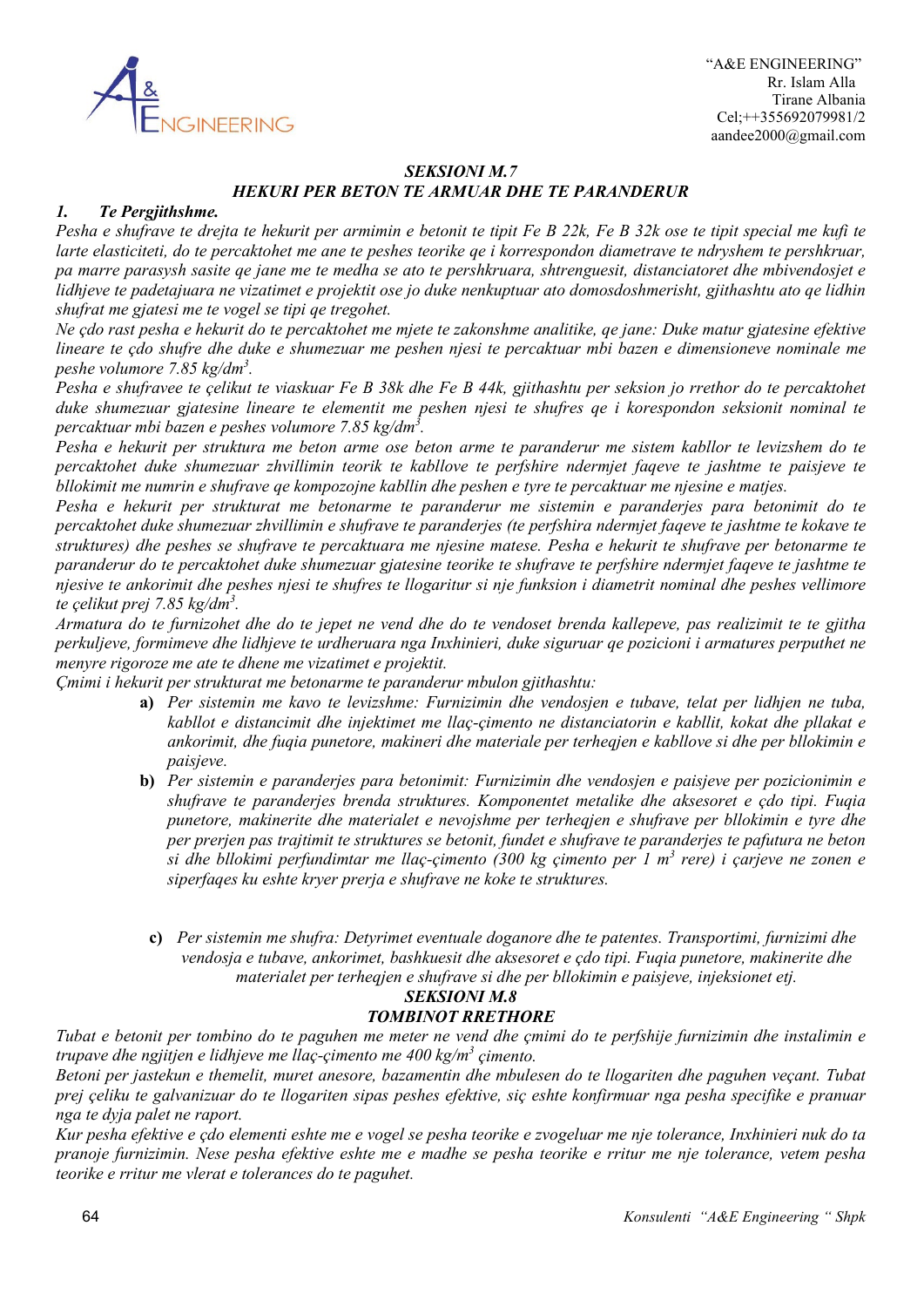

# *SEKSIONI M. 9*

### *SUVATE DHE TRAJTIMET MBROJTESE, LLAÇET E ÇIMENTOS, MBULESAT ME BITUM, HIDROIZOLIMI*

*Vleresimi i suvave, trajtimeve mbrojtese, llaçeve te çimentos, mbulesave me bitum dhe hidroizolimeve me baze rezine epokside do te behet duke patur parasysh siperfaqen e zones efektive, te sheshte ose te harkuar, pa zbritur siperfaqen e zonave te boshllekut me te vogla se 1 m2 dhe pa patur parasysh dhembezimet nga muri qe nuk kalojne 10 cm.*

*Zonat e siperfaqes se jashtme dhe te brendshme te kupolave do te percaktohen me metoden gjeometrike. Çmimet per m2 te zerave te hidroizolimit do te perfshijne te gjitha furnizimet duke perfshire shtesat e mundshme, skelerite, perpunimet e qosheve dhe pastrimin e te dy siperfaqeve, riberjen e vendeve te prishura te mundshme dhe çdo gje tjeter te nevojshme per te dorezuar punen e perfunduar sakte.*

*Çmimi per m2 i lyerjeve me bitum perfshin koston per aplikimin e dy shtresave te mbivendosura me lidhje te alternuara ose te kryqezuara.*

#### *SEKSIONI M. 10 SHTRESAT RRUGORE*

*Nenshtresa dhe shtresa me material te thyer do te llogaritet me volumin ne vend dhe pas ngjeshjes. Asfaltobetoni per shtresen e bazes, dhe shtresat e binderit dhe te tapetit do te maten ne vend pas ngjeshjes sipas metodes se matjes te treguar ne zerat perkates te tabeles dhe ne specifikimet.*

# *SEKSIONI M. 11 ELEMENTET PREJ BETONI TE PARAFABRIKUAR*

# *1. Drenazhet e Ujit te Shiut.*

*Drenazhet e betonit per drenimin e ujit te shiut do te vleresohen per meter ose per gjatesine efektive te ndertuar te matur ne aks dhe te paguar me zerin perkates ne tabelen e çmimeve. Ky çmim perfshin çdo gje qe eshte e nevojshme per te dorezuar drenazhet sipas kushteve te dhena ne specifikimet duke perfshire vendosjen, germimin, ngjeshjen dhe ankorimin perkates dhe çdo gje tjeter te nevojshme per te zbatuar nje pune te sakte. Pusetat hyrese prej betoni, monolite ose te parapergatitura, do te kompensohen me te njejtin ze te tabeles se çmimeve sikurse dhe drenazhet. Mbulimi i drenazheve me soleta te sheshta, rrumbullake ose poligonale te parapergatitura me beton Rck 30 N/mm<sup>2</sup> , do te kompensohet me çmimin perkates te tabeles.*

# *2. Kanalet Anesore dhe te Devijimit.*

*Keto elemente te parapergatitur do te paguhen mbi bazen e siperfaqes se tyre te brendshme efektive. Çmimi perfshin gjithashtu rregullimin dhe ngjeshjen e bazamentit mbeshtetes, furnizimin, shperndarjen dhe ngjeshjen e materialit te thate per vendosjen, mbushjen e fugave dhe çdo gje tjeter te nevojshme per te dorezuar punen e perfunduar sakte, por duke perjashtuar vetem germimin per formimin e kanaleve i cili do te paguhet me çmimin e germimit te zakonshem.*

# *SEKSIONI M. 12 PERGATITJA E SIPERFAQEVE TE GJELBERUARA*

*Matja e pergatitjes se siperfaqes se gjelberuar do te behet sipas siperfaqes efektive te zones se pergatitur. Çmimi per m2 , pavaresisht nga thellesia e dheut, do te konsiderohet qe perfshin dhe kompenson te gjitha kostot te cilat dalin gjate kryerjes se kesaj kategorie pune sipas specifikimeve. Nga ky çmim perjashtohet furnizimi i dheut te pershtatshem vegjetal nga karriera, i cili do te paguhet me çmimin perkates te tabeles se çmimeve.*

### *SEKSIONI M. 13*

# *PUNIMET E MBULIMIT ME SHTRESE VEGJETALE – GJELBERIM*

# *1. Vendosja e Bimeve.*

*Vendosja e llojeve pyjore te tipit te shkurreve dhe ferrave do te matet me siperfaqen e zones efektive te mbjelle, pa zbritur pjeset e pambjella (mbulesat e strukturave te drenazhit) kur siperfaqja e tyre eshte me e vogel se 3 m2 .*

### *2. Mbjellja.*

*Mbjellja gjithashtu do te vleresohet sipas siperfaqes efektive, pa zbritjen brenda limiteve te dhena ne a). 3. Dheu.Vleresimi do te bazohet mbi sipefaqen efektive te zones se mbjellur dhe do te perfshije struturat e ankorimit.*

### *4. Gardhet.*

*Keto do te maten me meter te gjatesise efektive.*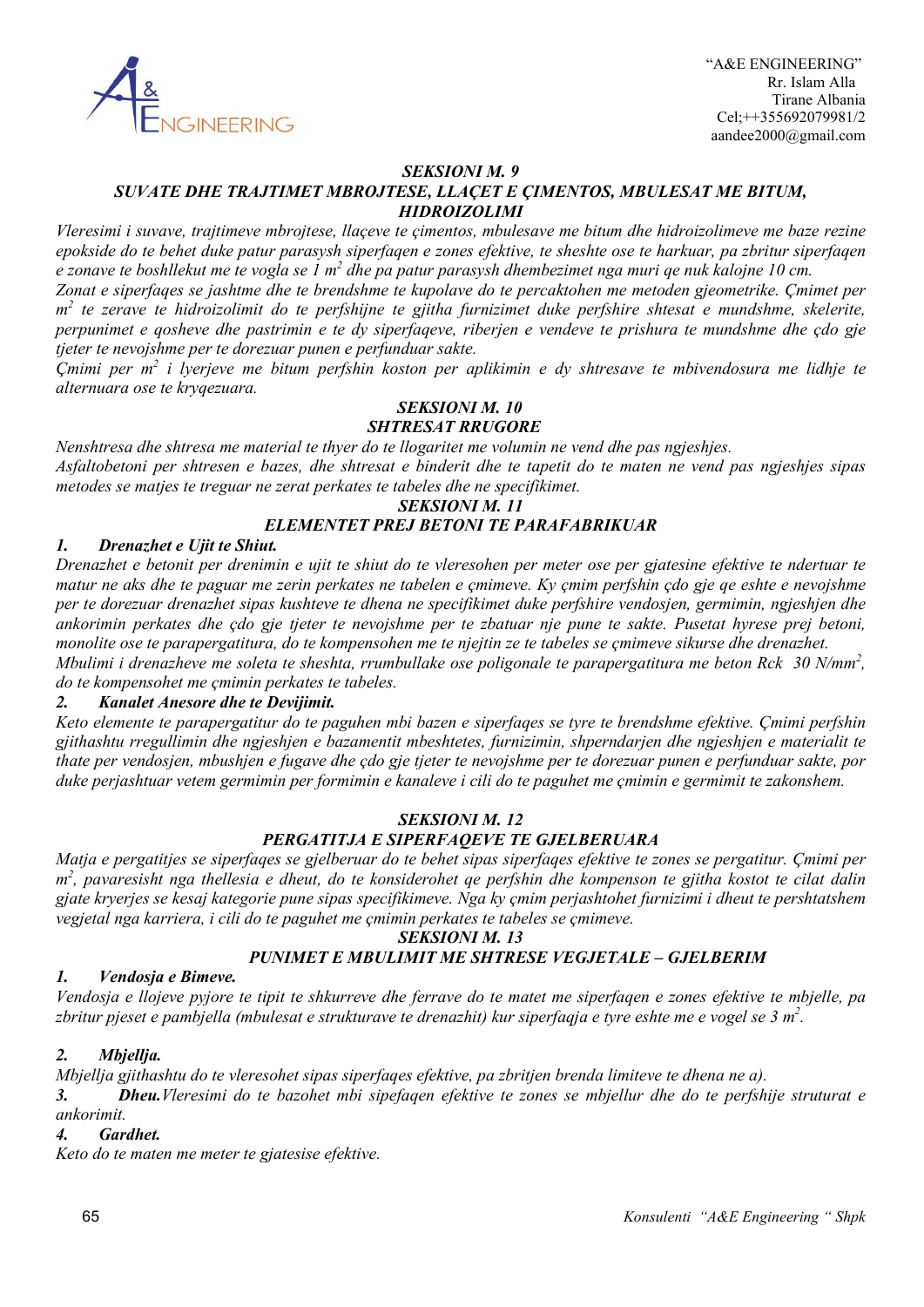

# *5. Punimet e Rrethimit.*

*Keto do te vleresohen me meter te gjatesise efektive. Tabela e çmimeve do te perfshije koston e germimit te dheut dhe rivendosjen ne gjendjen e meparshme te materialit te zones rrethuese.*

*Çmimet njesi te dhena ne tabele do te perfshijne te gjitha furnizimet dhe fuqine punetore te kerkuar per punimet e mundshme te riparimit te erozionit dhe çarjeve, te dyja perpara dhe pas mbjelljes. Barerat e keqija, pleherimi fizik dhe kimik i dheut. Mbjellja e bimeve, kujdesi i metejshem per kulturat dhe çdo tjeter e nevojshme per nje pune te perfunduar.*

#### *SEKSIONI M. 14 PUNIMET E DRENAZHIT*

*Thellesia e involvuar ne aplikimin e çmimeve per germimin dhe mbushjen e drenazheve do te percaktohet me perqindjen mesatare, shembull pas shembulli te thellesive te ndryshme te dhena ne tabelen e çmimeve ne lidhje me profilin e dheut dhe fundin e germimit.*

#### *SEKSIONI M. 15 MBUSHJA ME GURE*

*Kjo do te vleresohet nepermjet volumit te matur pas perfundimit te punes.*

*SEKSIONI M. 16*

# *KONSOLIDIMI I SKARPATEVE ME ANE TE PERDORIMIT TE RRJETAVE TE TELIT OSE SPERKATJES ME LLAÇ – ÇIMENTO*

# *1. Te Pergjithshme.*

*Germimi me dore ose me mjete mekanike qe do te kryhet per t'i dhene formen skarpatave do te vleresohet dhe paguhet si germim i zakonshem.*

*2. Furnizimi dhe instalimi i rrjetes prej çeliku ne skarpate do te vleresohet me kilogram dhe çmimi perkates do te perfshije furnizimin e shufrave te çelikut per elementet e ankorimit.*

*Trajtimi i siperfaqeve te skarpatave me llaç-çimento do te vleresohet per m2 me trashesine e treguar ne zerat e tabeles dhe çmimet perkatese do te perfshijne koston e njomjes paraprake te siperfaqes si dhe koston per formimin e drenazheve ne rreze te skarpates per mbledhjen e ujrave dhe mbeturinave.*

# *SEKSIONI M. 17*

# *KONSOLIDIMI I DHERAVE ME ANE TE INJEKSIONIT*

*Veprimet siperfaqesore dhe nensiperfaqesore te kryera me kategorite e punes ne vijim: Shpimi i dheut qe do te konsolidohet, furnizimi dhe instalimi i tubave prej çeliku ose plastike per injektimin e substancave do te vleresohen dhe llogariten secili me çmimet perkates te tabeles. Injeksionet e bera me nje perzierje çimento/uje do te vleresohen dhe paguhen per 100 kg çimento te injektuar dhe sipas peshes se thate qe rezulton nga nje raport i shkruar. Injeksionet e bera me perzierje uje/çimento dhe bentonit do te vleresohen dhe paguhen per 100 kg te perzierjes se thate çimento/bentonit.*

*Injektimet e substancave kimike do te llogariten vetem mbi bazen e peshes se perberesve kryesore kimike (silikat natriumi + acetat etili) qe jane te pranishme ne perzierje.*

*Per kete qellim, materiali ne fjale do te peshohet duke u shenuar ne raporte speciale, me sistem peshimi te taruar, perpara mberritjes ne kantier, duke marre nje dokument perkates special.*

*Per me teper Kontraktori do te marre persiper qe t'i shperndaje personelit qe eshte percaktuar per kete qellim nga Inxhinieri faturen origjinale te transportit te materialit si dhe nje kopje te fatures korresponduese pasi kjo te leshohet.*

# *SEKSIONI M. 18 GABIONET DHE JASTEKET*

*Inxhinieri do te siguroje peshen e gabioneve metalike duke peshuar nje numer te caktuar te tyre te zgjedhur me shembuj.*

*Çmimi i gabioneve do te perfshije te gjitha kostot e furnizimit dhe instalimit te rrjetes, telit te galvanizuar me trashesi te pershtatshme per te lidhur cepat, formimin e shtrenguesve ndermjet faqeve te kunderta dhe çdo gje tjeter qe do te nevojitet per formimin e gabioneve.*

*Mbushja do te matet ne gabionet e instaluar dhe te mbushur.*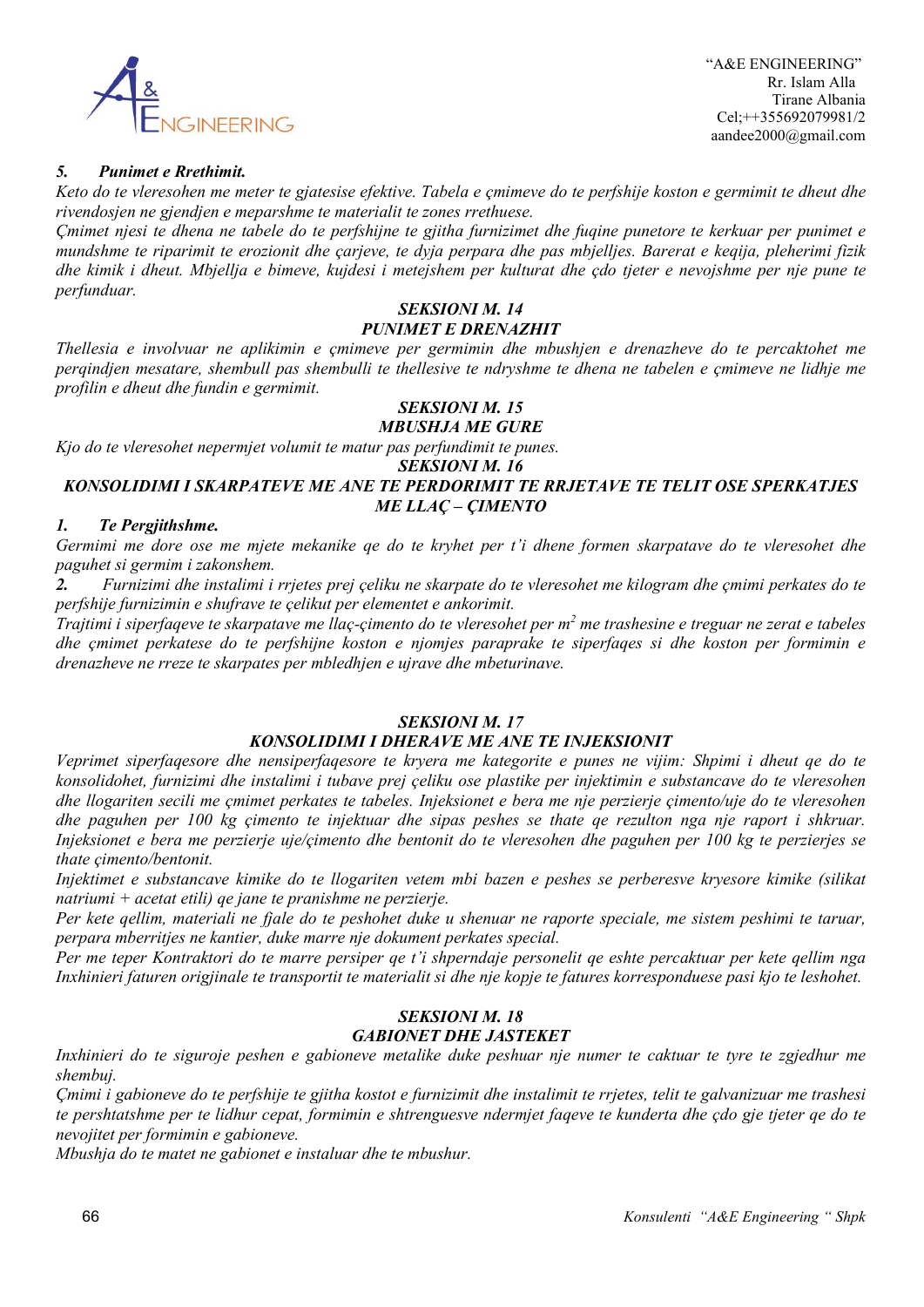

 "A&E ENGINEERING" Rr. Islam Alla Tirane Albania Cel;++355692079981/2 aandee2000@gmail.com

*Çmimi perkates i mbushjes do te perfshije koston per faqet e rregullta te ekspozuara te struktures, instalimin e gabioneve dhe koston e lidhjeve.*

#### *SEKSIONI M. 19*

# *MBUSHJA ME GURE KUNDRA EROZIONIT TE UJIT*

*Guret natyrore qe do te perdoren per te formuar mbushjet mbrojtese do te vleresohen me peshe dhe peshimi do te kryhet ne menyre te perbashket nga Inxhinieri dhe Kontraktori i cili do te firmose grafikun ditor special.*

*Guret do te transportohen me kamion, do te peshohen me peshore, te cilat sipas kerkeses se Inxhinierit do te furnizohen nga Kontraktori ne kantier.*

*Pesha e gureve do te shprehet ne ton ose ne fraksione te tij deri ne presjen e dyte dhjetore, duke zbritur taren e makines, duke marre keshtu peshen neto qe do te shenohet ne regjister.*

*Per klasifikimin e kategorise se ciles kargoja e transportuar i takon pesha neto do te pjestohet me numrin e blloqeve qe formojne kargon.*

*Sidoqofte do te nenkuptohet qe kargoja nuk do te perfshije elemente qe peshojne me pak se 50 kg te cilat do te vleresohen dhe paguhen me çmimin e gureve te thyer me copa per tamponimin e copave mbrojtese te shkembinjve.*

*Pesha e materialeve te transportuara me tren do te percaktohet nga faturat e udhetimit te leshuara nga autoritetet e hekurudhes.*

*Çmimet njesi ne tabelene çmimeve qe kane lidhje me guret e thyer per tamponimin si dhe me blloqet natyrore te kategorive te ndryshme do te mbulojne te gjitha kostot per: Germimin, zonen e karrieres, transportimin ne kantier, peshimin, ngritjen dhe vendosjen me çdo lloj mjeti dhe fuqie punetore te kerkuar.*

*Guret qe thyhen gjate vendosjes do te konsiderohen si te pavlefshem dhe nuk do te llogariten ose do te llogariten vetem perkundrejt volumit rezultant te copave te veçanta me kusht qe kjo nuk eshte me e ulet se minimumi i percaktuar nga Inxhinieri.*

*Çmimet qe i referohen blloqeve artificiale do te aplikohen mbi volumet efektive te zbritura ne menyre gjeometrike nga matja e blloqeve individuale qe do te kryhen perpara vendosjes se tyre.*

*Blloqet artificiale qe thyhen gjate vendosjes, perveç faktit qe nuk do te llogariten, do te hiqen me shpenzimet e Kontraktorit.*

### *SEKSIONI M. 20*

### *PARMAKET METALIKE DHE PARAPETET*

*Parmaket, te drejte ose me hark, do te maten sipas gjatesise efektive duke perfshire pjeset e fundit.*

*Paramaket qe formojne parapetet e strukturave do te maten nga mbajtesja e parapetit nga e cila ato fillojne dhe paguhen me zerin perkates te tabeles se çmimeve.*

*Parmaket qe formohen nga dy rrjeshta te veçante, qe ndodhen ne shiritin ndares te mesit do te paguhen per çdo rrjesht me çmimin perkates te tabeles se çmimeve qe i referohet parmakut te thjeshte. Fundi dhe pjesa e harkuar mbyllese, qe perdoret ne autostrada ose ne rruget me karakteristika te ngjashme dhe per te mbyllur parmaket ne shiritin ndares te mesit. Duke patur nje rreze te kurbatures me te vogel se 3 m do te vleresohen dhe paguhen me te njejtin ze te tabeles se çmimeve.*

*Eshte percaktuar qe zerat e perfshira ne tabelen e çmimeve do te mbulojne: Pjeset e drejta, harqet, pjeset fundore, blloqet e betonit per themelet dhe ne veçanti per parapetet ose parmaket qe vendosen ne struktura, gjithashtu koston e formimit te vrimave ne struktura te ndryshme dhe ngjitjen e mbajteseve me llaç – çimento.*

*Zerat ne tabelen e çmimeve do te konsiderohen gjithnje qe perfshijne dhe kompensojne koston e vendosjes se distanciatoreve te pershtatshem ndermjet shiritave horizontale metalike dhe mbajteseve si dhe koston e furnizimit dhe instalimit te paisjeve reflektuese.*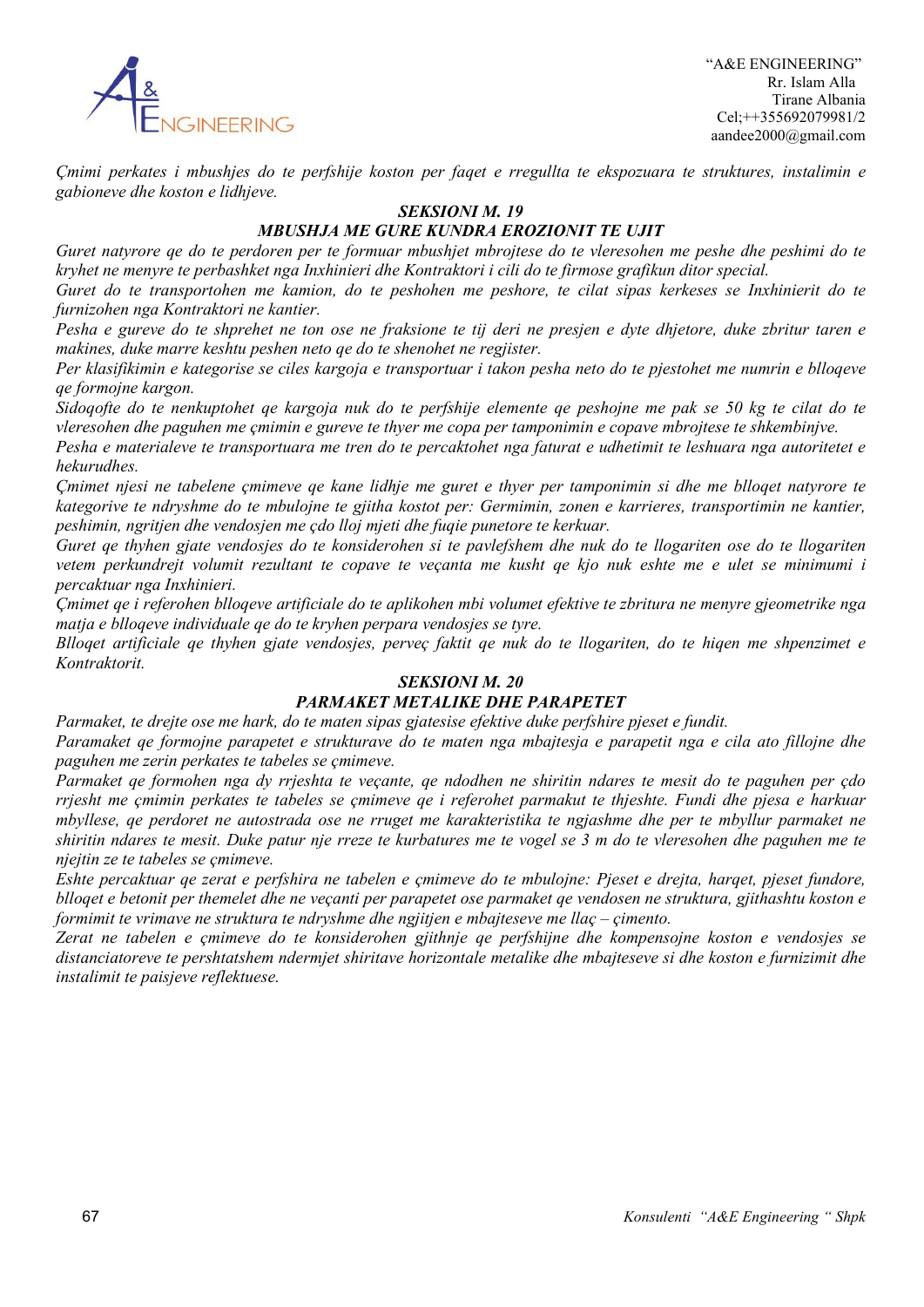

# SPECIFIKIMET E VEÇANTA

| <b>PERMBAJTJA</b>                                                                                                                                                                                                                                                                                                                                                                                                                                                                                |  |
|--------------------------------------------------------------------------------------------------------------------------------------------------------------------------------------------------------------------------------------------------------------------------------------------------------------------------------------------------------------------------------------------------------------------------------------------------------------------------------------------------|--|
|                                                                                                                                                                                                                                                                                                                                                                                                                                                                                                  |  |
|                                                                                                                                                                                                                                                                                                                                                                                                                                                                                                  |  |
|                                                                                                                                                                                                                                                                                                                                                                                                                                                                                                  |  |
|                                                                                                                                                                                                                                                                                                                                                                                                                                                                                                  |  |
|                                                                                                                                                                                                                                                                                                                                                                                                                                                                                                  |  |
| <b>KARRIERAT E MATERIALIT TE THYER DHE MBUSHES DHE VENDET E DEPOZITIMI </b>                                                                                                                                                                                                                                                                                                                                                                                                                      |  |
|                                                                                                                                                                                                                                                                                                                                                                                                                                                                                                  |  |
| <b>LABORATORI I KANTERIT DHE MAKINERITE PER SUPERVIZIONIN E PUNIMEVE </b>                                                                                                                                                                                                                                                                                                                                                                                                                        |  |
|                                                                                                                                                                                                                                                                                                                                                                                                                                                                                                  |  |
|                                                                                                                                                                                                                                                                                                                                                                                                                                                                                                  |  |
|                                                                                                                                                                                                                                                                                                                                                                                                                                                                                                  |  |
|                                                                                                                                                                                                                                                                                                                                                                                                                                                                                                  |  |
|                                                                                                                                                                                                                                                                                                                                                                                                                                                                                                  |  |
|                                                                                                                                                                                                                                                                                                                                                                                                                                                                                                  |  |
|                                                                                                                                                                                                                                                                                                                                                                                                                                                                                                  |  |
|                                                                                                                                                                                                                                                                                                                                                                                                                                                                                                  |  |
|                                                                                                                                                                                                                                                                                                                                                                                                                                                                                                  |  |
|                                                                                                                                                                                                                                                                                                                                                                                                                                                                                                  |  |
|                                                                                                                                                                                                                                                                                                                                                                                                                                                                                                  |  |
|                                                                                                                                                                                                                                                                                                                                                                                                                                                                                                  |  |
|                                                                                                                                                                                                                                                                                                                                                                                                                                                                                                  |  |
|                                                                                                                                                                                                                                                                                                                                                                                                                                                                                                  |  |
|                                                                                                                                                                                                                                                                                                                                                                                                                                                                                                  |  |
|                                                                                                                                                                                                                                                                                                                                                                                                                                                                                                  |  |
|                                                                                                                                                                                                                                                                                                                                                                                                                                                                                                  |  |
|                                                                                                                                                                                                                                                                                                                                                                                                                                                                                                  |  |
| $\begin{minipage}{0.9\linewidth} \textit{STRUKTURAL}\ \textit{max} \ \textit{min} \ \textit{min} \ \textit{min} \ \textit{min} \ \textit{min} \ \textit{min} \ \textit{min} \ \textit{min} \ \textit{min} \ \textit{min} \ \textit{min} \ \textit{min} \ \textit{min} \ \textit{min} \ \textit{min} \ \textit{min} \ \textit{min} \ \textit{min} \ \textit{min} \ \textit{min} \ \textit{min} \ \textit{min} \ \textit{min} \ \textit{min} \ \textit{min} \ \textit{min} \ \textit{min} \ \text$ |  |
|                                                                                                                                                                                                                                                                                                                                                                                                                                                                                                  |  |
|                                                                                                                                                                                                                                                                                                                                                                                                                                                                                                  |  |
|                                                                                                                                                                                                                                                                                                                                                                                                                                                                                                  |  |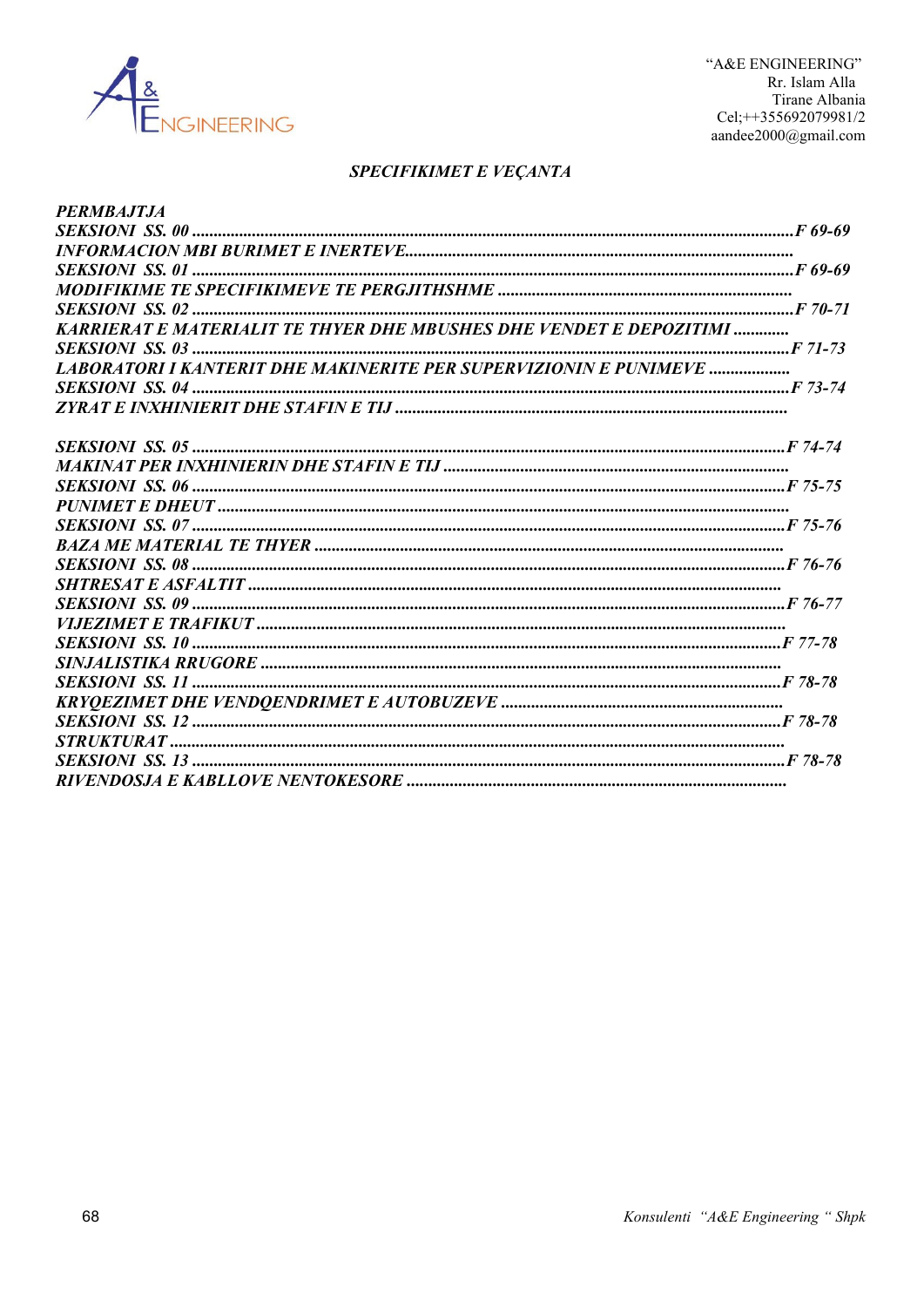

# *SPECIFIKIME TE VEÇANTA SEKSIONI SS. 00*

#### *Informacion mbi Burimet e Inerteve.*

### *0.1 Te Pergjithshme.*

*Informacion i pergjithshem ne lidhje me burimet e materialeve inerte pergjate rruges jane dhene me poshte se bashku me profilin gjeologjik te treguar ne vizatimet.*

*Kontraktori do te supozohet se e ka marre te gjithe materialin ne konsiderate ne menyre kritike dhe do te kryeje rilevime te metejshme siç mund ta shikoje te nevojshme per t'i perfunduar dhe korrigjuar ato ne pergatitjen e ofertes, duke qene keshtu pergjegjes per konkluzionet e tij dhe çmimin.*

# *SEKSIONI SS. 01*

#### *MODIFIKIME TE SPECIFIKIMEVE TE PERGJITHSHME 1.1 Modifikime dhe Korrigjime te Specifikimeve te Pergjithshme.*

*Specifikimet e Pergjithshme do te lexohen se bashku me modifikimet e meposhtme, shtesat ose korrigjimet te cilat jane pershkruar ne seksione te veçanta qe i referohen Kushteve te Pergjithshme mbi te cilat ato aplikohen.*

### *1.2 Perparesia e Specifikimeve.*

*Ne çdo rast kur shihet qe ka konflikt ndermjet Specifikimeve te Pergjithshme dhe ketyre Specifikimeve te Veçanta, Specifikimet e Veçanta kane perparesi.*

# *1.3 Punimet Rrugore dhe te Hekurudhave.*

*Kontraktori duhet te marre lejet e nevojshme ne rast kur punimet e tij interferojne me hekurudhen. Kontraktori duhet te paraqese per miratim ne Drejtorine e Hekurudhave programin dhe vizatimet e çdo lloji te cilat mund te ndikojne hekurudhen dhe pjeset e saj perpara fillimit te punimeve, veçanerisht kur punimet do te jene me pak se 5 m larg nga skaji i trupit te hekurudhes ose sipas mendimit te Inxhinierit ekziston rreziku per trafikun hekurudhor dhe strukturat e hekurudhes, si per shembull nga plasjet.*

*Kontraktorri eshte i detyruar te adoptoje te gjitha masat e nevojshme dhe ndryshimet ne programin e tij te cilat Drejtoria e Hekurudhave do t'ia propozoje me shkrim, por ky fakt nuk e liron Kontraktorin nga obligimet e tij per te paguar demtimet ose per mos renien dakort me nderprerjen e trafikut hekurudhor.*

#### *1.4 Eksplozivet dhe Plasjet.*

*Ne vijim te kushteve te Art. 1.35 te Specifikimeve te Pergjithshme do te aplikohen kushtet e meposhtme.*

*Kontraktori do te pergatise programin e plasjeve ne kohen e pershtatshme per t'u miratuar nga Autoritetet perkatese dhe Inxhinieri perpara fillimit te plasjeve, ne çdo seksion te percaktuar qarte te rruges.*

*Nese plasjet dhe heqja e materialit te plasur mendohet qe do te shkaktojne nderprerje te trafikut me te gjate se kater ore, Inxhinieri me miratimin e Autoriteteve perkatese mund te kerkoje qe keto punime te realizohen gjate nates.*

*Ne çdo rast nderprerjet e trafikut duhet te konfirmohen dhe publikohen te pakten 48 ore perpara fillimit te punimeve.*

*Punimet ne plasje ne seksione te ndryshme te te gjithe rruges do te programohen ne menyre te tille qe te menjanohet mbyllja e rruges per me shume se gjashte ore gjate oreve te dites.*

*Nga Dhjetori deri ne Mars punimet e plasjeve do te menjanohen nga ora 10 a.m. deri ne 2 p.m.*

### *1.5 Mbrojtja e Ambientit.*

*Kontraktorit ose nenkontraktorit te tij i ndalohet te shkarkoje materialet e teperta te rruges ne skarpata ose ne lumenj. Nese kjo ndodh, Inxhinieri mund te urhderoje heqjen e ketyre materialeve dhe transportimin e tyre ne vendet e depozitimit me shpenzimet e Kontraktorit.*

*Vendet e depozitimit duhet te lokalizohen nga Kontraktori dhe do te miratohen me shkrim nga Inxhinieri dhe Autoritetet perkatese. Materialet ne vendet e depozitimit nuk duhet te nderhyjne ne drenazhimin natyral, ose pronat ngjitur dhe do te shperndahen ne shtresa, duke u kufizuar me skarpata te sigurta dhe te mbjella me bime ose bar ne fund te perfundimit te tyre siç udhezohet nga Inxhinieri.*

*Masat e pershtatshme per reduktimin e ndotjeve nga pluhuri dhe nga tymi, te tilla si vendet e bllokimit, ciklonet mekanike, fshiresit e thate etj, do te adoptohen nga Kontraktori ne impiantet e asfaltit, te betonit dhe ne karriera te miratuara nga Inxhinieri.*

*Te gjitha punimet dhe impiantet per punimet rrugore, devijimin e trafikut, puna per rruget hyrese dhe atyre te karrierave do te hiqen dhe panorama natyrore do te vihet ne vend ne menyre te kenaqshme per Inxhinierin pas perfundimit te çdo seksioni te punimeve. Kostoja e ketyre punimeve perfshihet ne Shpenzimet Lokale te Kontraktorrit ne seksionin G3 te Preventivit.*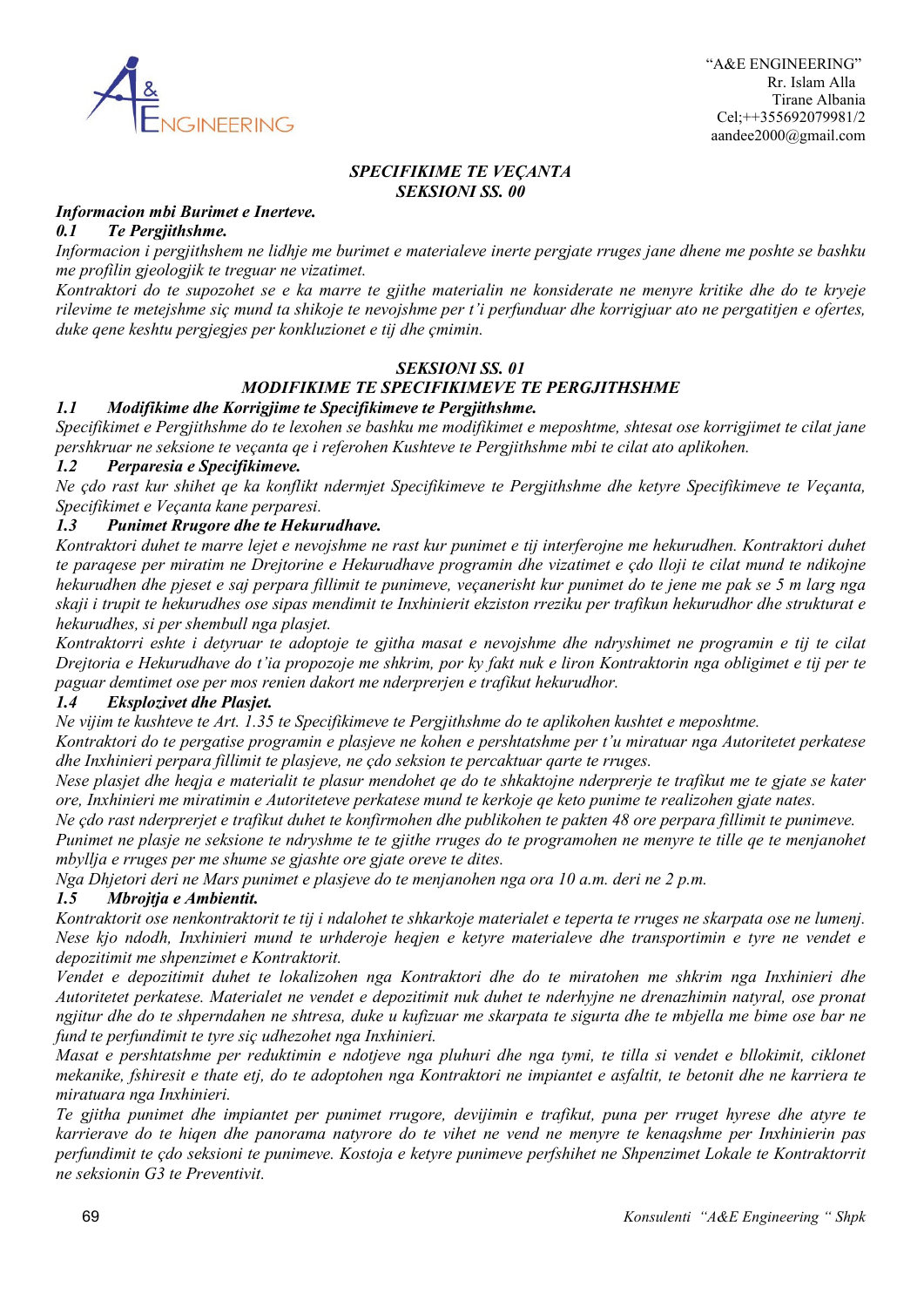

# *SEKSIONI SS. 02*

# *Karrierat e Materialit te Thyer dhe Mbushes dhe Vendet e Depozitimit.*

# *2.1 Te Pergjithshme.*

**a)** *Kontraktori mund te marre materiale te ndodhura ne natyre per Punimet nga burime jashte zones se zene nga Punimet e Perhershme, sipas lehtesise se tij ne tregun lokal te materialeve qe perputhen me keto specifikime.*

- **b)** *Eshte pergjegjesia e Kontraktorrit te lokalizoje, provoje dhe propozoje per miratimin e Inxhinierit, burimet e inerteve qe do te thyhen per baze, veshje bituminoze dhe betone. Keto burime te miratuara do te quhen "Karriera te Materialit te Thyer".*
- **c)** *Kontraktorit do t'i kerkohet gjithashtu te lokalizoje, provoje dhe propozoje per miratim tek Inxhinieri burimet e materialit per nenshtresen dhe mbushjen e trupit te rruges. Keto burime te miratuara do te quhen "Karriera te Materialit Mbushes".*
- **d)** *Kontraktori do te paraqese rezultatet e ketyre provave tek Inxhinieri per miratim te pakten gjashte jave perpara se te filloje perdorimi i Karrierave.*
- **e)** *Vendet e karrierave te mundshme do te shqyrtohen nga Inxhinieri perpara miratimit te tij me shkrim*
- **f)** *Inxhinieri do te zgjedhe ndermjet atyre te propozuara nga Kontraktori vendet per depozitimin e materialit te tepert qe del nga Punimet e Perhershme apo karrierat dhe keto do te quhen "Vende te Depozitimit". Transportimi per ne keeto vende perfshihet ne çmimet e preventivit dhe nuk do te lejohet kompensim tjeter shtese ciladoqofte distanca.*

# **g)** *2.2 Toka.*

*Kontraktori eshte i detyruar te marre te gjitha masat e nevojshme per marrjen e tokes ne perputhje me sa u tha me lart.*

### *2.3 Pastrimi i Vendndodhjes.*

- **a)** *Vendndodhja e karrierave te materialit te thyer dhe atij per mbushje do te pastrohen ne perputhje me Specifikimet e Pergjithshme.*
- **b)** *Vendet e depozitimit do te pastrohen ne menyre te ngjashme siç udhezohet nga Inxhinieri.*

### *2.4 Dheu i Shtreses se Mbulimit me Bar dhe Tepricat e Materialeve.*

- **a)** *Nese udhezohet nga Inxhinieri, dheu i shtreses se mbulimit me bar, perveç atij te hequr gjate punimeve te pastrimit, dhe tepricat e materialeve ne karriera do te zhvendosen dhe grumbullohen. Inxhinieri mund te udhezoje qe Dheu i shtreses se mbulimit me bar te grumbullohet veçmas*
- **b)** *Nese udhezohet nga Inxhinieri, dheu do te zhvendoset nga vendet e depozitimit dhe do te grumbullohet.*

# *2.5 Zgjedhja e Materialeve ne Karriera.*

- **a)** *Pas heqjes se dheut dhe materialit te tepert nga karrierat qe do te perdoren, Inxhinieri ne disa raste do te udhezoje Kontraktorin mbi llojin e materialit qe do te germohet dhe per thellesine qe do te punohet.*
- **b)** *Kontraktorit mund t'i kerkohet qe te perzieje materialet e germuara dhe te grumbulluara me bulldozer dhe duke e ngrakuar ne kamione.*

*Kontraktori duhet te sigurohet qe xhepat e argjiles, humusit ose te materialeve te tjera te paperdorshme te hasura gjate punes ne keto karriera do te ndahen nga materiali i propozuar per perdorim ne Punime dhe ky material i papershtatshem do te hiqet dhe do te çohet ne vendet e depozitimit.*

# *2.6 Rruget e Hyrjes per ne Karrierat e Materialit te Thyer, Materialit Mbushes dhe per ne Vendet e Depozitimit.*

- **a)** *Rruget hyrese per ne karrierat dhe Vendet e Depozitimit do te ndertohen siç eshte rene dakort ose siç eshte udhezuar nga Inxhinieri. Rruget hyrese do te drenohen me kanale dhe tombino me madhesi dhe rezistence te mjaftueshme dhe shtresat ekzistuese te ujit do te mbahen ne rregjim te rregullt rrjedhjeje.*
- **b)** *Vendosja e kryqezimeve te rrugeve hyrese me rruget ekzistuese do te jete sipas permbushjes se kerkesave te Inxhinierit, dhe Kontraktori duhet te permbushe kushtet e Inxhinierit per rruget hyrese, dhe veçanerisht ne lidhje me hapesiren e pengesave ne menyre qe te sigurohet fushepamja e nevojshme, parashikimi i drenazheve dhe tombinove te perkohshme si dhe shenjat rrugore dhe kontrolli i trafikut.*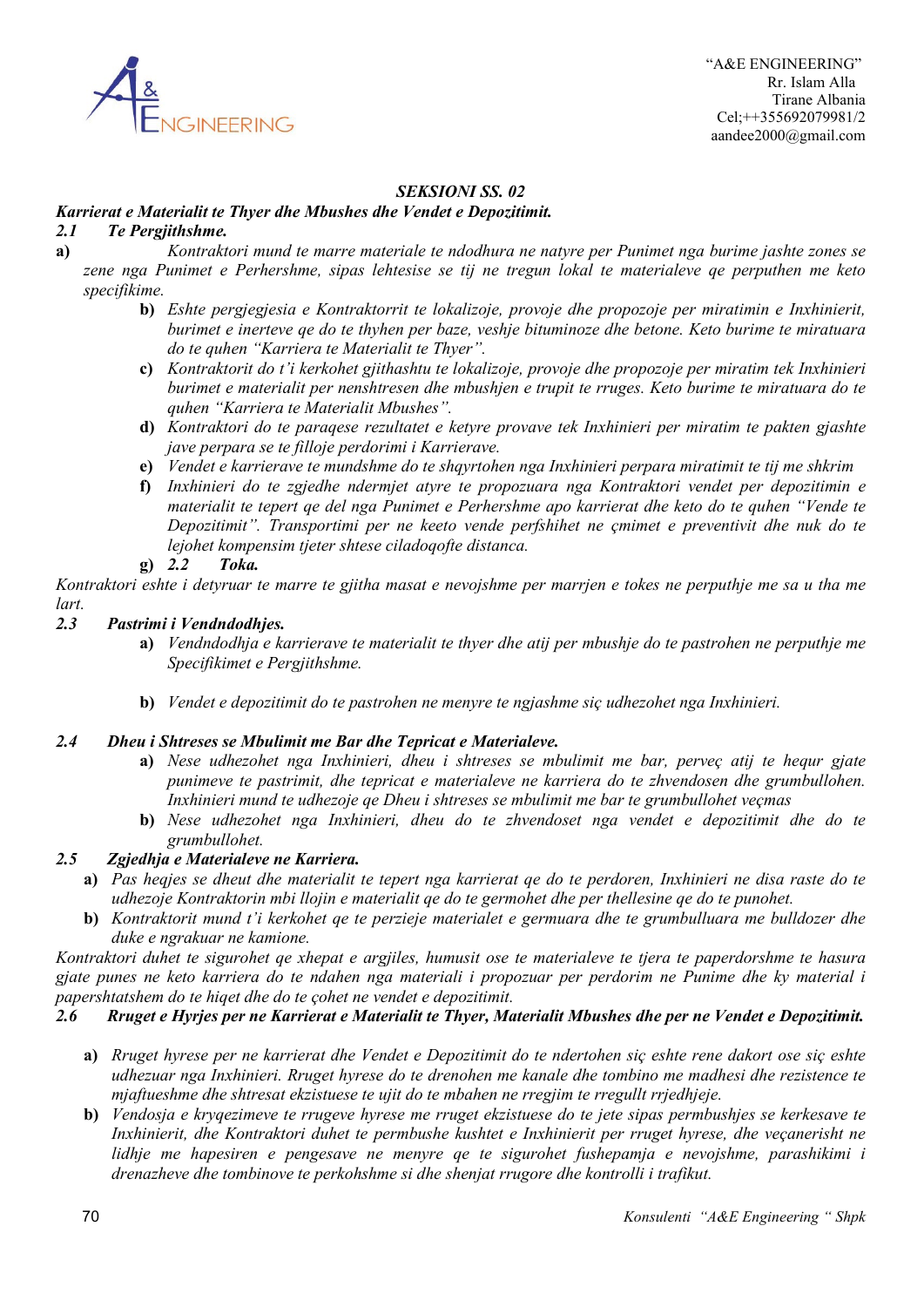

**c)** *Vetem ne rast se udhezohet ndryshe nga Inxhinieri, Kontraktorri do te vendose dy shenja paralajmeruese ne rrugen ekzistuese, nje ne çdo ane te rruges hyrese, ne pozicionin e rene dakort me Inxhinierin. Shenjat duhet te mirembahen ne kushte te pastra dhe te lexueshme per kohezgjatjen e punimeve, dhe duhet te lahen dhe rilyhen kohe pas kohe, siç udhezohet nga Inxhinieri.*

# *2.7 Rruget Publike te Perdorura nga Kontraktori si Rruge Transporti.*

- **a)** *Kur Kontraktori propozon qe te perdore si rruge hyrese per ne karriere rruget publike ekzistuese ne menyre te tille qe te kjo mund te shkaktoje nje pretendim sipas Klauzoles 30 te Kushteve te Kontrates, Kontraktori duhet t'i jape Inxhinierit nje muaj njoftim per qellimin e tij per te perdorur kete rruge. Inxhinieri mund te kerkoje nje inspektim te perbashket te rruges nga Autoritetet Perkatese, ne menyre qe Inxhinieri dhe Kontraktori te bien dakort mbi gjendjen ekzistuese te rruges perpara perdorimit nga Kontraktori dhe te percaktohet deri ne çfare shkalle do te jene punimet e rregullimit ne gjendjen e pare qe do te kerkohen.*
- **b)** *Kur ne opinionin e Inxhinierit, rruget ekzistuese jane te papershtatshme per te perballuar volumin dhe peshen e trafikut te Kontraktorit, Inxhinieri mund te udhezoje Kontraktorin:*

*1. Te permiresoje rrugen. 2. Te ndertoje ngjitur nje rruge hyrese ne perputhje me paragrafin (6) te mesiperm. 3. Te perdore nje rruge alternative.*

# *2.8 Rruget Private te Perdorura nga Kontraktori si Rruge Transporti.*

*Kur Kontraktori propozon te perdore nje rruge private si hyrese per ne karriere ose vendin e depozitimit, atehere permbushja e kushteve te vena nga pronari do te jete pergjegjesi e Kontraktorit dhe Punedhenesi nuk do te jete ne asnje menyre pergjegjes per ndonje pretendim qe do te lindi nga keto rregullime.*

# *2.9 Kerkesat e Sigurise dhe Shendetit Publik.*

- **a)** *Te gjitha karrierat duhet te drenohen dhe mbahen te drenuara dhe kur ato jane te germuara ne menyre qe te mos drenojne ne menyre natyrale, ato duhet te mbahen te thata dhe te mbushura pasi puna te kete perfunduar.*
- **b)** *Kur ne opinionin e Inxhinierit, lartesia e ndonje faqeje te karrieres eshte e tille qe mund te jete e rrezikshme si per publikun ashtu edhe per kafshet, Kontraktori duhet te marre masat qe te vendose dhe mirembaje nje gardh mbrojtes dhe dyer per te ndaluar hyrjen e paautorizuar.*
- **c)** *Ne perfundim te punimeve ne karriera faqet e germimit dhe te vendeve te depozitimit do te rregullohen me skarpata te tilla qe te jene te qendrueshme dhe te sigurta per kembesoret dhe kafshet.*

*Kur nuk eshte praktike qe te rregullohen faqet me nje pjerresi te arsyeshme, pjesa e siperme do te rrethohet me gardh ne menyre te pershtatshme sipas kerkeses se Inxhinierit.*

**d)** *Vendi ku duhet lene, sa me mire qe te jete e mundur, ne gjendjen e tij te meparshme dhe rrethimet e perkohshme dhe strukturat do te prishen dhe hiqen, te gjitha depozitimet e mbetura do te mbushen ose drenohen dhe vendi do te lihet i rregullt dhe i paster.*

*Mbjellja e barit, pemeve dhe shkurreve, kur kerkohet qe te rivendoset panorama fillestare, do te jene siç udhezohet nga Inxhinieri.*

# *2.10 Vendet e Depozitimit.*

*Materiali ne vendet e depozitimit nuk duhet te nderhyje ne drenazhet apo pronesite ngjitur dhe do te shperndahet ne shtresa te ngjeshura, te mbyllura me ane te rregulluara qe formojne skarpata dhe e gjithe zona do te lihet e rregullt dhe e sistemuar siç udhezohet nga Inxhinieri.*

*Zona ne perfundim do te mbillet me bar ose bime, siç udhezohet nga Inxhinieri, ne menyre qe te rivendoset panorama fillestare.*

# *2.11 Matja dhe Pagesat.*

*Asnje matje e veçante dhe pagese nuk do te behet per ndonje pune te perfshire ne kete Specifikim, kostoja perkatese e te cilave konsiderohet te jete perfshire ne çmimet e Kontraktorit ne Preventiv.*

#### *SEKSIONI SS. 03*

# *LABORATORI I KANTIERIT DHE MAKINERITE PER SUPERVIZIONIN E PUNIMEVE*

### *3.1 Laboratori i Kantierit.*

# *a) Te Pergjithshme.*

*Laboratori i Kantierit do te instalohet nga Inxhinieri.*

*Kontraktori do te furnizoje personelin e nevojshem (perfshire nje Inxhinier Gjeoteknik) per kryerjen e provave ne laborator dhe ne kantier nen pergjegjesine e Inxhinierit.*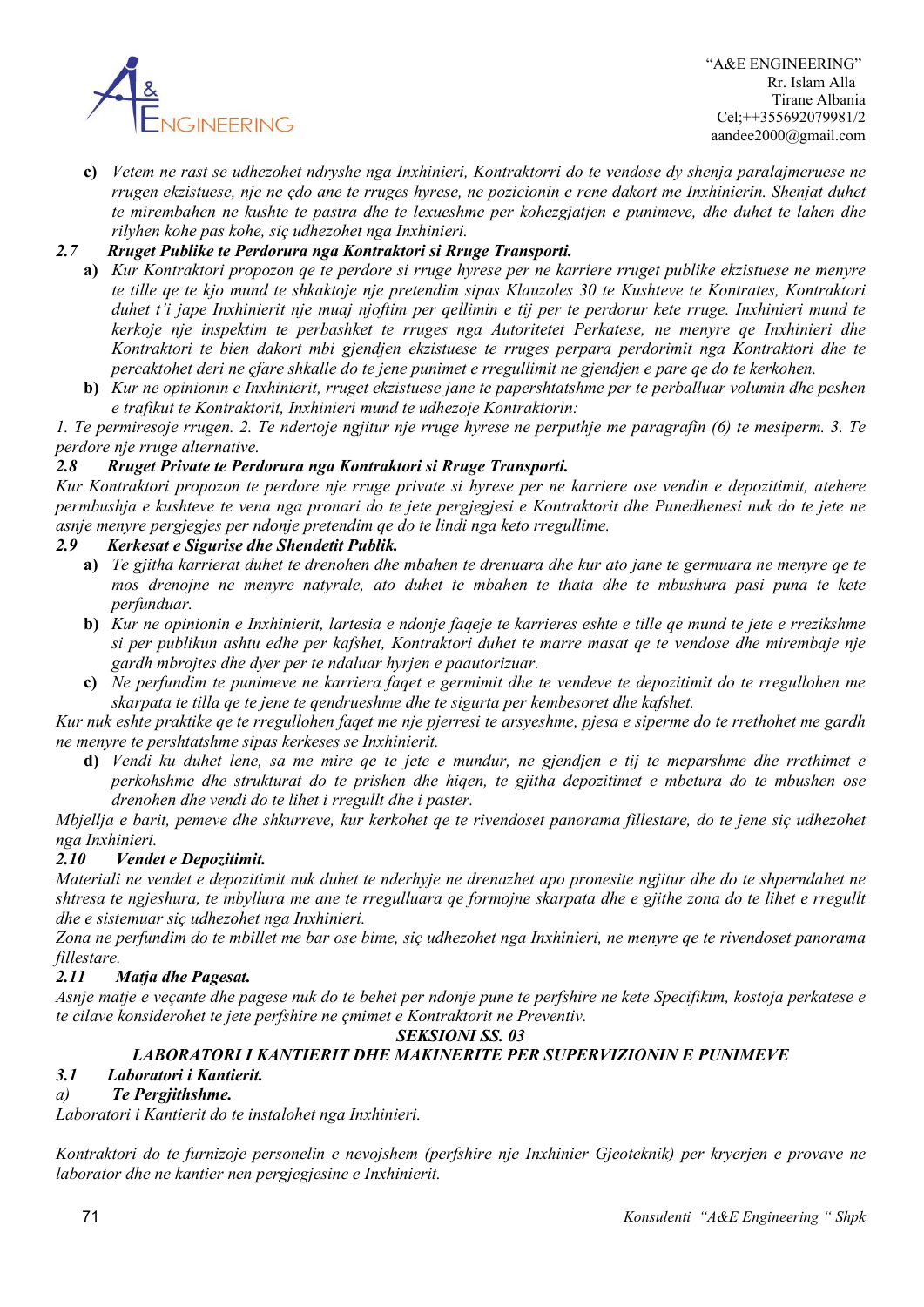

*Ne çdo rast Kontraktori ka te drejte te verifikoje rezultatet e marra nga Laboratori i Kantierit, me shpenzimet e tij ne nje laborator te miratuar nga Inxhinieri.*

*b) Paisjet:*

*Laboratori do te jete me te gjitha paisjet e nevojshme dhe materialet per kryerjen e te gjitha testeve standarte te kerkuara nga Specifikimet, secila ne nje numer te pershtatshem per te kryer provat te pakten me frekuencen e percaktuar ne Art. 3 te Specifikimeve te Pergjithshme, keto te listuara si me poshte:*

|                  | <b>DESCRIPTION OF TEST</b>                               | <b>DESIGNATION</b>        |
|------------------|----------------------------------------------------------|---------------------------|
| $\boldsymbol{l}$ | Grain Size Analysis of Soils                             | $CNR 23 - 1971$           |
| $\overline{2}$   | Amount of Material Finer than No. 200 Sieve in Aggregate | $CNR$ 75 $- 1980$         |
| $\mathfrak{z}$   | Sieve Analysis of Fine and Coarse Aggregate              | AASHTO T27                |
| 4                | Sieve Analysis of Mineral Filler                         | AASHTO T37                |
| 5                | Specific Gravity of Fine and Coarse Aggregate            | $CNR$ 64 - 1978           |
| 6                | Liquid limit                                             | AASHTO T89                |
| $\overline{7}$   | Plastic limit and Plasticity Index                       | AASHTO T90                |
| 8                | Moisture – Density Relationship                          | $CNR$ 69 - 1978           |
| 9                | Sand Equivalent                                          | $CNR 27 - 1972$           |
| 10               | <b>Deformation Modulus</b>                               | $CNR$ 46 - 1992           |
| 11               | Density of Soil in Place                                 | $CNR$ 22 - 1972           |
| 12               | <b>Sampling Bituminous Paving Mixture</b>                | $CNR 61 - 1978$           |
| 13               | Coating and Stripping of Bitumen Aggregate Mixture       | $CNR$ 138 - 1987          |
| 14               | Marshall Test                                            | $CNR 30 - 1973$           |
| 15               | Determination of bitumen Content in Bituminous Mixtures  | $CNR 38 - 1973$           |
| 16               | Los Angeles Abrasion Test                                | AASHTO T96                |
| 17               | Slump Test                                               | $UNI 7163 - 79$           |
| 18               | Cubic Characteristic Compressive strength (Rck)          | $UNI 6132 - 72$           |
| 19               | Concrete Moulding and Curing                             | UNI 6130 - 72 & 6127 - 80 |
| 20               | Proctor/CBR                                              |                           |
| 21               | Deflexions                                               |                           |
| 22               | <b>Bitumen Penetration and Softening Point</b>           |                           |

*Kontraktori do te furnizoje materialet e nevojshme te konsumit qe duhen per te vene ne pune laboratorin.*

# *c) Godina e Laboratorit.*

*Laboratori do te do te siguroje nje ambient 20 m2 te nevojshem, me te gjitha lehtesirat (uje, elektricitet), paisje zyre, instalim paisjesh dhe mirembajtje.*

*Ne perfundim te Kontrates, godina do t'i kthehet Kontraktorit.*

# *3.2 Provat e Kontrollit te Ndertimit.*

*Te gjitha punimet e ndertimit te dherave, te betonit, te asfaltit etj. do te jene objekt i provave nga Inxhinieri, dhe Kontraktori duhet te marre parasysh ne koston e tij çdo prishje te shtresave ose vonesa ne rradhen e punimeve te tij te shkaktuara nga kryerja e Provave te kontrollit.*

*Kontraktori do t'i kerkoje me shkrim Inxhinierit miratimin e ndertimit te çdo seksioni te çdo shtrese te punimeve te dheut dhe te shtresave. Keto kerkesa do te behen vetem kur Kontraktori eshte plotesisht i kenaqur dhe beson qe seksioni i punimeve eshte ne gjendjen e kerkuar nga Specifikimet.*

*Tipi dhe frekuenca e provave te kontrollit do te jete sipas gjykimit te Inxhinierit, por ne pergjithesi do te jete ne*  perputhje me provat e duhura te listuara ne Art. 14 me lart, dhe frekuenca sipas asaj te treguar ne Seksionin 3 te *Specifikimeve te Pergjithshme.*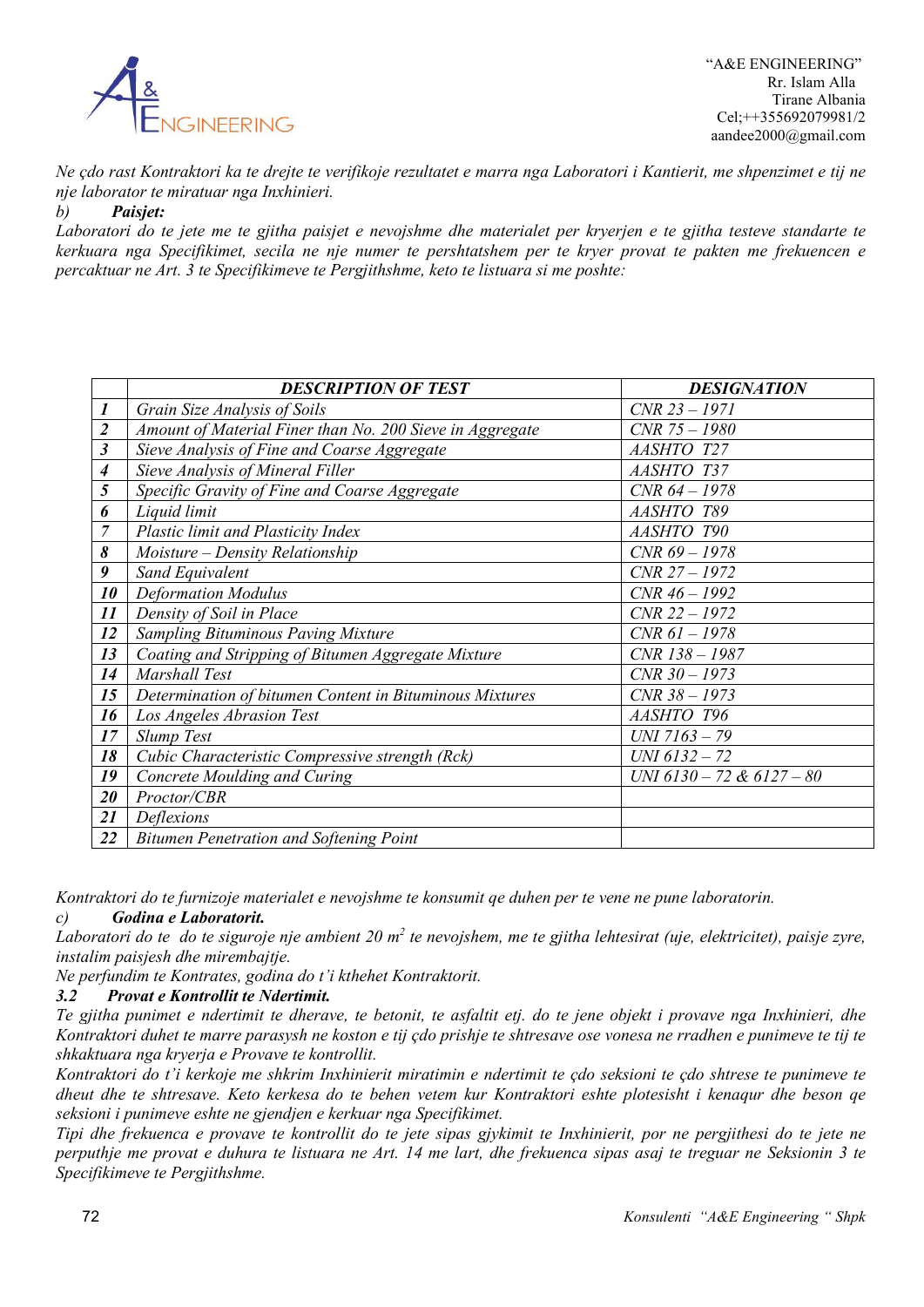

*Inxhinieri pa vonese te panevojshme do te testoje seksionin e Punimeve te paraqitur dhe do te njoftoje Kontraktorin me shkrim per rezultatet e ketyre provave, ne te njejten kohe duke pranuar ose anulluar seksionin ose shtresen perkatese.*

*Punimet ne shtresa nuk do te fillojne ne asnje menyre deri sa shtresa paraardhese te jete miratuar nga Inxhinieri me shkrim. Kontraktori eshte teresisht pergjegjes per mbrojtjen dhe mirembajtjen e kushteve te punes e cila eshte paraqitur per aprovim deri sa te jete leshuar Çertefikata e Mirembajtjes.*

### *SEKSIONI SS. 04*

### *ZYRAT E INXHINIERIT DHE STAFIT TE TIJ.*

### *4.1 Zyrat e Inxhinierit dhe Stafit te Tij.*

### *1. Te Pergjithsme.*

*Kontraktori do te siguroje per çdo kontrate, ngritjen dhe mirembajtjen e nje zyre, per te gjithe kohezgjatjen e kontrates, per Inxhinierin dhe stafin e tij, me konstruksion te mbuluar, me dritare dhe te izoluar ne menyre te pershtatshme perkundrejt te ftohtit dhe te nxehtit sipas deshires se Inxhinierit ne lidhje me kushtet, projektin dhe vendosjen. Zyra do te kete nje siperfaqe te pakten 30 meter katrore e ndare ne dy dhoma te veçanta ose si te porositet nga Inxhinieri, secila me nje lartesi minimale 2.5 metra. Dyshemeja do te jete prej betoni dhe derrase dhe e hidroizoluar. Strukturat e parafabrikuara do te jene te pranueshme.*

*Zyra e Inxhinierit do te jete teresisht e ndare nga ato te Kontraktorit. Kampi nuk do te jete me siperfaqe me te vogel se 0.05 ha dhe nese kerkohet nga Inxhinieri do te rrethohet me nje gardh 2 metra te larte dhe me dere te mbyllur me zinxhir.*

*Kontraktori duhet te siguroje me shpenzimet e tij Telefonin dhe Faksin te lidhur me linje nderkombetare.*

*Kontraktori duhet te siguroje energjine elektrike, nga rrjeti qendror ose nga gjeneratori i tij, per ndriçim, ajer te kondicionuar dhe ngrohje per zyren e Inxhinierit, e cila do te jete siguruar me instalimet e nevojshme per energjine elektrike.*

*Zyra do te jete e siguruar me tualet dhe dhome larje dhe secila duhet te kete furnizim me uje te pijshem dhe kanalizime te ujrave te zeza.*

*Kontraktori duhet te krijoje mundesine e nje rruge hyrese per ne zyre dhe per ne zonen e parkimit me nje gjeresi te pakten 3 m. Rruga dhe parkingu i makinave duhet te jene te veshura me te pakten 15 cm zhavor te trajtuar me çimento.*

*Zyra duhet te ngrihet dhe dorezohet tek Inxhinieri e paisur dhe e mobiluar brenda dy muajve nga data efektive e Kontrates.*

#### *2. Mobilimi dhe Paisjet.*

*Zerat e meposhtem mund te kerkohen per mobilimin dhe paisjen e zyres se Inxhinierit. Inxhinieri mund te modifikoje*  ne menyre te pershtatshme mobiljet dhe paisjet sipas nevojave te tij. Te gjitha zerat do te jene te reja dhe duhet te *mirembahen gjate gjithe periudhes se Kontrates.*

| Tavolina me Sirtare me Kyç.                  | 3 nr.    |
|----------------------------------------------|----------|
| Karrige Tavoline.                            | $3 nr$ . |
| Karrige.                                     | 10 nr.   |
| Dollape, 5 Rafte 1.2 m te gjate.             | 4 nr.    |
| Makine Llogaritese te nje Marke te Miratuar. | $2 nr$ . |
| Makine Kapese.                               | $2 nr$ . |
| Kuti e Ndihmes se Shpejte.                   | 1 nr.    |
| Hapese Vrimash.                              | $2 nr$ . |
| Fikese Zjarri.                               | 1 nr.    |
| Kondicioner 12.000 BTU.                      | $2 nr$ . |
| Sobe Elektrike.                              | $2 nr$ . |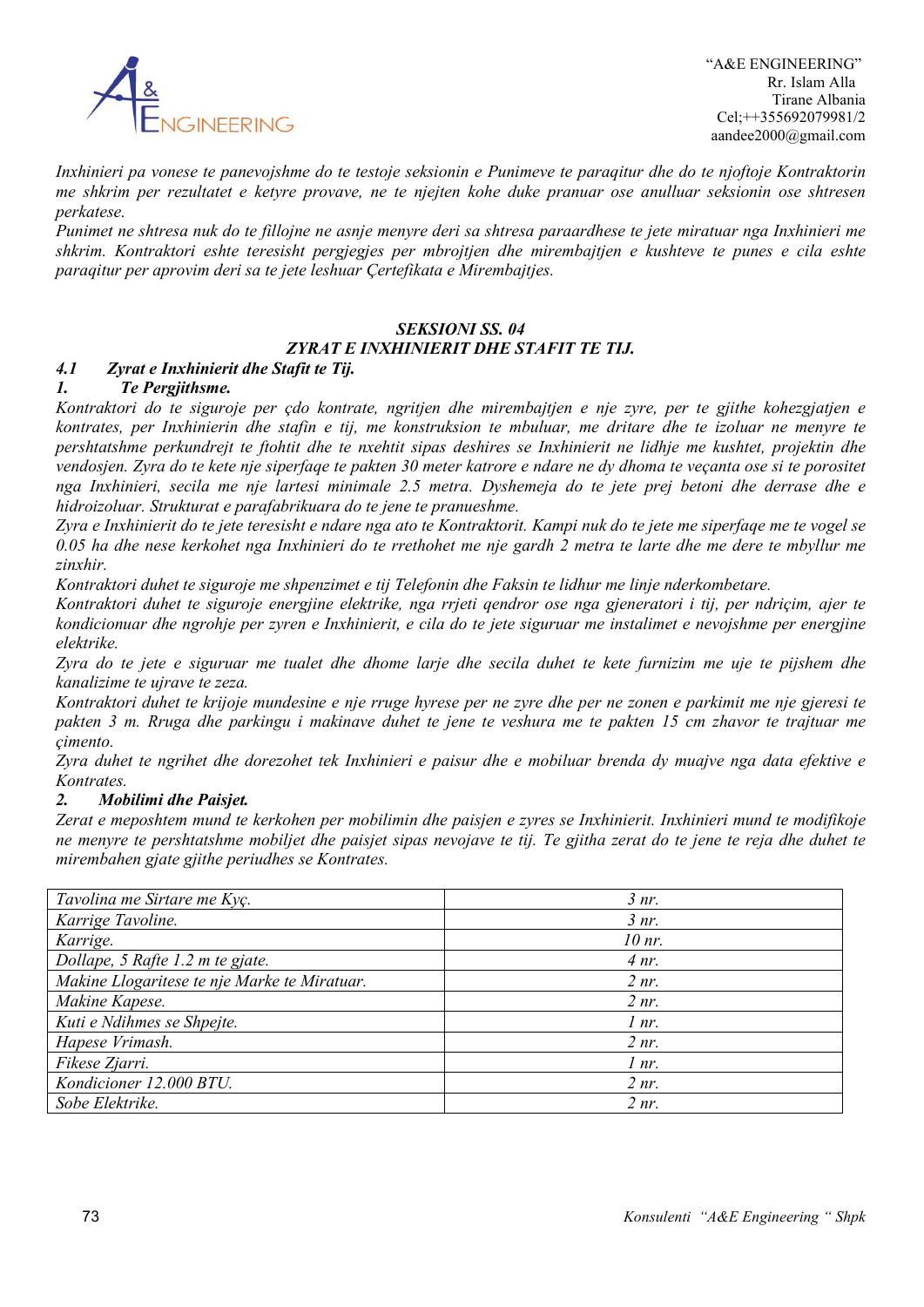

 "A&E ENGINEERING" Rr. Islam Alla Tirane Albania Cel;++355692079981/2 aandee2000@gmail.com

### *3. Pronesia.*

*Ne perfundim te Kontrates zyrat e Inxhinierit dhe te gjitha zerat e furnizuara siç specifikohen me lart do t'i kthehen Kontraktorit.*

# *4. Pagesa.*

*Pagesa per te siguruar dhe mirembajtur zyrat e Inxhinierit do te jete me shume fikse dhe do te futet ne preventiv. Te gjitha pagesat jane objekt i zbritjes per mirembajtjen e garancise.*

### *4.2 Ruajtja dhe Kujdesi i Zyrave te Inxhinierit dhe Stafit te Tij.*

- **1.** *Kontraktori duhet te siguroje roje diten dhe naten, punetore, pastrues dhe punonjes sanitare si dhe materialet e nevojshme te pastrimit siç mund te kerkohen nga Inxhinieri per te mabjtur zyren ne gjendje te mire, te paster dhe ne kushte te banueshme.*
- **2.** *Kontraktori do te siguroje te gjithe kancelarite e nevojshme.*
- **3.** *Per ruajtjen dhe kujdesin e zyrave te Inxhinierit dhe Stafit te tij nuk do te behet pagese e veçante duke patur parasysh se kostot perkatese perfshihen ne shumat fikse te Kontraktorit ne Artikujt paraardhes 4.1 dhe 4.2.*

*Nese Kontraktori nuk i permbush obligimet e tij sipas Specifikimeeve, Inxhinieri eshte i autorizuar te punesoje staf dhe/ose punetore dhe te bleje çdo material, siç permendet me siper, dhe kostot e shpenzuara do te kompensohen nga Kontraktori.*

#### *SEKSIONI SS. 05 MAKINAT PER INXHINIERIN DHE STAFIN E TIJ*

### *5.1 Te Pergjithshme.*

*Kontraktori do te siguroje, dhe mbaje ne kushte te mira per perdorimin ekskluziv te Inxhinierit dhe stafit te tij gjate Periudhes se Kontrates:*

*a) Nje makine te re "four wheel drive long wheel base station wago (5 doors), Suzuki Grand Vitara ose te ngjashme, 2000 cc minimum diesel engine".*

*Kontraktori do te siguroje shofere kompetente per makinat e porositura, te cilet do te jene pergjegjes per makinat gjate oreve te punes. Kontraktori do te siguroje gjithashtu siguracionet e nevojshme per makinen dhe pasagjeret dhe per çdo shofer.*

*Kontraktori do te kryeje servisin dhe do te mirembaje ne gjendje te mire pune makinat gjate gjithe kohes. Ne rast kur ndonje nga makinat nuk eshte e vlefshme per perdorim si rezultat i ndonje aksidenti, emtimi ose per efekt riparimi dhe mirembajtjeje, Kontraktori do te gjeje menjehere nje zevendesim te pershtatshem per te dhe te pranueshem per Inxhinierin. Ne rast kur Kontraktori nuk i permbush obligimet e tij, atehere Inxhinieri do te jete i autorizuar qe te marre nje makine te ngjashme me qera per periudhen qe makina e Kontraktorit nuk eshte e vlefshme per perdorim, dhe kostot qe rrjedhin nga kjo do te kompensohen nga Kontraktori.*

#### *5.2 Pronesia.*

*Pas perfundimit te Kontrates makinat per Inxhinierin dhe stafin e tij do te shnderrohen ne pronesi te Punedhenesit: Ato do t'i dorezohen Punedhenesit ne kushte te mira, megjithe perdorimin e tyre.*

#### *5.3 Pagesa.*

*Pagesa per venien ne dispozicion te makinave per Inxhinierin dhe stafin e tij do te behet me shume fikse qe futet ne Preventiv.*

*Shuma fikse e teenderuar nga Kontraktori duhet te perfshije koston e makinave dhe shofereve te tyre perfshire dhe kohet e punes jashte orarit, marrjen e lejeve te qarkullimit, siguracionet, karburantin, lubrifikantet, mirembajtjen dhe pjeset e kembimit, dhe zevendesimin e makinave nese kjo konsiderohet e pershtatshme nga Inxhinieri.*

*Pagesa do te behet ne menyren e meposhtme:*

- **a)** *50 % e shumes ne kohen kur makinat i dorezohen Inxhinierit ne Kantier.*
- **b)** *50 % e shumes ne ndarje te rregullta mujore qe kane per qellim te mbulojne nje minimum prej 1000 km per çdo makine ne çdo ndarje. Inxhinieri mund te mbaje ose te reduktoje ndonje nga ndarjet per pagese nese Kontraktori nuk shlyen detyrimet e tij per mirembajtjen, kostot operacionale dhe nese nje makine e veçante ka udhetuar me pak se 1000 km ne periudhen e mbuluar nga ndarja.*

*Te gjitha pagesat jane objekt i zbritjes nga Mbajtja e Garancise, siç parashikohet ne Kushtet e Kontrates.*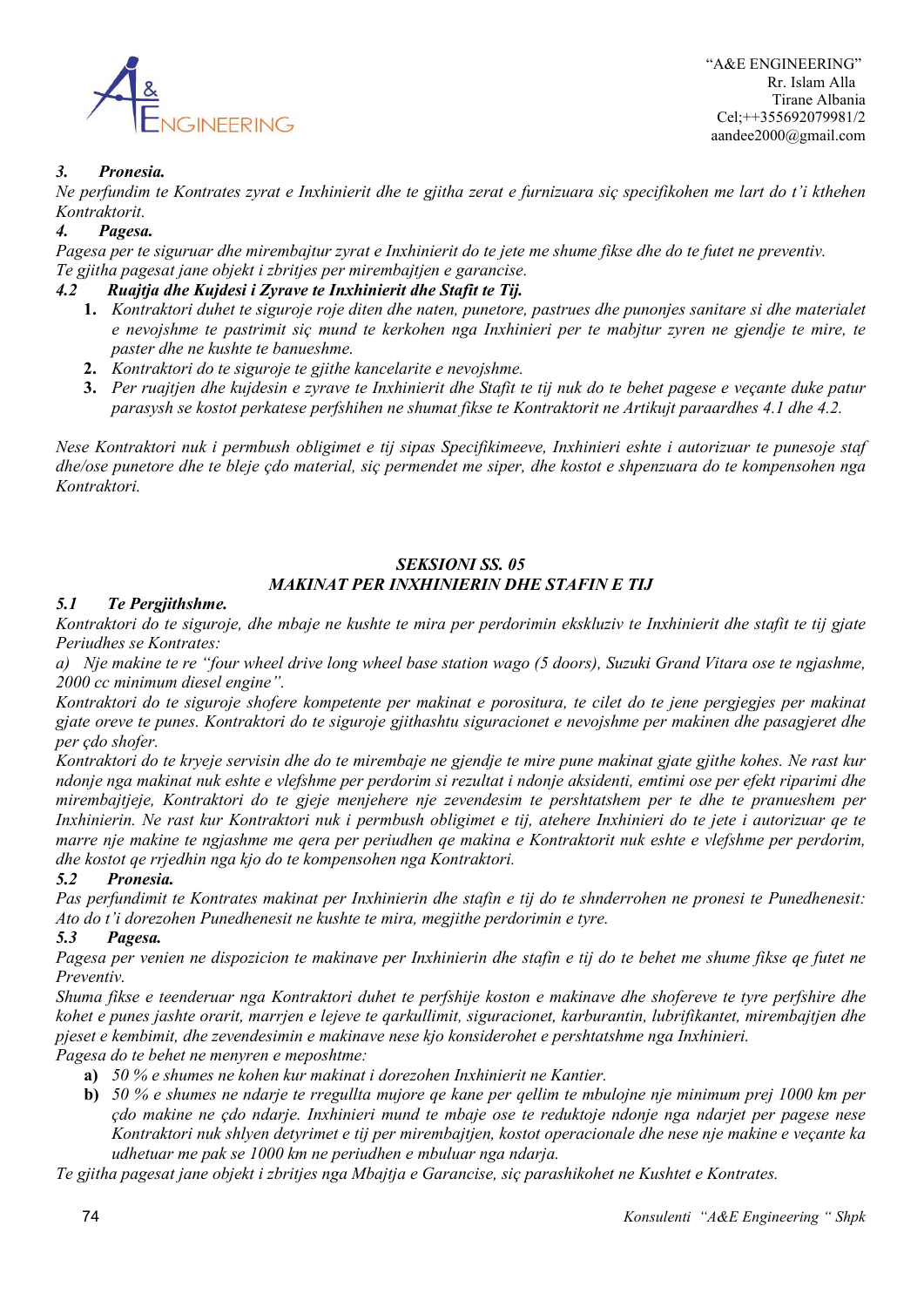

#### *SEKSIONI SS. 06 PUNIMET E DHEUT 6.1 Punimet ne Germim.*

*Ne vijim te asaj qe eshte dhene ne Artikullin 4.03 te Specifikime te Pergjithshme, do te aplikohen edhe klasifikimet e meposhtme:*

*Shkembi perkufizohet si gjithe ai material i cili ne opinionin e Inxhinierit nuk mund te germohet me nje traktor te vetem ose me nje ekskavator te rende, te dy me te pakten 150 HP dhe kerkojne plasje ose shpim me ajer te kompresuar ose perdorimin e sondave dhe çekiçeve. I njejti perkufizim vlen edhe per poplat e medha me vellim me te madh se 1 meter kub, ose 0.5 meter kub ne germimet e strukturave.*

### *6.2 Perdorimi i Materialit Shkembor te Germuar.*

*Materialet shkembore te germuara, ne pergjithesi mund te riperdoren per formimin e trupit te rruges, mbushjet, muraturat e gurit, gabionet etj., vetem nese udhezohet ndryshe nga Inxhinieri, pas zvogelimit ne permasat e kerkuara sipas Artikullit 4.04 (2) te Specifikimeve te Pergjithshme. Vetem poplat e medha prej shkembinjve te forte do te perdoren per mbrojtjet me gure ne rrjedhjet ujore, sipas Seksionit 36 te Specifikimeve te Pergjitthshme.*

### *6.3 Ngjeshja e Shtratit te Rruges ne Germimet ne Shkemb.*

*Ne vijim te asaj qe eshte percaktuar ne Artikullin 4.03 te Specifikimeve te Pergjithshme bazamenti i germimeve ne gure duhet te nivelohet me nje shtrese zhavorri te imet dhe/ose rere me nje trashesi mesatare 10 cm, e njomur dhe ngjeshur ne menyren e duhur perpara hedhjes se bazes me material te thyer.*

### *6.4 Zgjerimi i Trupit te Rruges Ekzistuese.*

*Zgjerimi i trupit te rruges ekzistuese do te realizohet duke mbeshtetur skarpaten ekzistuese, nderkohe qe mbushja ekzekutohet ne shtresa. Gjeresia e mbeshtetjes do te jete e tille qe te krijoje vend te mjaftueshem pune, ndersa thellesia e tyre nuk do te jete me e madhe se 0.3 m pas ngjeshjes.*

*Kur zgjerimi i trupit te rruges per te perftuar nje bankine te plote eshte me i vogel se 0.5 m, Inxhinieri mund te urdheroje lenien e bankines ekzistuese siç eshte, duke kufizuar permiresimin vetem ne heqje te dheut per veshje dhe rimbushjen me material baze te thyer deri ne kuoten e kerkuar.*

#### *6.5 Ruajtja e Dheut per Mbulimin e Skarpatave.*

*Kushtet e Artikullit 4.02 te Specifikimeve te Pergjithshme do te aplikohen per dheun e pershtatshem per mbulim qe ekziston ne ane te skarpates te trupit te rruges qe do te zgjerohet ose bankinave ekzistuese siç urdherohet nga Inxhinieri.*

*Kostoja e germimit dhe e depozitimit te dheut te pershtatshem perfshihet ne çmimin e zerit "Germim i Zakonshem". 6.6 Skarifikimi i Shtresave Ekzistuese te Rruges.*

*Kontraktori, kur tregohet ne vizatimet dhe kur urdherohet nga Inxhinieri, do te heqe shtresat ekzistuese rrugore perfshire themelet e tyre duke patur kujdes per te mos zhvendosur rrjetin inxhinierik ekzistues, nese ka. Rrjeti i demtuar do te rivendoset me shpenzimet e Kontraktorit.*

*Ne vendet ku shtresat ekzistuese rrugore, edhe kur tregohet ndryshe ne vizatime, jane tej mase te çara, sipas opinionit te Inxhinierit siperfaqja duhet skarifikuar deri ne nje thellesi te percaktuar nga Inxhinieri dhe materiali qe del nga kjo do te transportohet ne vendet e depozitimit ose do te perdoret per mbushje sipas udhezimeve te Inxhinierit.*

*Ne rastin kur Inxhinieri vendos te perdore shtresat e skarifikuara ne bazen e re, atehere ajo do te thyhet ne permasat e pershtatshme dhe do te perzihet me materialin e thyer te bazes.*

*Kjo do te realizohet duke skarifikuar per here te dyte ne nje thellesi 20 cm dhe duke perzier materialin e shtresave te asfaltit me bazen me material te thyer.*

*Baza do te krijohhet sipas seksionit dhe kuotes se speecifikuar dhe ringjeshur ne densiteetin ose modulin e kerkuar.*

# *SEKSIONI SS. 07 BAZA ME MATERIAL TE THYER*

#### *7.1 Kerkesat e Materialeve.*

*Shtresa e bazes me material te thyer do te krijohet me ane te inerteve te thyer me nje granulometri te caktuar me permasa maksimalee te kokrrizes 40 mm.*

*Materialet natyrore nuk pranohen.*

*Prova e ngarkeses pllake duhet te jape nje modul elasticiteti > 1200. Diagrama duhet te perputhet me grafiket e meposhtem:*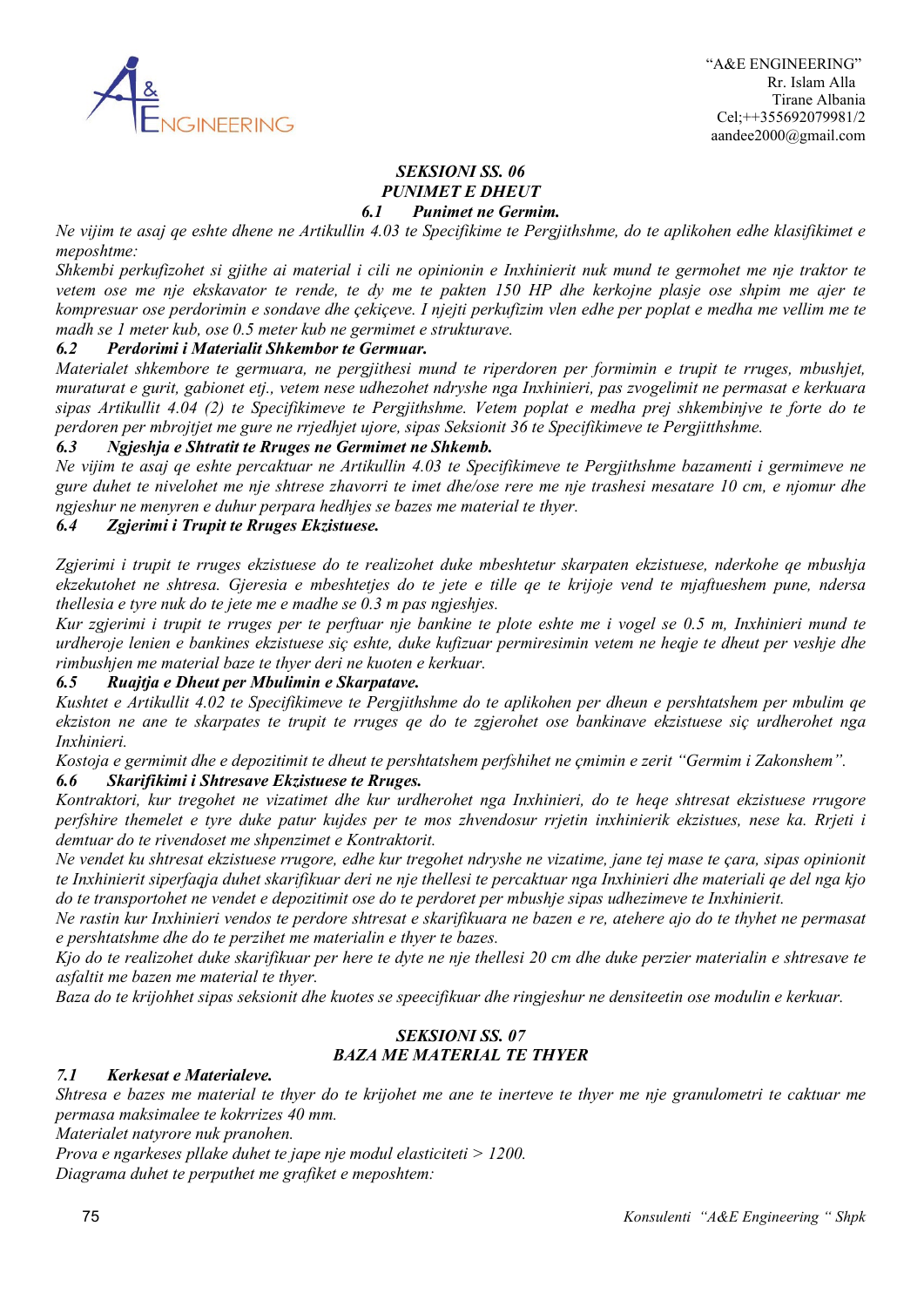

 "A&E ENGINEERING" Rr. Islam Alla Tirane Albania Cel;++355692079981/2 aandee2000@gmail.com

| Indeksi CBR me 95 % OMC pas 4 Dite Zhytje. | > 80              |
|--------------------------------------------|-------------------|
| PI                                         |                   |
| Dimensioni Maksimal.                       | $40 \, \text{mm}$ |
| Analiza Granulometrike.                    | % e Kalimit.      |
| $50.0$ mm                                  | 100               |
| $40.0$ mm                                  | $95 - 100$        |
| $31.5$ mm                                  | $85 - 97$         |
| $20.0$ mm                                  | 65-90             |
| $10.0$ mm                                  | $40 - 75$         |
| $6.30$ mm                                  | $30 - 63$         |
| $2.00$ mm                                  | $20 - 45$         |
| $0.50$ mm                                  | $12 - 30$         |
| $0.08$ mm                                  | $4 - 12$          |

# *SEKSIONI SS. 08 SHTRESAT E ASFALTIT*

### *8.1 Provat e Defleksionit.*

*Perpara dorezimit paraprak, Kontraktori duhet te kryeje provat e defleksionit çdo 25 m ne ane te majte dhe te djathte te siperfaqes se shtruar. Vendet ku do te ekzekutohen provat do te shenohen me te bardhe. Defleksioni elastik maksimal i lejuar do te jete 50/100 mm. Defleksioni mund te zevendesohet nga prova FWD.*

#### *SEKSIONI SS. 09 VIJEZIMET E TRAFIKUT*

### *9.1 Pershkrimi.*

*Punimet konsistojne ne realizimin e vijezimeve te trafikut mbi siperfaqen e asfaltuar te perfunduar, ne perputhje me keto specifikime, ne vendet dhe ne dimensionet e treguara ne vizatimet ose siç udhezohet nga Inxhinieri. Reference i behet Kodit Rrugor Shqipetar*

### *9.2 Materialet.*

*Boja do te jete konform kerkesave te AASHTO M 248, Tipi F do te jene konform kerkesave te AASHTO M 247. Standartet ekuivalente Europiane jane te pranueshme.*

*Kontraktori do te siguroje, me shpenzimet e tij, kur kerkohet nga Inxhinieri, çertefikaten e prodhuesit ose te nje laboratori te miratuar.*

### *9.3 Ndertimi.*

### *(1) Te Pergjithshme.*

*Zona qe do te vijezohet do te pastrohet dhe te lirohet nga papastertite. Kjo mund te behet me fshirje ose me metoda te tjera te pranueshme ose metoda te pranueshme per Inxhinierin.*

*Shiritat kufizues anesore do te jene me gjeresi 10 cm ndersa shiriti i mesit do te jete 15 cm i gjere. Kur vija e mesit eshte e ndare ne segmente, te cilat do te jene 3 m te gjate boshlleqe 4.5 m, ose siç mund te udhezohet ndryshe nga Inxhinieri.Simbolet dhe germat do te vendosen nga Kontraktori sipas vizatimeve.*

*Te gjitha vijezimet duhet te perfaqesojne nje vije te dalluar qarte, uniforme dhe te paster. Te gjitha vijat te cilat nuk dalin uniforme dhe me pamje te kenaqshme, si diten ashtu edhe naten, do te korrigjohen nga Kontraktori me shpenzimet e tij.*

### *(2) Aplikimi.*

*Shenjat do te realizohen me makineri te pranueshme per Inxhinierin. Makina e vijezimit duhet te jete me sperkatje dhe ne gjendje per te aplikuar ne menyre te kenaqshme lyerjen me presion me nje uniformitet nepermjet sperkatjes me ane te hundezave direkt ne siperfaqen e asfaltuar. Çdo makine duhet te jete ne gjendje te aplikoje ne te njejten kohe dy*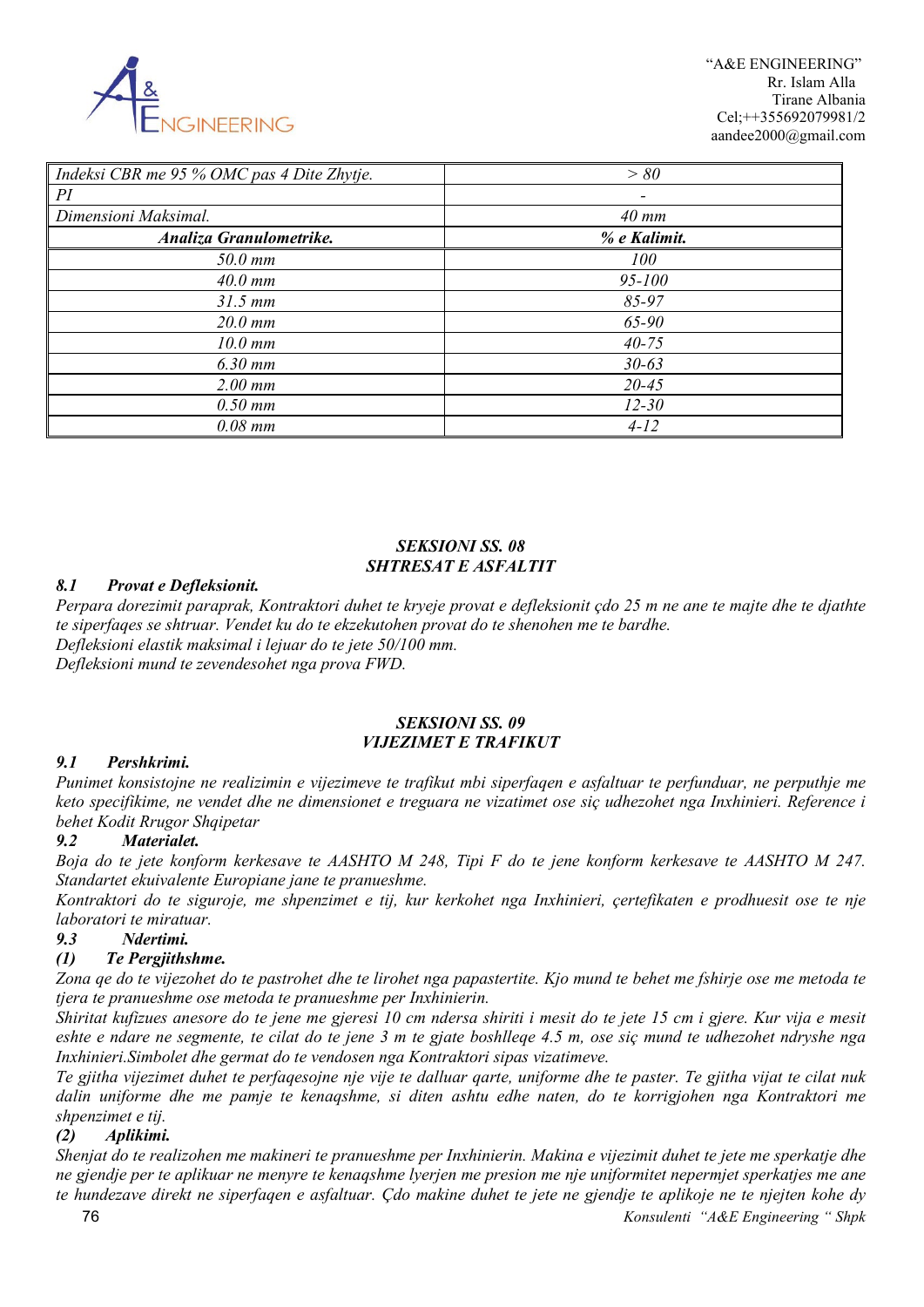

*shirita. Çdo hundez duhet te kete nje koke shperndarese mekanike dhe duhet te shperndaje bojen ne nje menyre uniforme me nje kohe te specifikuar. Çdo hundez duhet te paiset gjithashtu me tregues te pershtatshem qe konsistojne ne nje mbulese metalike ose fluks ajri.*

*Boja duhet te perzihet plotesisht perpara aplikimit, dhe do te aplikohet kur temperatura e ajrit te jete mbi 5°C mbi nje siperfaqe te paster dhe te thate.*

*Shkalla minimale e aplikimit do te jete jo me pak se 0.5 liter per meter katror te siperfaqes se lyer, me nje trashesi minimale te filmit te thare prej 0.5 mm.*

### *(3) Kontrolli i Trafikut.*

*Shenjat paralajmeruese do te vendosen kur lyerja eshte ne progres dhe trafiku nuk do te lejohet te kaloje mbi bojen e njome. Çdo shirit i prekur nga trafiku, ose çdo shenje qe nuk perputhet me kerkesat e Inxhinierit do te hiqet dhe rilyhet me shpenzimet e Kontraktorit.*

### *(4) Pagesat.*

*Siperfaqja neto ne meter katror e shenjave te lyera te trafikut do te paguhet per zerat e pagueshem te Preventivit, çmimi i te cilave dhe pagesat do te jene kompensim i plote per furnizimin dhe vendosjen e te gjithe materialeve, per te gjithe fuqine punetore, paisjet, makinerite, mjetet e punes dhe ndihmese per te perfunduar punen e pershkruar ne kete seksion.*

### *SEKSIONI SS. 10*

### *SINJALISTIKA RRUGORE*

### *10.1 Pershkrim.*

*Keto punime do te konsistojne ne furnizimin dhe vendosjen e sinjalistikes rrugore ne perputhje me specifikimet, ne vendet dhe me dimensionet e treguara ne vizatimet ose siç udhezohet nga Inxhinieri.*

*E gjithe sinjalistika rrugore do te bazohet ne madhesine, formen, ngjyren dhe simbolet e dhena ne Kodin Rrugor. Shenjat Rrugore do te jene te dy tipeve si me poshte:*

*Tipi I i shenjave rrugore, perfshin rregullat, paralajmerimet dhe shenjat e informacionet standart.*

*Tipi II i shenjave rrugore, perfshin panelet e drejtimit dhe shenjat e kilometrazhit.*

#### *10.2 Materialet dhe Ndertimi.*

*Betoni per vendosjen e shenjave do te jete i Klases 200 dhe do te realizohet sipas Specifikimeve te Pergjitthshme. Mbajtese e shenjave do te jene tuba te galvanizuar çeliku me gjatesi 3.5 m deri ne 5.5 m dhe me diameter te jashtem minimal 60 mm.*

*Pllaka e shenjes do te jete nje flete e galvanizuar çeliku 10/10 ose flete alumini e trajtuar me trashesi 25/10 cm. Veshja reflektuese do te jete Engineer Grade Scotchlite ose prodhim i ngjashem, siç miratohet nga Inxhinieri.*

*Kontraktori do te prodhoje me shpenzimet e tij, specifikimet e prodhimit per te gjitha materialet qe ai ka per qellim te adoptoje (per shenjat rrugore) se bashku me çertefikaten e dhene nga prodhuesi duke vendosur emrin dhe marken e materialeve qe do te furnizohen, dhe çdo te dhene tjeter te kerkuar nga Inxhinieri.*

*Kontraktori do te paraqese gjithashtu, me shpenzimet e tij, nje garanci nga prodhuesi qe te gjitha materialet e furnizuara jane konform me kerkesat e specifikimeve.*

*Ne çdo kohe Inxhinieri mund te kerkoje çdo prove qe ai mendon te nevojshme per te verifikuar permbushjen e specifikimeve nga ana e materialeve, me shpenzimet e Kontraktorit.*

*Pllaka e shenjave te prodhuara me flete metalike do te perforcohen kur dimensioni maksimal i shenjes kalon 600 mm. Themelet per shenjat rrugore do te tregohen ne vizatimet ose do te jene sipas udhezimeve te Inxhinierit. Kujdes duhet treguar per te parandaluar forcen perdredhese te shenjes mbi bazament dhe te bazamentit mbi themelet e tij.*

*Te gjitha strukturat e paneleve te drejtimit duhet te mbajne sforcimin e shkaktuar nga era me shpejtesi 130 km/h mbi bazamentet dhe shenjat.*

*Shenjat duhet te vendosen ne nje distance nga ana e rruges e cila varet nga standarti i projektimit, sipas udhezimeve te Inxhinierit dhe ne lartesi 2.1 m nga kuota e kurores se rruges.*

*Kontraktori do te prese pemet dhe bimet ne menyre qe te siguroje fushepamjen e shenjave.*